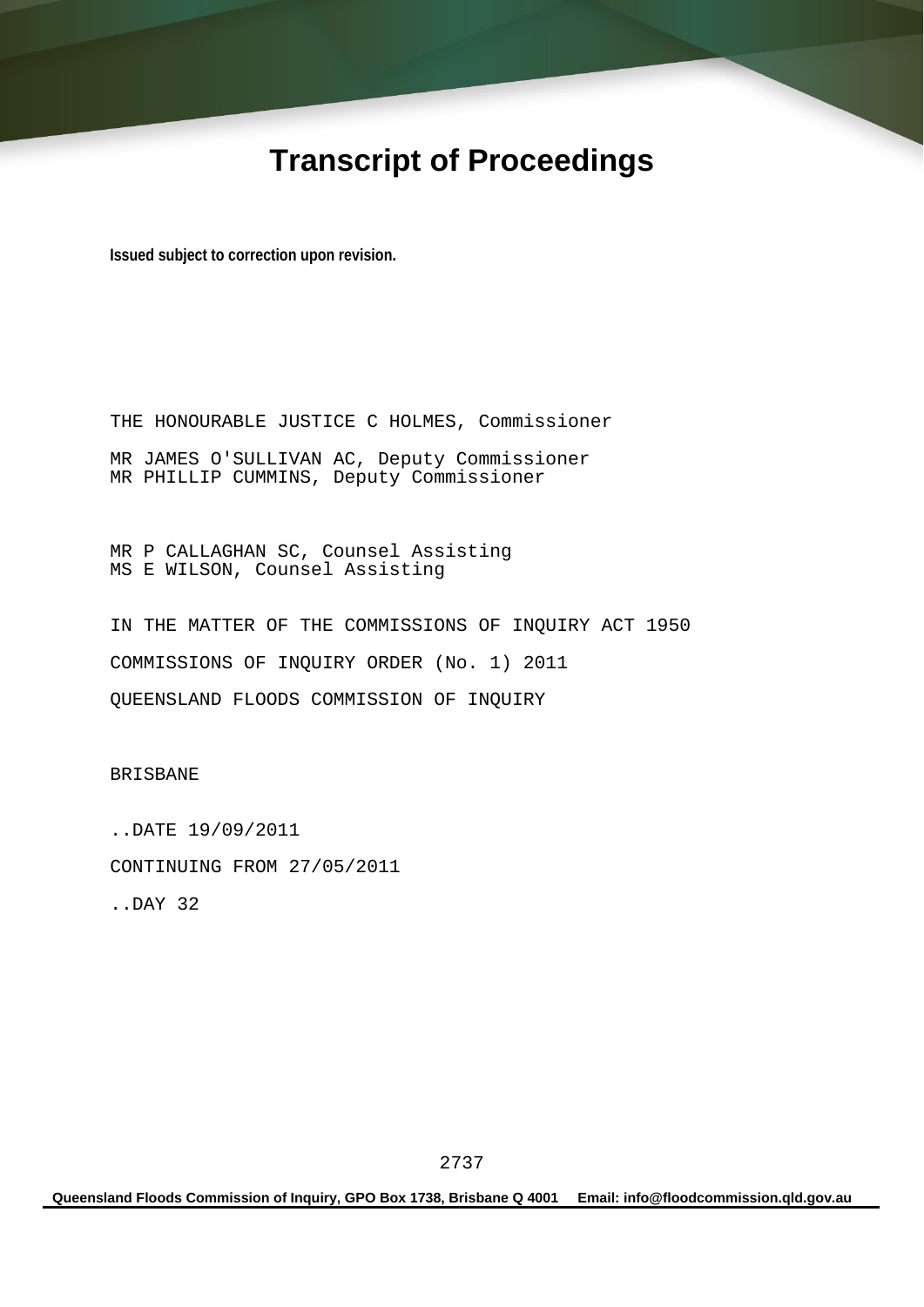# 19092011 D32 T1 JJH QUEENSLAND FLOODS COMMISSION OF INQUIRY **1 10 20 30 40 50**  THE COMMISSION RESUMED AT 10.00 A.M. COMMISSIONER: Mr Callaghan, I'll take the appearances for this round of hearings. MR CALLAGHAN: If it please the Commission, my name is Callaghan, initials of P J, of Senior Counsel. I appear with my learned friends Ms Wilson and Ms Kefford as counsel assisting. COMMISSIONER: Thank you. Mr MacSporran. MR MacSPORRAN: If it pleases the Commission, my name is MacSporran, initials A J, of Senior Counsel, and I appear with Mr J Rolls and Ms J Brasch. I'm instructed by Crown Law for the State of Queensland. COMMISSIONER: Thank you. Mr Dunning. MR DUNNING: May it please the Commission, my name is Dunning. I appear with my learned friend Mr Porter for the Brisbane City Council. COMMISSIONER: Thank you. Mr Flanagan. MR FLANAGAN: Flanagan, initials P J, of Senior Counsel, with Ms Brien, initial J of counsel, instructed by Clayton Utz for the Ipswich City Council. COMMISSIONER: Thank you. Ms McLeod. MS McLEOD: McLeod of Senior Council, initials F M, with Ms O'Gorman, for the Commonwealth. COMMISSIONER: Thank you. That's everyone? Thank you. Mr Callaghan. MR CALLAGHAN: Madam Commissioner, since we last adjourned the Commission has delivered an interim report that contained 175 recommendations about matters associated with flood preparedness. This was done in the hope that some improvements could be implemented before the next wet season. Several parties have issued public responses to the report, notably, the Queensland Government has indicated that it accepts and will implement the 104 recommendations which related specifically to its responsibilities. We now commence the second and final round of public hearings in advance of delivering a final report in February next year. Once again, the issues are complex, the time frame is tight and the volume of information is enormous. We understand that, as a result, some parties have been required to devote much in the way of energy and resources so

2738

as to ensure the Commission has been provided with material as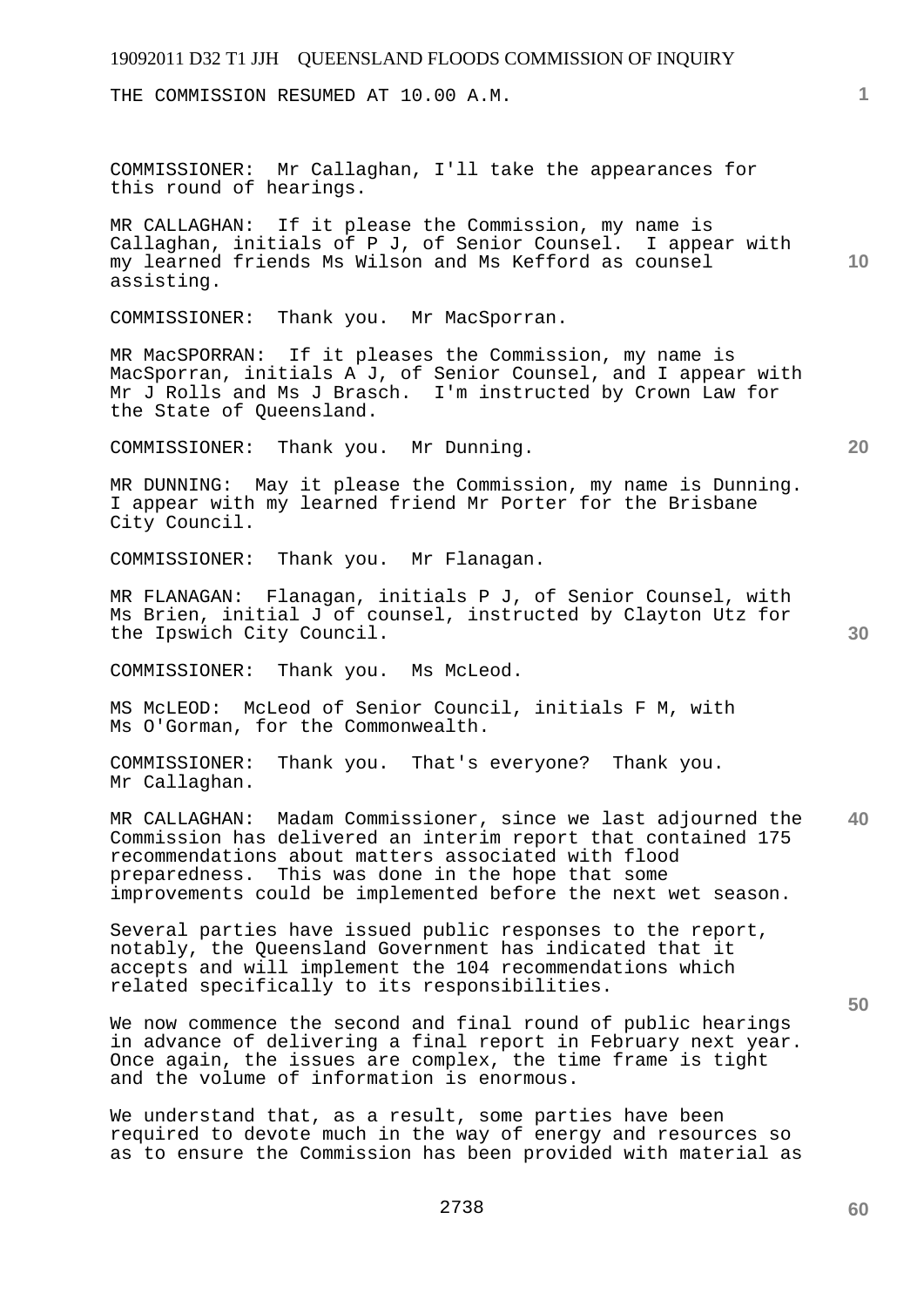requested. We thank them for that, are conscious of the pressures involved and look forward to the continued cooperation of all parties as we strive to finish the job in the time which has been allowed.

Some of the topics addressed during the last round of hearings will be revisited in the final report and may, once again, be touched upon in evidence during the weeks ahead.

With one exception, I shall not in these remarks say more about the evidence to be called on topics which have already been introduced. However, we remain sensitive to concerns expressed by residents of Grantham about the effect that Wagners Quarry may have had on the wall of water which devastated that town.

Dr Phillip Jordan has provided to the Commission a report in which he expresses his opinion as to the effect that the nature and location of that quarry had on the flood and we shall call Dr Jordan to give evidence of his conclusions.

Once again, we shall endeavour, as best we can, to address the needs and concerns held by the residents of Ipswich and Regional Queensland.

To that end, Deputy Commissioner O'Sullivan has recently been accompanied by Commission staff on visits to Taroom, Roma, Charleville, Cunnamulla and Warwick for a series of community meetings and consultations. Since we began Mr O'Sullivan has driven over 4,000 kilometres on trips such as these.

The Commission itself will in the weeks ahead convene in Ipswich, Bundaberg, Maryborough, Gympie and once more in Emerald.

Our return to Emerald is apposite given that we have identified as a subject of interest the manner in which flood water and the need to dispose of it affected mining operations, and, in particular, mining operations in Central Queensland.

The great importance of the mining sector to the Queensland economy is well understood and we know that the floods had a severe impact on that sector's operations. Pits and underground mines were inundated for lengthy periods. Water and tailings dams were filled to the limit. Equipment was destroyed and access roads were cut. The need to remove excess water from mine sites carried with it the potential for impact on the environment, and, in particular, on the river systems into which water was released.

The issues involved were not new to those who were required to deal with them. In 2008 flooding affected many Central Queensland mines. The Ensham Mine, outside of Emerald, was inundated when waters breached levee banks and poured into the pit. A hundred and 50 gigalitres of water were trapped there.

**10** 

**1**

**20**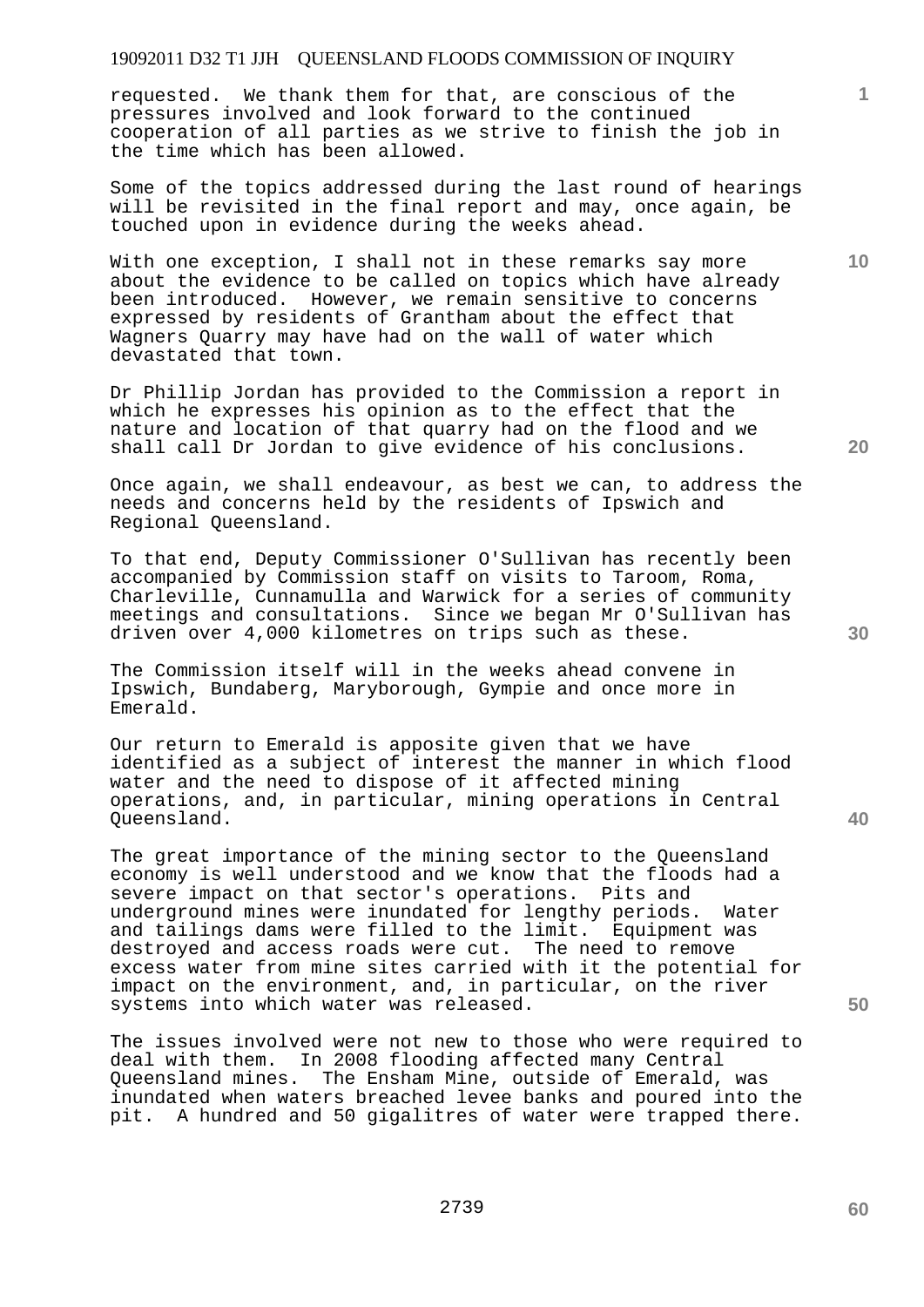It was necessary then for Ensham to be granted by the government a permit of a kind known as a "Transitional Environmental Program" so that it could pump a significant amount of that water into the Nogoa River over seven months from February to September 2008.

The government then commissioned a report by Professor Hart into the effect of these discharges and a new approach to the management of water and mines began, and this approach was, like so many things, severely tested by the extreme events of last summer.

The Department of Environment and Resource Management had in the leadup to the wet season examined in a number of ways the preparedness of mines to cope with an above-average wet season. Nevertheless, when the floods arrived much urgent action was needed.

The Department received more than 100 applications for transitional environmental programs between the 1st of December 2010 and the 23rd of August this year.

Departmental officers have worked hard to respond to the need for these applications to be processed quickly. Even so, many mines were unproductive for significant periods of time, with resulting damage to the Queensland economy. But the work in which the Department was engaged was important given the potential for discharge of water from mine sites to affect drinking water and other aspects of the environment as far afield as the Great Barrier Reef.

We will look at the terms of the standard environmental authorities at mines and examine their flexibility in the face of natural disasters. We understand that those terms have already been the subject of some reform.

We shall also examine the process by which the temporary environmental programs were created during the flood events. We shall inquire as to whether these transitional arrangements are the most effective vehicles to deal with flooding at mine sites and look at the manner in which the competing interests are balanced.

To that end, the Commission will hear evidence from operators of certain mine sites in different part of the State, as well as from officers who were dealing with the applications for water to be released.

We shall also, in the weeks ahead, turn our attention to that term of reference which requires the Commission to examine the performance of private insurers in meeting their claims' responsibilities.

In the aftermath of the floods insurance claims were made in unprecedented numbers. For many of those who made claims the experience was a distressing one. Flood cover is not included in many standard household insurance policies. Some policies cover damage caused by stormwater or flash flood but not

**20** 

**10** 

**40** 

**50**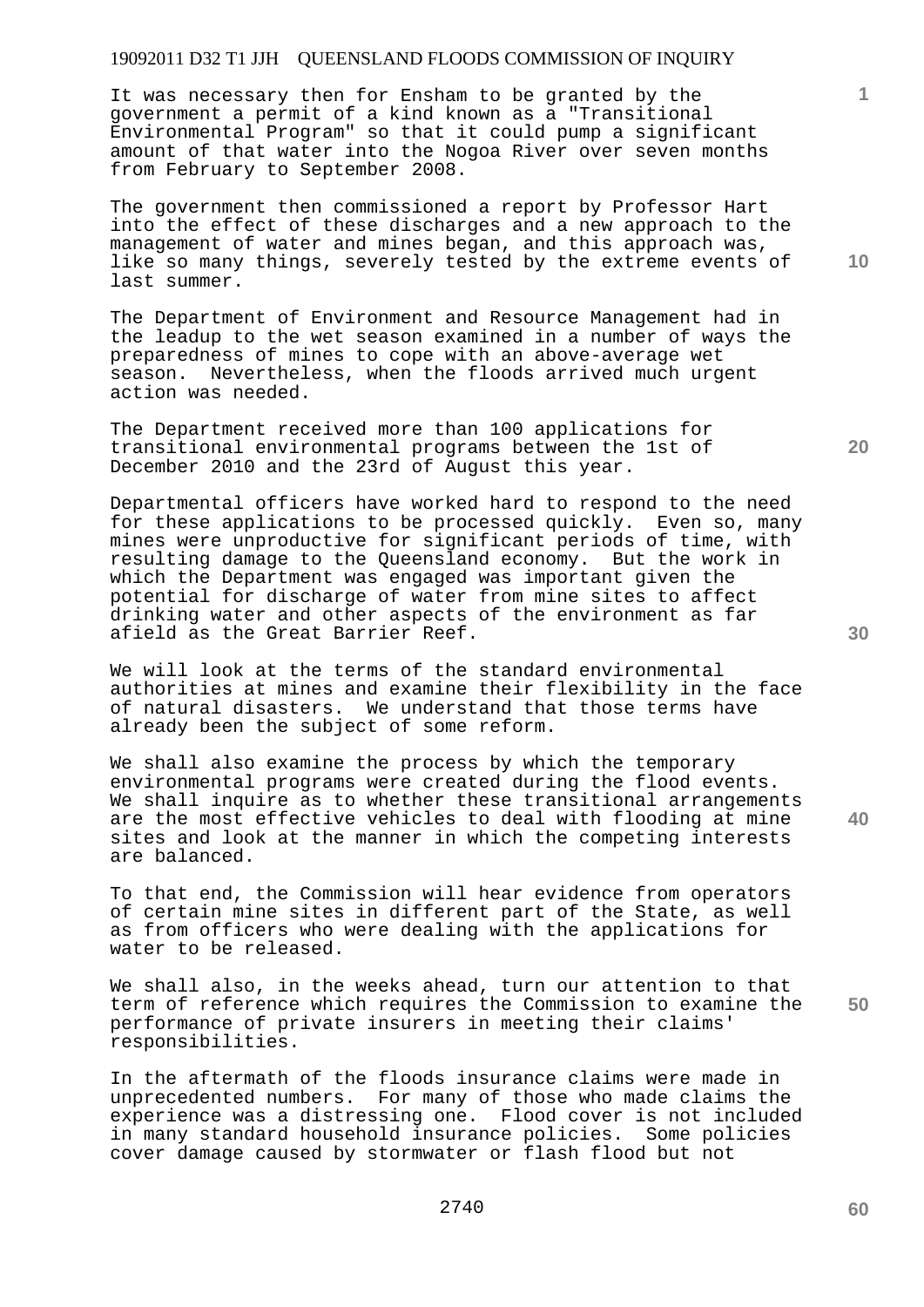damage caused by a slow-rising flood of the kind which inundated so many places, including densely-populated areas such as Brisbane and Ipswich.

At the outset we must be clear about that which we shall not be doing in this context and at the same time acknowledge that which is being done by others.

Our task does not extend to examining issues such as the availability of flood cover, disclosure of exclusions, the definition of "flood", and the wording of policies. The Natural Disaster Insurance Review is examining systemic questions as to how disaster insurance should operate.

Many claimants who found themselves to be without flood cover made submissions to this Commission and these have, where appropriate, been forwarded by us to the NDIR for its consideration. The report of that review is due to be submitted to the Commonwealth Government by the 30th of September.

The second Commonwealth review of insurance issues is the responsibility of the Commonwealth Treasury. It is consulting on proposed reforms to insurance policies relevant to flood cover. The closing date for submissions responding to their consultation was the 13th of May.

Thirdly, the House of Representatives Standing Committee on Social Policy and Legal Affairs is examining the performance of the insurance industry in assessing claims following the 2010/2011 extreme weather events. Now, that Committee is, unlike this Commission, also inquiring into the insurance-related matters arising out of the Cyclone Yasi.

The subject matter for our inquiries will begin at the point when insured people made contact with their insurance company in order to make a claim. We shall examine the processes by which insurers assessed and decided the outcome of claims. We will also examine the manner in which insurance companies handled complaints about their performance.

One challenge we face as we assess the performance of insurers will be the search for a reference point against which to assess that performance. Some of the relevant standards for insurers are contained in a voluntary code of practice, however, in times of catastrophe or disaster and when faced with an unusual number of claims the code allows that insurers may not be able to meet the standards which would ordinarily apply. It requires, instead, that insurers establish their own internal processes for responding to such situations, but still insists that insurers are to deal with clients quickly, professionally, practically and compassionately. We suggest that as a starting point. We examine the conduct of insurance companies by reference to that requirement.

We propose to call as witnesses some individuals who are or have been in dispute with their insurance company. On the basis of the concerns expressed by such people we have

**30** 

**50** 

**60** 

**10** 

**1**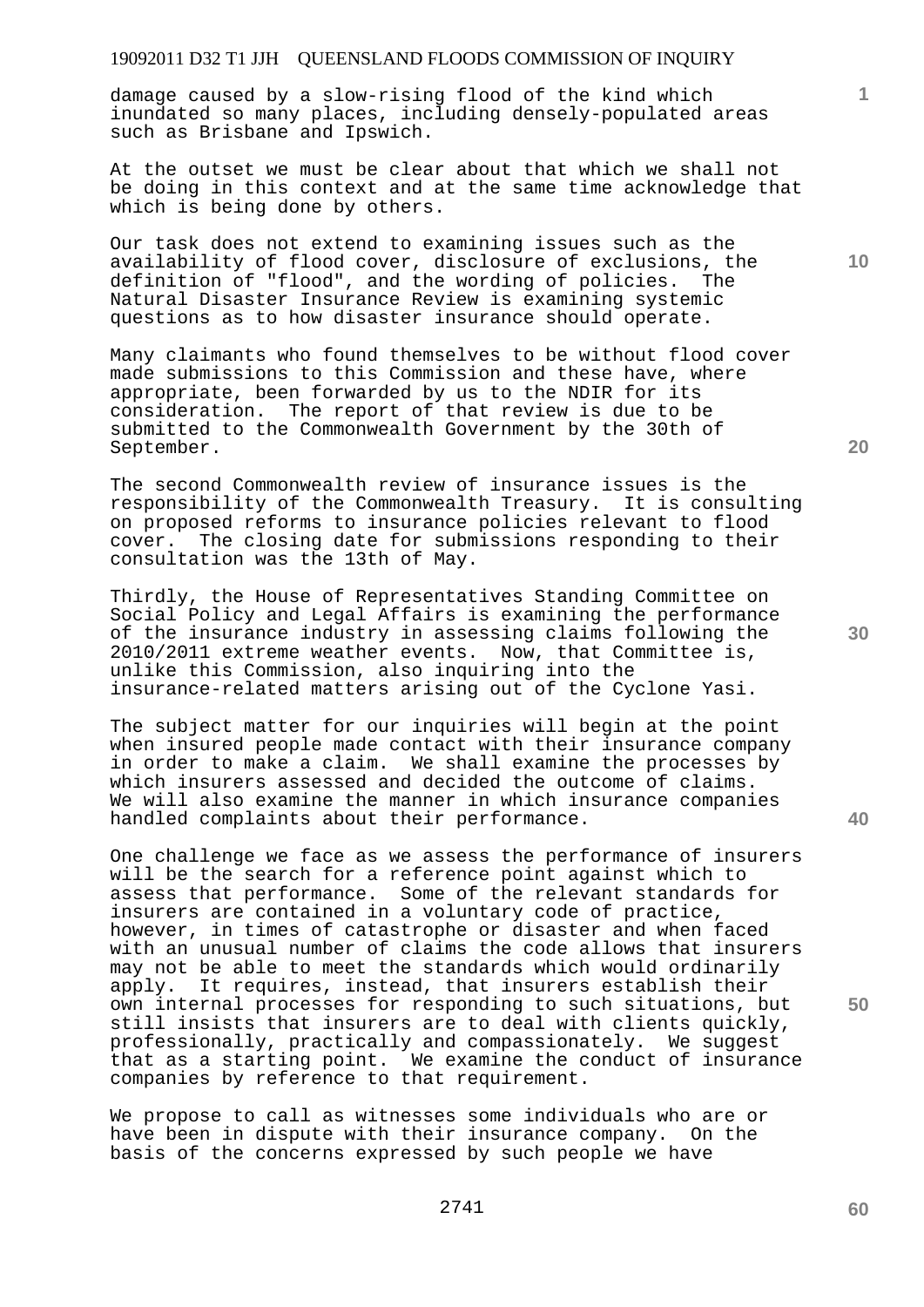identified as subjects of interest issues such as: the timeliness of processing claims; the adequacy of the assessment process; the adequacy of communications between insurers and insured; the adequacy of the process by which an aggrieved insured could make a complaint; the question of whether potential claimants were inappropriately dissuaded from pursuing a claim, and the timeliness or otherwise of settling a claim once it had been processed and approved. Most of the evidence relating to these issues will be heard in Brisbane and Ipswich.

We shall also address during hearings in all centres the term of reference that directs this Commission's attention to all aspects of land use planning through local and regional planning systems to minimise infrastructure and property impacts from floods.

Both the State Government and local governments control and affect the way in which land is used in Queensland. It is a fundamental principle underpinning any planning exercise that decisions must be based on good information. In that regard, the ability of any government to plan development will depend upon up-to-date and accurate flood mapping, but that proposition leads to the further inquiry which is how flood mapping should be done.

Traditionally, for the purposes of flood risk management, there has been a focus on identifying and mapping a flood based on a certain probability, typically the 100 year flood.

This theoretical flood is also described as one with a 1 per cent annual exceedence probability or AEP. That means that there is a 1 per cent chance in every year that a flood of that severity or greater will occur.

We also hear of floods with an average recurrence interval, or ARI, of 100 years and, of course, by now many are familiar with the term "Q100".

These phrases, acronyms, statistics, whilst convenient, have the capacity to mislead. Specifically, it is common belief amongst many that such a flood will only occur once every hundred years. That is not necessarily so. As we shall see, by way of example, there is another way of interpreting such statistics. Namely, that over the period of a lifetime, or at least over a period of 70 years, there is a one in two chance that a so-called one in 100 flood will be experienced.

**50**  We have also encountered a belief that being above Q100 provides complete immunity to the effects of flooding. Again, that is just not right.

We see in these hearings a useful opportunity to examine all aspects of this concept, including its appropriateness, accuracy and accessibility.

That such an examination is warranted becomes clear when it is appreciated that the 1 per cent AEP flood has had an important

**10** 

**1**

**30**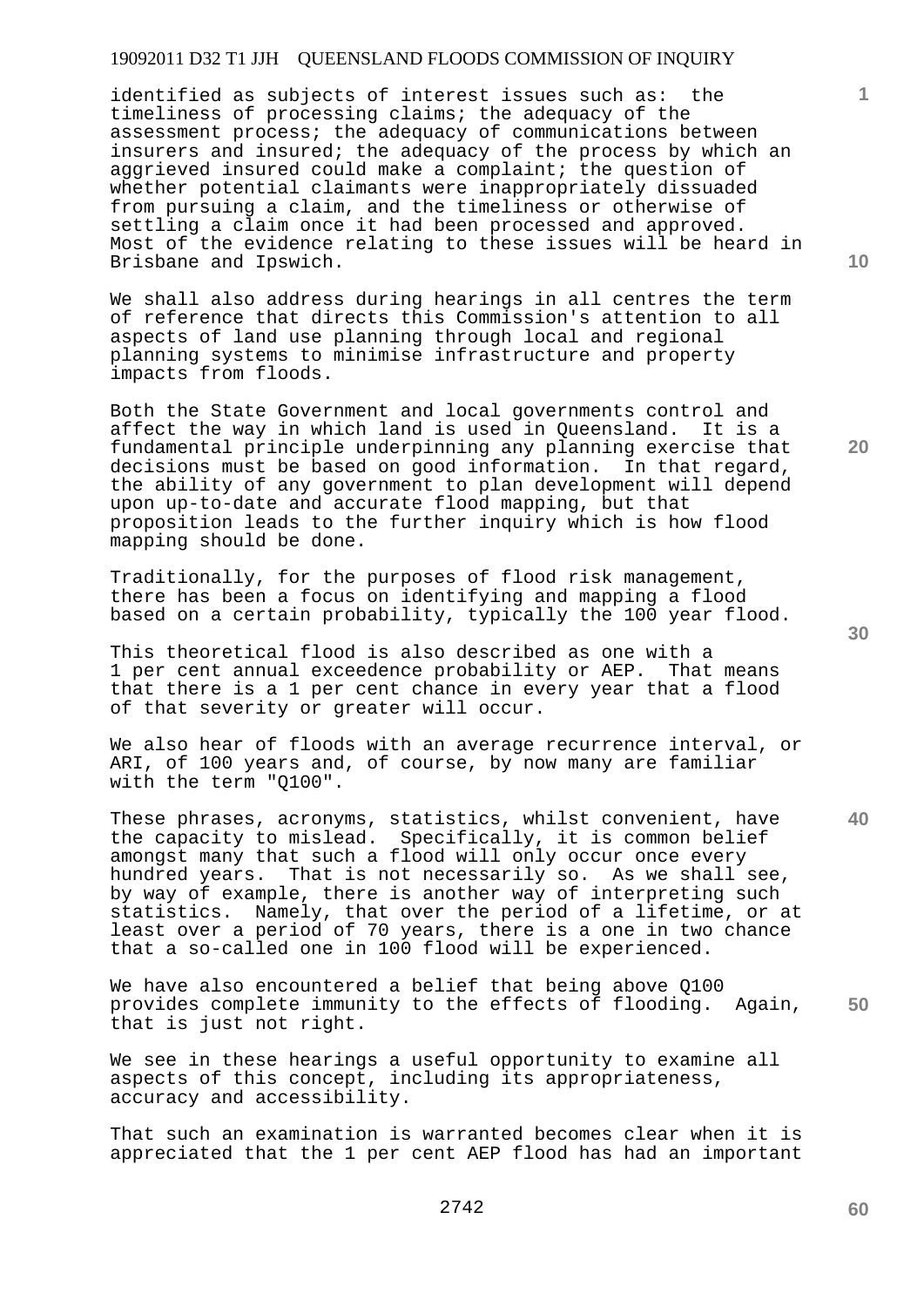role to play in the Queensland Government's State Planning Policy.

Madam Commissioner, I will tender at the outset a copy of the State of Planning Policy 1/03, entitled "Mitigating the Adverse Impacts of Flood, Bushfire and Landslide" and its accompanying guidelines.

COMMISSIONER: Exhibit 530.

ADMITTED AND MARKED "EXHIBIT 530"

MR CALLAGHAN: The policy and its guidelines, which took effect in 2003, established a number of concepts and an approach to managing flood risk through the planning process.

It is stated in the policy that the Queensland Government's position is that, generally, the appropriate means for determining a natural hazard management area for flood is the 1 per cent AEP flood. It acknowledges, however, that it may be appropriate to adopt a different defined flood event depending on circumstances of individual localities.

This policy has since last summer's flooding been reviewed by the Queensland Reconstruction Authority. That authority, in partnership with the Department of Local Government and Planning, has conducted a review of all planning schemes currently in force of Queensland, a total of 127 schemes, so as to understand by reference to the State Planning Policy how flood mapping is reflected in these planning schemes.

The Authority's review has identified that many local planning schemes contain no flood mapping at all. Amongst those that do there is no standard or consistent method employed through land planning schemes to manage development within floodplains throughout Queensland. Indeed, it is generally treated differently in every planning scheme.

The QRA has already prepared a Draft Temporary State Planning Policy and some guidelines to go with it. The policy is entitled "Planning For Stronger, More Resilient Floodplains" and was introduced by the Premier on Saturday.

That planning policy will, if approved by the planning minister, suspend the provisions of the State Planning Policy regarding how local councils represent areas affected by flood. The temporary policy will allow local councils to adopt flood maps prepared by the QRA in recent months.

I tender that Draft Temporary State Planning Policy and the guidelines.

COMMISSIONER: Exhibit 531.

**10** 

**1**

**20** 

**30** 

**40**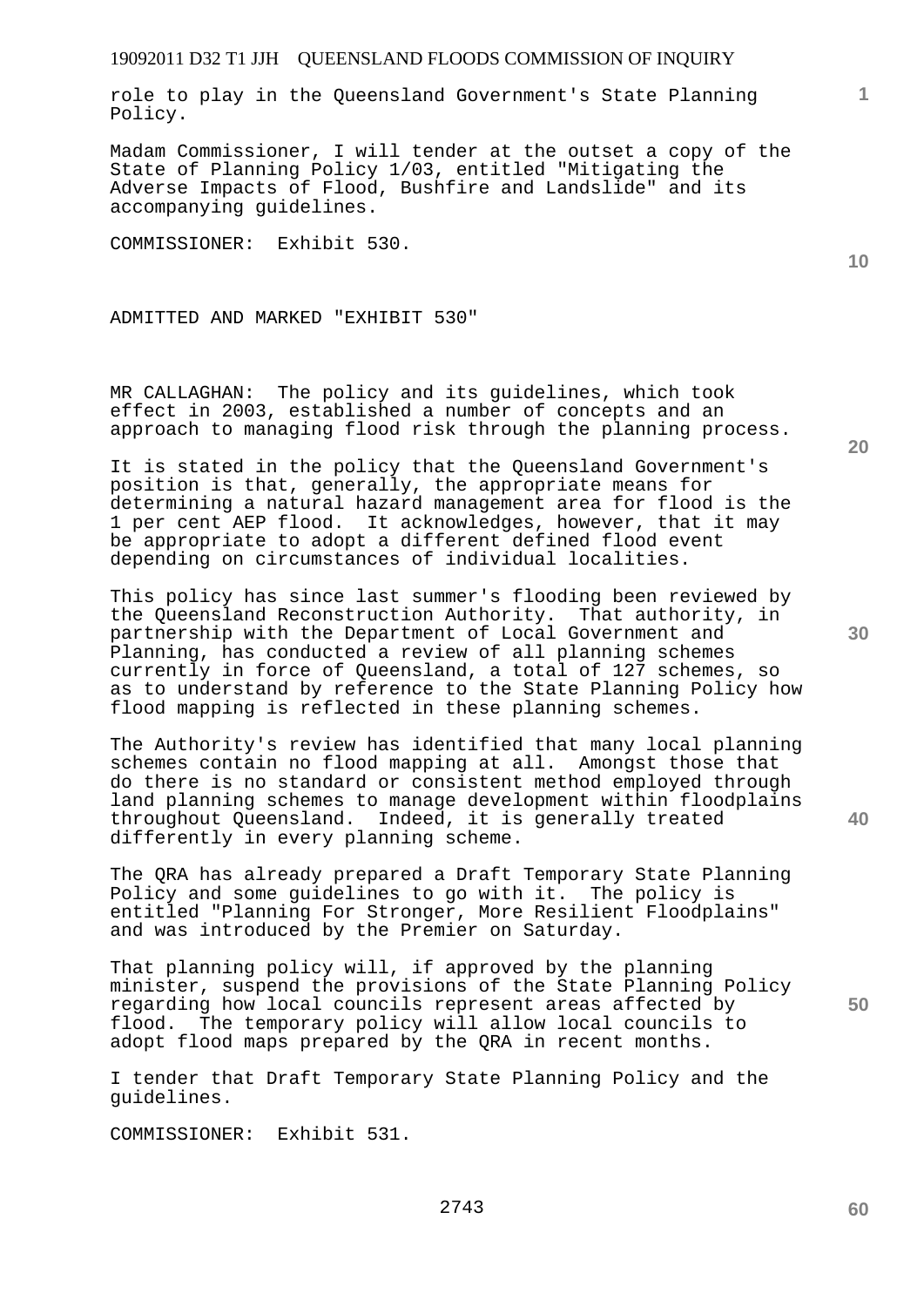ADMITTED AND MARKED "EXHIBIT 531"

MR CALLAGHAN: We will hear from a representative of the Authority who will give evidence about the work done thus far and their plans to assist councils in obtaining flood information and maps.

Madam Commissioner, we are aware that there were in Brisbane, and elsewhere, conspicuous cases in which the effects of flooding were so profound that they called into question the purpose for which certain land was being used. We shall adduce evidence relating to some of the more obvious examples. This will include, in some cases, evidence of the assessment process which led to approval being given for the land to be used for its designated purpose.

I should mention the reason for which this evidence is being called. By its nature land use planning is a forward-looking exercise. Planning schemes can have effect only when an application for development is made and there is little in the way of specific recommendations that a commission such as this can make about certain existing situations when those situations are the result of decisions which were made long ago.

By way of illustration: we have already heard in the first part of the year some evidence about the situation at Bellbowrie where the effect of inundation on the only supermarket in the area was compounded by the isolation that community experienced. Well, we will briefly hear some more evidence about that situation, whilst noting that some relevant planning decisions in this area might have been made even before the 1974 floods.

We perceive, however, that there is value in ventilating the concerns which have been raised about such essential services being located in seemingly inappropriate locations, and, in at least offering some explanation as to how these situations have developed, it might be hoped that there comes a heightened awareness as to the types of issues which need to be considered when assessments of development are being made in the future, and it is on that future that this Commission has always been and will remain firmly focused.

If it please the Commission, might I suggest a brief adjournment before we hear from the first witness?

**50**  COMMISSIONER: We will adjourn for five minutes or so, however long we need.

THE COMMISSION ADJOURNED AT 10.21 A.M.

**30** 

**40** 

**10** 

**20**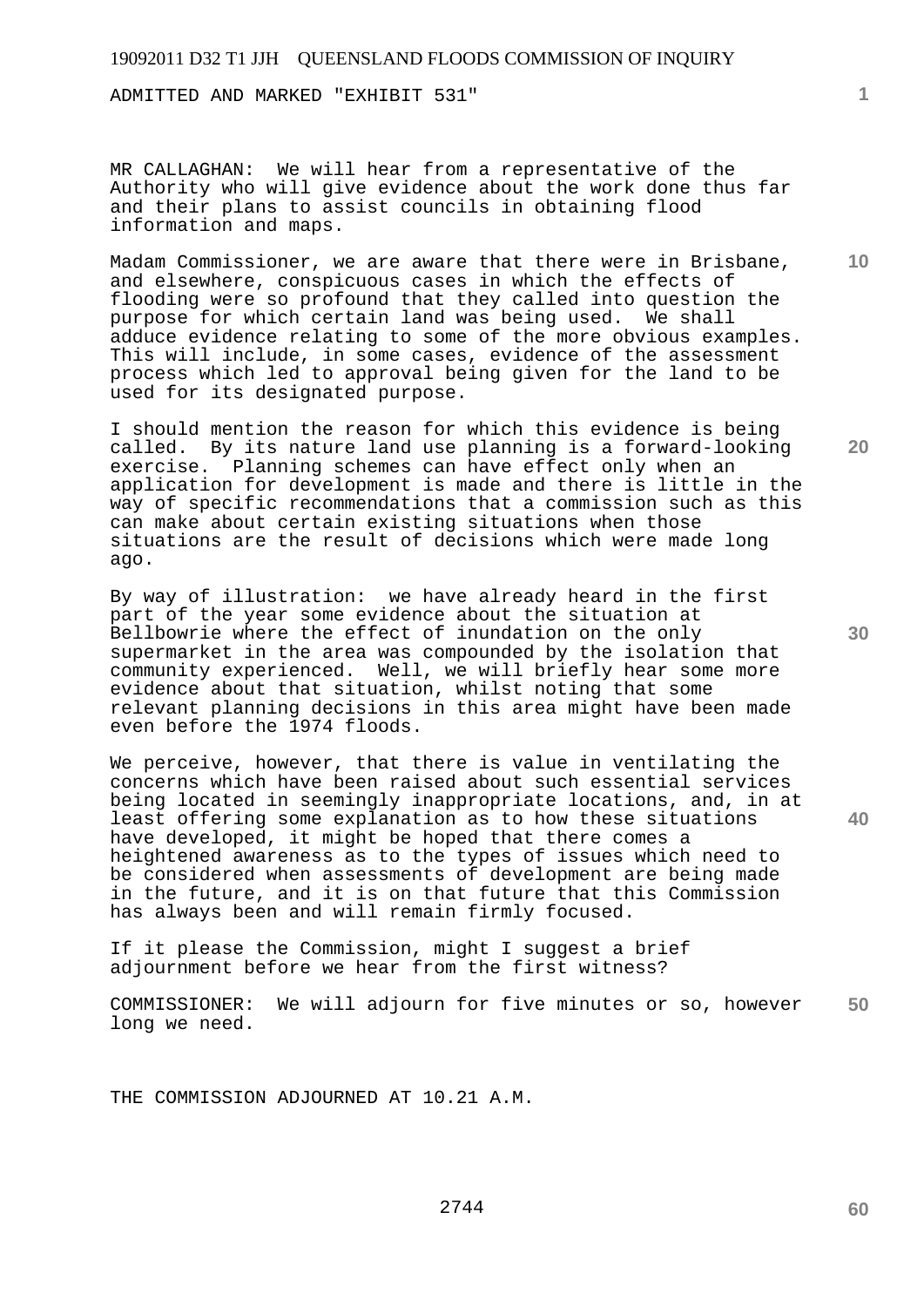# 19092011 D32 T2 KHW QUEENSLAND FLOODS COMMISSION OF INQUIRY **1 10 20 30 40 50**  THE COMMISSION RESUMED AT 10.30 A.M. COMMISSIONER: Yes, Mr Callaghan? MR CALLAGHAN: I call Gary White. GARY STUART WHITE, ON AFFIRMATION, EXAMINED: MR CALLAGHAN: Could you tell the Commission your full name, please?-- Gary Stuart White. And, Mr White, your occupation?-- I'm a town planner. And you are, in fact, the government planner; is that correct?-- Yes, that's correct. You prepared a statement for the purposes of the Commission; is that right?-- Yes, I have. I will have that shown to you. Oh, it's in a CD form, the form that's been provided to the Commission. I will show you the folder anyway. I will tender that. COMMISSIONER: Exhibit 532. ADMITTED AND MARKED "EXHIBIT 532" MR CALLAGHAN: And you have got a copy of that with you-----?-- Yes, yes, I do. -----in a form suited to your purposes. You have also made a number of amendments to your statement; is that correct?-- Yes, I have. And you very helpfully itemised those on a separate document?-- Yes, that's right. I will tender that list of amendments to the statement of Gary Stuart White. COMMISSIONER: Exhibit 533. ADMITTED AND MARKED "EXHIBIT 533"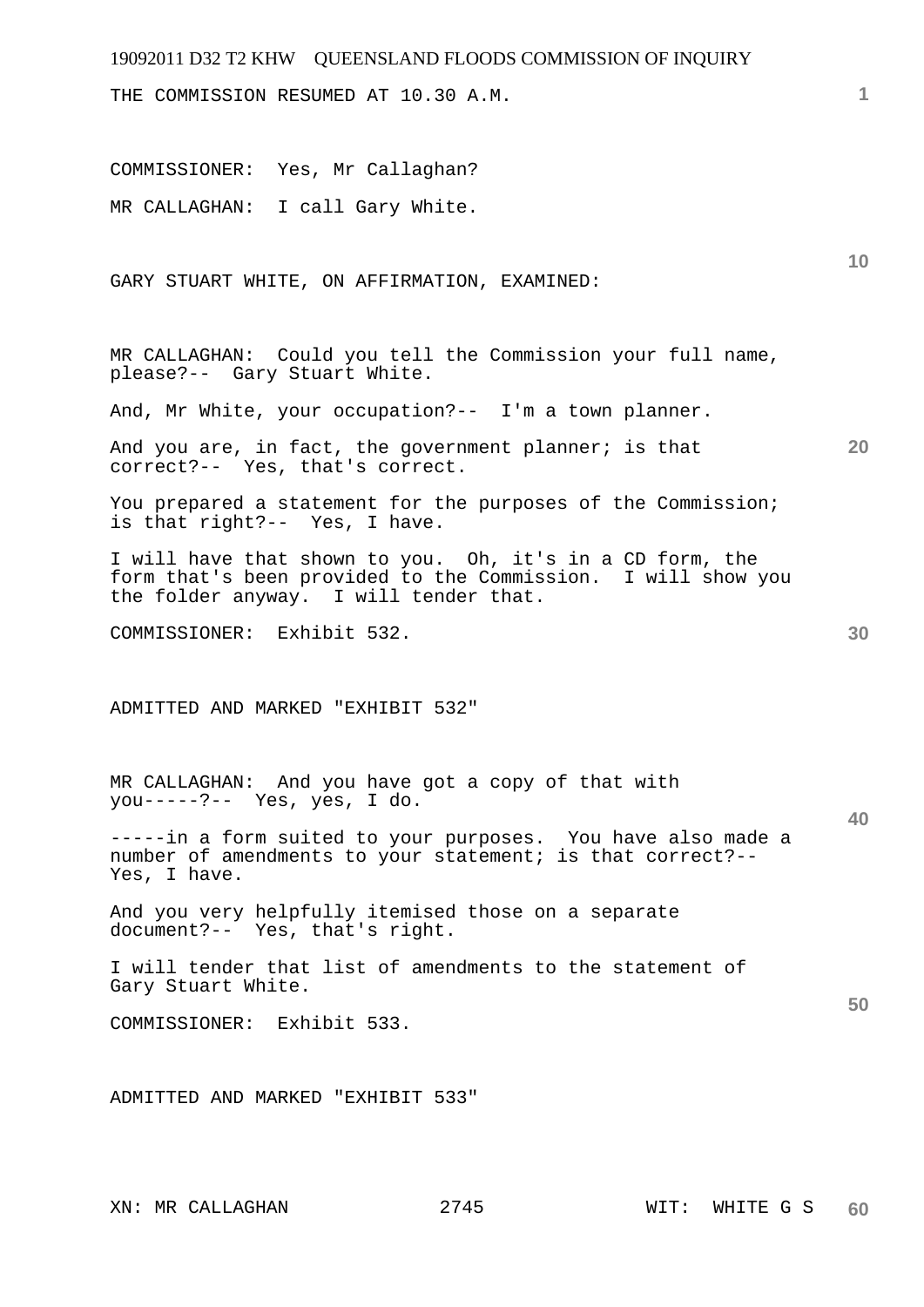MR CALLAGHAN: Now, Mr White, in your statement you identify certain principles which are fundamental to the concept of planning; that's correct?-- Yes, that's correct.

And one notion that I'd suggest recurs or a theme that recurs is the one to which you refer in, for example, paragraph 24 of your statement, and that is that local communities know best about their own areas and local government makes decisions by way of planning schemes; that's correct?-- Yes, that's correct.

But you point out the State has flagged formally what it believes must be addressed in such schemes; is that correct?-- Yes, that's correct.

Right. I would just like to examine the means by which the State exercises influence in this area and the extent and the effect of that influence and especially, of course, insofar as it relates to the topic of flooding. Can we speak first about the legislation-----?-- Yes.

-----the actual acts of Parliament. I will come back to the State Planning Policy and the Queensland planning provisions in a moment, and I understand that they do interrelate, but if we just look at the Act in isolation for a moment, is it true to say that the Act itself, and that is the Sustainable Planning Act, does not expressly require local government to address flooding when preparing a planning scheme?-- Not expressly.

No, and that just leads me to clarify one point in your statement. If I could take you to paragraph 68? In that paragraph, you say that, "Section 89 of the Sustainable Planning Act creates a requirement for a local government to address core matters in the preparation of a planning scheme." You say, "That includes obtaining necessary studies, background reports, on issues such as", and you identify them to include flooding. I just wanted to ask you about that. Does section 89 really require any such report as regards flooding?-- It doesn't specifically mention flooding as being a requirement as opposed to a range of issues that are required in the preparation of a planning document.

I might even be able to get section 89 up on the screen in front of you. Which part of that section do you say would be capable of requiring the local government to obtain studies or reports on flooding?-- If you were going to element under valuable features B, it talks about areas contributing significantly to the amenity, including, for example, areas of high scenic value, physical features, it starts to give you an indication of issues that a planning scheme might need to consider in the context of a physical form of that local government area. Whilst not talking about specifically flooding issues, it's taking you to the terrestrial aquatic features within a particular area.

So, if there is a requirement in that section, that's the source of it, valuable feature (b), for bravo; is that

XN: MR CALLAGHAN 2746 WIT: WHITE G S

**20** 

**10** 

**1**

**40**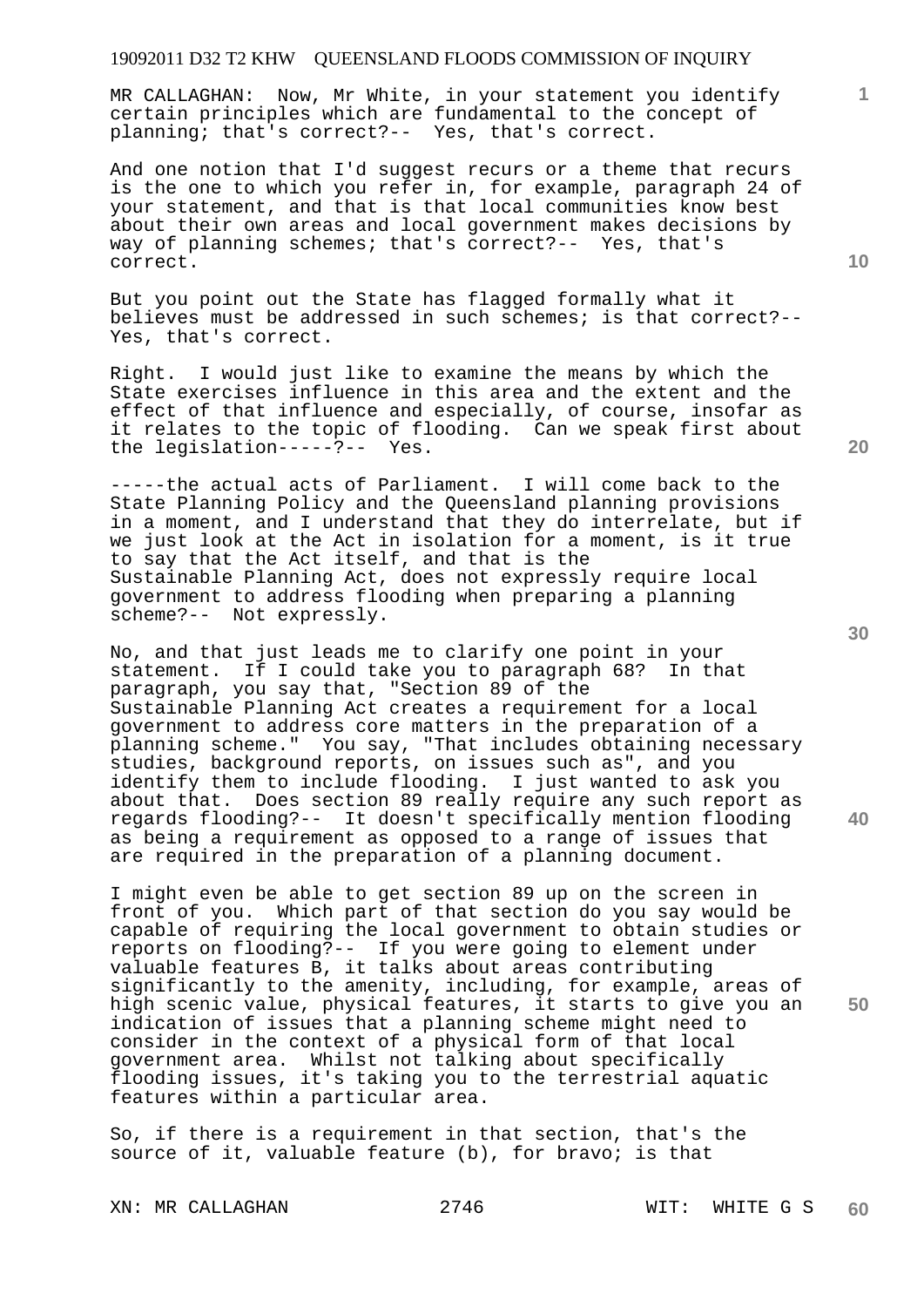right?-- It would be the most - it is most closely aligned specifically to term "flooding", yes.

Thank you. Well, turning, then, to the State Planning Policy itself and guidelines, in them there is contained a statement as to what the State Government thinks ought to be done for the purposes of mitigating the adverse effect of flood; is that correct?-- Yes, that's correct.

But as you point out at different points in your statement, I think 148, paragraph 148 being one such place, perhaps 151 and 152 as well, if there is no so-called defined flood event adopted by a local authority, then the State Planning Policy does not take effect; is that right?-- Yes, that's correct.

So, it's reliant upon a local authority doing something before the State Planning Policy applies?-- Having done generally a flood analysis or a flood study, which enables you to prepare a map.

Just so. I am just finding you a little difficult to hear?-- Sorry.

And I don't know that the microphone is amplifying, but, anyway.

COMMISSIONER: We just need you to speak up-----?-- I will.

-----essentially, Mr White?-- I appreciate that. Thank you. Sorry.

MR CALLAGHAN: And, as you you say, you need a flood map before you can adopt a defined flood event?-- Yes.

So, long as we're in that part of your statement, can we just go back to paragraph 146 of your statement where you say that, "In the absence of a flood map or flood study, the local government would not be able to consider the potential impacts on the development or resulting from it unless the applicant was requested to provide information as part of their application."?-- Yes, that's correct.

So, in that you are suggesting that a local government might ask an applicant for development to provide a flood map?-- Yes, and that was clearly the case before SP 1/03 came into operation.

All right. And I just wondered if you can say how that works in practice, because getting a flood map could be a complicated exercise. Would it be beyond the capabilities of smaller or applications for smaller developments as a general rule? I appreciate we're speaking generally?-- As a general rule, that would pose a challenge to somebody who had no idea of what the characteristic might be in relation to flooding in a particular area. Having said that, though, often there will be local knowledge in relation to flood events, they could be recorded simply on a tree or side of a building, which enables a council to identify a known event as part of that process

**20** 

**10** 

**1**

**40**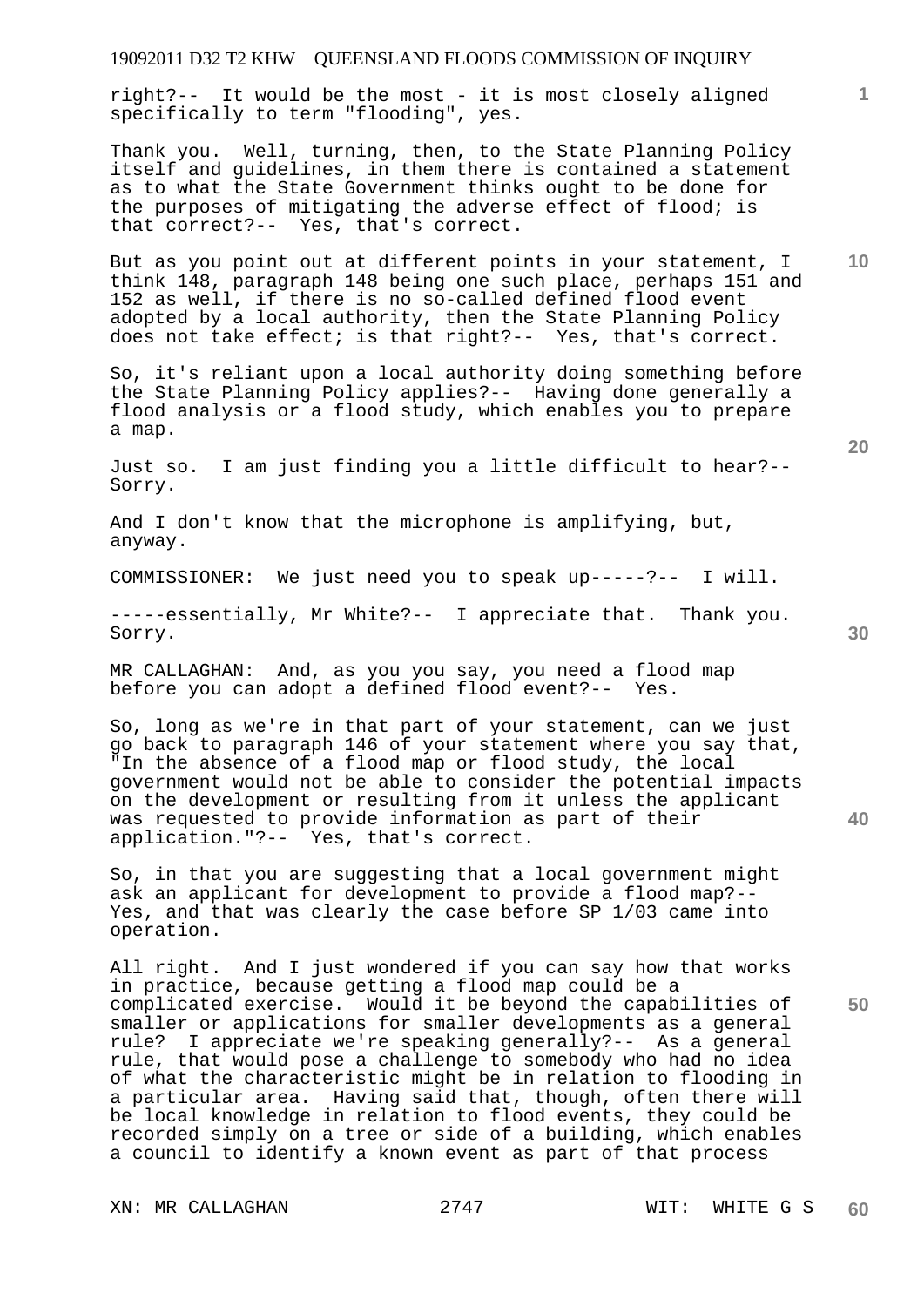which they could then seek further analysis through a flood study, again as was the case in many planning schemes before SP 1/03 outlined the frame.

So, you contemplate something short of or something at least simpler than defining a Q100 for a specific area?-- Yes, yes.

And just whilst we're in this part of your statement and talking about the State Planning Policy, can I take you to paragraph 159, and the third bullet point in that paragraph where you identify the possibility that a Minister may direct a local government to amend an existing planning scheme to address a State interest. Have such directions been given, to your knowledge?-- No, not - not to my knowledge. Very often with a planning scheme the Minister will require a response to a series of conditions that might relate to a State Planning Policy. I don't have any recollection of it being a specific response in relation to SP 1/03 from the Minister.

No. All right. But hypothetically the Minister could direct a local government to address State interest by reflecting the SPP in their planning scheme?-- Yes, they can.

That power has not been exercised to your knowledge?-- No, not to my knowledge.

Certainly not with respect to flooding?-- No.

All right. We turn, then, to the Queensland planning provisions and can you just give us a brief statement as to what they are and what their purpose is?-- Queensland planning provisions were introduced as part of SPA legislation in 2009. The main issue there was to address the issue of multiple definitions, multiple classifications that appeared throughout planning schemes in Queensland, and the focus there was to standardised planning schemes, standardised terms so that essentially across the entire State when the term was used for a particular event or a particular zoning or a code, it applied and was interpreted as being the same as in other areas as well.

All right. Can we just take a look at them? Perhaps before we do - and just taking it one step further, and I will take you to paragraph 121 where you speak to the concept of overlays and the flood hazard overlay. Can you just elaborate on that a little and explain those concepts, explain the concept of an overlay to us?-- The notion of an overlay is that you may have an area designated for a specific designation, that could, for example, be residential, could be industrial or similar, and the notion of an overlay is a further qualification within the planning scheme that requires an additional issue to be addressed and it can be around a noise overlay, it can associated with aerodromes, it could be associated as in this instance with floods, which - further qualifications that are needing to be addressed as part of the consideration of applications within that overlay.

XN: MR CALLAGHAN 2748 WIT: WHITE G S

**10** 

**20** 

**1**

**40**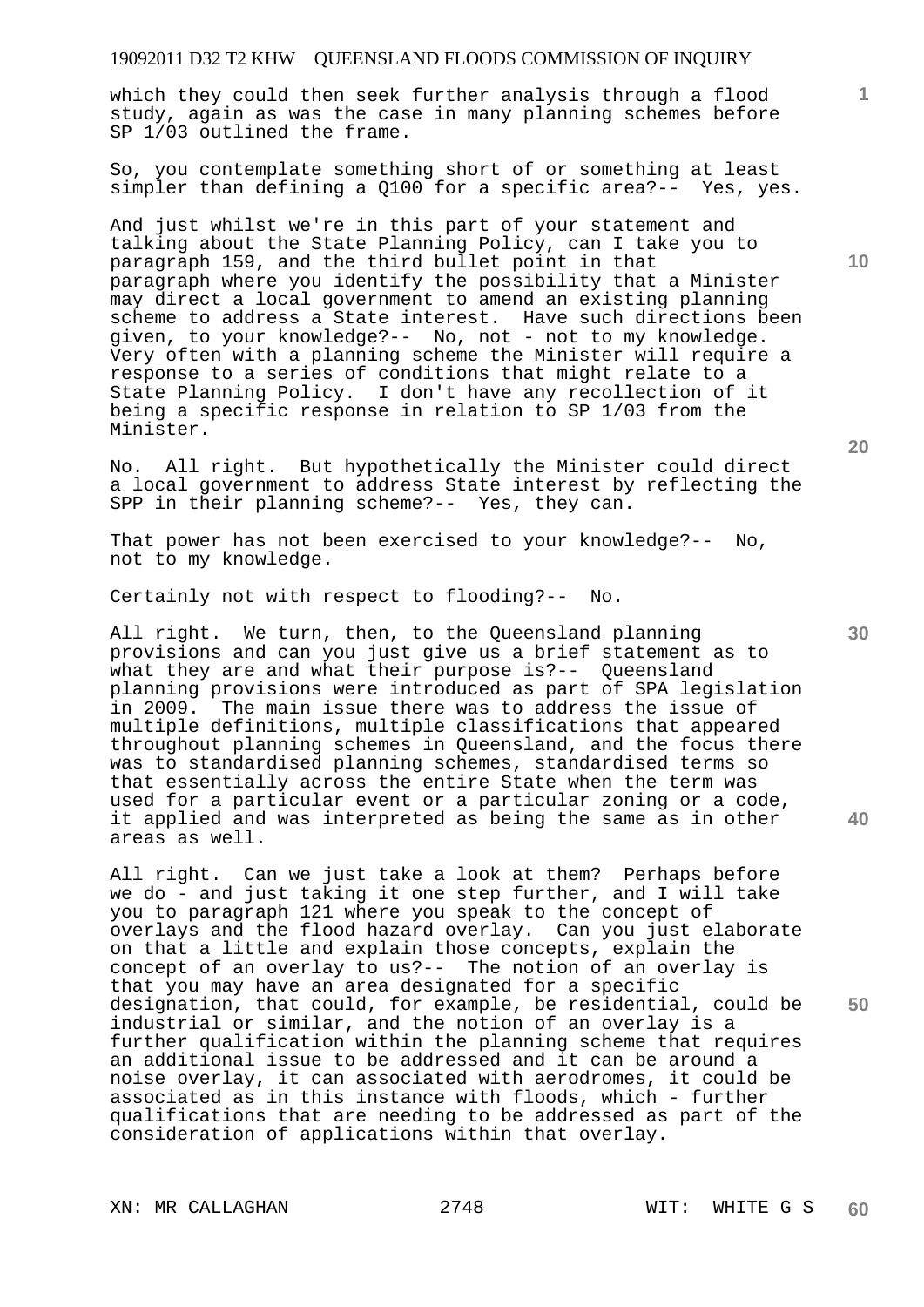All right. Having said that, can we look at the Queensland planning provisions version 2, which I think are attachment 9 to your statement, and at section 1.2 the planning scheme elements are set out; is that right?-- Sorry, I have got that down as appendix 8. Have I got the wrong there?

Nine, attachment 9?-- I do apologise.

**10**  That's all right. And at 1.2 paragraph E there are the options to - or the option is given to insert the names of overlays or insert a statement that there are no overlays; is that correct?-- Yes, that's correct.

So, the option is there for a local government to simply elect not to include any-----?-- Yes, that's right.

-----overlays? All right. Now, can I take you to module B of the planning provisions which deals with drafting instructions, and specifically take you to page 3 of that module?-- Yes.

To get an understanding of the use of this module to choose the zones to insert into a scheme, and the options would appear to be there - if we just stick with the residential category - go over to page 4 and following, page 3 shows the options, I suppose, for each zone. You could have a level 1 zone which is general residential or a level 2 zone which allows for a range of zones within the residential category; is that correct?-- Yes, that's correct.

All right. When you go over to page 4, and we look at the residential zones category, there are suggested overall outcomes listed there, and for general residential level 1, which is the simplified version, I suppose, if you look at the suggested overall outcomes they include many things but six bullet points up from the bottom of the page there's the suggested outcome that, "Development be designed to mitigate the impact of bushfire in designated bushfire prone areas."?-- Yes.

Is that correct? There's no corresponding or no similar entry there for flood, though; is that correct?-- Yes, that's correct.

But if we look over the page, and we look at residential choice - this is on page  $5$  - residential choice level 2, "Purpose: Mandatory.", again there are some suggested outcomes - sorry, the purpose is open there, I take it?-- Yes.

There has to be a purpose, but-----?-- Yep, it's open.

-----it's up to the local authorities to-----?-- Yes.

-----designate it?-- That's correct.

And in the bullet points which follow, the second last one suggests that, "The development respond to land constraints,

XN: MR CALLAGHAN 2749 WIT: WHITE G S

**20** 

**30** 

**50**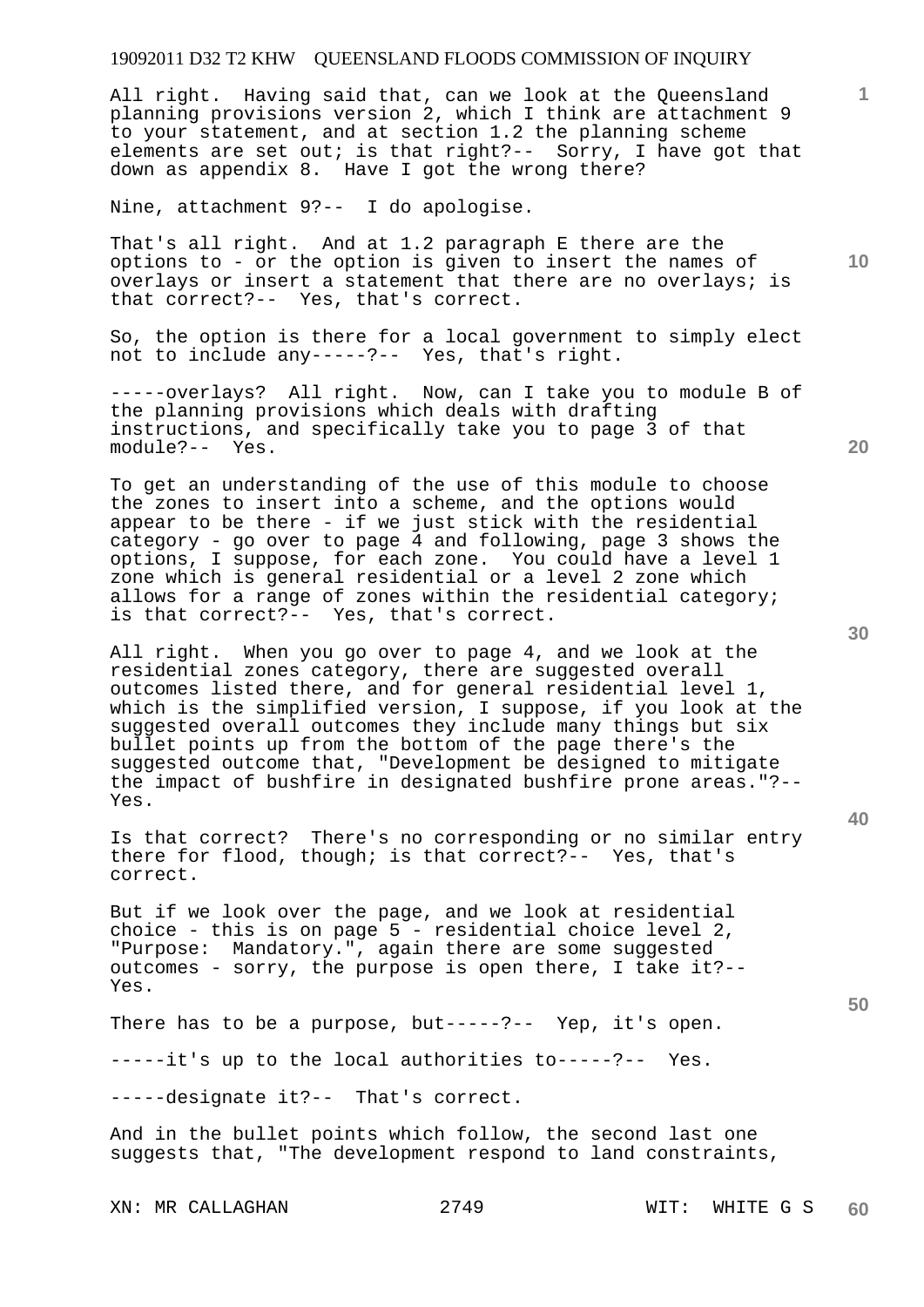including but not limited to topography, bushfire and flooding constraints."?-- I'm sorry, can I just check which page we're on there? That's page-----

Page 6 now?-- Page 6.

Which relates back to the bottom of page 5?-- Yep. And which dot point?

**10**  The second last one in the first box on the page?-- Yes, it does mention flooding constraints.

And I suppose the question is invited as to why flooding would be referred to as a suggested outcome for one category but not the other?-- I don't have an answer for that one. I  $w$ ould-----

No?-- I would share the view that it would seem that if it's appropriately reflected in one of the residential zones, it may also be reflected in the other residential zone if it were to be then governed by an overlay where you would be looking at flooding issues to be considered.

We can - just for completeness, I suppose, if we look at page 7 there's a character residential category. The suggested outcomes for that go over to page 8 and the same form of words appears in the second bullet point on that page. There is there a suggested outcome that development respond to flooding constraints in that one?-- I can only assume that there may have been an omission in the first - in the first one because I see no reason why the same characteristics don't apply in all instances.

No. And, likewise, but while we're on page 8, if we look down to tourist accommodation, I don't think it's reflected there?-- I think the same issue applies as previously.

Same omission applies?-- Yep.

**40**  Okay?-- Sorry, insofar as preparing a planning scheme, whilst SP 1/03 might not be activated in those designations, it wouldn't mean that you couldn't take into account-----

Oh, no?-- -----flooding if it were to apply.

No?-- Which is why I feel that perhaps it is an omission in those instances.

**50**  Yes. No, this isn't to suggest that it couldn't be done, but I suppose the point being these are provided to local authorities for their assistance?-- Yes, they are.

And the suggestion might be if they were relying on these, there might be a danger that something got overlooked or by emphasising, for example, bushfire in one category and not another. There is at least, you'd agree, an inconsistency there?-- Yes, I do agree.

XN: MR CALLAGHAN 2750 WIT: WHITE G S

**20** 

**1**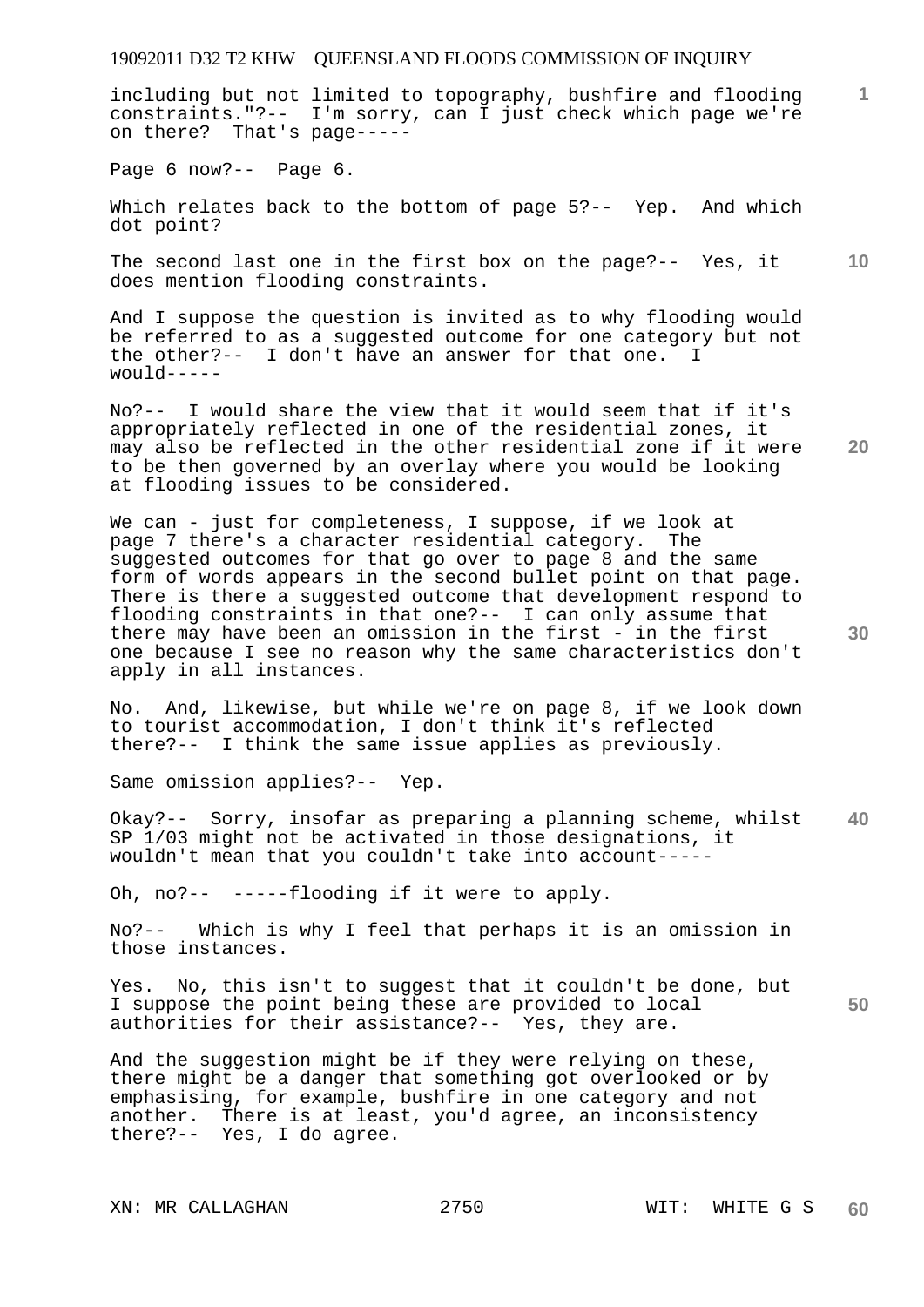Yes, all right. While we're there, can we look over to page 13 to the recreation zones category, and we have got two different concepts in this category, there's the recreation and open space, which as its name suggests would apply to things like open playing fields and outdoor facilities and that sort of thing, I suppose as suggested equestrian facilities, public swimming pools, outdoor courts, that sort of thing?-- Yes.

And the other category, sport and recreation, would include built form structures?-- Gymnasiums, clubhouses and the like, yes, that's right.

That's right. Or, you know, on a larger scale, stadiums?-- Yes, that's right.

Indoor tennis courts, that sort of thing?-- Yes.

Yes. And if we look at the suggested outcomes for the first category, the open space category, four bullet points up from the top one in the first box on page 14, there's the suggested outcome that, "Land susceptible to flooding be protected from inappropriate sport and recreational activities or facilities."?-- Yes, there is.

But I'd suggest to you no corresponding suggested outcome for the sport and recreation category is in the box on page 15?-- No, there's not.

And I'd suggest to you that there's a logical tension there, because the existence of a built form structure, such as the tennis centre or a stadium, could well present more difficulties in terms of flood impacts on property and infrastructure and, for that matter, carry with it the potential to adversely affect flood plain storage and flow of water than would an open field area?-- I would agree with you.

**40**  All right. Next on page 16 we have the industry zone categories and correct me if I'm wrong but none of those make mention of flooding in the suggested overall outcomes, do they?-- No, they don't.

We could contrast that with the State Planning Policy, and we can get it up if we need to, but I daresay you are familiar with it and I'd suggest to you that it suggests that industrial uses may only be appropriate in areas of medium to high flood hazard severity if there are special controls - I am talking about the ones in appendix 5 - and I can get them for you, but I am talking about-----?-- No, I do know the ones you're talking-----

-----ensuring the storage of hazardous materials?-- Yes.

And ensuring that's not affected by flood waters?-- Yes.

But as we've, I think, agreed, there's no suggested of such an overall outcome in the Queensland planning provisions?-- No,

**20** 

**50** 

**1**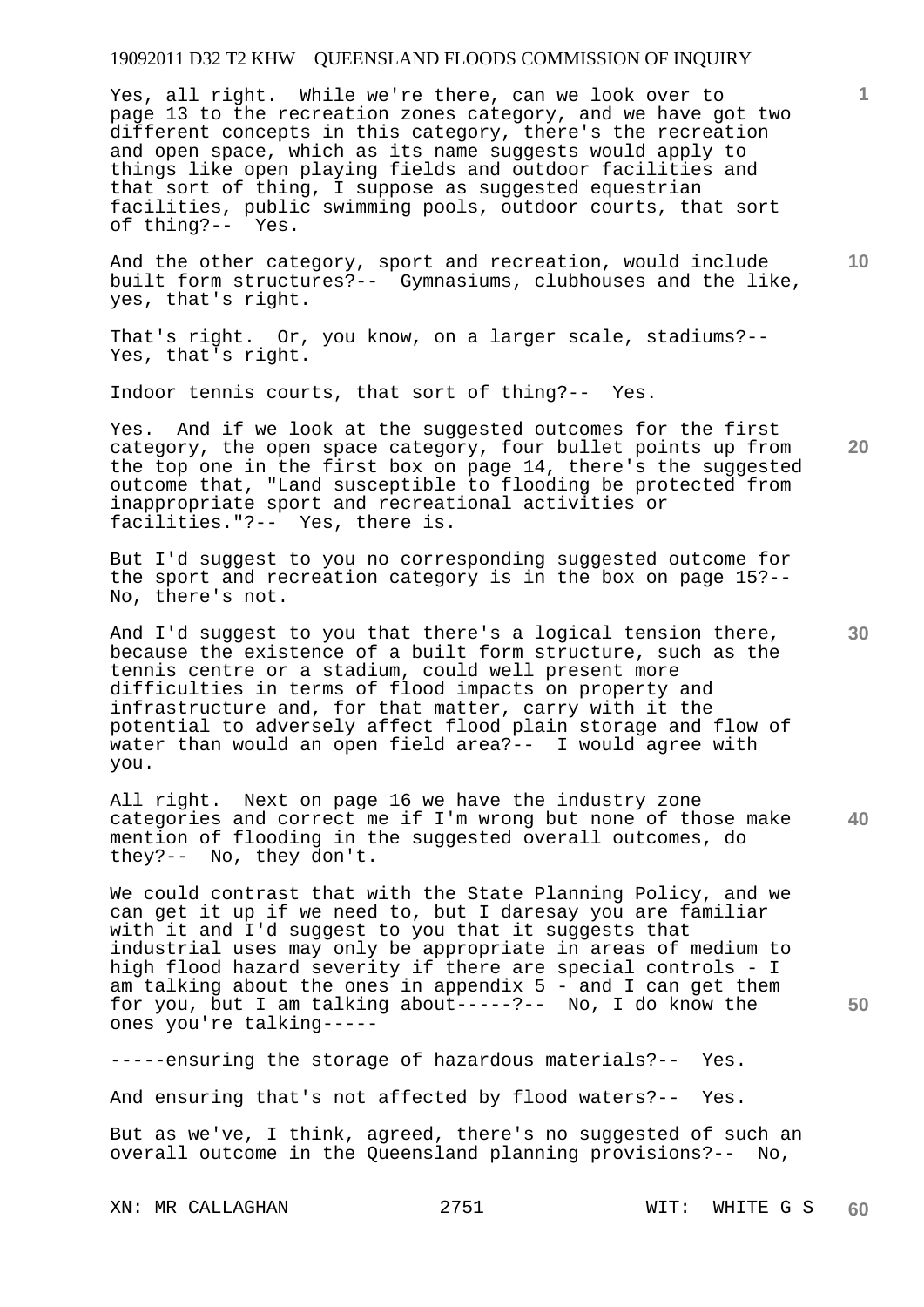there's not, not to reflect the same language.

Should there be?-- Yes, I do, I think they should be.

It's not a hypothetical problem, because we know or you would be aware of issues arising at Rocklea in the Oxley Creek-----?-- Yes, I-----

-----catchment area? All right. Thank you. Now, as, I think, I said to you earlier, notwithstanding any omissions that there might be, nothing stops a local authority from addressing these issues in their planning schemes?-- No, and traditionally we find that particularly since the 1974 events here in Southeast Queensland that most planning schemes will have addressed flooding issues in one way or another, and then have that reflected in terms of their development assessment process and their land use designations.

Yes, but that will be done on a case by case basis by local authorities?-- Yes, those planning schemes will still however - they are then assessed by - either under the previous legislation by the Minister of the day.

All right. But for the future - and these provisions are relatively new, aren't they?-- Yes, they are.

Their effectiveness does depend upon local authorities turning their mind to the fact that just because the State Government's produced these for their use, they may not necessarily be suitable for specific purposes in a specific local area, they still have to turn their own minds to-----?-- Yes.

-----their own issues?-- Absolutely, because one of the things that you wouldn't want your standard provisions to do would be to take away a local characteristic or a local flavour that is unique to that particular government and should be reflected through their planning instruments.

**40**  Now, can I ask you a couple of questions about some amendments to the Brisbane City plan and before I do that, I might at this stage tender, Madam Commissioner, the statement of Gary Mahon.

COMMISSIONER: That will be Exhibit 534.

ADMITTED AND MARKED "EXHIBIT 534"

**50** 

MR CALLAGHAN: And I might ask you, Mr White, to start, perhaps, by having a read of paragraphs 39 and 40 of that statement if you haven't - have you seen Mr Mahon's statement?-- No, I haven't seen his statement.

**1**

**10** 

**20**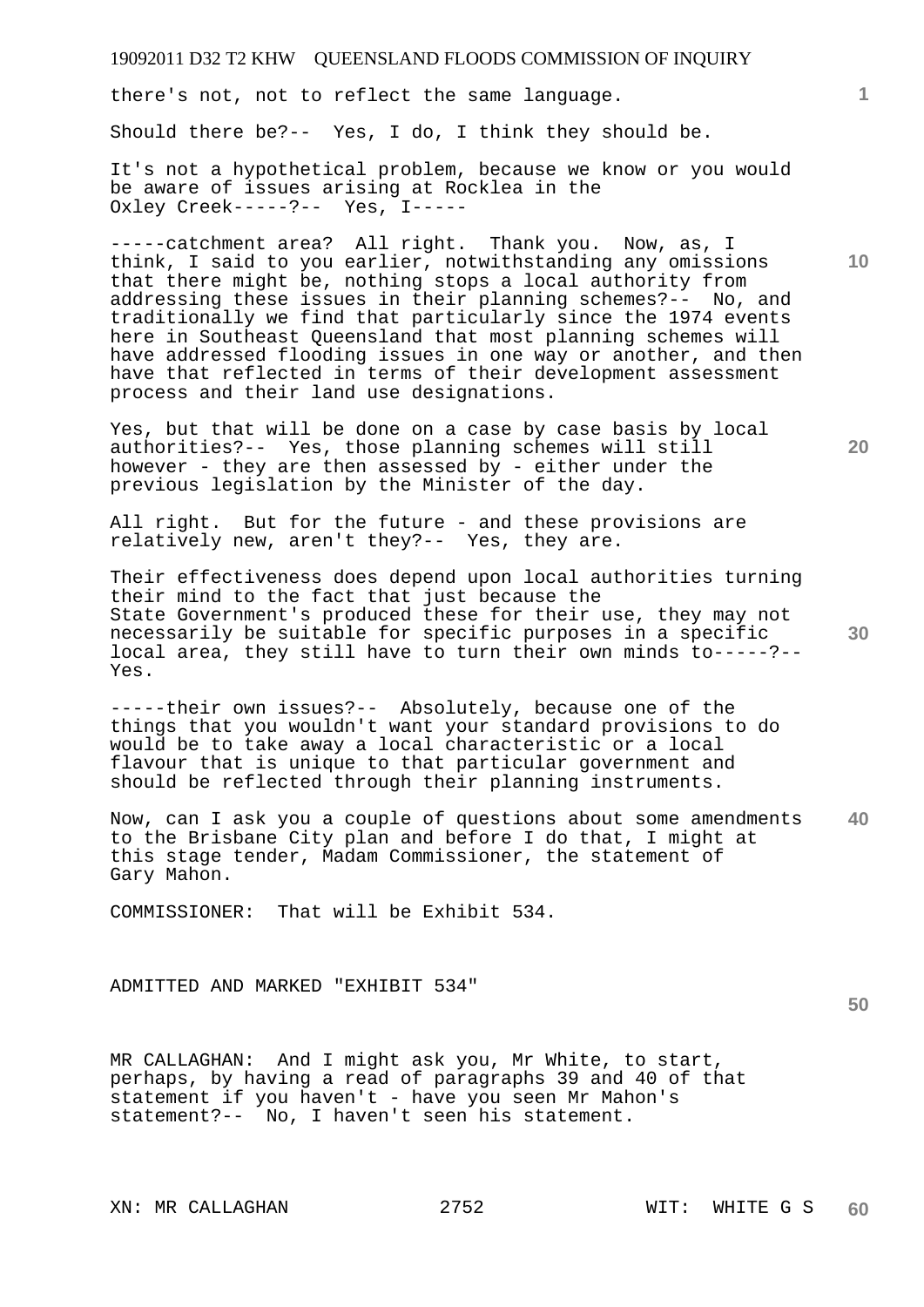No?-- It was 38 and 39; was it?

39 and 40, yes?-- Sorry.

You've had a chance to read that. Now Mr Mahon - I appreciate if you haven't read it before you're coming at this cold - but at para 40 it is indicated that the Department of Community Services informed the Department of Local Government and Planning that it did not agree with Brisbane City Council's proposed amendment which amounted to a statement that State Planning Policy 1-03 was reflected in the City Plan?-- I note that.

You note that, yes. If we can turn to the exhibit which might be in another folder - is it? It's volume 2, have you been given that one, of Mr Mahon's statement?-- Which one did you want me to look at?

17, please, and towards the bottom of the page?-- I can just take that as read in relation to-----

Yes. And there's a paragraph there which has got some lines and an asterisk next to it which is probably the important one, in essence noting that there couldn't be agreement to the position that SPP 1/03 was reflected in the scheme?-- It was my understanding, without having read that particular piece of correspondence, that, in fact, Brisbane City Council's plan does in fact for the most part reflect SPP 1/03-----

All right?-- -----in terms of defining flood events, defining flood lines, putting in place appropriate codes, appropriate overlays, acknowledgements as sought by SPP 1/03. It would be something that I would have to take on notice and further check, but it was clearly my understanding that it has been the case that the Brisbane City Council's planning documents do, in fact, reflect by and large SPP 1/03.

And it does, in fact - the Brisbane City plan does, in fact, include a notation to the effect that it explicitly recognises and is consistent with SPP 1/03?-- Yes, and that is my understanding.

All right. And I suppose if we just go back up to the top of that email, and the first paragraph, the response to that suggestion that it didn't appears to have been a response to the effect that there was no objection to deleting it, deleting reference to the SPP 1/03?-- Yes.

But it's still in there. Were you aware of this?-- No, I wasn't.

Before now?-- No.

Not at all?-- No.

Okay. All right. Is there a flood map or equivalent in the city plan?-- There's a whole series of maps in the city plan that reference flood lines and there would be lines that if

XN: MR CALLAGHAN 2753 WIT: WHITE G S

**1**

**10** 

**20** 

**30** 

**40**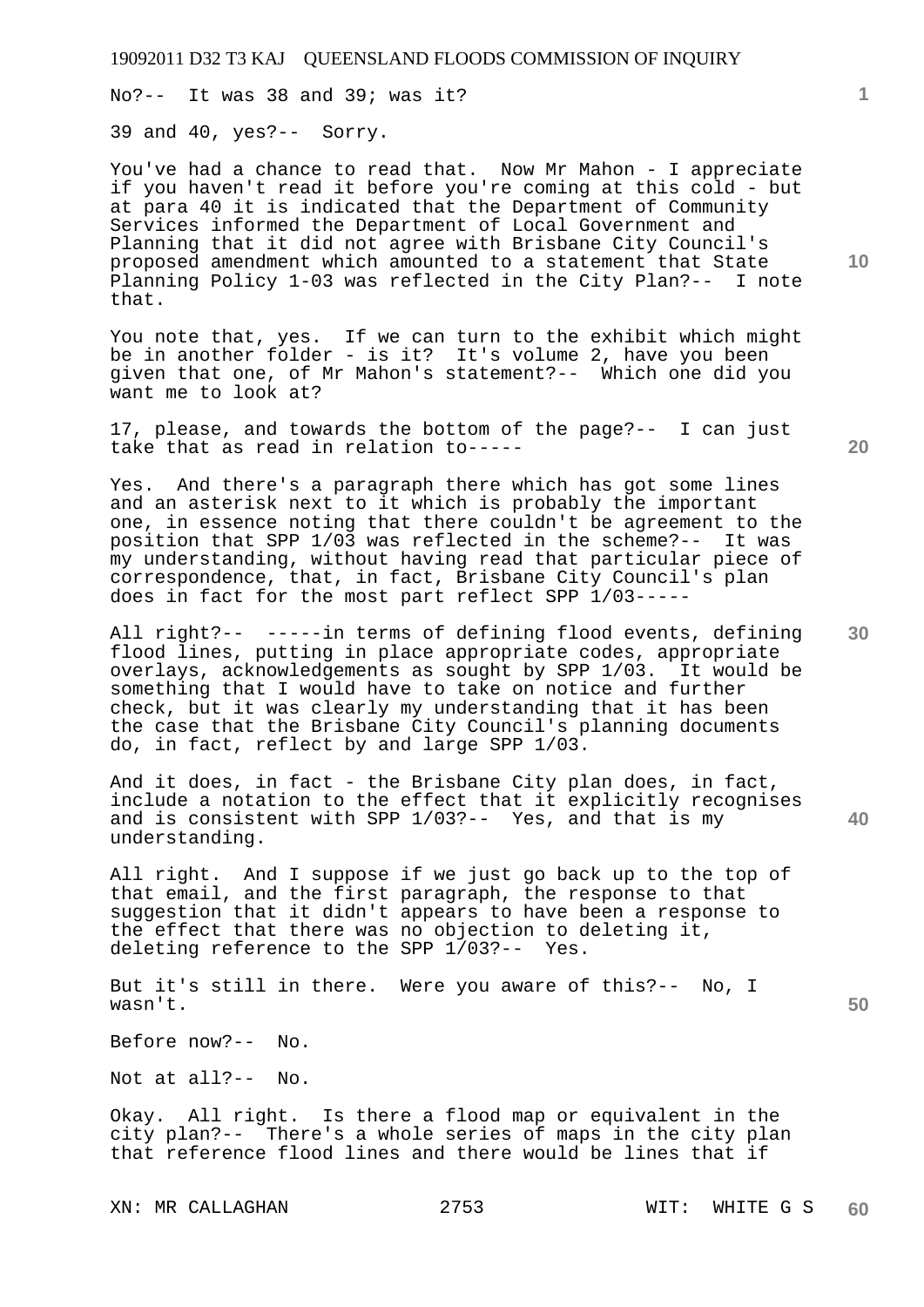you were making applications or assessing that you would be taking into account in your plan making and decision making.

All right. To the extent that you believe that SPP 1/03 is reflected?-- Yes, I do.

Okay. On that topic of maps, you are aware of the QRA mapping project?-- Yes, I am, only as recently as last Friday, but I've certainly read in as much as I could before it was released on Saturday, as I understand.

Okay. So you didn't have any involvement before that?-- No, not personally.

Okay. Can I take you back to your statement and take you to paragraph 94, and just picking up on what we were talking about a moment ago with the Brisbane City Plan, the last sentence of paragraph 94 says what it says. Can you elaborate on that for us as to what you had in mind when you wrote that?-- There would be parts of state planning policies that wouldn't necessarily apply to Brisbane City Council, that the very nature of state planning policies. So you will often have a situation where a council's planning scheme simply doesn't reflect or doesn't need to reflect state planning policies and my general inquiry when I asked the question: Does the Brisbane City Council plan reflect every State Planning Policy? It was such that my advice was, it might not necessarily reflect every State Planning Policy fully and that reflects the comment that I made in that paragraph; and if I might just add, for example, there's State Planning Policy work being done at the moment in relation to coastal management and I suppose it exemplifies the fact that you will have councils in the inland areas where obviously the provisions of an SPP in relation to coastal management don't apply, and I just use that by example.

MR DUNNING: Excuse me, Commissioner, I'm loath to interrupt but we are having a great deal of difficulty hearing.

COMMISSIONER: Hearing?

MR DUNNING: Yes.

COMMISSIONER: Could you pretend you are shouting at the children.

MR CALLAGHAN: Do you still have your statement in front of you?-- Yes, I do, yes.

**50**  Can I take you to paragraph 145 and following where you've got extracts from the regional plan?-- Yes, I have it.

Which should be reflected in local schemes; is that right?--Yes, that's right.

And the aspect of this of interest to me is in 1.4, which is on page - you've got different pages in your statement but, anyway, it's 1.4?-- 1.4, I have it.

XN: MR CALLAGHAN 2754 WIT: WHITE G S

**10** 

**20** 

**40** 

**30**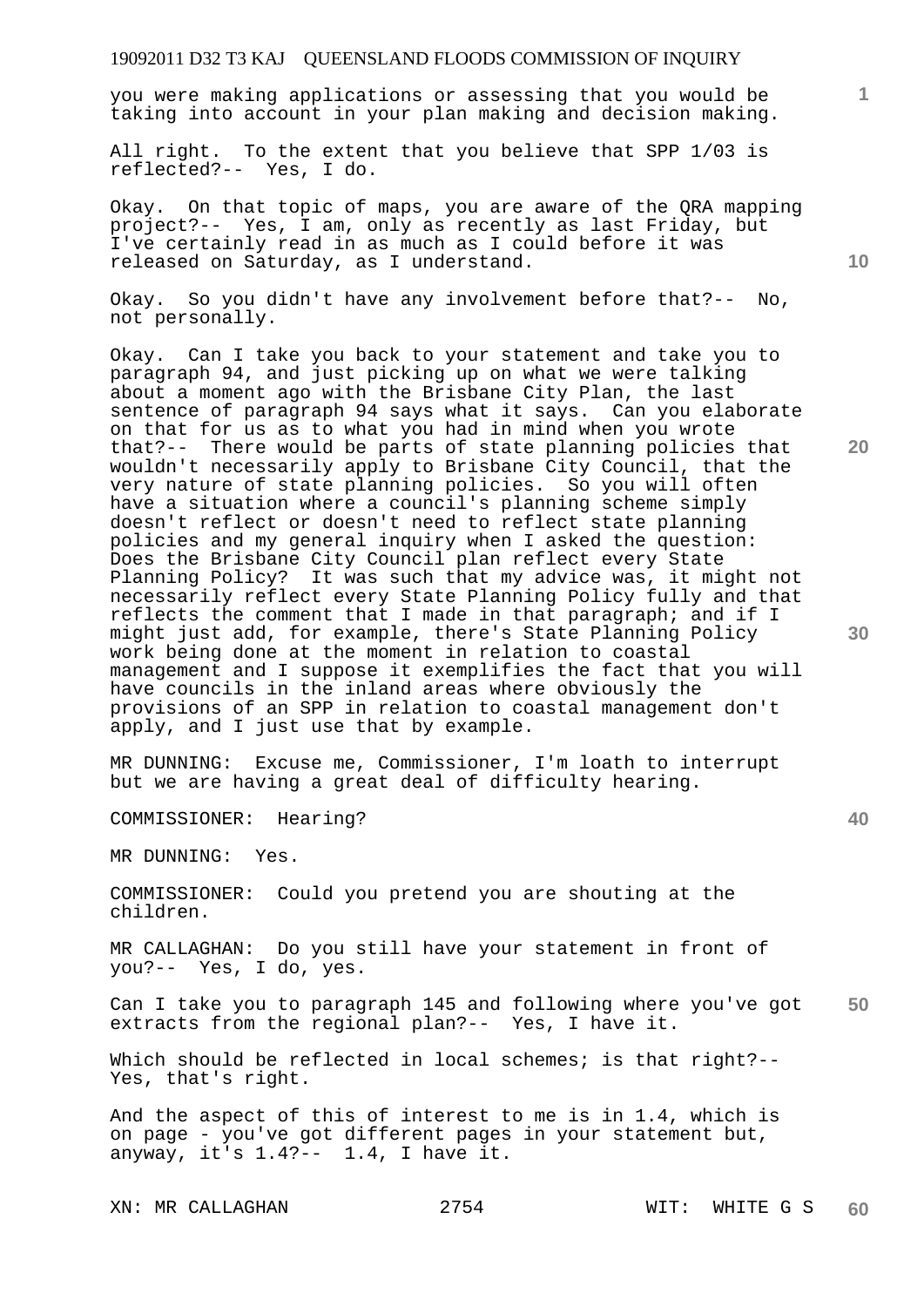It is the question of climate change because that - certain statements are made about the need for climate change to be factored into planning decisions; is that correct?-- Yes, that's correct.

My question is this: What does the state government do to facilitate a local government incorporating climate change into their planning process?-- The guidelines which are currently being developed around climate change will be of some assistance. It would also be to take account of issues that have been presented in the coastal management plan which have a direct relationship to climate change and even a study we did in Central Queensland in relation to considering the impacts of climate change in relation to rainfall frequency. However, having said that, it is a challenge at this stage in the context of available information and also the different interpretations of information when seeking compliance with that particular provision of the regional plan. I think it's very much reflective of the notion of work in progress and a significant challenge in terms of drafting our future planning schemes so that you do have a consistent approach up and down the coast and not an interpretive approach of different characteristics as different levers may be pulled around climate change.

All right. So you've frankly acknowledged that's a significant challenge which is not-----?-- It is a challenge but what is really coming through from a number of local authorities is the desire by those communities to respond to climate change. The-----

I'm sorry?-- And I think the challenge that we have as planners and the planning system is to ensure that we don't get multiple interpretations from different enthusiastic councils preparing climate change responses which end up causing greater confusion to the community as part of that process.

Well, that's the point, I think, isn't it? And that's what makes the role of the state so important?-- Very much so in terms of getting that coordinative framework.

Okay, thank you. In your statement can - I take you to paragraphs 205 to 206 and lead in by saying it's an issue of concern especially in Brisbane and especially in high-rise developments near the river that the location of things like lift motors, electrical and main switchboards and the like in areas likely to be affected by inundation such as basements in high-rise buildings, is something which is, or in relation to which there are very few, if any, current requirements; is that correct?-- Yes, that's correct.

There is very little in place to ensure that such things are not effected during a flood events?-- Having said that, there's major reviews going on right at this moment with Building Codes Australia and our own building codes and I understand that Mr Glen Brumby is being called to give further

XN: MR CALLAGHAN 2755 WIT: WHITE G S

**10** 

**1**

**20** 

**30** 

**40**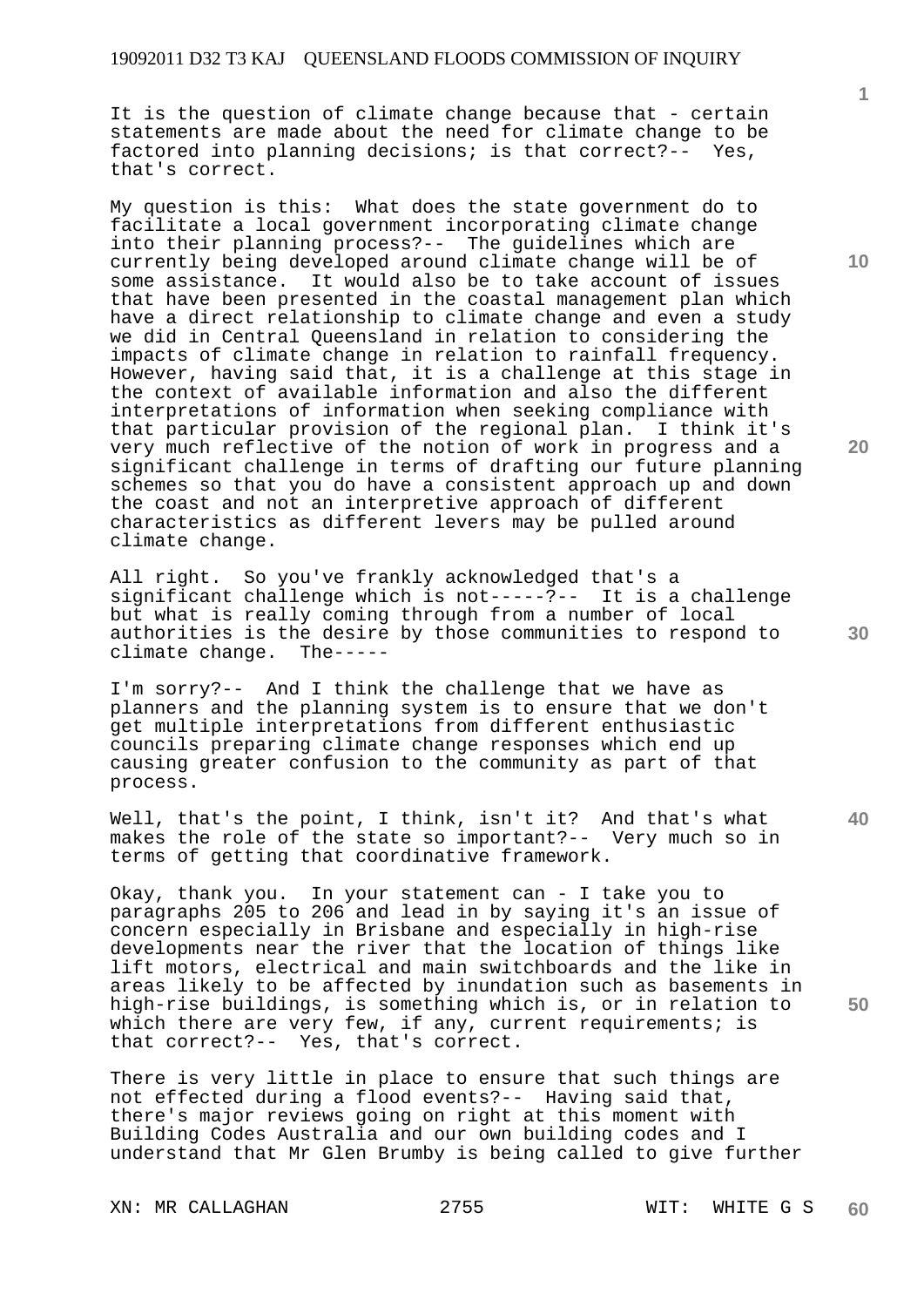evidence where he probably can elaborate more on the technical detail. But clearly in relation to your earlier question about overlays, the opportunities, once an overlay has been cast through a particular area is to enable activation of a series of clauses and cross references with building legislation insofar as it may relate to essential infrastructure being required to be at certain levels where such an overlay has been put in place, so it becomes a trigger to enable those sorts of considerations.

And when you say that there's work being done, I was going to ask you whether, if you refer back to paragraph 177 in your statement, and I might have this wrong, but is that the - in 177 are you talking about the sort of thing that I'm talking about now?-- Yes, that's the point that I was just raising, yes.

**20**  Thank you for clarifying that. Just finally I was going to refer you to paragraph from the statement of another witness, that is Christopher Beckley who's statement I will now tender.

COMMISSIONER: Exhibit 535.

ADMITTED AND MARKED "EXHIBIT 535"

MR CALLAGHAN: And if I could ask you to look at paragraph 16 of Mr Beckley's statement in which he states that so far as he's aware there is no requirement for the flood resilient standards and associated design adopted for the River Walk to be assessed by any third party, and he'd seen no evidence indicating that the standards and design were in fact reviewed by any third party. Are you aware of any statutory or other requirement for flood resilient standards and associated design of something like the River Walk to be assessed by a third party?-- I don't have any qualification or experience in that area so I'm not able to comment to you.

All right. You don't have qualification or experience, perhaps, but just to clarify it, you don't have any knowledge of any third party reviewing the design standards of the River Walk?-- No, I don't. I really have no knowledge at all.

Can I ask you your opinion as a matter of policy whether you think such a thing would be a good idea?-- The notion of a party being able do an assessment would seem to be not inconsistent with provisions and policies elsewhere, for example, private building certification is probably an example of where that's being used. So I don't see that the ability of another party to do an assessment is an issue or should be a concern.

I am sorry. Now I am having difficulty hearing?-- I'm sorry. In relation to building certification, for example, that is an alternative party assessing an application on behalf of

XN: MR CALLAGHAN 2756 WIT: WHITE G S

**10** 

**1**

**30**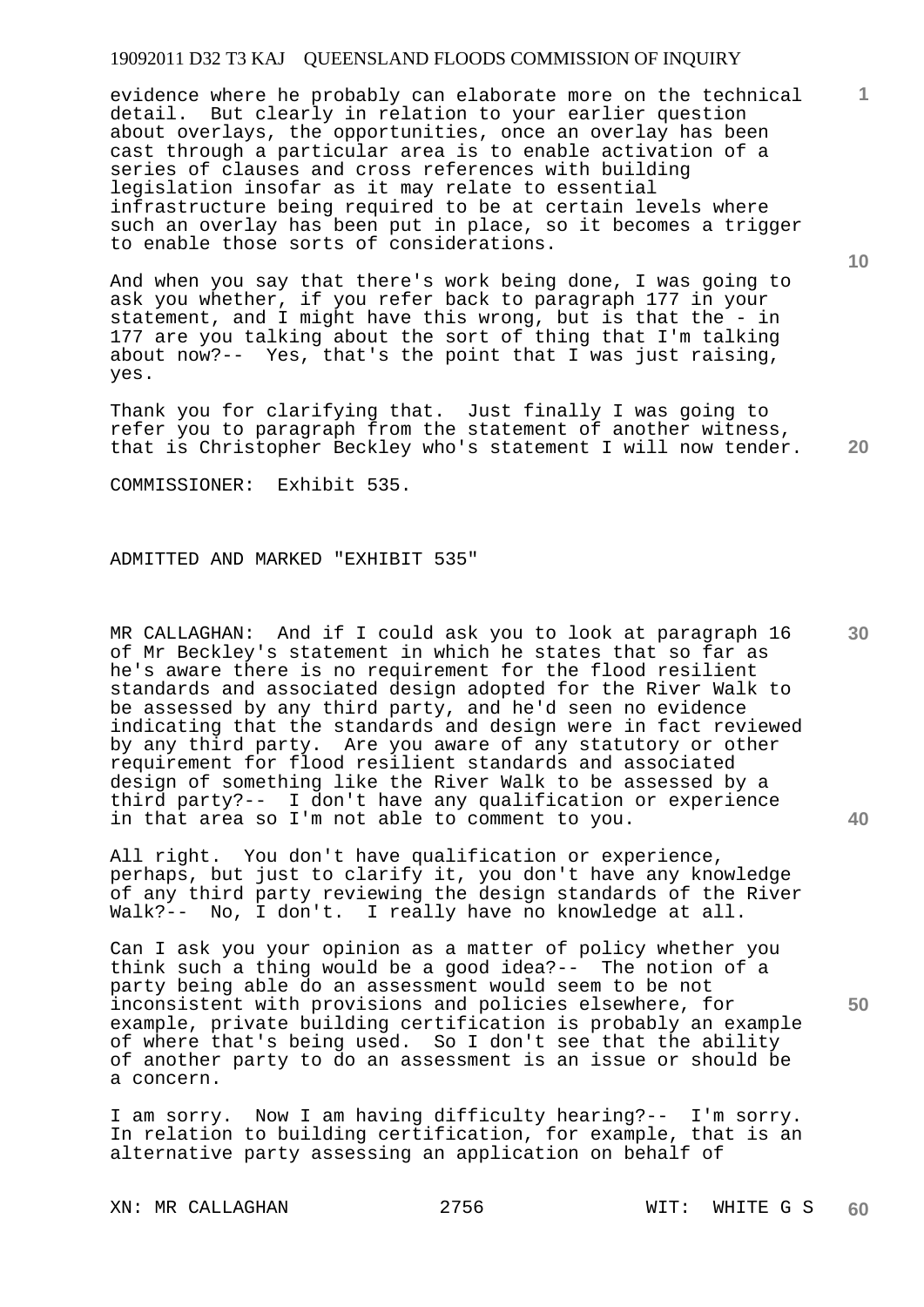regulations or standards that are put in place, I'm just wondering whether that is a parallel situation to that which you talking about, that a technical assessment is done by a third party or is it not directly the government?

Well, I suppose it's any sort of review of when there's a large scale publicly funded development, whether someone other than the assessment manager might review it or assess it prior to issuing an approval but-----?-- I'm just not familiar with any instances.

No, all right. Okay. That's all I have for the moment, thank you, Madam Commissioner.

COMMISSIONER: Mr MacSporran, you will go last, will you?

MR MacSPORRAN: Yes, thank you, Commissioner.

MR CALLAGHAN: I just observe that that clock is clearly wrong.

COMMISSIONER: Quite wrong. All right. Mr Dunning.

MR DUNNING: Very briefly. Mr White, my name is Dunning, I appear on behalf of the Brisbane City Council. Can I ask you just a couple of questions very briefly. You were asked some questions about the Brisbane City Planner's conformity with the SPP, you'll agree with me, won't you, and I can take you to the document if you want me to, but the SPP is an outcomes based document?-- Yes, it is.

All right. So the metric of compliance is really to determine whether, whether it be the Brisbane City Plan or any other local authority's plan attains those outcomes?-- Yes, that's right.

**40**  All right. And against that metric, the view you have is the Brisbane City Plan is one that attains those outcomes?-- Yes, it does.

All right. And the reason that it may appear different to other local authorities is because you're dealing with a much larger municipal authority with more sophisticated and developed information, particularly in relation to flood?-- Yes, that's right.

All right. Thanks for your attention to my questions, Mr White. Thank you, Commissioner.

COMMISSIONER: Mr Flanaghan.

**10** 

**1**

**20**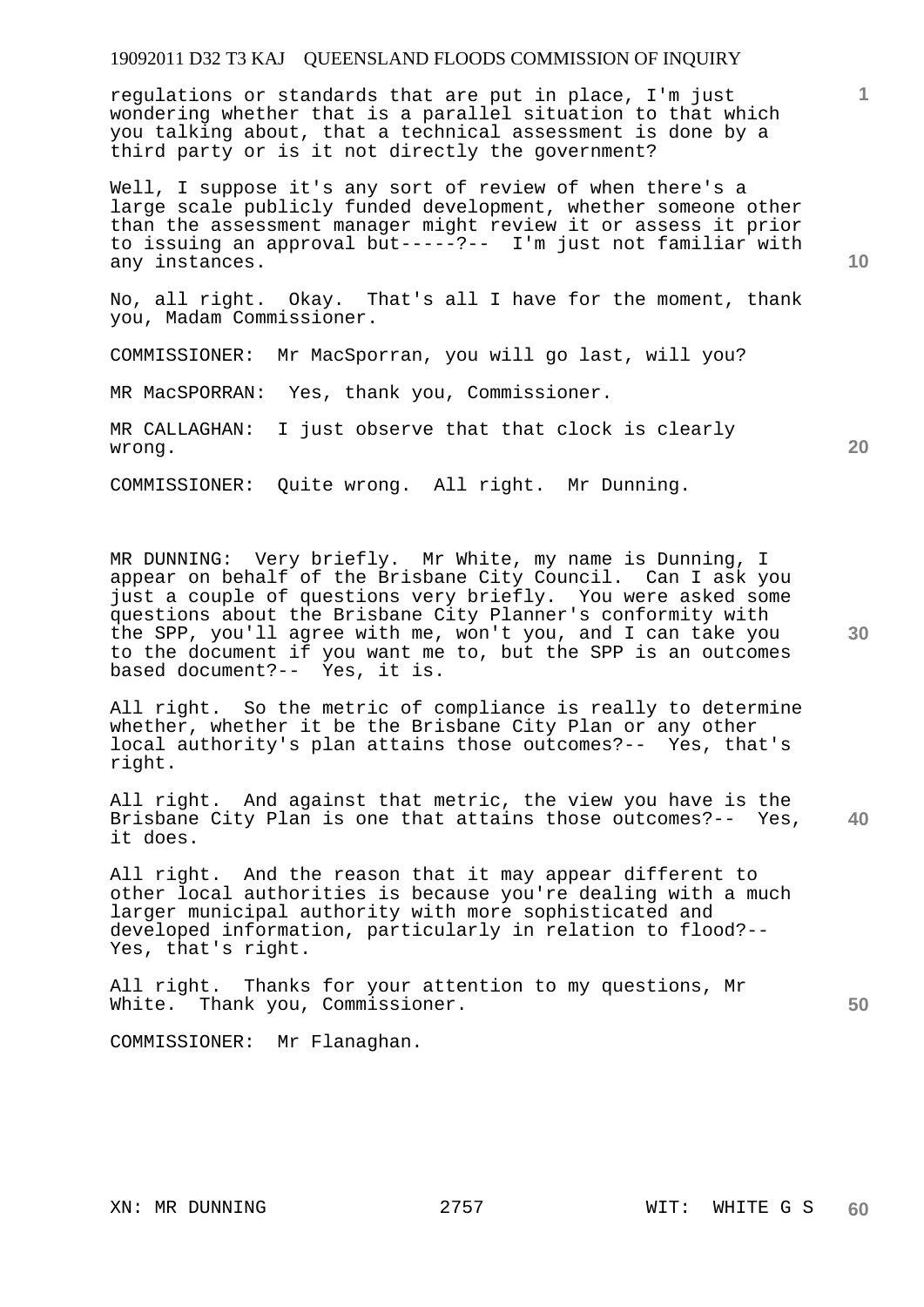MR FLANAGHAN: Mr White, I want to ask you some questions in relation to State Planning Policy 1/03 and the accompanying guidelines?-- Yes.

SPP 1/03 was developed on the 19th of May 2003 with effect from the 1st of September 2003; is that correct?-- Yes, that is correct.

And it was a joint initiative between the Departments of Local Government and Planning and the Emergency Services; is that correct?-- Yes, that is correct.

We understand that there is a proposed draft temporary State Planning Policy but if we could concentrate for the present moment on SPP 1/03 itself. The SPP has a lifespan of ten years; does it not?-- Yes, it does.

And that's if it's not otherwise reviewed by the relevant Minister?-- Yes, that is correct.

It's the case, isn't it, that a partial review of SPP 1/03 occurred in the course of the Inland Flood Study which was completed in November 2010?-- Yes, that's right.

And you'd be aware that the Inland Flood Study made a number of relations in relation to the review of SPP 1/03?-- Yes, I was.

In fact, there were seven recommendations made; were there not?-- There were, but I don't have a copy before me.

I'll take you to them in due course. We may take it from the submission filed by the state of Queensland in the inquiry that SPP 1/03 is intended to be reviewed by the relevant state agencies and a remade SPP or a combination of instruments to effect the policy intent of the state government must be in place by September 2003, is that correct?

COMMISSIONER: September when?

MR FLANAGHAN: Sorry, September 2013?-- Yes, that's correct.

Do you agree that the relevant state agencies, particularly the Department of Local Government and Planning and the Department of Environment and Resource Management and the Department of Emergency Services should undertake the review of SPP 1/03 in partnership with effective local governments?-- Yes, and that was the - when you say "effective local government" are you talking a generic term any local government that obviously will be affected?

Yes?-- Yes, I agree.

And we know from the Premier's Saturday press release that the draft proposed temporary SPP was a result of extensive consultation with local authorities; wasn't it?-- Yes, it was.

XN: MR FLANAGHAN 2758 WIT: WHITE G S

**20** 

**1**

**10** 

**30**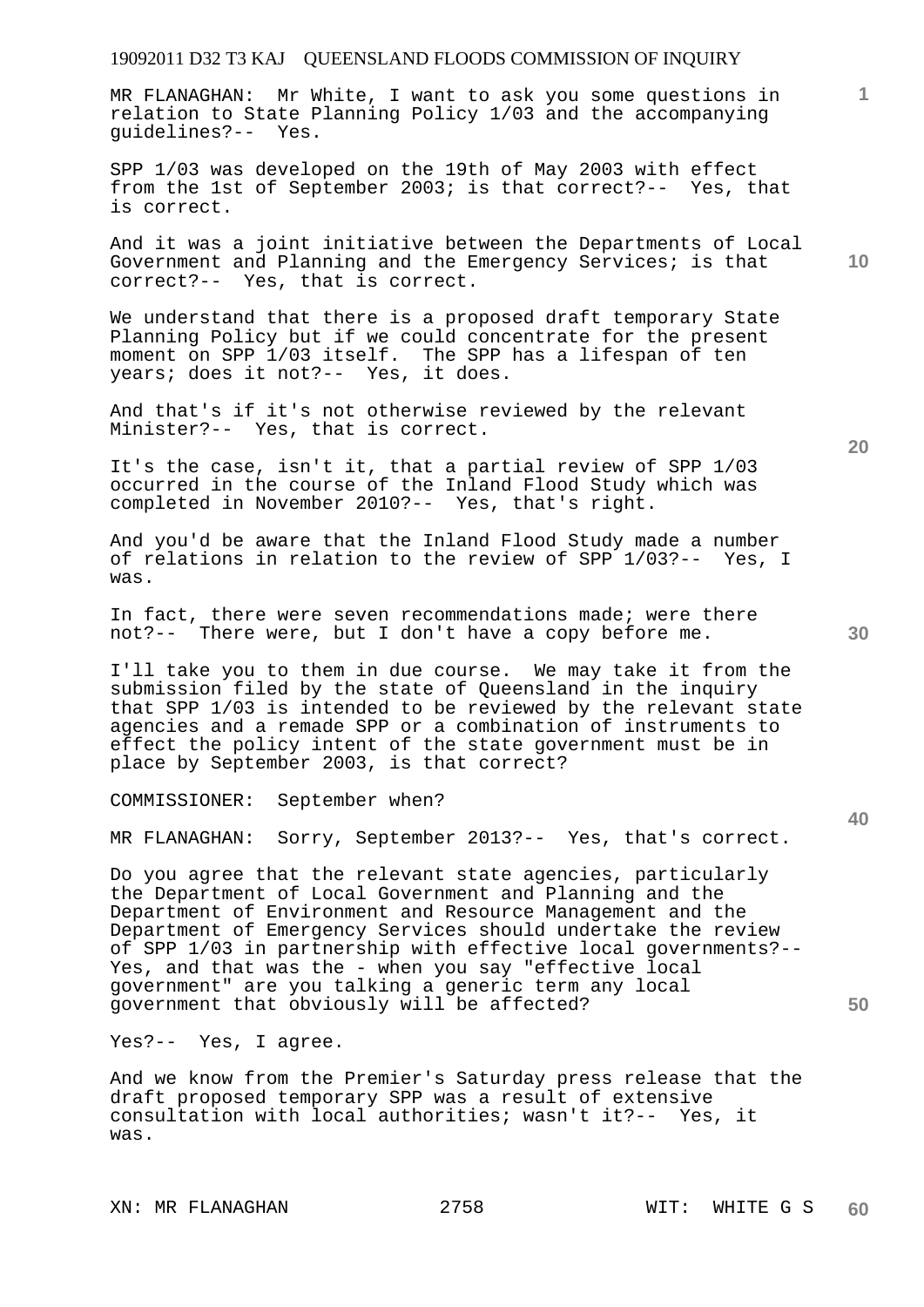And would you agree that the same process should be followed in relation to the ongoing review of SPP 1/03?-- Yes, and that was a similar process that was followed in relation to the development of SPP 103 in 2001 through to 2003.

All right. Now so as not to make things difficult for you, are you, yourself, involved in the review of SPP 1/03?-- I'm not directly involved hands on at this stage, but it's more than likely the case that I will become very involved in it as it evolves.

Have you participated in your role as a state planner what matters should be the subject of review of the State Planning Policy 103?-- I do have a view at the moment. I also have a view which has come from a close examination of the submissions which have come as part of this inquiry thus far. There are two issues that are very significant, in my opinion, one is the capacity and the ability to obtain data, I feel that that is an issue and I think it influences so much of what flows out of SPP 1/03 as it currently exists, and also the notion of what is the appropriate method of defining a flood event around the discussions that we heard in the opening today around the use of the 1 in 100. I feel that those two issues, regardless of the technical nature of submissions that have come in from professional people through to lay persons not involved, those two underlying messages seem to me to be issues that do need to be addressed as part of that review process.

May I take you then to the recommendations that were made by the Inland Flood Study in November 2010, and that document would be found in the state submission tab 2 which has the final report on Inland Flood Study, it's page 2, recommendations 5 to 11.

COMMISSIONER: I don't suppose you have got spare hard copies?

MR FLANAGHAN: It's going to come up on the screen.

COMMISSIONER: You've got this lined up; have you?

MR FLANAGHAN: Yes. Exhibit 39 on the statement of Mr Mahon. In fact, we've tried to comply with the Practice Direction as much as possible.

COMMISSIONER: I should be more optimistic, obviously.

WITNESS: I do have a copy of that before me.

**50**  MR FLANAGHAN: Yes, thank you, and it should come up on the screen, I believe. Thank you. And if we go to page 2 and we commence with recommendation number 5. Yes. You're familiar, are you not, as state planner, with the recommendations made by the Inland Flood Study?-- Yes, I am.

Yes, thank you. And that was the first time, was it not, that there was some sort of review or an initial review of SPP 1/03?-- In a formal sense, yes, it was.

XN: MR FLANAGHAN 2759 WIT: WHITE G S

**10** 

**1**

**20** 

**40**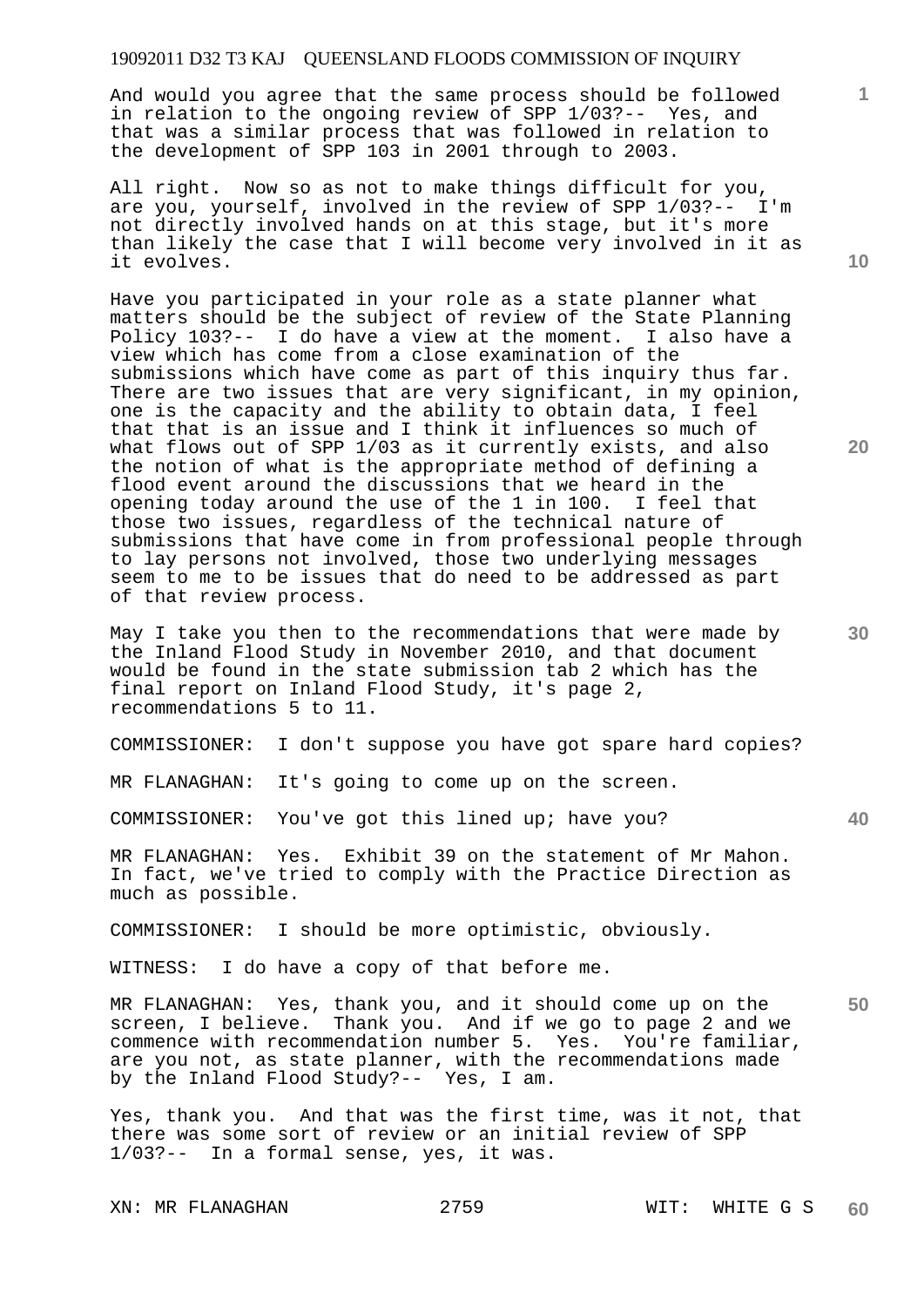Yes, thank you. If you look at recommendation 5, it says, "The review of SPP 1/03 should consider the benefits of requiring a standard method for undertaking a flood study and determining a DFE", that is a defined flood event; is that correct?-- Yes, that's correct.

Now what are the benefits of a standard methodology?-- Well, my first reaction would be that you don't have multiple ways and multiple interpretations of what constitutes a flood event or a series of flood events, which then enable you to craft out a planning document that properly reflects how flooding in that particular local government may be handled in comparison to flooding in another particular local government.

And, sir, would you agree with this proposition: That not only should there be uniformity of flood studies in relation to one local government from another local government, but there should also be uniformity in relation to regionally based flood studies?-- In general terms I agree with you, with your proposition, but I would probably need to think about the capacity of certain local governments to in fact undertake a flood study if a standard approach were being used for somewhere like an urban area like Brisbane or Ipswich and expecting a local authority in an area which has a very low population or a different set of characteristics necessarily using the same way of assessing, I feel there needs to be some consideration to capacity. Maybe that's an issue that does need to be looked at separately.

In fact, what you're saying is that sometimes the financial capacity of councils, even a council the size of Ipswich City Council, would be unduly taxed if it had to undertake a regional flood study?-- It would seem to me that a regional flood study is a regional flood study and not a local government flood study.

Yes?-- And that's how I'd respond to your question.

Thank you. And even for an entity such as the Brisbane City Council or the Ipswich City Council, there are a number of matters that will impact on any one individual flood event; is that correct?-- Yes, that's correct. There's a term often used, a number of levers that might interact.

Yes?-- A lever, for example, might be a high tide event or a cyclonic event, obviously subject to those levers.

**50**  For example, the level of flooding in Ipswich can be dependent on the level of flooding in the Brisbane River and the timing of that flood event with the Bremer flood event?-- I would have to accept the logic, yes.

And also with the release and the operation of the Wivenhoe Dam could impact on that flood event?-- I would accept that.

Thank you. May I take you to recommendation 6. The review of SPP 1/03 should consider whether there is a need to specify

XN: MR FLANAGHAN 2760 WIT: WHITE G S

**10** 

**1**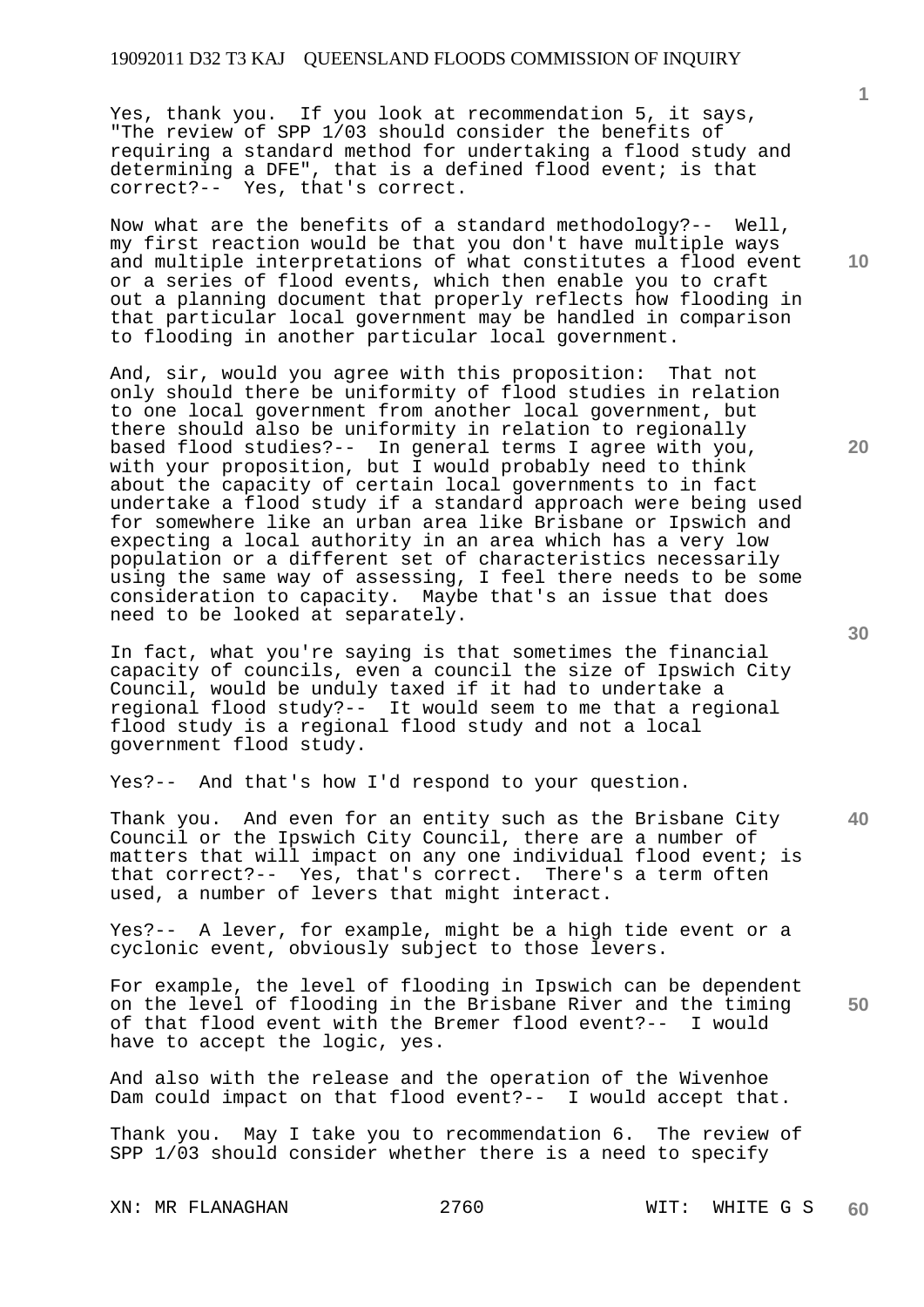how frequently a flood study should be reviewed or updated. Now from your own knowledge as state planner, what is the frequency of flood studies that are contemplated and how would it vary from local government to local government?-- The governing review process would revolve around a local authority preparing its planning scheming. Under the Integrated Planning Act that was an eight year review period and it would be a study that would inform the planning scheme. Under the SPA legislation it's a ten year horizon between the planning schemes and I would expect that ten year review to be part of that process.

Yes. And that is there would be a coordination between a significant amendment to a planning scheme or a new planning scheme and the relevant flood studies that would inform the defined flood event?-- Yes, that's right.

Thank you. At recommendation 7 it says: "The review of SPP 1/03 should develop criteria that outline the circumstances where a defined flood event higher or lower than 1 per cent AEP, that is the Q100 is appropriate for residential land use planning". What's contemplated here?-- It takes into account my earlier comment that if a particular local authority or a council has done it's analysis and comes up with a different flood event and it's accepted that the principles behind something like 103 have been met in terms of enabling a planning document to be crafted to be receptive to flood related matters, then it shouldn't precluded from consideration as part of that process.

**30** 

**20** 

**1**

**10** 

**40**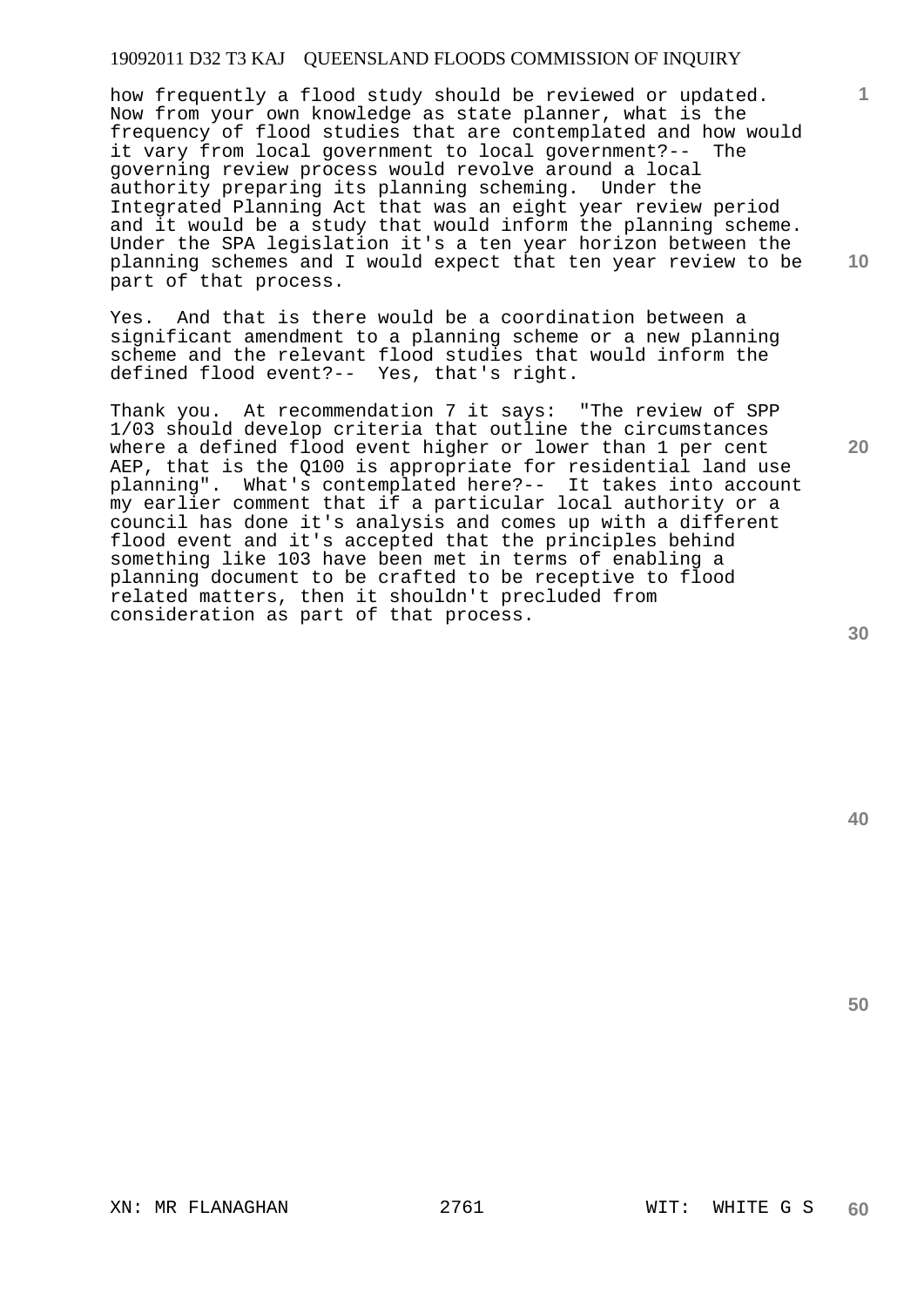Thank you. I know these recommendations were made in November 2010. To your own personal knowledge what work has been undertaken in relation to recommendation seven?-- We referenced in relation to what happened on Saturday with the release of the document by the QRA-----

Right?-- -----as an example of a multiple or a multiple series of ways of looking at how flood events might be considered.

Can I put certain propositions to you and you can say whether you agree or disagree? Do you agree that the review of SPP 1/03 should encompass hydraulic, hydrologic and climate parameters, including an agreed approach to appropriate and realistic rainfall and climate change inputs for various regional areas?-- Yes, I would, yes.

Thank you. Do you agree that the review should also consider provisions for floodplain management?-- Yes, I do, but I think it's also important to define what is meant by floodplain management as part of that process as well.

All right. Well, we know from the Premier's Saturday press release that the Premier has announced a broader approach to floodplain management. What do you understand to be the broader approach to floodplain management?-- I think that is the point that I just made in response to your previous question, that there are a whole range of issues associated with floodplain management, the planning scheme potentially being but one of those mechanisms. Others could be physical remediation strategies where you talk in some communities about levees and various other processes. So I think you need to look at it in a much broader context than just the single dimension associated with the planning scheme and what it can do.

Yes. And we'll come to it but would you agree that that requires a great deal of coordination between local authorities and State agencies?-- Yes, and that's - that is already reflected through instruments we have in the legislation. For example, the regional planning framework, that I was taken to in my earlier questions, it provides just such an opportunity.

May I ask you a more general question: as a general principle as the State Planner do you support a merits-based approach to development approval assessment which balances social, economic, environmental and flood risk parameters in order to avoid unnecessary sterilisation of flood-affected land?-- I agree notionally with the principle that you have put to me but I don't think it's as simple an answer as "yes" or "no", I think there are a whole series of issues that if you're doing your planning analysis well and properly it should enable you to balance and come to some conclusion, but I would not answer your question in a "yes" or a "no", I'd have to - I'd have to say it really depends on the circumstance and the analysis it goes into.

XN: MR FLANAGAN 2762 WIT: WHITE G S

**20** 

**40** 

**50** 

**30** 

**10**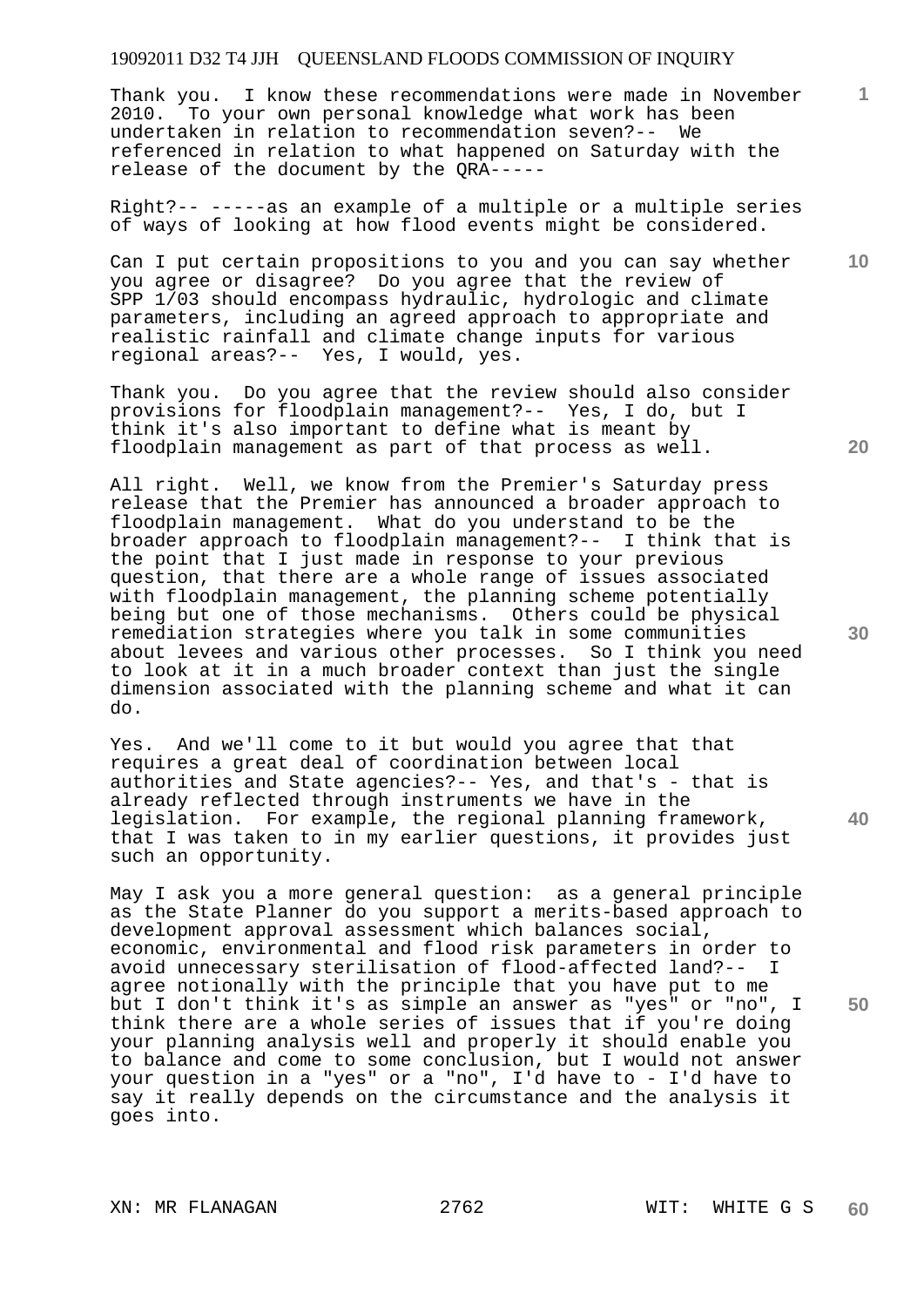Thank you. It was a general question so I appreciate the nature of your answer. If I go back to the review then of SPP 1/03, would you agree that it should encompass both planning schemes and non-scheme measures to deal with existing land uses?-- I think it would be useful if it did that in consideration of the comments that we went through before in so far as the planning scheme certainly has limitations in terms of how it can respond to a series of events and a series of issues.

You'll appreciate that each planning scheme, and, indeed, SPP 1/03, has to deal with existing development commitments?-- Yes, I do.

And, indeed, if they're interfered with compensation provisions can arise under SPA?-- Yes, I note that as a statement of fact, yes.

And it also has to deal with infill development within established areas?-- Yes, it does.

Should that - those two issues also constitute part of a cooperative review between local authorities and the State agencies in relation to SPP 1/03?-- I would have thought they were already included as part of the process of analysis that we talked about before. I mean, I would put to you that over 80 per cent of our towns are in fact on floodplains at the moment and therefore the analysis that you would do as part of your plan preparation work, eight years or 10 years, whatever, would need to take account of those existing situations. It certainly doesn't mean that you stop development but what the whole notion behind that qualified analysis is that you understand the context environment within which you are taking your planning products into and you hone your delivery accordingly, taking notice of that background information.

It's the case, though, isn't it, that under the present system, and that is under SPP 1/03 as it's presently drafted, it's local authorities who must ensure that SPP 1/03 is appropriately reflected in the proposed planning scheme?-- Yes.

Right. The Minister, of course, is also responsible for determining whether the SPP 1/03 is appropriately reflected in the relevant planning scheme?-- Yes, that's correct.

But under the present system it is the local government that adopts a flood event for the management of development in a particular locality known as the "defined flood event"?-- Yes, that's correct.

That is, it's not the State Government or State agencies that - that cooperatively, if you like, with the local government, arrives at a defined flood event. That's entirely the responsibility of the local governments; is it not?-- Yes, it is.

XN: MR FLANAGAN 2763 WIT: WHITE G S

**20** 

**10** 

**1**

**40**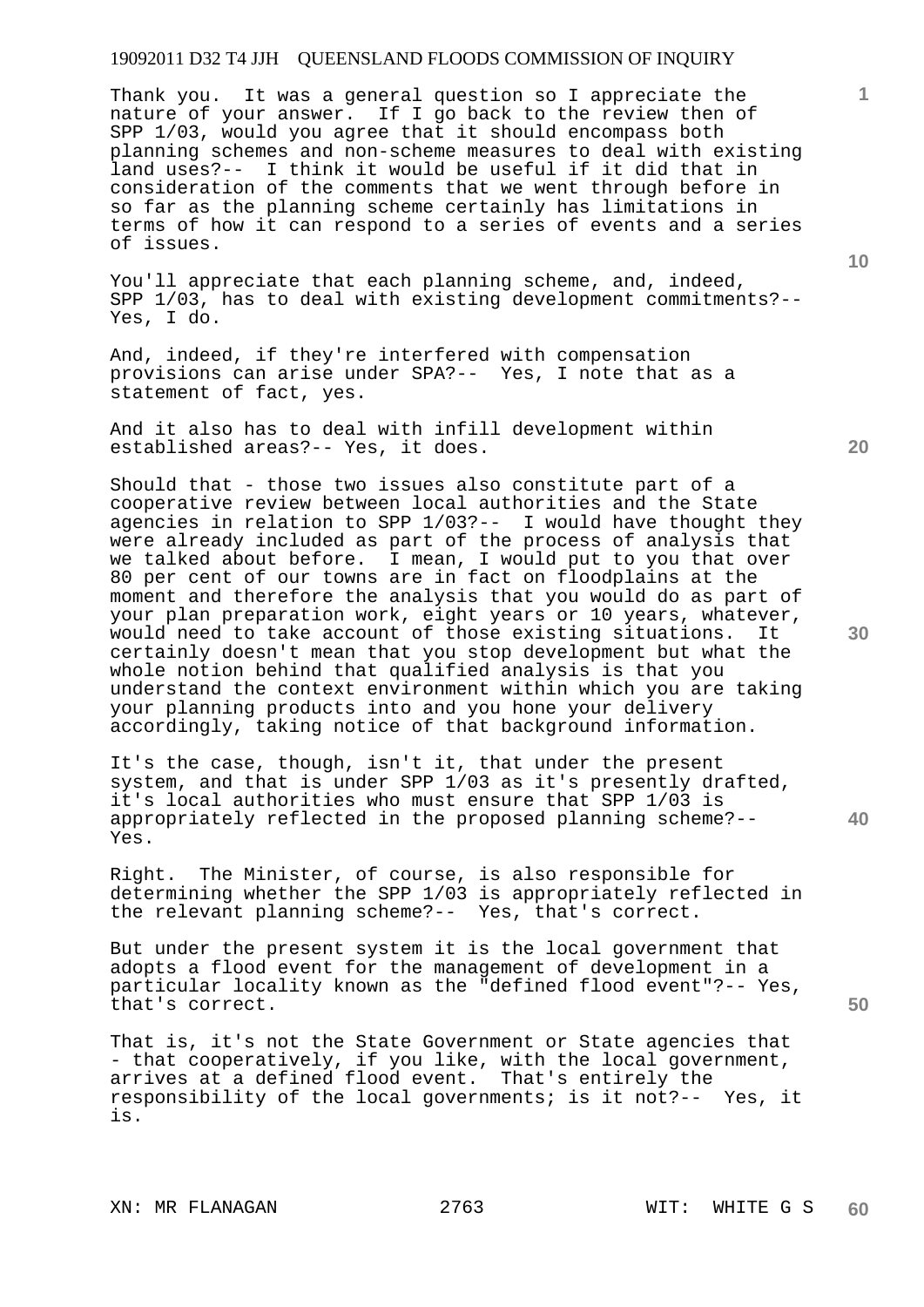Right. To be fair, of course, the State does provide guidance and the State agencies do provide certain guidelines and tools as to how to best arrive at a defined flood event. That's correct, is it?-- Yes, that is correct.

Can I just take you, for an example, if I can go to outcome 4 at page 8 of SPP 1/03, which is Exhibit 530?-- Yes, I do have that.

Now, that responsibility for identifying a natural hazard management area belongs to the local government, isn't it doesn't it?-- Yes, it does.

And also it is the local government's responsibility to identify the severity of that hazard?-- Yes, that would follow.

Then if we can go to the guideline, which I don't think has been tendered but we've given notice that we want it uploaded - sorry, the SPP 1/03 guideline. It is part of Exhibit 530. Sorry, I wasn't too clear about that. Could we go to paragraph 7.2 on page 20 of the guideline? And if I could direct your attention, Mr White, to the third line and the sentence commencing with the words, "The intention of the SPP is that wherever practicable the natural hazard management area should be identified through a comprehensive and detailed natural hazard assessment study," do you see that?-- Yes, I do. Yes, I do.

Then, if you go to 7.4 it says, "The scope of the studies to be undertaken will be determined by the local government in consultation with the relevant State Government departments during the process of making or amending planning schemes." Now, if we then go to the appendices to the guideline, starting with appendix 1 at page 31, and may I draw your attention to paragraph A1.8, which identifies that, "As at 2003 financial assistance is available to local governments for natural disaster risk studies, including natural hazard studies." Are you able to tell us as the State Planner how this financial assistance operates?-- Look, I haven't had any involvement in relation to that financial aspect so I'm really not in a position to make a comment.

That's fine, thank you. May I then take you to appendix 2, which deals with a defined flood event, and at page 32 may I draw your attention to paragraph A2.4?-- Yes.

Now, this identifies that it's, "Generally impractical to adopt a probable maximum flood," which is called a PMF, "for the purposes of managing floodplain land use and development." Now, that does nothing more than identify for planning purposes, given that it involves a number of considerations, that merely selecting a probable maximum flood as a flood line is not practical for planning purposes. Do you agree that the adoption of a PMF is not practical for planning purposes?-- In a general sense no it's not practical, it ignores a lot of other characteristics, but I wouldn't completely discount it in the consideration of a particular set of circumstances.

**10** 

**20** 

**1**

**40**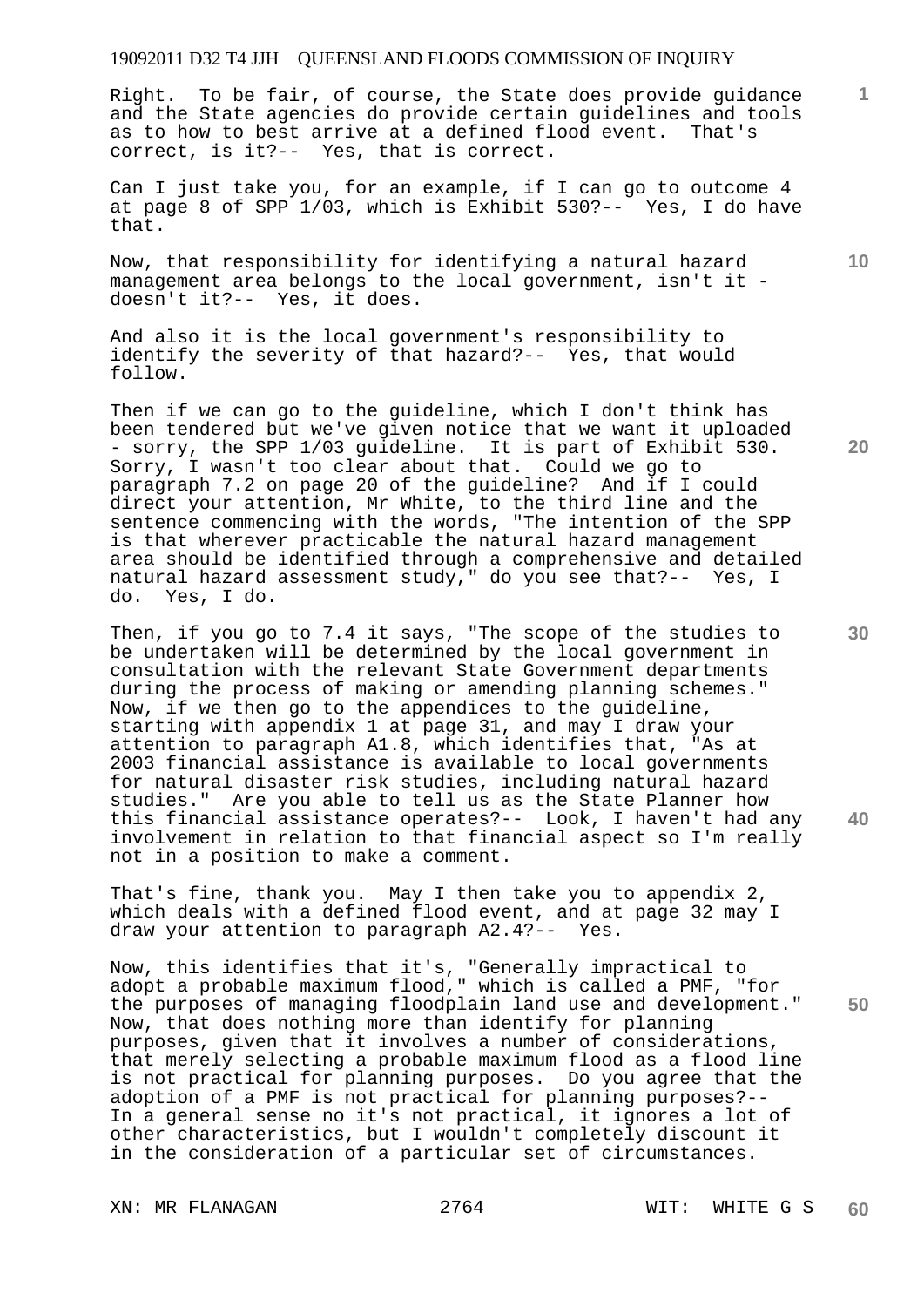Generally speaking I would accept what you say.

Yes. Could - just again generally speaking, could you tell the Commission your main reasons for identifying that a PMF, or probable maximum flood, line is not practical?-- The impracticality of it is that you could have a floodplain where in all recorded history you've never seen an event but the characteristics associated with your analysis of a floodplain may indicate to you, not inconsistent with, I think, some of the work that was done by the Queensland Reconstruction Authority, that there have been events or types of events across a broad floodplain at sometime in history, and clearly, in the context of our settlements already being adjacent to and close to rivers already on floodplains, it might not be practical to adopt a PMF line as part of that process, hence the notion of a defined flood event, which follows in paragraph A2.5, which selects the context where the balancing, the consideration of a range of issues comes into the selection of an appropriate line around which you build your planning instruments to enable consideration of a series of factors around which you will mitigate the impacts associated with flooding. For example, our earlier discussions about an overlay. The defined flood event could enable you to determine the position of an overlay and then the appropriate mechanisms that might be associated with building construction methods, use of certain materials which triggers that relationship-----

Yes-----?-- -----I talked about previously.

And your main point is that the more accurate information one can obtain in relation to the defined flood event the better the planning outcome?-- Yes, and your earlier questions about the review of SP 1/03, clearly in the last 10 years our technology and our abilities and our recording of a whole raft of analysis associated with flooding perhaps better equips us in the future to look at what is more likely to be the appropriate flood event around which you do craft your planning documents.

May I finally in relation to the guideline take you to A2.7. It's been the position of the State Government since 2003 that in relation to planning schemes adequately reflecting SPP 1/03 that the State's preference for the natural hazard management area flood is the 1 per cent AEP flood, that is what's commonly referred to as the one in 100 line?-- Yes, that's that is reflected in SP 1/03 but SP 1/03 does enable alternatives to be considered as part of that process, and I probably would like to make the point that councils have defined flood events for over 35 years. It could very well be the case that the data associated, and as part of this preparation of the statement for the Commission, it seemed to me that most planning schemes in Queensland have reflected in one way and another the notion of attempting to recognise a flood event in one form or another. It could be the fact that a single statement in a planning scheme, which is to build 500 millimetres above a known flood event, is as reliable as a study analysing what constitutes a one in 100 flood event.

XN: MR FLANAGAN 2765 WIT: WHITE G S

**10** 

**1**

**20** 

**30** 

**40**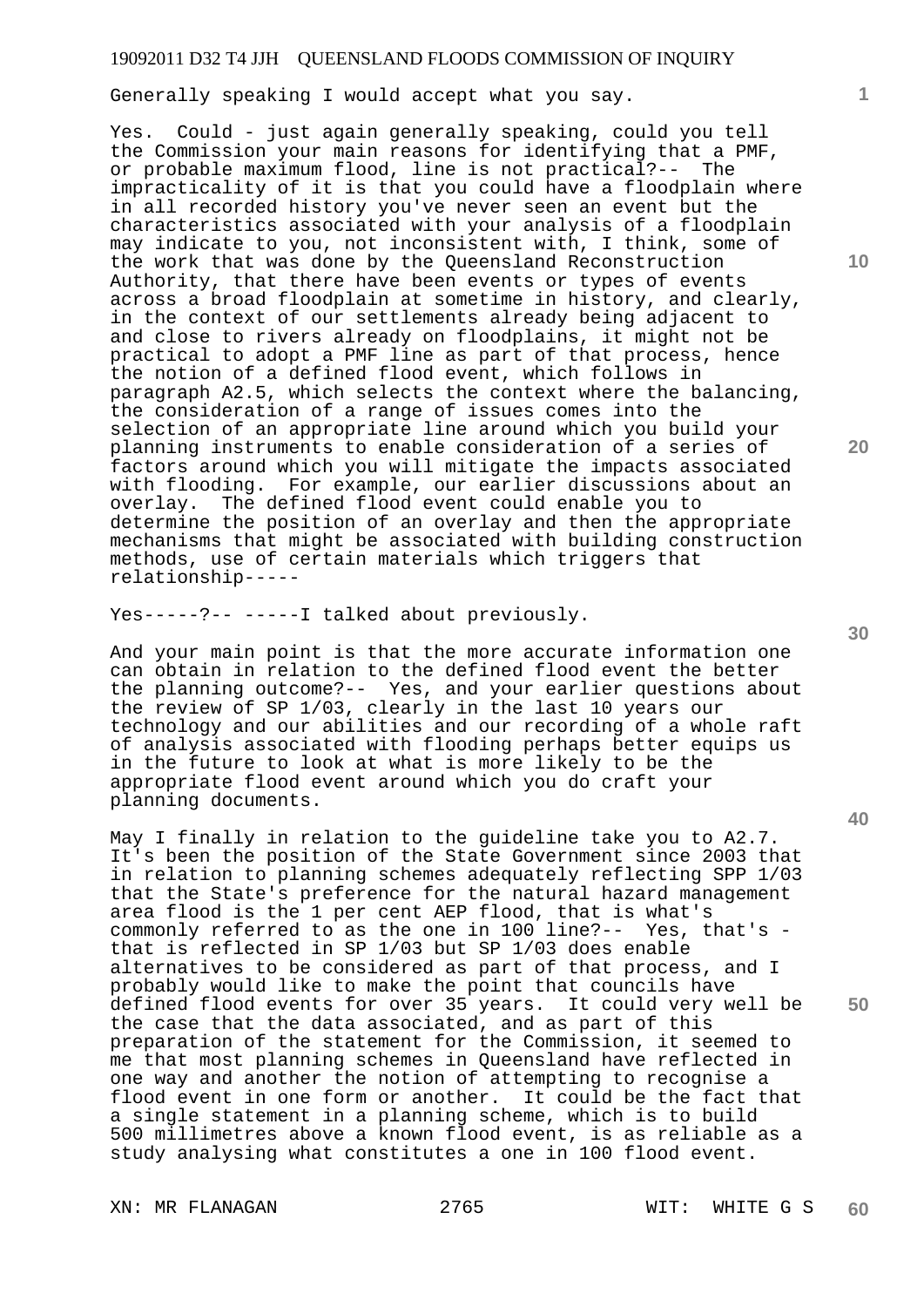The actual recording of an event might be far more useful in crafting our planning scheme by a particular local authority.

Thank you. In any event, from SPP 1/03 and the guideline it's clear, isn't it, that the burden of carrying out flood studies and determining an appropriate flood line for the purposes of planning presently falls upon the local authority, albeit that some guidance is offered by the relevant State agencies?-- Yes, that is the case.

COMMISSIONER: Mr Flanagan, I'm thinking about taking the morning break. Would it suit you to do that now?

MR FLANAGAN: Thank you, your Honour.

COMMISSIONER: We will come back at midday.

THE COMMISSION ADJOURNED AT 11.45 A.M.

**30** 

**50** 

**1**

**10**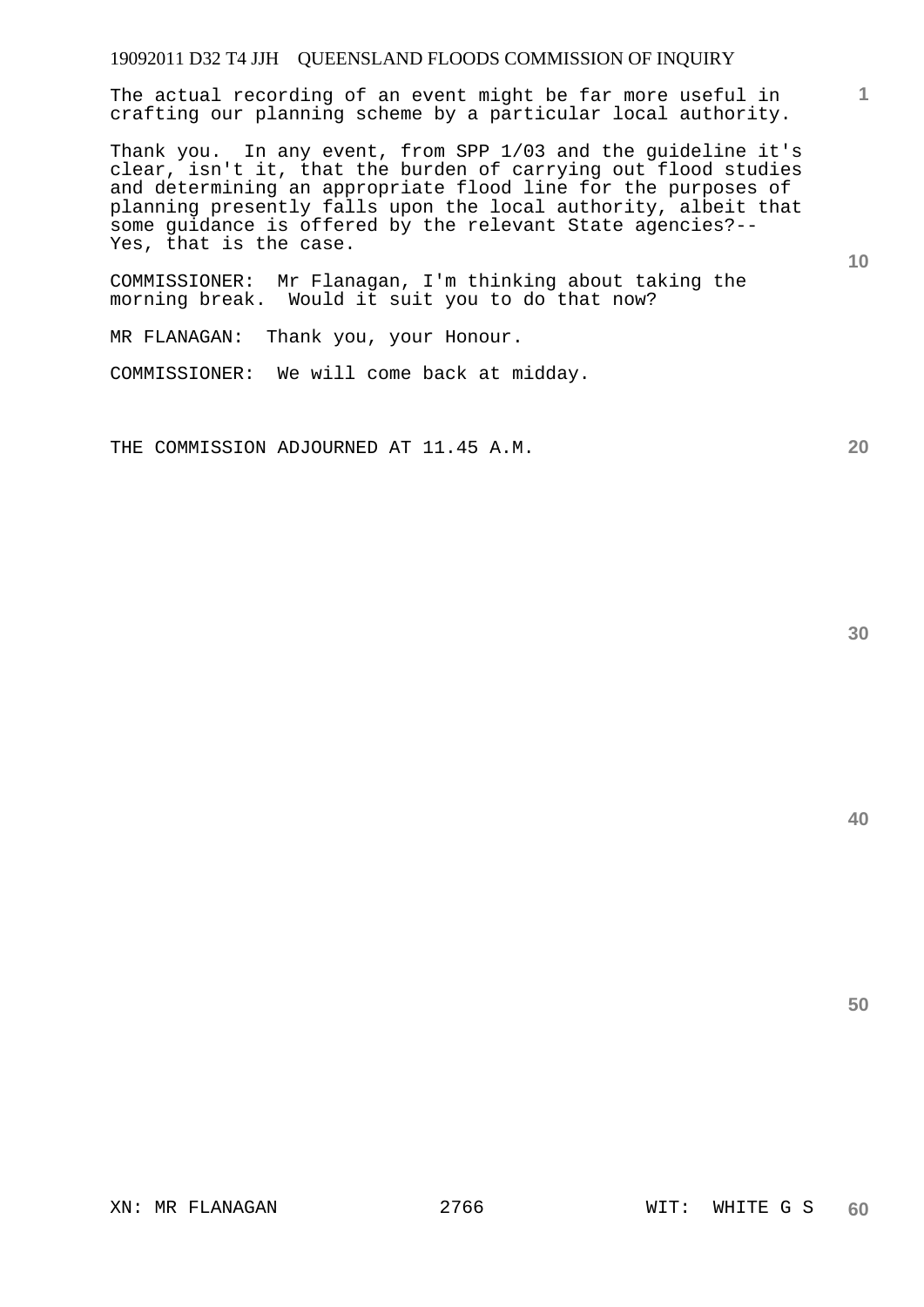THE COMMISSION RESUMED AT 12.02 P.M.

GARY STUART WHITE, CONTINUING:

COMMISSIONER: Yes, Mr Flanagan?

MR FLANAGAN: As the government planner, do you see a role for the State agencies, particularly the Department of Local Government and Planning, the Department of Environment and Resource Management and the Department of Emergency Services undertaking catchment based regional flood studies in cooperation with local authorities?-- I'm not sure whether it should necessarily be those departments, but the notion of doing catchment-based flood studies which transcend both regional and local government boundaries I think would be highly beneficial.

What State agency would ordinarily undertake such studies?--I suppose it would be the focus of that department which has the expertise around mapping data collection and analysis, which probably would be DERM as the principal department around the information collecting and analysis.

All right. Up until now, however, it has the local authorities who have had the responsibility of conducting the flood studies for the purposes of defining their flood<br>lines?-- The very nature of SP  $1/03$  when you look at The very nature of SP  $1/03$  when you look at the way it operates transfers that responsibility through to local government and proponents in so far as flood studies may not be available, yes.

What do you think as State Planner of a full burden of conducting those flood studies in most cases or a lot of cases funding those flood studies falling upon local authorities?-- I think it's a major challenge of SP 1/03 and it's reflected in clause 6.6 where - 6.6 acknowledges the situation that if council hasn't done a flood study then the provisions of SP 1/03 are not activated and that's to take account of submissions that came in during the 2001-2003 period, which specifically related to that capacity side of the information gathering, mapping and terrain analysis.

May I quote something from the Premier's press statement on Saturday, but to ask you some questions from your own personal knowledge then? The Premier stated this, "The largest flood plain mapping initiative in the State's history built on the latest technology and supported by both new and historic data is underway, Premier and Minister for Reconstruction Anna Bligh announced today." Is it contemplated by the State Government that regional flood studies will be undertaken and funded by the State in relation to this flood plain mapping initiative?-- The flood plain mapping initiative would require further analysis and further flood studies. Whilst I'm not aware of any announcements being made by the

**1**

**10** 

**20** 

**40** 

**50**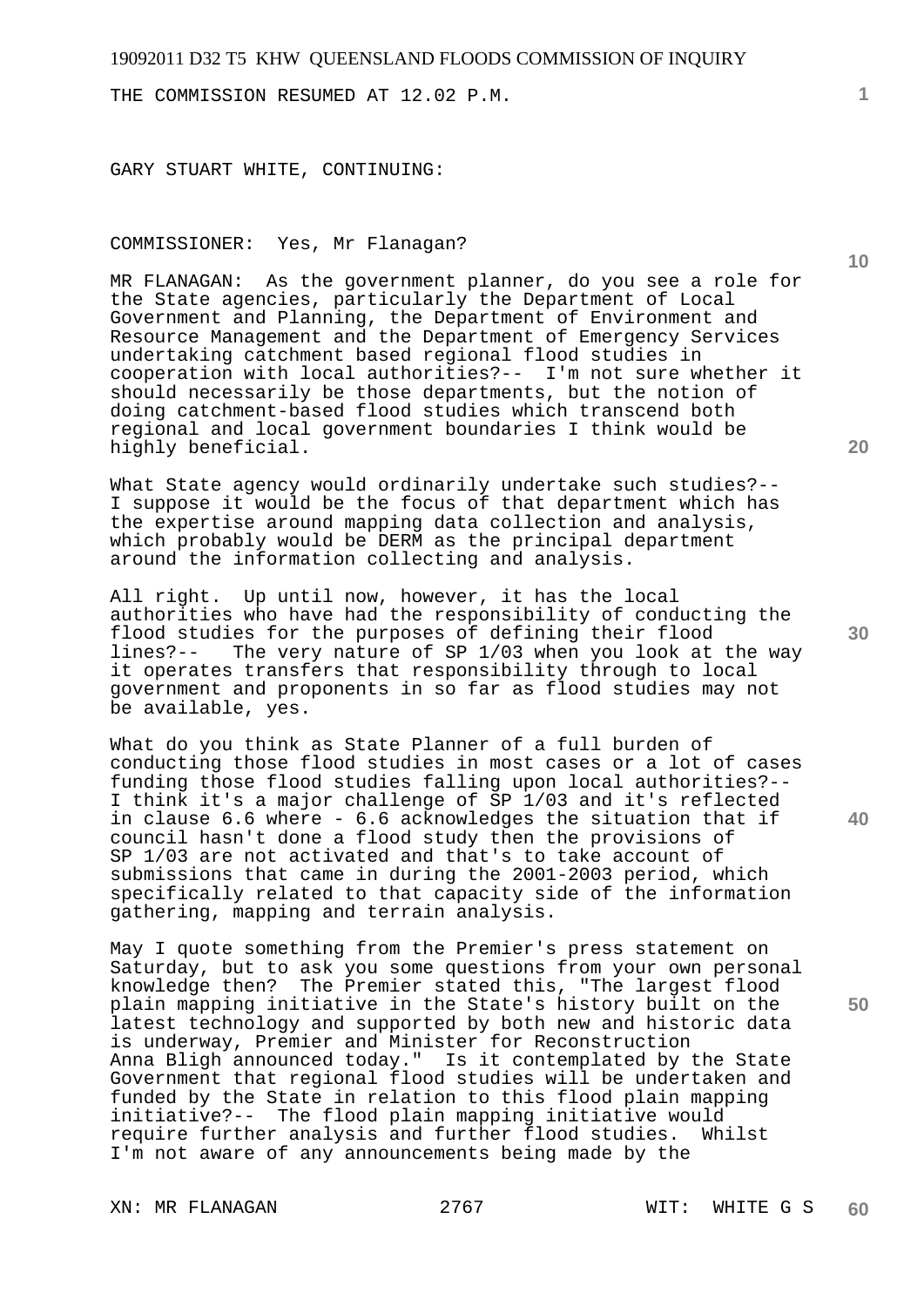government in that regard, it would seem natural that those sorts of analyses would follow as part of the process to take account of the fact that the material that was released on Saturday didn't just go to one area in terms of gathering that information, it was a series of data sources that were collated to define a flood plain as part of that process. It would seem to me in order to gain even greater clarity around the initiative that has been taken as part of that exercise further more detailed work needs to be done around contour mapping and a whole series of other issues.

Mr White, from your own knowledge has the State considered taking on a coordination role in relation to regional catchment flood studies?-- I am not aware of any decisions.

Do you view this as a desirable outcome, that is rather than ad hoc flood studies undertaken by local governments with varying degrees of financial capacity, that the State coordinate in a cooperative approach with local governments for undertaking regional flood studies?-- My overview analysis of the document that was released on Saturday would suggest that that is the direction that we will be moving towards as part of our analysis in the future.

This might be well beyond your expertise, and I don't want to put you any - put you in a difficult situation, but would you agree with me that it is a desirable outcome that the State at least in part financially subsidise these regional flood studies?-- I think it's broader than just the State, I think it's perhaps a higher issue, it's an issue of relationship perhaps even between the Federal Government, the State, regions and local government. I think that's the nub of the way the Queensland planning system is moving, that is line of sight between relevance at the higher level and issues at the lower level in the planning system.

I appreciate that you didn't know so much about the obtaining of funding or the funding arrangements for local authorities to conduct flood studies, but you are aware, are you not, of the existence of the Natural Disaster Risk Management studies program?-- Yes, I am.

And that's funded, is it not both by one-third, I think, by the Commonwealth Government and one-third by the State Government?-- Yes.

And that's the body to which local authorities need to on an ad hoc basis apply for funding to conduct their flood studies?-- That would be the case, yes.

If I could just deal quickly with the temporary State Planning Policy, that State Planning Policy seems to be aimed, even though it applies to all local authorities, it seems to be aimed at those local authorities who have not conducted any sort of flood studies and don't have a defined flood event for planning purposes?-- It's aimed at assisting those councils who have that limited capacity of resources, yes.

**10** 

**1**

**20** 

**30** 

**40**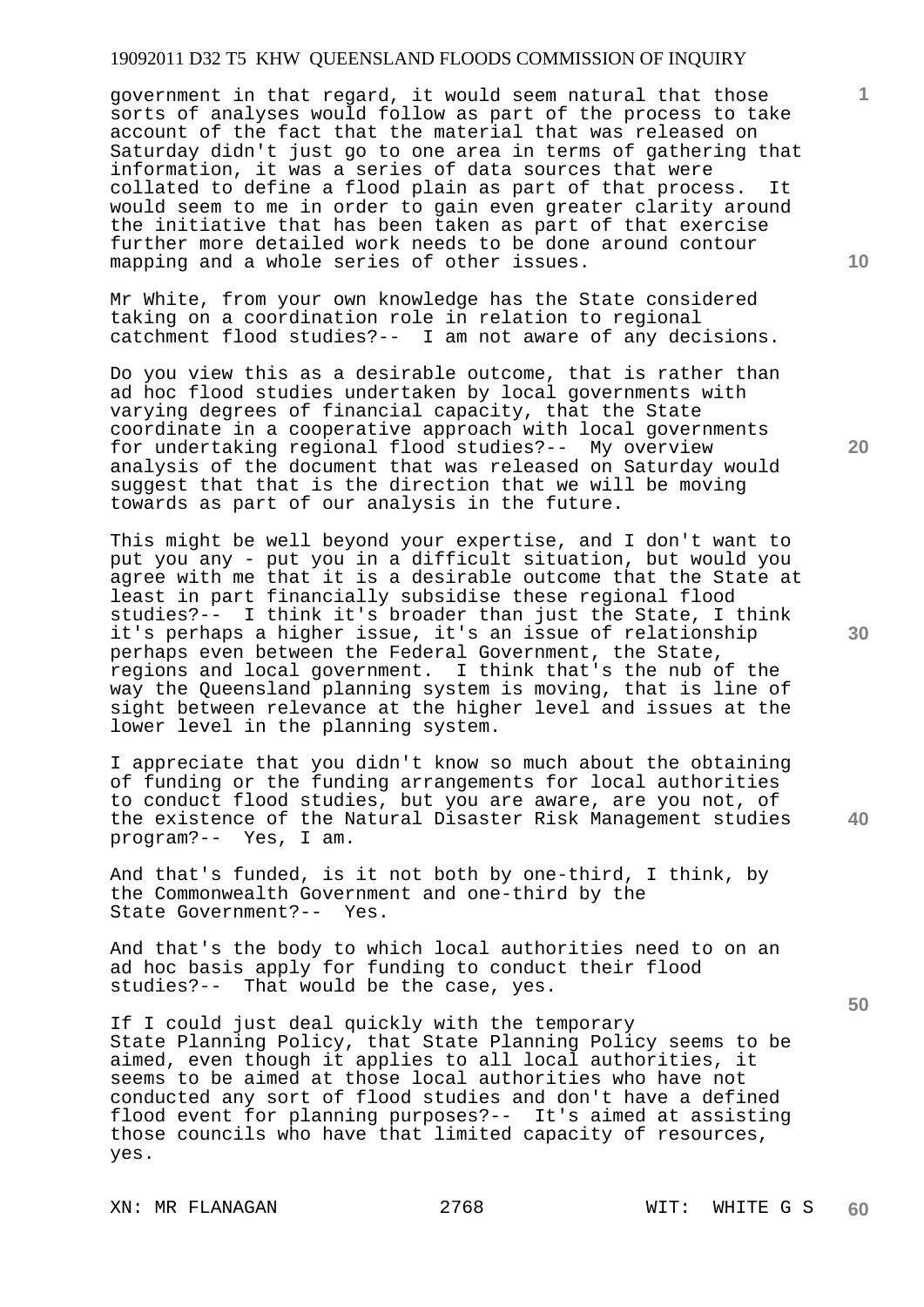So-----?-- It certainly wouldn't be discontinued, though, as a tool that other councils would use as well.

Quite, but in terms of planning outcomes and positive planning outcomes in response to this particular flood event and other future flood events, the starting point for local authorities has to be the most accurate information available so that they can arrive at a true or accurate defined flood event?-- The starting point for any planning process has to be creditable information gathering, creditable data. Your planning system, your planning documents are clearly only as good as the data on which they are based upon.

As State Planner would you agree that it remains desirable that it is local governments that retain the role as assessment management - as assessment manager for development on flood affected lands in local government areas?-- The planning - planning system under SPA is clearly one of this line of sight between the State Government crafting out its legislation, if you like, in the wholesaling capacity, the local governments then become the retailers and implementers of the legislation that are crafted, and the customers are the people that are making applications in accordance with the planning documents that have been framed by the local governments. So, clearly there is this notion of the most appropriate level of government to be assessing and managing planning schemes and planning is, in fact, local government knowing full well the circumstances which surround the issues relevant to their communities.

And do you think that principle of local governments being the assessor for development applications should be achieved principally through the relevant planning scheme provisions informed by, if you like, a reviewed or a new SPP 1/03 rather than through mandatory provisions? Take, for example, mandatory building code provisions which are really administered by a private certifier?-- That's probably a broader question than just the Flood Inquiry, it's probably my opinion on the planning system. I think there are opportunities whereby responsibility can solely rest with local governments around those issues, but I don't think that that can be with the State Government being an absent partner. The State Government needs to be clearly a participant in the framing of those - those documents. My earlier comments in relation to the QPP provisions is so that we have a situation where there is an acknowledged standard understood across the State when dealing with a whole range of planning-related matters.

Thank you, Mr White. Thank you, Commissioner.

COMMISSIONER: Ms McLeod?

**10** 

**20** 

**30** 

**40**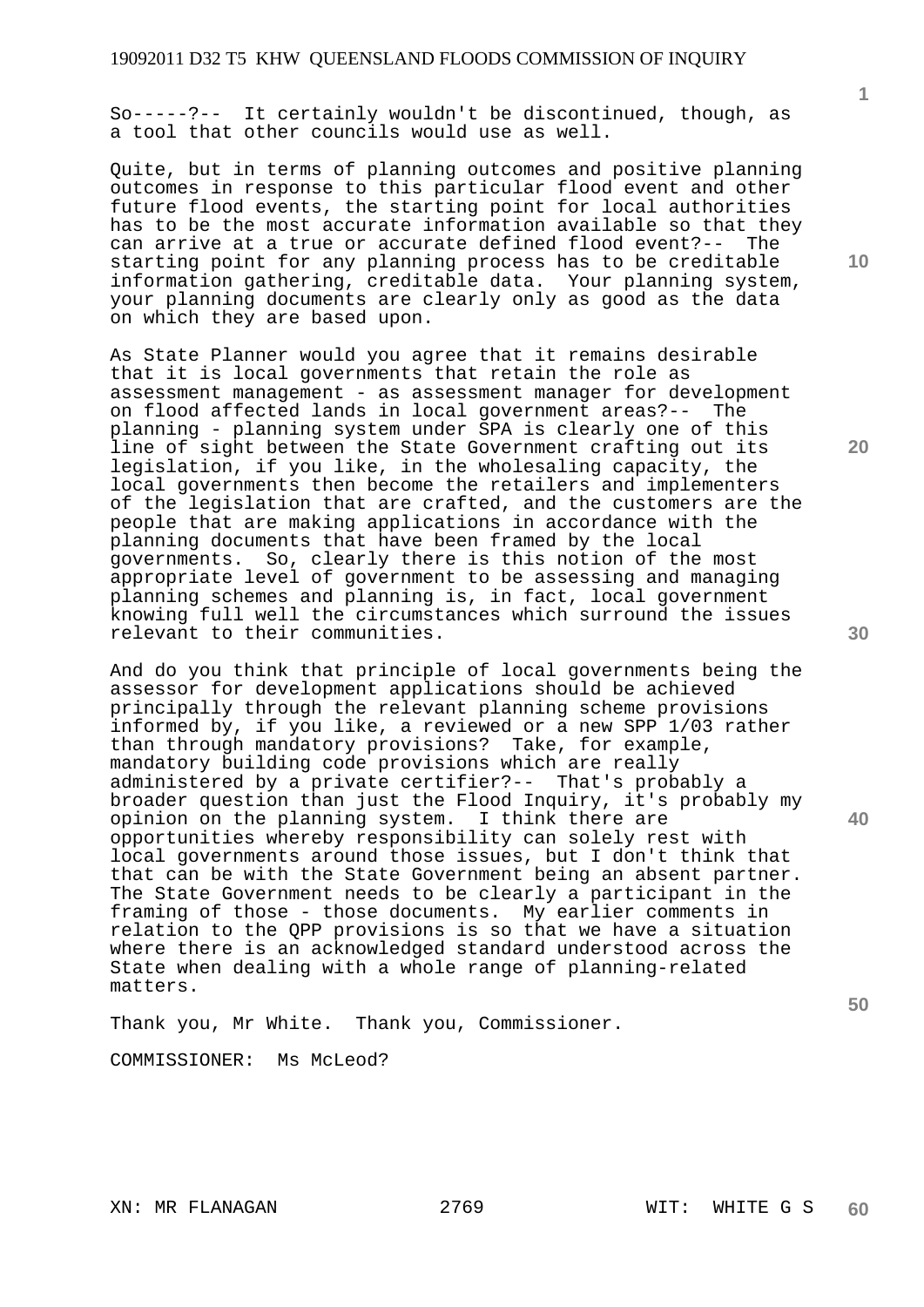MS McLEOD: If the Commission pleases, I seek leave to ask Mr White a few confined questions in relation to the building code framework and the development of the relevant standards. I need to seek leave because we don't have leave on the issue of land use planning at this stage. I can address that more broadly at another appropriate point.

COMMISSIONER: All right. The building code is a little tangential to what the Inquiry is doing. Look, go ahead and ask the questions. Are you likely to want to examine in any other respects any other witnesses under this Term of Reference? I am just wondering whether I should just let you ask these questions without necessarily giving-----

MS McLEOD: There are a couple of things that appear to us to be of interest, although we don't have primary responsibility or direct interest in them. They include the flood mapping. Mr Nelson, for example, has touched on the role of Geoscience Australia, the Bureau and their contribution or proposed contribution to the work that's being undertaken in terms of flood mapping. Now, there's obviously an overlap there with land use planning and with insurance so there may be some straying into the other Term of Reference, and then there's potentially some environmental issues coming out of the flooding of the mines, but we are getting some further instructions about those.

COMMISSIONER: All right. Well, proceed on the basis you have leave to appear on the term of reference and if I think better of it later, I will let you know.

MS McLEOD: Thank you. Thank you, Commissioner. Mr White, my name is McLeod and I appear for the Commonwealth. I wanted to ask you some questions in relation to the building code framework, if I may, and I please tell me - I understand from your evidence that Mr Brumby by is expected to be called for evidence so please tell me this if something - these questions are things I should address to Mr Brumby later?-- Okay, thank you.

Can I ask you generally that each State and Territory has broadly responsibility for building regulation within its own jurisdiction, does it not?-- Yes, it does.

But at the national level, the States and Territories together with the Commonwealth and local governments have created The Australian Building Codes Board as a national body with responsibility for the maintenance and development of the Building Code of Australia?-- Yes, that's the case.

Queensland has membership on the board, that's Mr Brumby, and there are also individual representatives on that board, sorry, individual or industry representatives on that board?-- Yes.

Okay. Now, each State or territory has legislated to call up each year the relevant changes to the

XN: MS McLEOD 2770 WIT: WHITE G S **60** 

**20** 

**10** 

**1**

**30**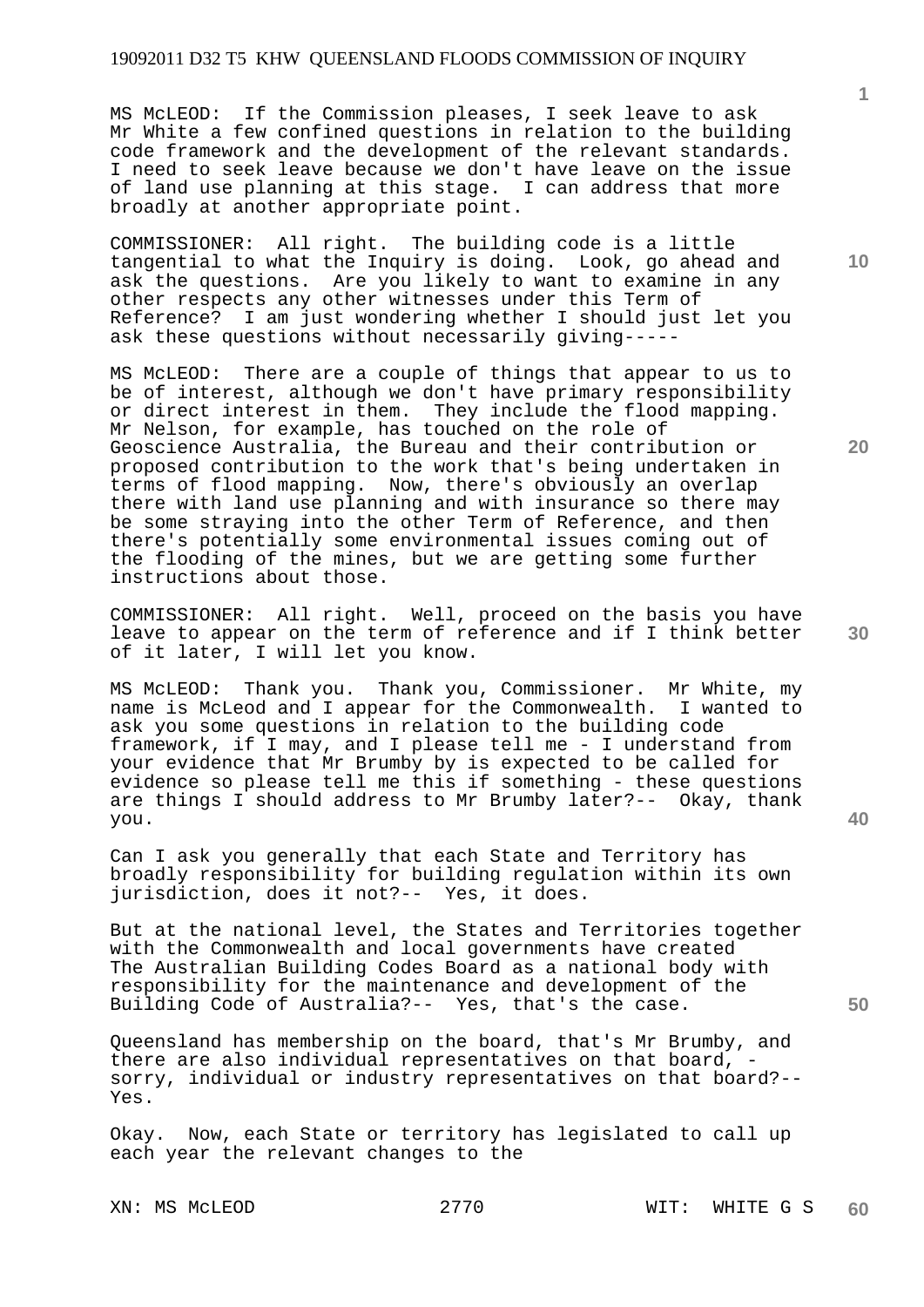Building Code of Australia and give effect to any changes that have occurred during year; is that correct?-- Yes.

And in Queensland that's the Building Act of Queensland. Just in terms of the framework of how The Australian Building Code Board works, it works within a national framework that includes an intergovernmental agreement that was agreed to in 2006. Are you familiar with that?-- Yes.

Within various COAG guidelines and also Building Code Board guidelines for the development of the Code and various referenced documents within the Code?-- Yes.

The overriding objective of the Building Code of Australia is life safety rather than the protection of property?-- I didn't know that, but I will take that as said, yes.

Okay. And those objectives or that overriding objective, are you aware of that being addressed by the inclusion of various measures to protect occupants from structural collapse of buildings?-- Yes, that's so.

The protocols for the development of the Building Code are designed to promote transparency of the impacts of various changes for decision makers and the public, so they undergo a public exposure or regulatory impact statement process each year, do they not?-- Yes, they do.

And you mention standards or at least one of the particular standards that's under review or being drafted. There are a number - just to understand the process, there are a number of standards referenced within the Building Code of Australia?-- Yes.

And at paragraph 178 of your statement, in the last sentence of that paragraph you refer to the fact that, "There are currently no specific building control requirements for other classes of building as opposed to residential-type buildings in flood areas. Therefore, building design, preparation for flood events, is generally left to owners." So, my question is around this there is generally - the Building Code of Australia does not currently contain detailed construction requirements to project against flood hazards, does it?-- That's the case, yes.

Right. It does include requirements currently that buildings withstand various actions or loads-----?-- Yes.

-----as a general proposition, including flood actions?-- Yes.

But what is proposed and what is - what work is underway is the development of a draft standard which would be referenced in the Building Code, I think you mention in 2014?-- Yes, that's right.

For development of a standard to address building flood hazard areas, at paragraph 185? Do you see that?-- Yes, that's

**20** 

**40** 

**50** 

**10**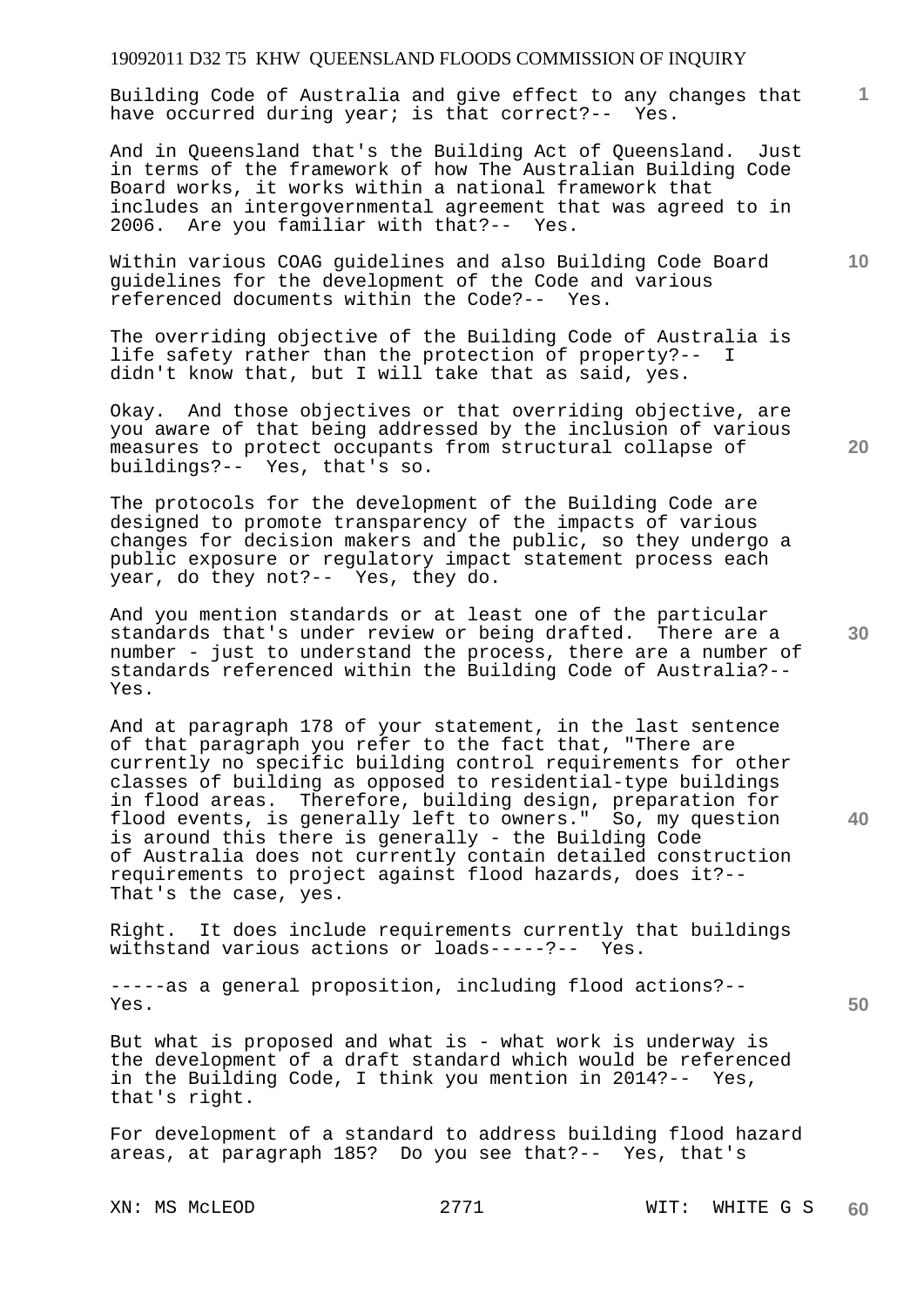right.

The objects of that standard need to be consistent with the overriding objective of the Building Code of Australia, do they not?-- Yes, they do.

Okay. The development of each Code - sorry, each standard in the Building Code are developed and supported by the work of technical committees that actually do the work of drafting<br>those standards. You are aware of that?-- Yes. those standards. You are aware of that?--

And those committees are responsible to ensure that the developing science and technology and advancements in technology are continually picked up in each of the standards?-- Yes, that's right.

Okay. They also look to make sure that the various standards interact with each other, so that there's no inconsistency where there's an overlap?-- Yes, that's correct.

Okay. And in a sense it's an iterative process because the States and Territories and industry representatives are making their contribution to those standards as they're developed?-- Yes, that's right.

Okay. You note that the draft standard is to be adopted on the current timetable in the 2014 version of the Building Code of Australia. That is following the usual regulatory impact process and the public exposure process that is normally undertaken?-- Yes, I am advised that way.

And that ensures uniformity in terms of the application of Building Code across different States and Territories?-- Yes.

But certainly individual jurisdictions can regulate to pick up or adopt those standards earlier if they wish?-- That's right.

And you have anticipated that Queensland may do that with this draft standard?-- Yes.

This new standard will apply to new buildings and new additions to existing buildings. That's what's proposed?-- Yes, that's proposed.

And it will apply to classes of building broadly described as residential or buildings in which people sleep?-- Yes.

**50**  The standard, including the general provisions of the Building Code, are not a stand-alone solution to mitigation of life safety risk, are they?-- No, they were discussed earlier as part of the broader planning issues as well.

Right. And it's one measure, you mentioned planning issues as well, effective land use planning being another measure, other effective measures might be flood mitigation measures and an effective warning and emergency response?-- Yes, that's correct.

**10** 

**1**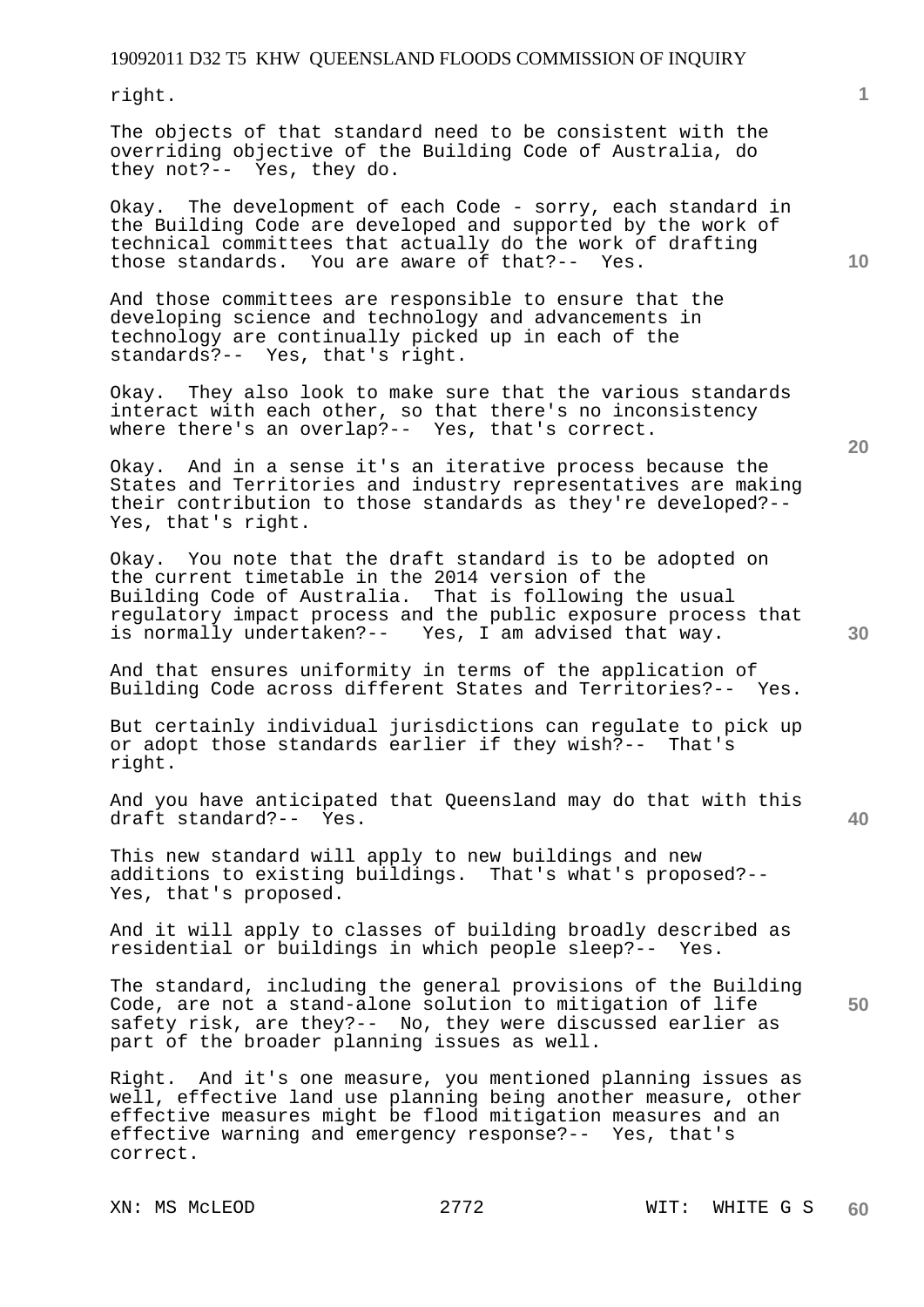Thank you, Mr White.

COMMISSIONER: Mr MacSporran?

MR MacSPORRAN: I have nothing, thank you, Commissioner.

COMMISSIONER: Mr Callaghan, do you have any-----

MR CALLAGHAN: Just in light of Mr White's position, may I suggest that he be stood down rather than excused? We do anticipate that he might be recalled towards the end of the hearings just to tidy up a few issues.

COMMISSIONER: All right. Mr White, we may need you at some point for the present you are excused for the moment at any rate?-- Thank you very much, Commissioner.

WITNESS STOOD DOWN

MR CALLAGHAN: We call Gary Mahon. Ms Wilson will take Mr Mahon's evidence.

**30** 

**1**

**10** 

**20**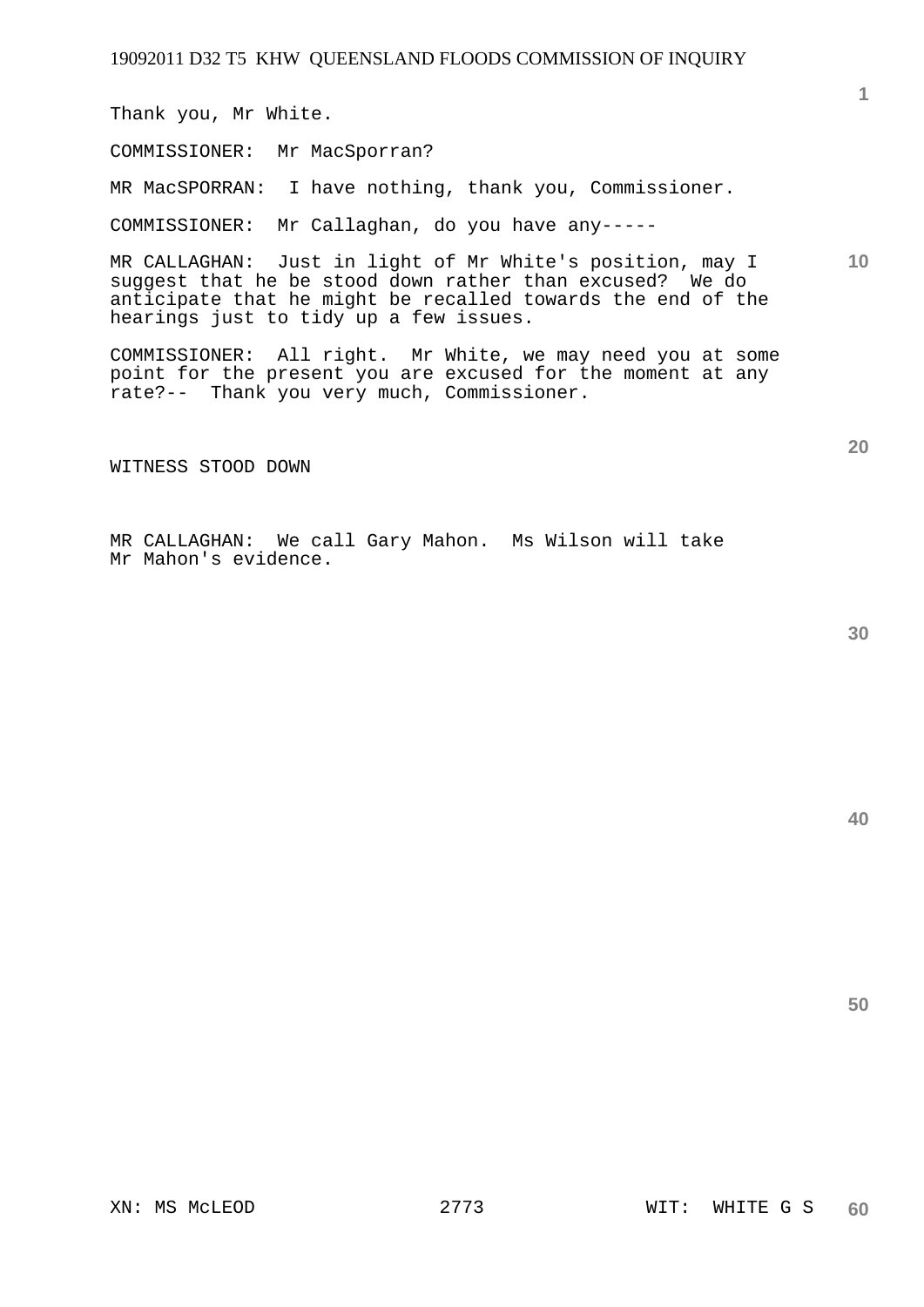GARY LEONARD MAHON, ON AFFIRMATION, EXAMINED:

MS WILSON: Thank you, Madam Commissioner. Is your full name Gary Leonard Mahon?-- Yes, it is.

And you're the Assistant Director-General of the Strategic Policy Division of the Department of Community Safety?-- That's correct.

And you have signed and provided a statement with 46 exhibits to the Queensland Floods Commission of Inquiry?-- Yes, I did.

Madam Commissioner, that statement is already tendered and it is Exhibit 534. Have you bought along a copy of that statement today?-- I have.

**20**  Thank you. Now, your statement addresses various matters relating to the State Planning Policy 1/03, SPP 1/03?-- Yes.

And if we can start off looking at the roles and responsibility of the Department, that is the Department of Community Safety, in administering the planning policy, your statement addresses what the Department does and what the Department does not do in relation to SPP 1/03. Let's look at what the Department does. Now, the roles and responsibilities of the Department is set out in sections 8.5 to 8.8 of the policy, SPP 1/03 guidelines?-- Yes.

And you address that in your statements - in your statement at paragraph 27 onwards. Paragraph 27 addresses section 8.6 of the guidelines where the Department provides advice on interpreting and implementing the SPP and should be consulted by local governments about integrating the SPP into planning schemes. Then paragraph 28 to 30 goes on and explains how the Department fills this role and responsibility. At paragraph 28 you - paragraph 28 explains that in 2003 the Department coordinated training and information sessions on SPP 1/03. Now, has there been any additional training and information sessions provided since 2003 by the Department?-- In a search of the records and certainly in the time that I have been at the Department, not that I'm aware of, no, not not on a large scale as that was undertaken.

And that training and information session was brought about because in 2003 the SPP 1/03 came into being?-- That's right.

**50**  Now, are you aware that there are - there's a significant number of local schemes that do not comply with SPP 1/03?-- Yes, we are.

Have you done any - has the Department done any audit on which schemes do comply and which schemes do not comply?-- No, it has not.

But you are aware in general terms that there is a significant number of local councils that do not comply with SPP 1/03?--

XN: MS WILSON 2774 WIT: MAHON G L **60** 

**30** 

**40** 

**10**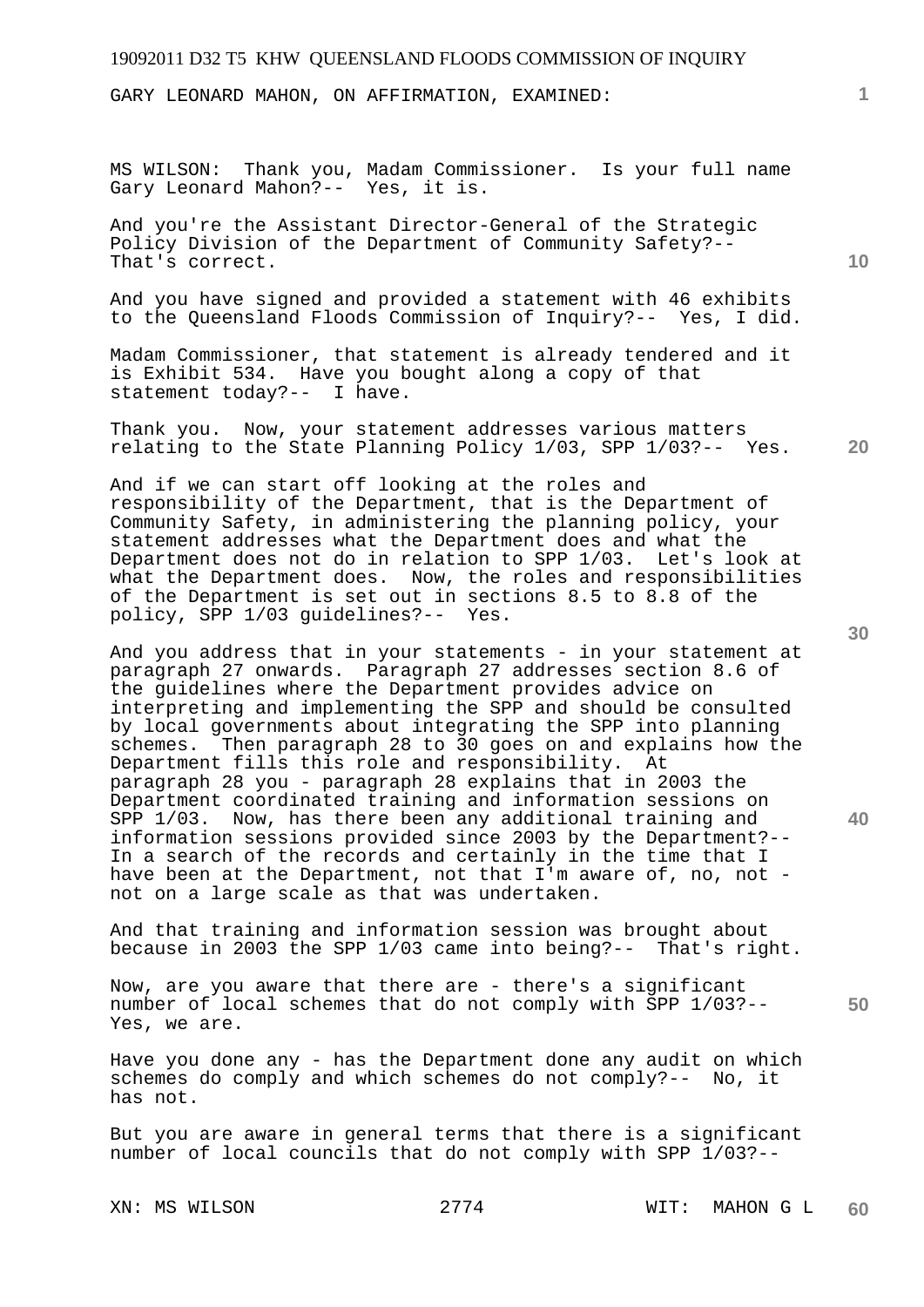Certainly mostly in more recent times, yes.

When you say "mostly in more recent times", is that you have become aware of that mostly in more recent times?-- Yes, I am aware that the Queensland Reconstruction Authority undertook a comprehensive audit and that's given us some very useful information. Prior to that, we were aware that the SPP would only be being adopted as planning schemes were being renewed or amended.

You had a look at the QRA statics on this issue, have you?-- Yes, I have.

And they, the QRA, reviewed 127 planning schemes and 73 per cent of those numbers were identified as not appropriately reflecting SPP 1/03?-- That's from their audit, yes.

And it was really only - are you shocked by that number? Do you think that's a - did you think that there was more compliance?-- No, I wouldn't say I was shocked as such. We knew from the records that a decision had been taken that the SPP would only be adopted into schemes as planning schemes came up for renewal.

Mmm-hmm?-- That was at least eight years. So, given that it was introduced in 2003 we knew that it was more likely than not that those planning schemes would only just start to really roll through in the last couple of years and over the next few years, as those schemes came up for renewal.

And did the Department consider that it would be useful to give maybe more training and information sessions to the councils to help local governments fulfil the - for local governments to be able to comply with SPP 1/03?-- That was certainly being considered as part of review and because - as the - as we commenced the review, nearly a year ago now, we were certainly considering what we would need to do with local government as we undertook this review. We wrote to all local governments asking for their views about how it was being adopted, what they might like considered in the review for the next iteration of the SPP, so we were certainly taking all that into account in our current deliberations.

But during the first - when SPP 1/03 was implemented, the Department gave no further training?-- Not beyond that first round in that first six, eight months.

There's also a training package available on the Department's website. Has there been any monitoring of this training package to see how often that this is used?-- I think a fair reflection of the awareness across local governments has been the bidding for funding under the NDMP and the NDRP programs, and as you can see from my statement we have channelled out quite a bit of money under those programs to assist with flood studies, so I think that was a fair reflection that there was a good level of awareness and some understanding of what needed to be done.

**20** 

**10** 

**40** 

**30** 

**50**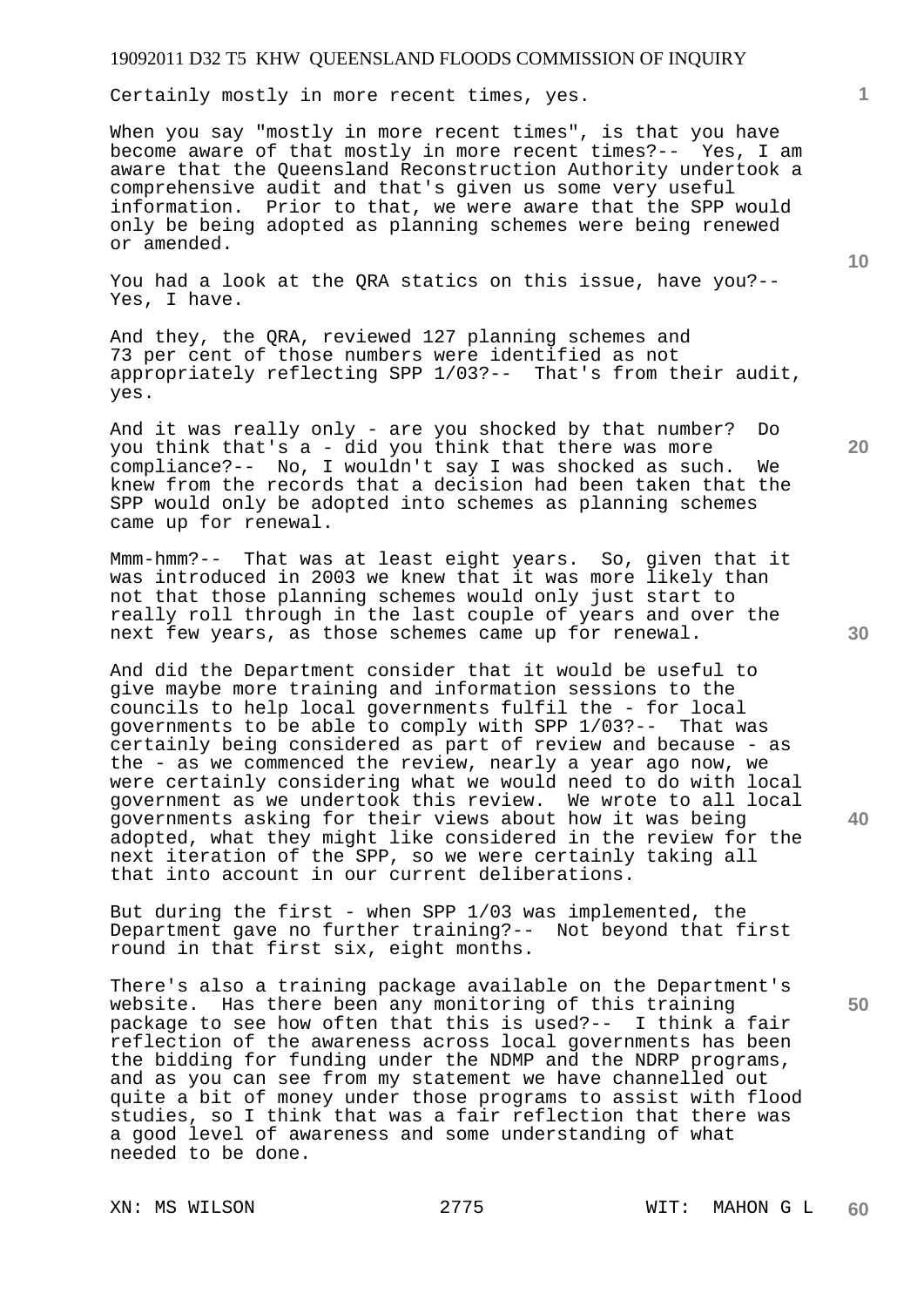But if we can go back to my question where I'm looking at the training package available on the Department's website, has there been any monitoring to see if this has been used or not?-- Not any monitoring as such, no.

When requested the Department also provides informal advice to councils on interpreting and implementing SPP 1/03, and you provide in your statement an example of a council - that a council may contact the Department if they are contemplating a new planning scheme. How often does this actually occur?-- In terms of planning schemes, my search of the records shows that since 2006 we've worked with in the order of about 15. In 2006, from memory, there were four, 2007 there were seven, then there's been a few since then, so they're actual planning schemes of substance where we have been working with DLGP and/or the council on the application for SPP 1/03.

And of those 15, did you say?-- Approximately 15 since 2006.

These are local governments that the Department has been working with in relation to implementing and interpreting SPP 1/03; is that the case?-- I focus on the word "informal", though, because when planning - when councils apply for planning scheme renewal, amendment, and so forth, they do that through DLGP, and DLGP then seeks our advice. During that period, it's not necessarily unusual council would come directly to us seeking informal advice about interpretation, application and so forth.

**20** 

**40** 

**50** 

**1**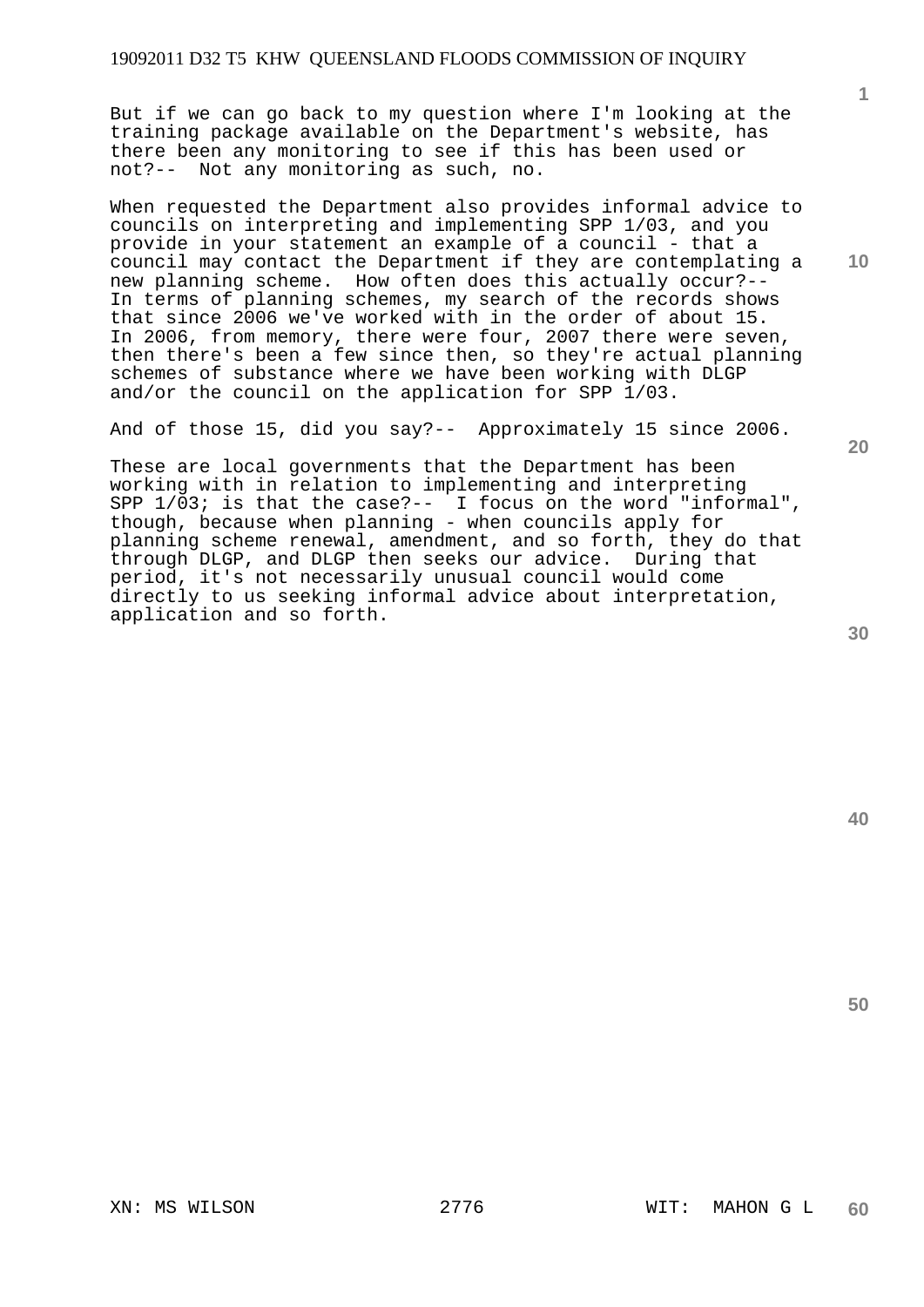Certainly. And of those 15 local governments that the department has been working with on an informal basis, have any of those schemes been approved as appropriately reflecting SPP 1-03?-- Some have, yes. We've provided our comments back to DLGP on each of those schemes, yes.

Can you give me any idea of the numbers of that?-- I would have to go to the records to give you an answer to that.

Your statement also addresses what the department does not do. The department does not have a role in monitoring whether each local government has an adequate flood map. Now there's two aspect to that, that is, monitoring whether each local government has a flood map, and then whether that flood map is accurate. Now that second limb, that is the responsibility of DERM?-- That's correct.

What about the first limb, monitoring whether each local government has a flood map?-- Well, in the initial conception of the SPP instrument, that wasn't a part of our role and responsibility, it was to provide advice when that advice was sought on a planning scheme renewal or amendment, it wasn't part of the SPP responsibility for us to monitor that uptake.

You used the word "initial". Has there been some change to that or some change of thinking in relation to that?-- It's certainly one of the considerations for us in the review as to the next iteration of the SPP as to whether or not that might be appropriate.

So in the eight years that the SPP 1-03 has been on foot, is it the case that there is no department that checks on whether each local government has a flood map?-- Not that I'm aware of.

The department does not have a role in monitoring whether each local government has carried out adequate flood studies. Again, there's two limbs to this, that is, monitoring whether each local government has carried out flood studies, and then whether those studies are accurate. The second limb is DERM's responsibility, but monitoring whether each local government has carried out flood studies, is that in the same category as monitoring whether each local government has an adequate flood map, but no one does that, no department does that?-- That's correct.

And, again, is that something that is up for consideration-----?-- Yes, it is.

-----in reviewing-----?-- In the review.

The department does not have a role in monitoring whether each local government has identified an appropriate defined flood event in its planning scheme. Does any government agency perform that role?-- If a planning scheme is provided to DLGP for consideration for amendment or review and they seek our advice on the SPP, we would - if a flood study is a part of that submission, we would normally seek technical advice from

**30** 

**40** 

**50** 

**1**

**10**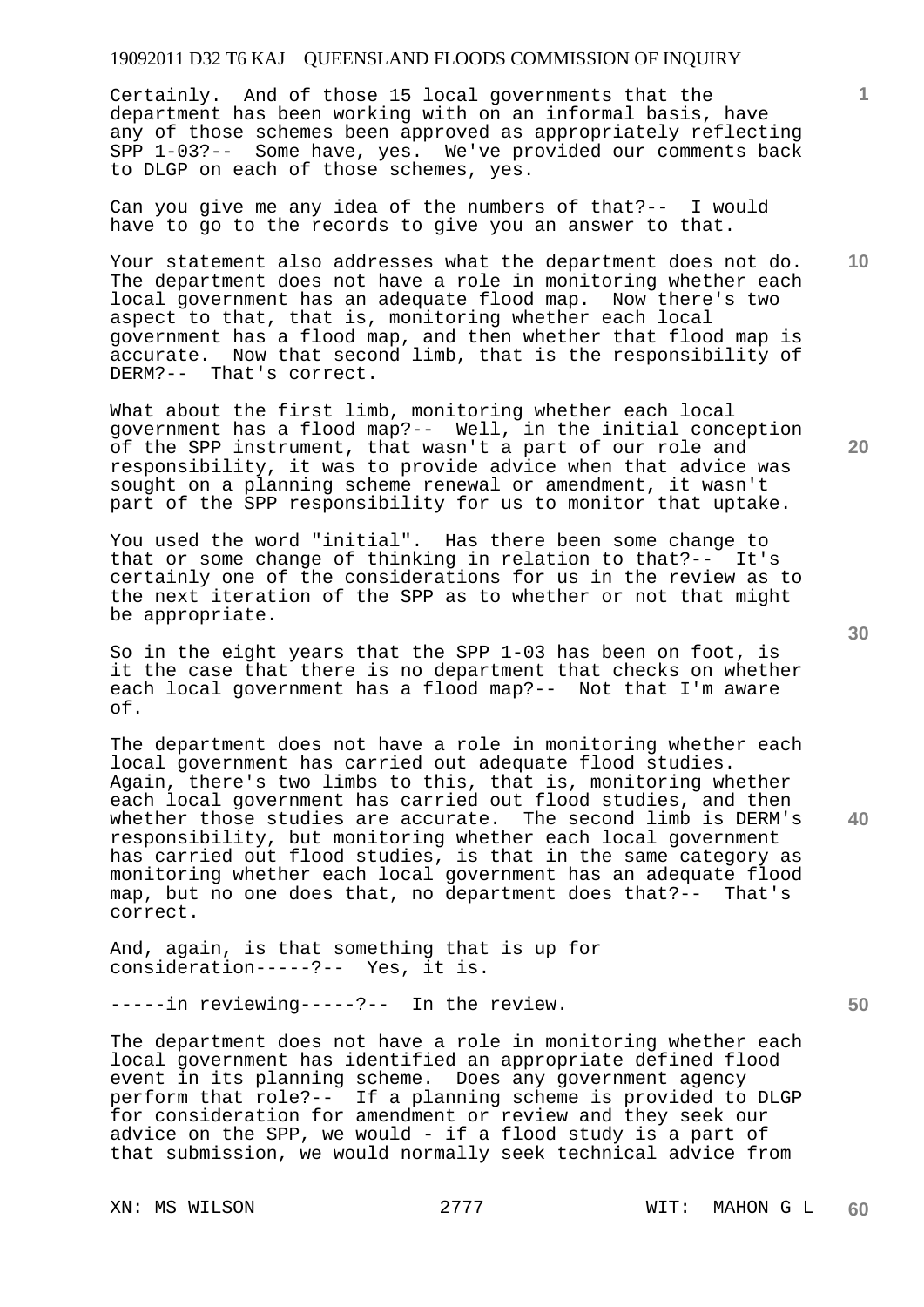DERM as to whether that DFE is appropriate given the considerations of the technicalities of the actual hydraulic study. So we're not technicians as such to say a DFE of .75 is appropriate based on the hydraulic study that's been undertaken, we seems DERM's advice as to whether the selection of that DFE is appropriate based on the modelling work that has been undertaken.

What about the general coordination role in determining whether each local government has, in fact, identified a defined flood event?-- Well, it goes hand-in-hand with having a natural hazard - a NHMA or undertaking flood studies period. You normally would not be able to assign a DFE unless you had actually undertaken a flood study.

The department does not have a role in monitoring whether each local government has taken steps to appropriately reflect the SPP 1/03. Does any government agency perform this role?-- Not that I'm aware of.

And is that up for review again to see whether there should be a coordinating government agency?-- That is consistent with your previous questions.

Now, the objective of the State Planning Policy was to assist in slowing the rate increased - in the cost to the community, the government and the industry of recovering from a natural disaster?-- That's correct.

That's the primary objective?-- Yes.

And that's the primary focus of why the SPP 1/03 was implemented?-- Yes.

When the SPP took effect in September 2003 there was an eight year time frame envisaged for the introduction of the flood component because of a lack of flood data?-- That's correct.

Where did the eight year time frame come from?-- My search of the records reflects that a decision was taken at that time to allow the full duration of planning schemes that were in train at the time and adopt the SPP as those planning schemes came up for renewal. So that meant, in effect, that the period would be in the order of about eight years, and from my search of the records that seems to be mainly guided by cost, availability of data and information and giving appropriate and due warning to local governments to adopt this methodology.

Was it envisaged eight years from September 2003 that local planning schemes would appropriately reflect the flooding component of SPP 1/03?-- Again, my search of the records suggests that that was an expectation at the time but that's the only comment I could make.

Were you aware whether this eight year target, if we can call it that, was conveyed to the councils as a target to be achieved?-- It was provided in the information sessions that

XN: MS WILSON 2778 WIT: MAHON G L **60** 

**20** 

**40** 

**50** 

**10**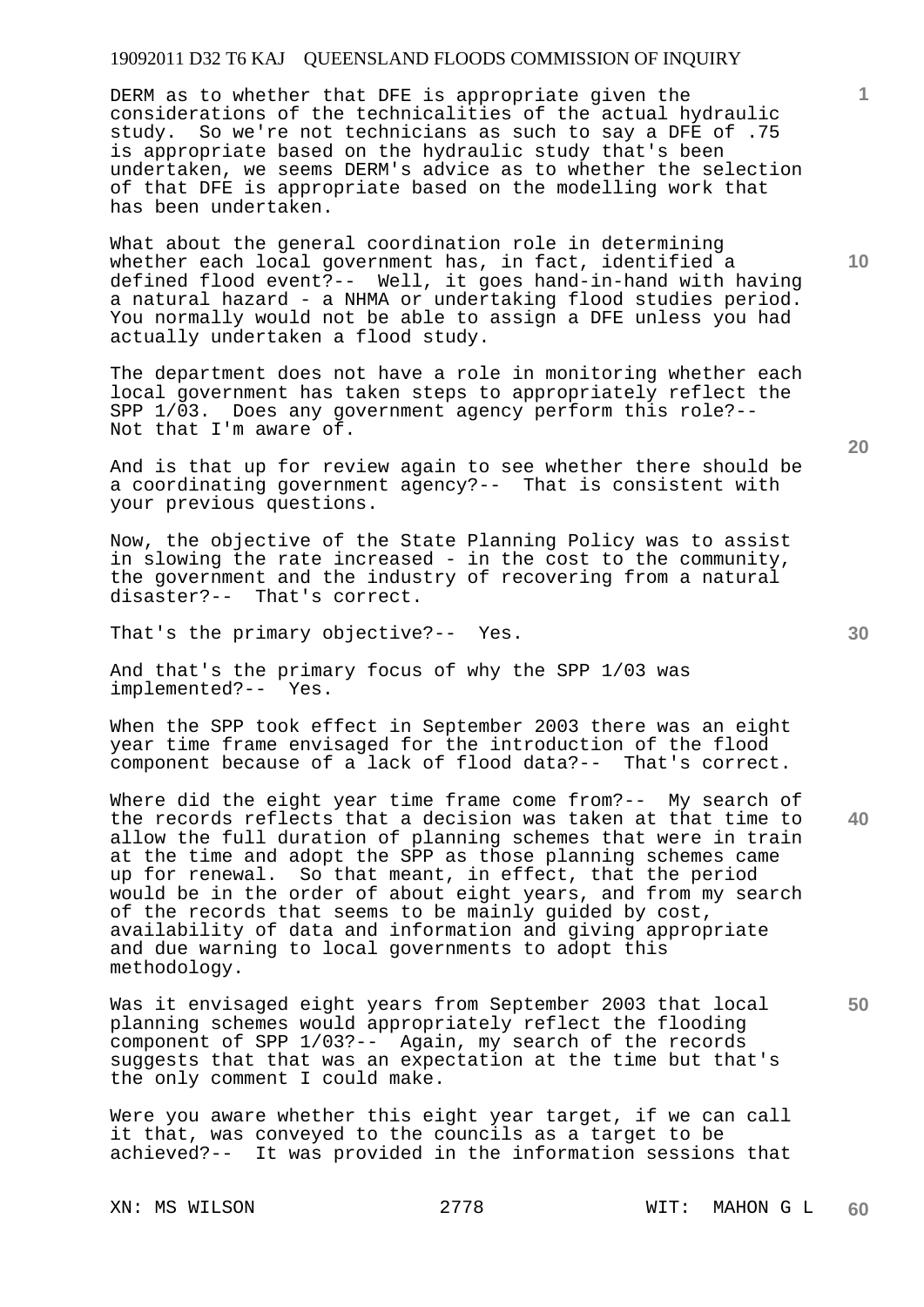I've reviewed. We do still have the information available to us that was provided at those sessions and was included in those information sessions.

But nothing has been followed on that to assist councils with intermediate steps to achieve the target?-- Not that I'm aware of.

Your statement refers - makes reference to the Brisbane City Plan?-- Yes.

The Bundaberg City Plan, the Ipswich Planning Scheme and the Emerald Shire Planning Scheme. If I can take you to those plans and schemes. First of all the Brisbane City Council scheme. Your statement refers to the fact that the Brisbane City Plan is not compliant with SPP 1/03?-- Can I refer to my statement?

Yes, paragraph 44 may be of assistance. Paragraph 39 it starts. The Brisbane City Plan starts at paragraph 39 and goes on to paragraph 44?-- So you're referring to specifically para 44?

That's where you say that the department has reminded Brisbane City Council through the DLGP, the Department of Local Government and Planning, that the City Plan is not compliant with SPP 1/03?-- That's correct.

Now can you tell us why the Brisbane City Plan is not compliant with SPP 1/03?-- Again, I just want to preface my reply that I can only relate to my research of the records, I wasn't there at the time, but there were two characteristics as I understand that brought about that conclusion from our department. One was that Brisbane City Council was relying upon what's called a DFL, or a defined flood level, which was a level set at the city gauge. Whilst on the one hand that's not necessarily inappropriate methodology to use, it does not assign a probability, which an AEP does. So that was one part of it. The second part was that they hadn't then translated that DFL as they preferred to use into, at that time, and we're talking in 2004, into an NHMA for Brisbane City Council. So whilst many codes were adopted and a range of other very good work at the time was undertaken and they had assigned a DFL at the flood gauge, the SPP in of itself requires that you set a probability through your DFE, or that would normally be via your AEP, or your Annual Exceedence Probability, and the second part is to then translate that into a risk map for people to consider.

But it appears to be the case that the department's view that the Brisbane City Council is not compliant with SPP 1/03 is still the case this year, if we look at your exhibit 19 which is referred to in paragraph 44?-- That's our position at this time, it's about the, meeting the spirit and intent of what the SPP is about, and Brisbane City Council have made a case that they meet a similar outcome via a different approach and that's their position.

**10** 

**1**

**30** 

**40**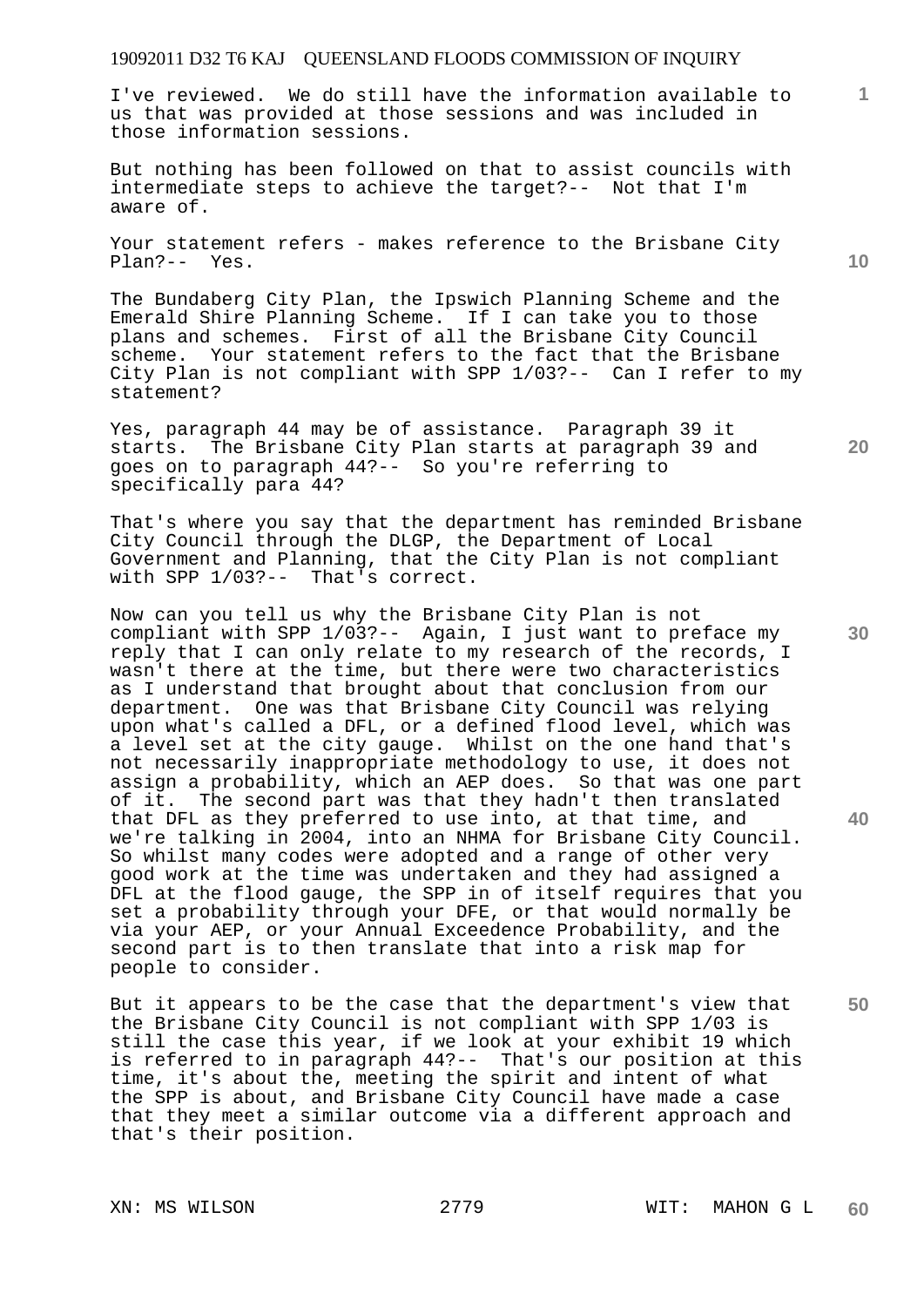And is it the case that that has not been accepted by the department?-- We would still argue assigning a probability is an appropriate method for your DFE.

So is that the outstanding factor?-- As I understand it.

And the department has taken into account the publicly available detailed flood mapping systems?-- Yes, there's much more mapping available today than there was back in 2004 when you refer to that attachment in my statement.

And if I can take you to the Bundaberg City Plan, which is over the page. The department's involvement in reviewing the Bundaberg City Plan and advising whether it reflected the SPP 1/03 is set out in paragraphs 45 to 48. There were issues initially raised by the department that the City Plan was not compliant with SPP 1/03, can you tell us what those issues were?-- Again, I can only rely on my research of the records because this is prior to my time in the department, but the initial plan as it was submitted was submitted on the basis of two per cent which translates to Q50 as other, or many people might know it, which at the time was considered to be unduly low in terms of assignment of risk, and the department countered with a view as to justify as to why the City Plan would set an AEP below one per cent at that time. We also made a comment at the time about what was outlined as the intent of the code and we asked for that to be amended as well.

The department is ultimately satisfied that the scheme reflected the State Planning Policy?-- On the basis the Bundaberg City Council made a case on its local knowledge and respecting its autonomy about managing its own risk, that they put back justification around the questions that we asked, and I can only say that on the records it shows that the department accepted that argument at the time with the only caveat being that they wanted the purpose of the code amended.

Sorry, I didn't quite catch that last bit?-- Well, at the time they made reference to, in the purpose of the code, to protection from all flood events. That suggested to, from what I can see on the records at the time, to our department that they were relying on a PMF and out department-----

PMF, sorry, that's probable maximum flood?-- Probable maximum flood.

Yes?-- And in our response we said that was inappropriate and should reflect that you've assigned a DFE of two per cent or Q50.

So is-----?-- It was unrealistic to be suggesting a PMF.

So is the Bundaberg City Plan an example where the flood immunity of Q50 was accepted as being compliant with SPP 1/03?-- I would argue, going on the records, that the Bundaberg City Plan reflected essentially the purpose of what the SPP set out to do, and that is the appropriate questions

**10** 

**1**

**20** 

**50**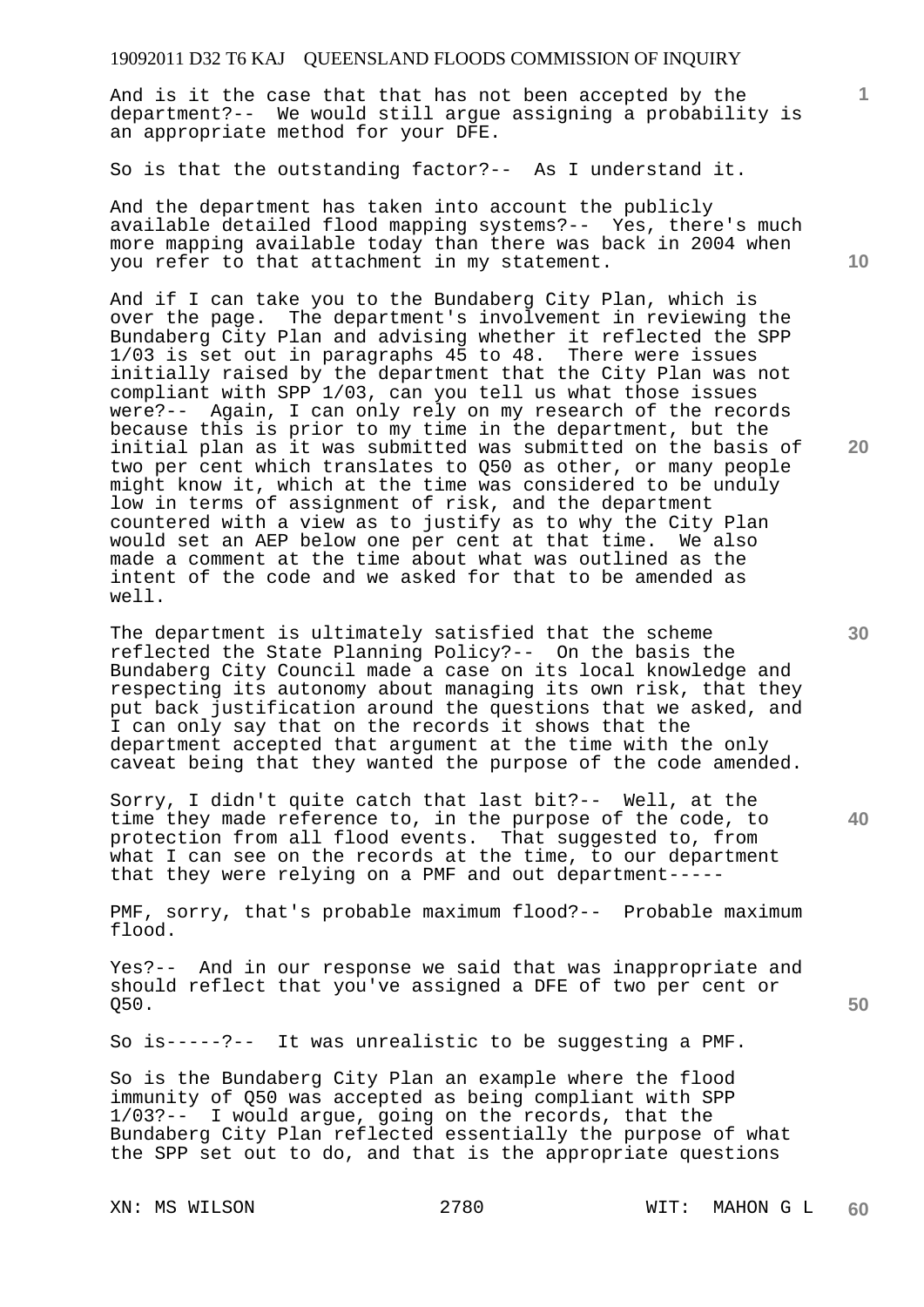were asked and the local government came back with justification as to why it chose the DFE that it chose, and on the basis of the arguments that it made it was accepted that all due process had been undertaken.

And the starting point, is it that when looking at the desired to flood immunity Q100 is regarded as the acceptable flood immunity, is that starting point?-- The SPP reflects that Q100 or one per cent is not the default level, but it is generally accepted that for residential areas you need to come up with some fairly good justifications to go below one per cent.

And this case, the department was satisfied that the Bundaberg City Plan did address those issues?-- That's what the records reflect.

If we can now go to the Ipswich Planning Scheme. By looking at the records, can you tell us whether the Ipswich Planning Scheme appropriately reflects SPP 1/03 in the view of the department?-- Are we talking at the time that-----

As now?-- In 2003?

Today. Would you say - has any review been done where the Ipswich Planning Scheme reflects the State Planning Policy?-- I'm not aware of any assessment as of today of the Ipswich Plan undertaken by our department.

There was some work done in 2003?-- Yes.

And what was the decision by the department then?-- When the first request was made of us, the Ipswich at that point had not been adopted and we gave advice at that time that upon adoption our view would be that it would not reflect the SPP 1/03.

And the department has done no further work with the Ipswich Planning Scheme since?-- My understanding is we have not had any further requests.

The Emerald Planning Scheme, if you turn the page. In September 2006 the department advised that the draft annual planning scheme did not comply, completely reflect SPP 1/03. Now if I can take you to exhibit 34 which is attached to your statement, and exhibit 34 is the result of the second state interest check, have you got that document, exhibit 34? Yes. It's on your screen, is it?-- Can I scroll it up?

No. And if we can take you to the second page of that document?-- Yes.

And if you see that the second part of that table - sorry, if I could take you to the third page where you see SPP 1/03 comments flood, which is the last part of that table. Do you see that or is it difficult for you to see?-- No, no, I can see, I think I can see the bit you're talking about.

**20** 

**10** 

**1**

**30** 

**40**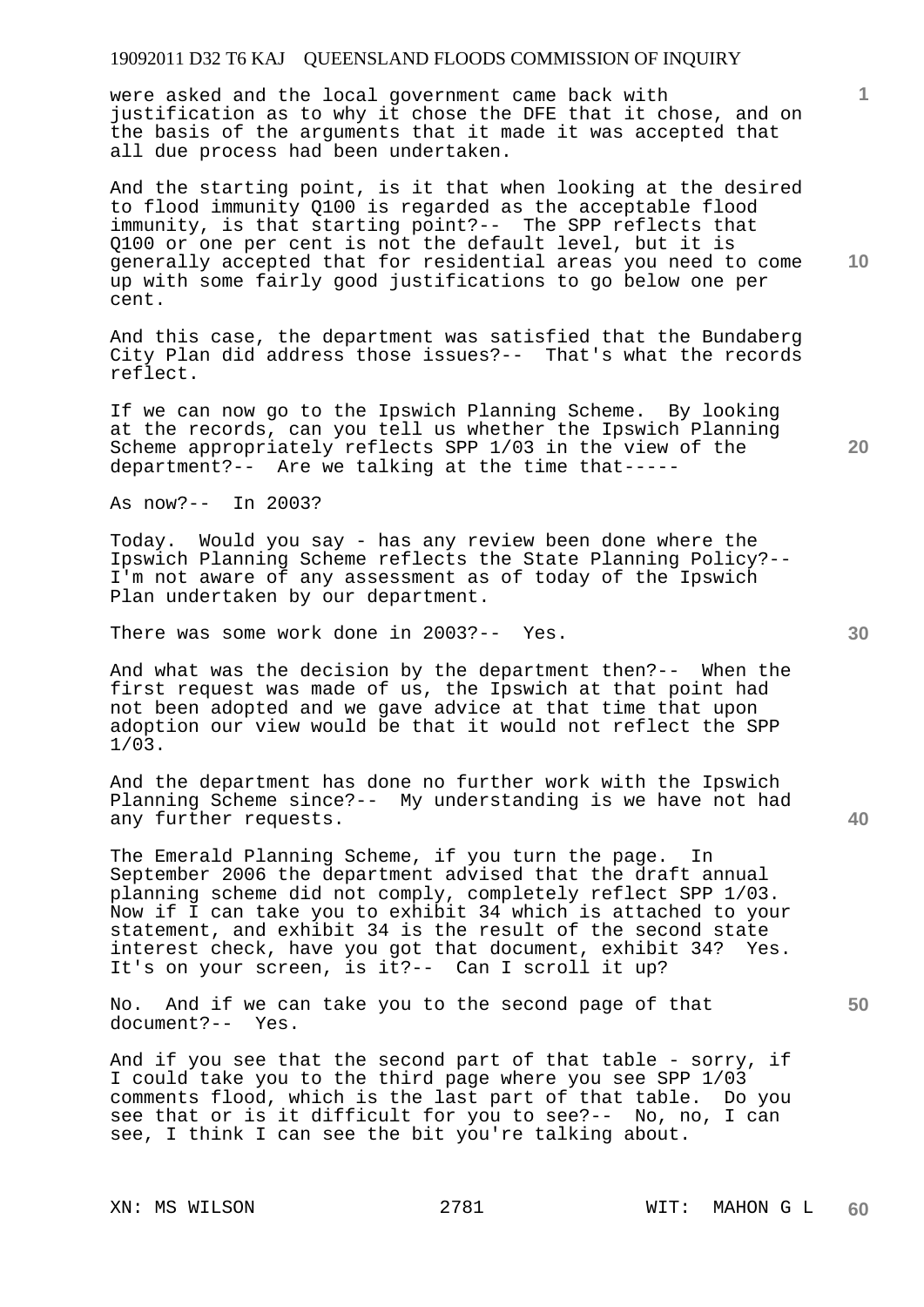Okay. This document refers to, that the department was aware that the council undertook a natural disaster risk management study which included flood investigations for the shire, and it was stated that results of this report should inform the development of the Emerald IPA planning scheme, particularly in relation to flood issues. The solution to moving this forward to complying with SPP 1/03 is seen in the far column and that is, to use the results from this report to amend the scheme. Are you aware whether this is a difficult task or not?-- Under normal circumstances I wouldn't have considered it too difficult, no.

And has the department had since 2006, had any further involvement in reviewing the Emerald Planning Scheme?-- Not that I'm aware of, but I could search the records for that question.

But you've searched the records and you came up with nothing?-- No.

If we can now look at the operation of section 6.6 of the State Planning Policy, you address this in paragraphs 90 and 91 of your statement where you talk about the policy intent of paragraph 6.6?-- Yes.

It was never the intent that paragraph 6.6 permits a council to avoid setting a DFE and, therefore, a void a compliance with SPP 1/03. Whilst it may not be the intent, is this what you see that is occurring?-- I couldn't comment on what the motivations of a particular council might be. I can only say that it's always been understood, as I have investigated and talked to previous staff and so forth, within the department, that it's always been understood that 6.6 was not an opt out clause.

Does this need to be made more clear in the document itself?-- I think it's paramount in the next iteration of this SPP that that be abundantly clear.

Is it your view with your, the practical experience that you bring here, that section 6.6 of the SPP has created a view that it might be an opt out provision?-- Certainly some anecdotal information has come forward to me that some may be perceiving it as such, yes.

So this has to be addressed in any revision of the State Planning Policy?-- For sure.

**50**  Does the department play any role in urban development areas? Are you aware of urban development areas and the Urban Land Development Authority?-- Not in a statutory sense. We certainly are - our advice is sought from time to time on aspects of those instruments.

Is it the case that the SPP 1/03 does not apply once an urban development area is declared?-- As I understand it, that's the case, yes.

**20** 

**1**

**10**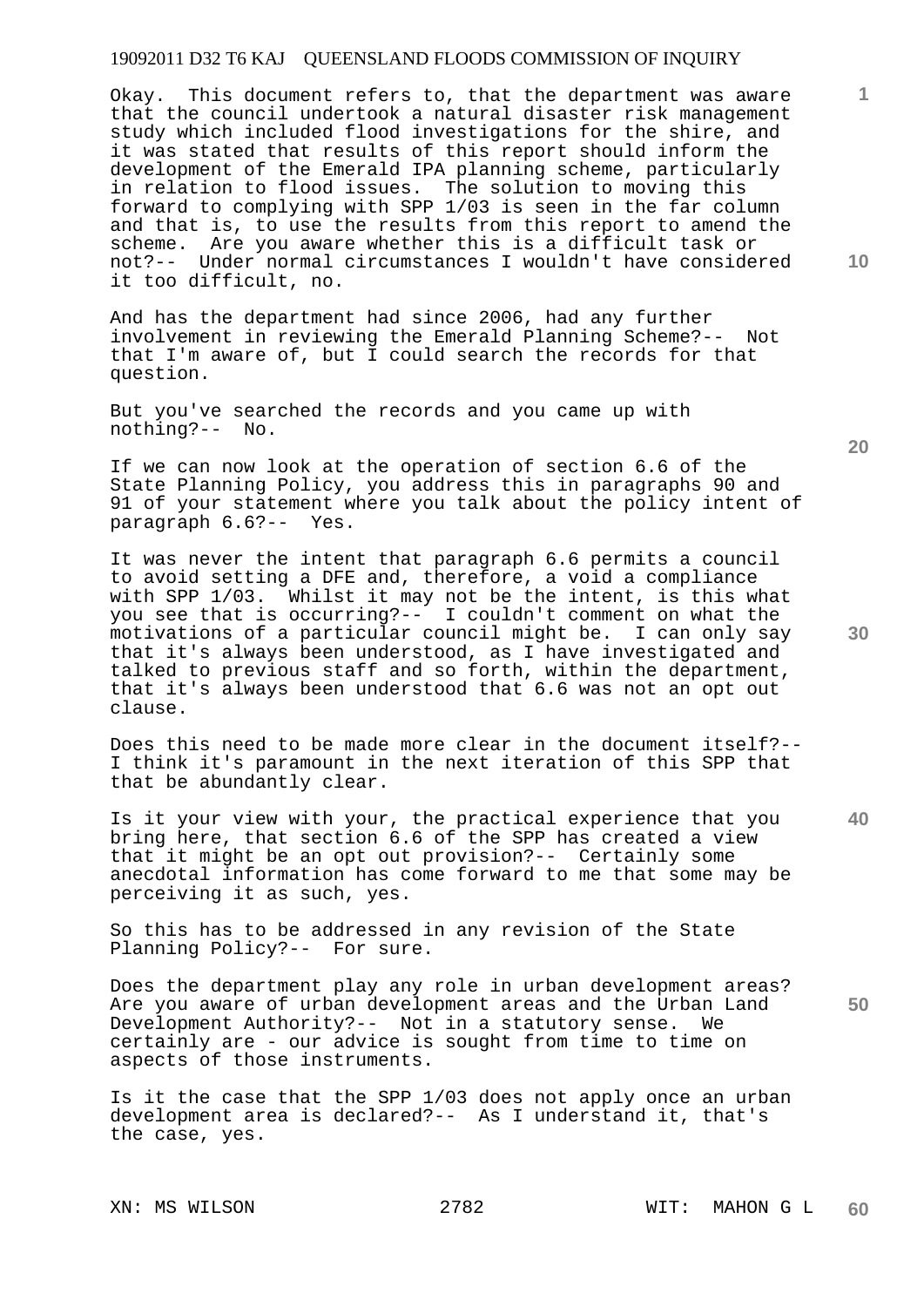The government planner, Gary White, states in his statement that your department, as lead agency for SPP 1/03, generally provides comment on the need to ensure the state interest in flooding issues is addressed in the interim land use plan and the development scheme for the particular ULDA; do you accept that?-- My understanding of the ULDA work is that their planning does not attract the SPP 1/03.

But what role does the department play with the ULDA?-- As I said, from time to time our advice is sought, as I understand it, to comment on master plans and/or other planning instruments that they might utilise and we give advice on a range of interests there, permeability, siting of emergency access, a range of other considerations that come into that equation.

So this advice is only sought on an ad hoc basis, is that the case?-- No, normally where any of their planning instruments are utilised they would seek our input.

Sorry, normally, does that always happen?-- I'm not aware where they haven't asked for our advice, if that's a better way of explaining it.

So the ULDA does seek the advice on every urban development area?-- As I'm - but not in relation to SPP 1/03.

Okay. Let's just focus on SPP 1/03. Does the Urban Land Development Authority seek advice in relation to the SPP 1/03 on every urban development area?-- I'm not aware that they have.

Is this something that really needs to become more open and transparent, that the SPP 1/03 and the policy intent behind that is applied to these independent planning processes?-- That would seem a reasonable conclusion.

And that does not include just the urban land development authorities, but also the Southbank Corporation Act the - any independent planning process not governed by SPA, there needs to be a more open and transparent way that the SPP 1/03 is applied?-- That would seem reasonable.

The Queensland Reconstruction Authority as you are aware has been doing some work to address flood planning management issues?-- Yes.

And at the time of preparing your statement you state that a temporary SPP and guideline was being considered?-- Yes.

You are aware now that that has been released?-- Yes, released for comment, yes.

Released for comment. What has been the department's role in QRA's guideline planning for stronger and more resilient flood plans?-- We've provided input and comment in various parts of that. A lot of the mapping work was undertaken by the QRA itself, but how it might be applied and utilised is where our

**20** 

**40** 

**10** 

**1**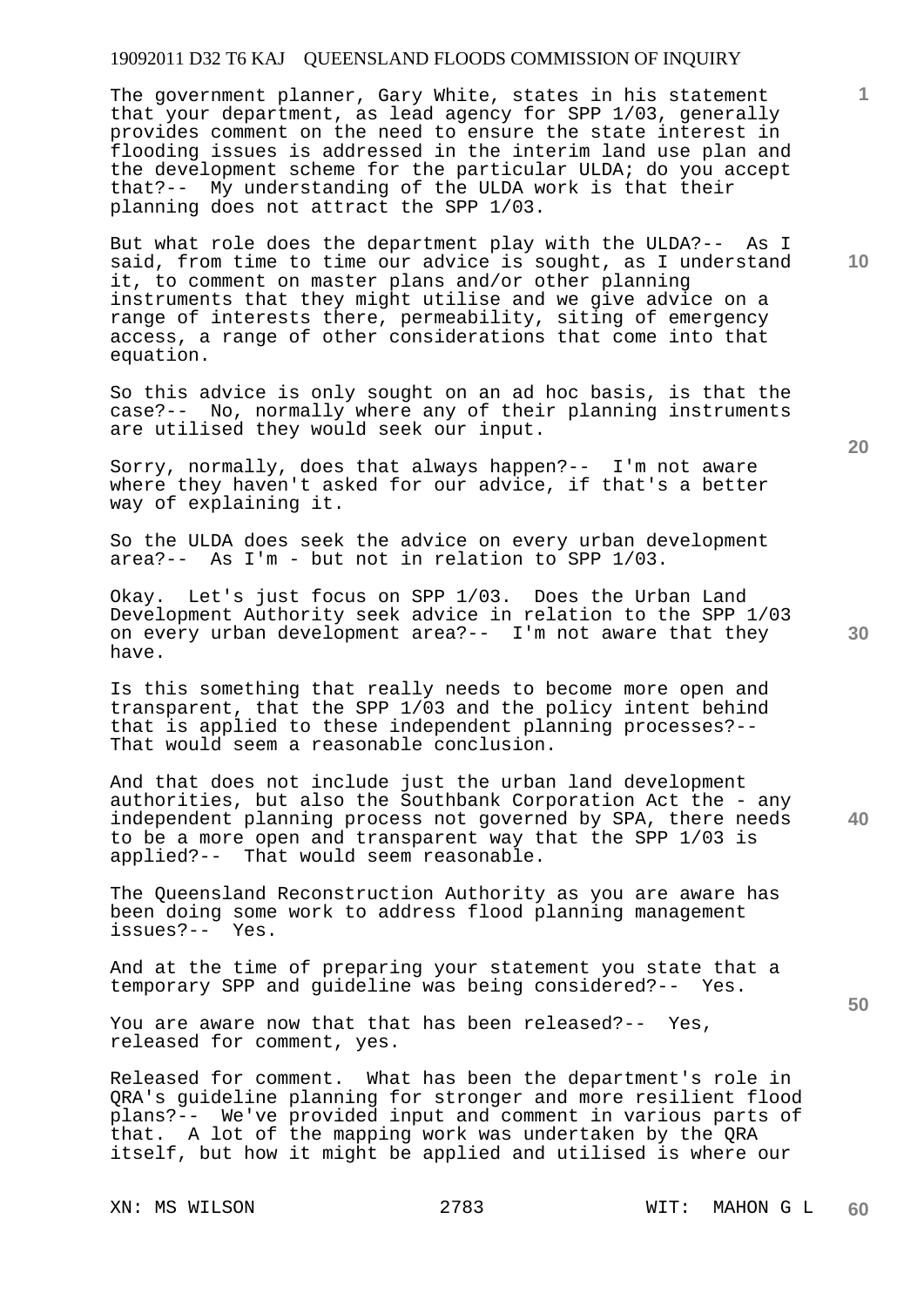advice has been sought.

A temporary SPP is being considered?-- Well, that's the way the instrument is being contemplated, the TSPP, is that it be a temporary instrument that suspends parts of the current SPP 1/03.

If this occurs, does the department have a role in implementing and interpreting the temporary SPP?-- For those parts that are relevant to us, yes.

And so in relation to the SPP 1/03 and the temporary SPP, it will just be business as usual for the department, you can see no change?-- Relatively so, yes.

Before the QRA released their guideline, the department was undertaking a review of the SPP 1/03 and we've discussed various elements that are being considered in that review?-- Yes.

It commenced in November 2010 and is completed in September 2013?-- That's correct.

So at this point in time you are one third into the review?-- We would expect we would be well before that timetable.

Paragraph 99 of your statement addresses the matters that have been considered in that review?-- Yes.

**30**  And if I can take you to some of those matters. The first is the audit of planning schemes to determine whether and how the SPP 1/03 has been adequately reflected and the QRA has done an audit of this?-- Yes.

So no further work needs to be done on that?-- Not really.

And what is the purpose of finding out whether and how SPP 1/03 has been adequately reflected?-- Well, it gives a good sense of the state of play, the adoption of the SPP, how well the DFEs might be being assigned and utilised.

And until this review began was it the case the department was in the dark in relation to that?-- In the complete sense of an audit, we didn't have a full sense, but we certainly had a reasonable awareness of where DFEs were being adopted, how well utilised they might be, advice being sought, even the Inland Flood Study in its own right was representative, I think, of Gayndah being proactive and wanting to engage in a fuller study before they adopted DFE in their own precinct.

You've attached the Inland Flood Study to your statement at exhibit 39. There are recommendations there that are included in that study in relation to the SPP 1/03. Is the review looking at all of those recommendation?-- Yes, we are. There were 12 recommendations, seven of which went directly to the SPP review, and we found that work quite instructive in terms of the fuller considerations we would give to the review of SPP.

**20** 

**10** 

**1**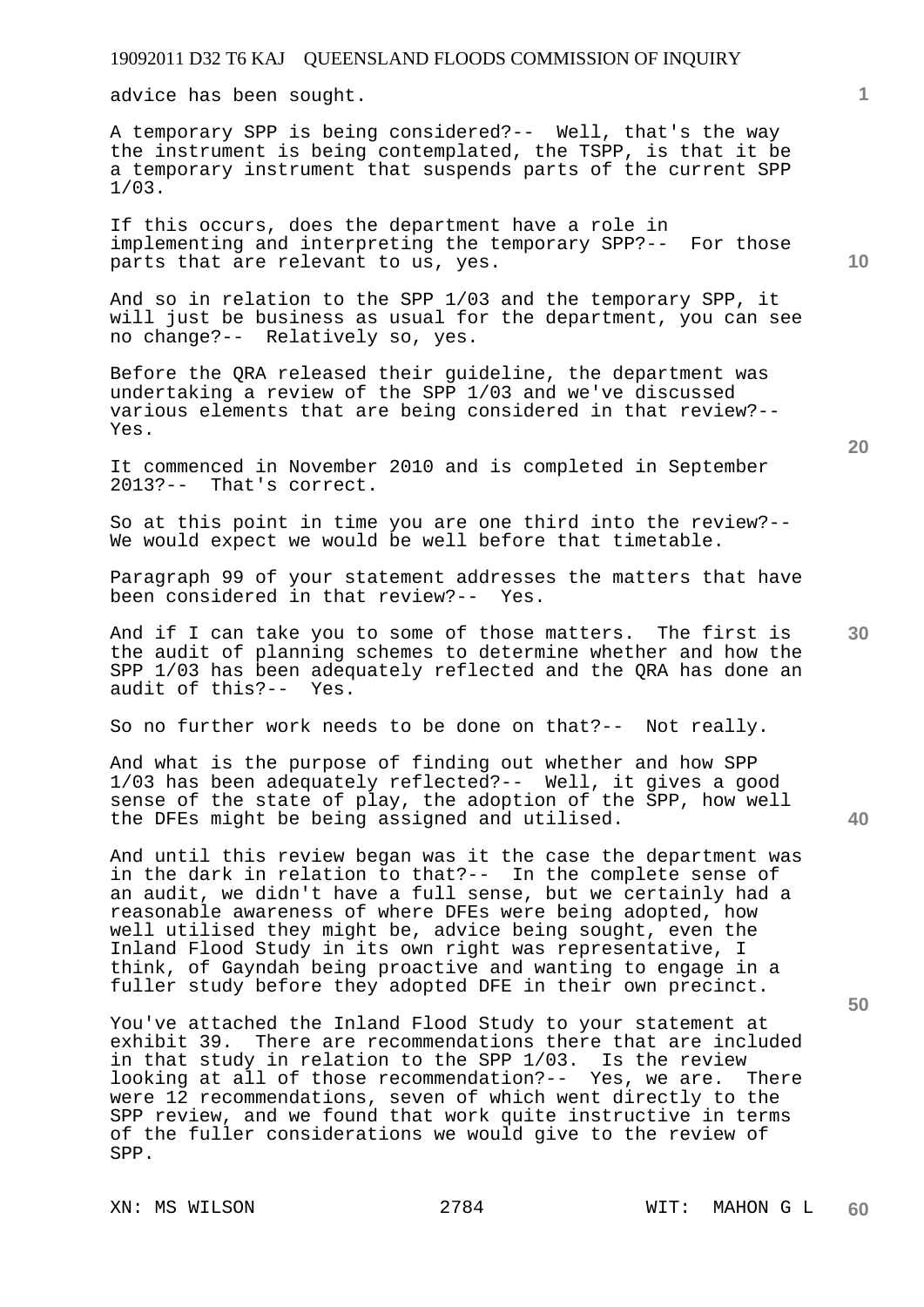When you're talking about "we" who is actually being a part of this review?-- Well, it encompasses a number of departments, DLGP, DERM, LGAQ academics and the like, I think it's a, you know, reasonably comprehensive engagement model in terms of those people who have a direct interest.

And how does this now work with QRA guidelines?-- Well, obviously when we commenced the review the QRA didn't exist. You know, post the events of 10/11 the QRA came into play, so we're trying to be as adaptive as possible in terms of as these events have unfolded, so the work of the QRA will be rolled in these considerations. We've just completed some work through Macquarie University in terms of risk assessment across the state and the strata of risk and the order in which that should be considered, and the extent to which those risks apply. So we've been feeding in quite a bit of work for, you know, the fullest consideration of this review, so that we should be able to come to some conclusions reasonably quickly once the Commission of Inquiry passing down its recommendations as well, and that's why I say we expect to be early in terms of our review rather than having to wait until 2013.

One of the matters that is being considered in the review includes a flood level or zoned approach to development constraints, and you note recent evidence from the UK that multi-zoned approaches and practice tend to default to the high risk zone. Can you explain to us what you mean by that?-- Well, when a flood - the purpose of a flood study being undertaken I would summarise as this, and the purpose of the SPP 1/03, if you want to build a community over here or make significant change to a community over there via a planning scheme, our question is: Does it flood or could it flood? If so, to what extent? How do you then take that into consideration in terms of managing risk or implementing design constraints within that community? To arrive at a DFE you need to do a model on that community on the basis of a number of levels. We notionally argue that you should at least look at point 2, point 5 and 1. So that gives you a reasonable assessment of the extent that flooding might occur. The hydraulic studies give you depth and velocity so that you can take into account where you might assign risk. So you might then argue that within your community you're prepared to manage that risk at a one per cent level, so you choose Q100.

**20** 

**10** 

**1**

**30**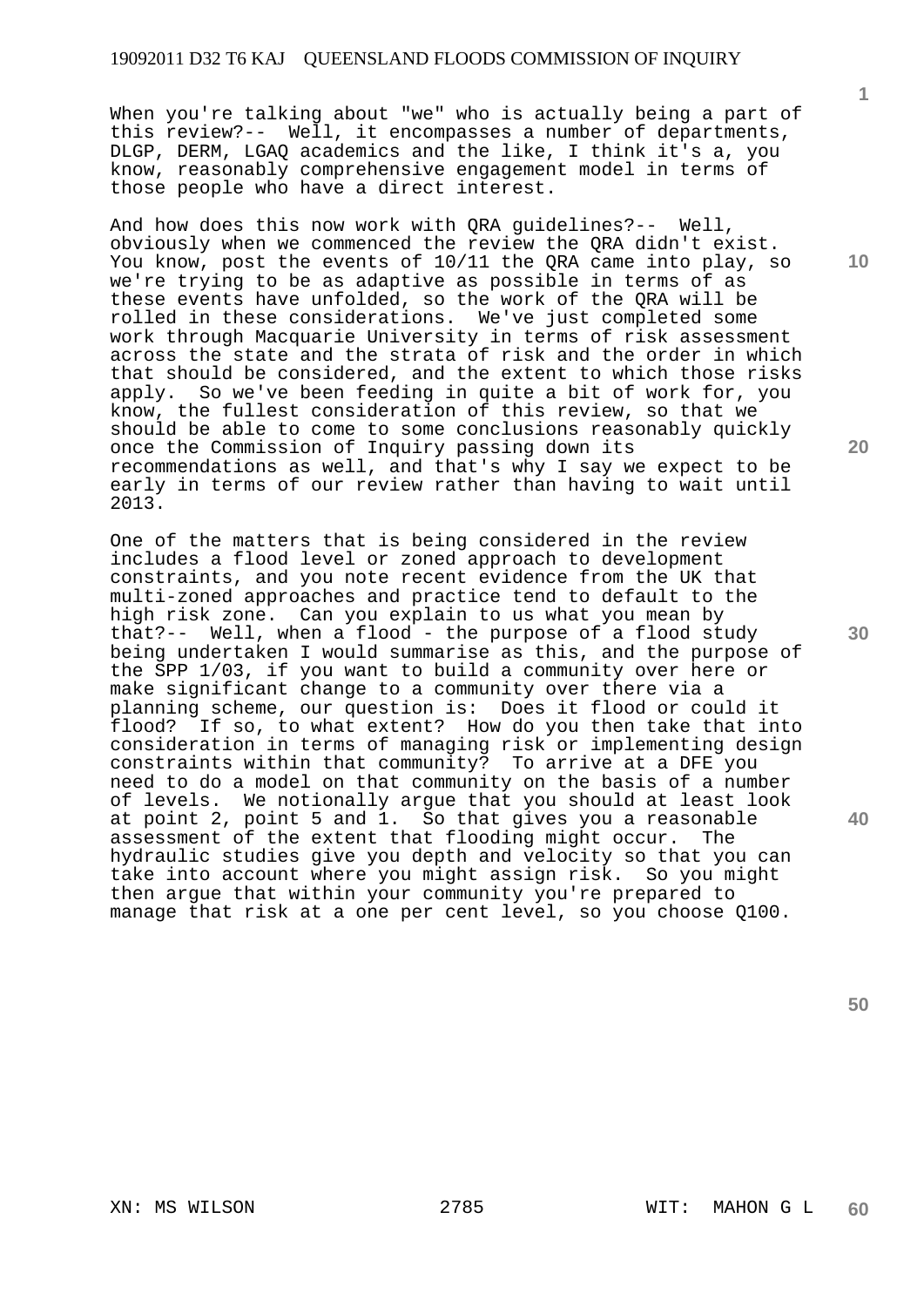What you then would assign is where your medium risk might be and where your highest risk might be. So if you've done a .2 and a .5 assessment, you then come up with some conclusions about where you should place various parts of that community at 1 per cent, at .5 and at .2. If you read through appendix 9 in the SPP it says community infrastructure, like, you know, police stations and hospitals and the like, you should be putting in the lowest risk area that you possibly can, so you would be looking at .2, in some cases .5, and we would argue that under normal circumstances you would have to give a fair bit of consideration to be taking residential development below 1 per cent. Where the design constraints come in, if if - and SPP does not in any way argue for flood immunity of land, what we're saying is you need to understand those risks and assign a low/medium/high categorisation to that, and then you might adjust for habitable floor heights. So if you're going below 1 per cent, well, you make adjustments within your design as to habitable floor height. Velocity of water, for example, is important because that takes into account engineering considerations for the design of those houses if you're taking floor height up to, you know, two or three metres or whatever the case may be. So that's - that's my summary of how zones would then work. So you notionally assign low, medium and high risk to those considerations and you choose a DFE at which you're prepared to manage risk within that community

But you also state that, "in practice tends to default to the high risk zone"?-- Well, in terms of availability of land and where people might want to build various parts of community infrastructure, our experience has been, and experience internationally has been, there seems to be a tendency to make an argument as to being able to justify going lower rather than further up the hill, so to speak. I mean, as a metaphor it's basically how close to the river do you want to go versus how further up the hill you might want to go in terms of managing risk.

COMMISSIONER: Ms Wilson, is that a convenient time to break  $or---$ 

MS WILSON: Certainly. Thank you, Madam Commissioner.

COMMISSIONER: 2.30.

THE COMMISSION ADJOURNED AT 1.03 P.M. TILL 2.30 P.M.

THE COMMISSION RESUMED AT 2.29 P.M.

**10** 

**1**

**20** 

**30** 

**40**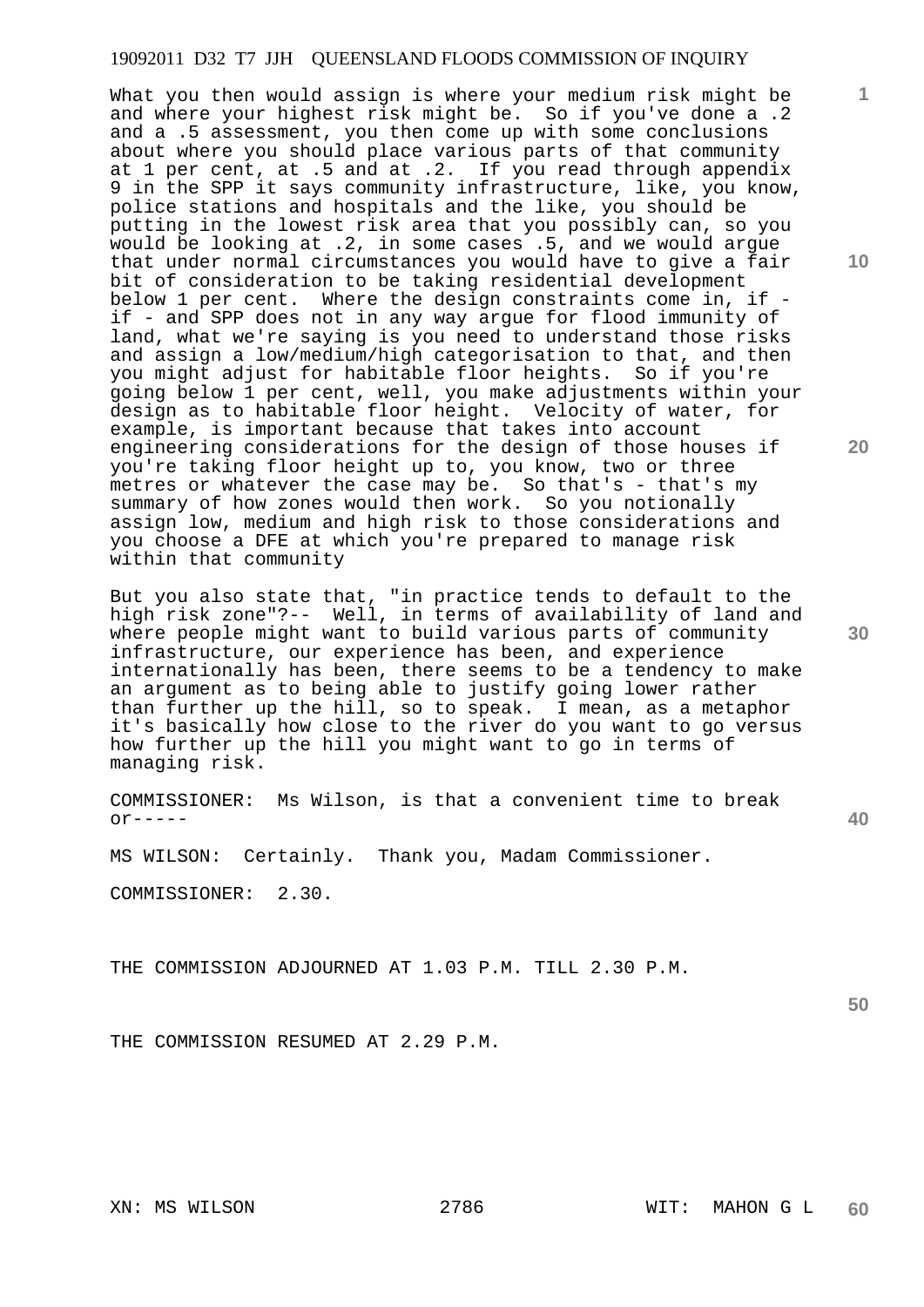GARY LEONARD MAHON, CONTINUING:

#### COMMISSIONER: Yes, Ms Wilson.

MS WILSON: Thank you, Madam Commissioner. Mr Mahon, we were looking at the key issues to be considered in the review of the State Planning Policy. If I can take you to paragraph 99G, where you refer to the, "Introduction of adaption and strategies including questions of defend or retreat." Can you explain what that means?-- We're partly being guided there by lessons from the Victorian bushfires and their application potentially to evacuation priorities within Queensland but also about how instructive flood studies might be in terms of understanding depth and velocity in the context of disaster risk plans and how they might be incorporated, if at all, within the next generation of the SPP.

**20**  Before lunch, and we were going through the various plans, the Brisbane City plan and various schemes, we were referring to Ipswich, do you recall that?-- Yes.

Can I show you this document, please? Now, if you can just take your time to read that. Have you read that document?-- Yes, I have.

This is an undated document from Desley Boyle MP, the Minister for Local Government and Planning?-- Yes, I can see that.

And it has - it's not - undated but it does refer to the Beattie Government was returned to office on the 7th of February 2004 so it should be some time after that. And the letter states that, "the Minister is satisfied that the following State Planning Policies are appropriately reflected in the proposed scheme," and refers to SPP 1/03. Do you see did you see that?-- I can see that, yes.

Is that your understanding?-- Is not my understanding, no.

What is your understanding?-- Well, my understanding can only be taken off the records that I've researched that shows that the last advice coming from DCS at that time or in that period was that they didn't believe SPP 1/03 was appropriately reflected. I might add, that was on first State interest check where that question was asked and it's the last advice I've been able to find.

Can we go to where you refer to the Ipswich Planning Scheme in your statement, which is paragraphs 49 onwards?-- Yes.

You can look at that - paragraph 57 where in 2007 DoCS replied - the Department replied to the DLGP by e-mail stating that the amendments to the Ipswich City Planning Scheme do not raise any issues for the Department?-- That was on the basis of the amendments as they were put to us-----

**10** 

**1**

**30**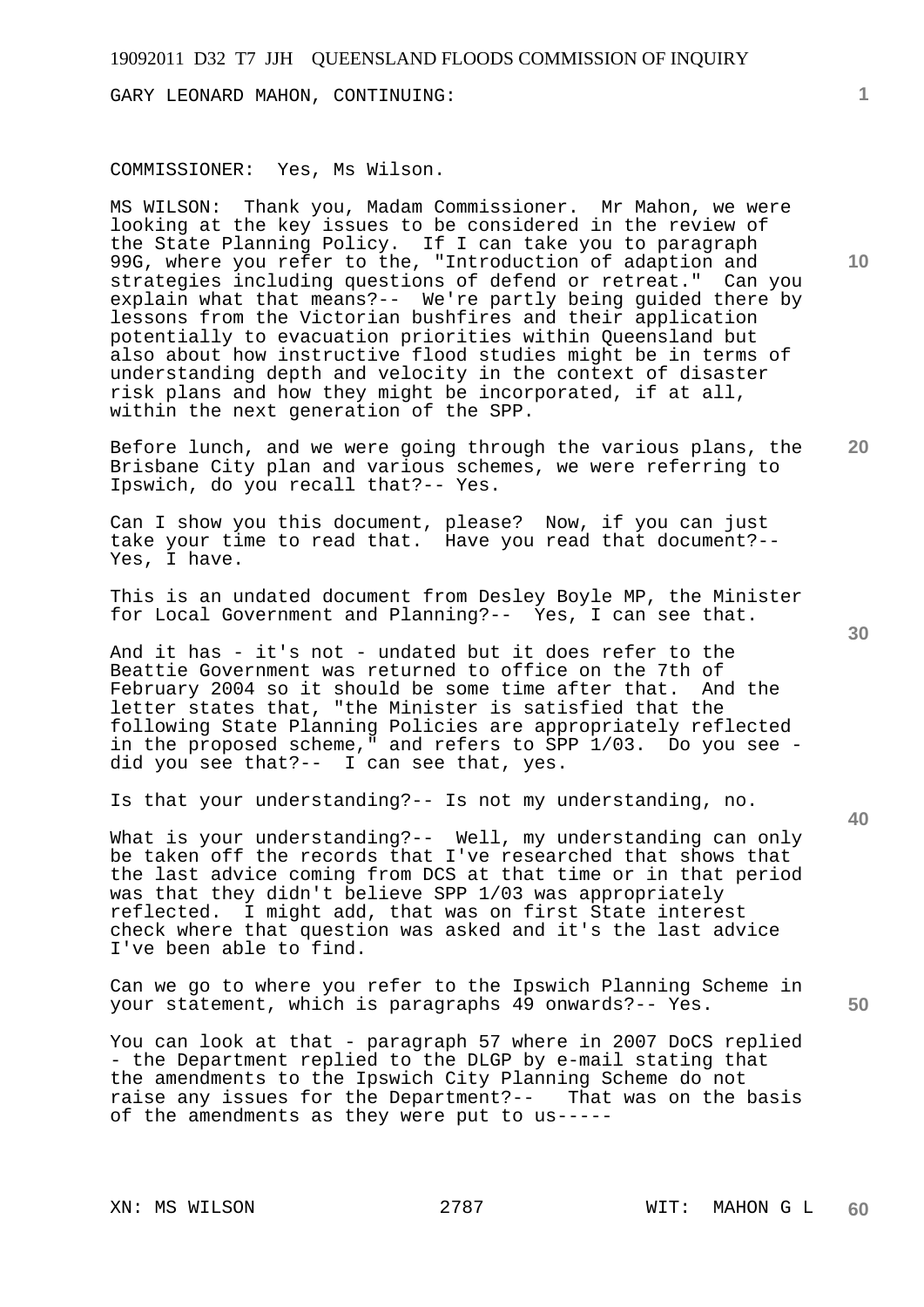Yeah?-- -----and as you could see those amendments related to quite some specific elements within that plan to which as the advice I've received, and from the research and the records I've seen, did not relate to SPP 1/03.

If we look to page 2 of this letter, in the final paragraph, "the Minister commends the Ipswich City Council on an essentially robust and technically-comprehensive planning scheme and completion". Would you agree with that statement as contained in this letter?-- I don't believe I can make any comment. It's not my letter and that's a view of that Minister at the time.

That's the next question I wanted to ask you. Did this letter appear in the Department's records?-- Not that I saw.

Madam Commissioner, I will tender this letter.

COMMISSIONER: Exhibit 536.

ADMITTED AND MARKED "EXHIBIT 536"

MS WILSON: And, Madam Commissioner, that's the only questions I have.

COMMISSIONER: Thank you. Mr Dunning.

MR DUNNING: Thank you, Commissioner. Mr Mahon, my name is Dunning. I appear on behalf of the Brisbane City Council. I've got just a couple of questions for you. State Planning Policy 1/03 you know to be an outcomes-based policy?-- That's correct.

Right. But beyond that you don't have any technical qualifications in this field of endeavour, do you?-- No, I do not.

Thank you. And consequently you don't have any technical qualifications to determine if a particular local authority's plan meets the outcomes of SPP  $1/03$ ?-- No, I do not.

Right, thank you. What you've recorded for us in your statement then is really a result of your review of the Department's files; correct?-- That's correct.

All right. But unaided by an ability to analyse them technically yourself?-- That's correct.

Right, thank you. And you were not present in the Department when any of the material dealings were occurring between the Department, as it was then called, and the Brisbane City Council; correct?-- That's correct.

**1**

**10** 

**20** 

**30** 

**40**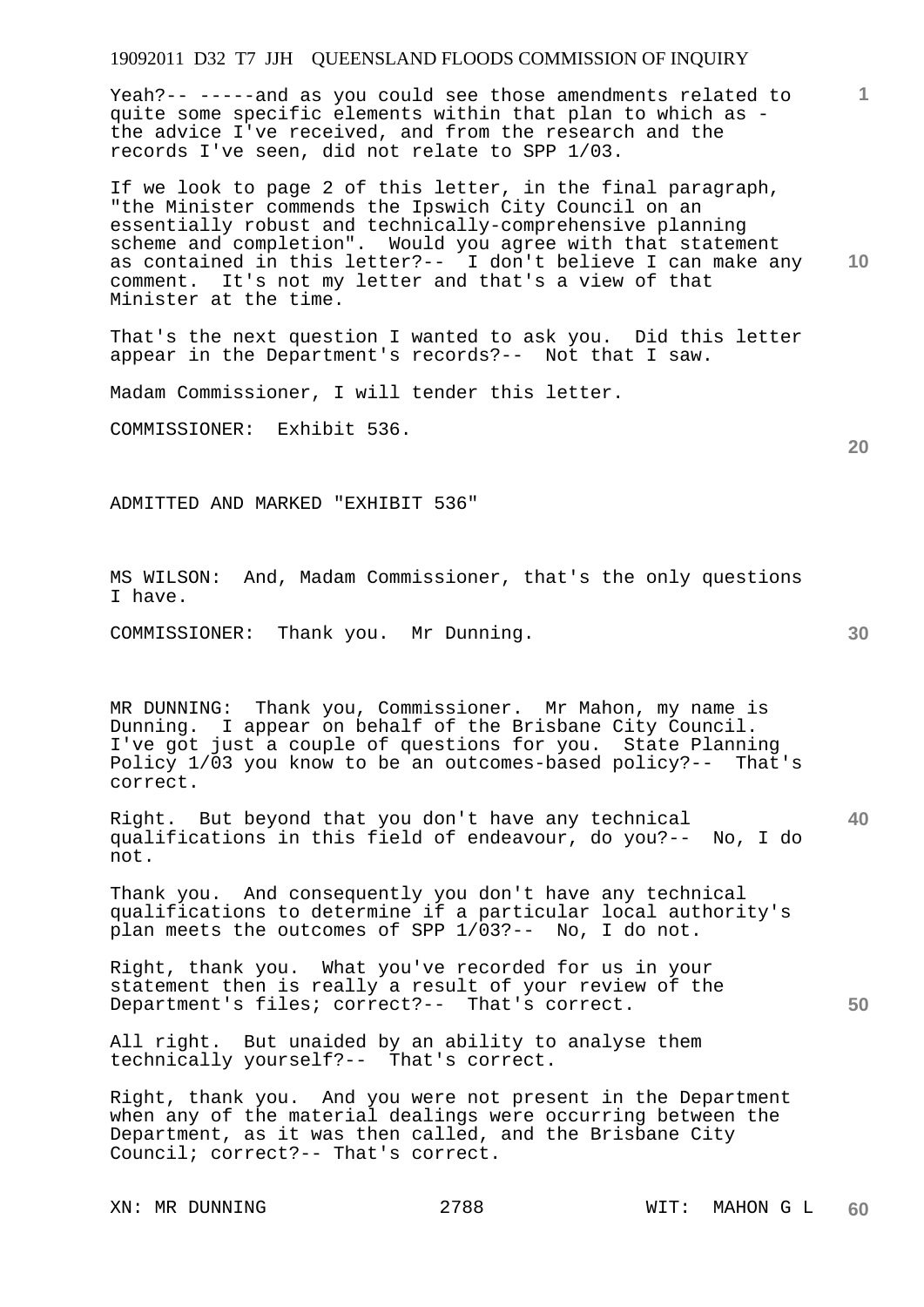Thank you. Now, on matters of whether the city plan for Brisbane is in conformity with SPP 1/03, that's a matter that you would defer to, for example, somebody like Mr White, the State Planner; agreed?-- Yes, I would.

Yes. And likewise you would defer to the report recently commissioned by the Reconstruction Authority from PSA?-- In the context for their various parts. When you say for technical advice, yes, on planning advice. If it was in the context of hydraulic studies I would seek advice from DERM.

From?-- The Department of Environment and Resource Management.

All right, certainly, but on matters of planning-----?-- That's correct.

-----you would defer to those two identities?-- Yes, I would.

All right. Yes, thanks, Mr Mahon. Thank you, Commissioner.

COMMISSIONER: Mr Flanagan.

MR FLANAGAN: Mr Mahon, in relation to Exhibit 536, which you've just been shown, a letter from the then Minister for the - for Local Government and Planning, had you seen that letter before it was shown to you by counsel assisting?-- Not as I recall, no.

All right. Now, in relation to the 2004 Ipswich City Plan and the 2006 Ipswich City Plan did you yourself look at the files held by the Local Government and Planning Department?-- No, I did not. I researched records held by the Department of Community Safety.

All right. And so did you have access at all to the records held by the Local Government and Planning Department?-- We had some access. They did provide some documents to us, yes.

All right. If you go to your statement, and if you look at paragraphs 49 to 54, they don't actually record the fact that there was a 2004 planning scheme which was subsequently amended and became the 2006 planning scheme, does it?-- It may be that where we refer to the work that was undertaken by our Department in 2003 that it was subsequently adopted in  $2004$ , I-----

But to be clear, paragraph 50 refers to SPP 1/03 prior to it actually taking effect, doesn't it?-- That's correct.

So that correspondence is in fact internal correspondence between State agencies as to the need for a proposed planning scheme to reflect what was a proposed SPP?-- That's correct.

Right. And beyond what you've got in those paragraphs and what - beyond what you researched in your own Departmental files you have no other knowledge, do you, of whether or not

**20** 

**40** 

**50** 

**30** 

**10**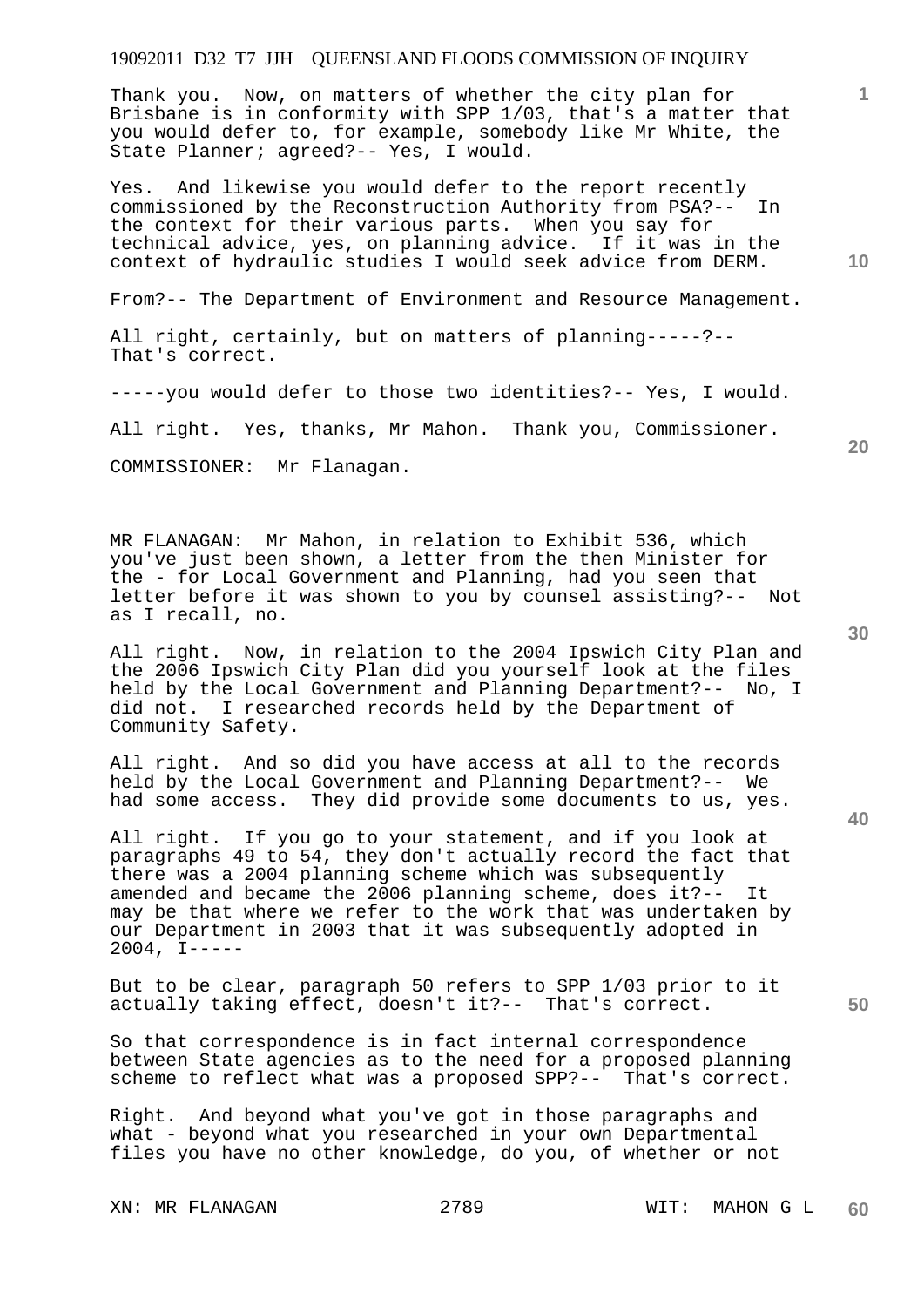both the 2004 and 2006 Ipswich Planning Schemes complied or, to use the proper language, adequately reflected SPP 1/03?

COMMISSIONER: I think it's "appropriately reflected".

MR FLANAGAN: Is "appropriately"-----

COMMISSIONER: I think.

MR FLANAGAN: Appropriately. Did I say-----

COMMISSIONER: It's a new jargon we're all learning.

MR FLANAGAN: Did I say "adequately"?

COMMISSIONER: You said "adequately".

**20**  MR FLANAGAN: I had "adequately" in my question, crossed it out and put "appropriately", but, anyway. Appropriately reflected?-- No I did not. We normally would not hold those records in any case as it is a decision of DLGP.

Good. Can I just move to a very short topic-----?-- Sure.

-----a different topic? Mr Mahon, what do you know of the funding scheme that is in place for local authorities to obtain financial assistance for the purposes of conducting flood studies?-- Well, the current scheme in operation is the NDRP, or the National Disaster Resilience Program. That's 44.4 million over four years.

Right. And is that just for Queensland?-- That's just for Queensland.

Right. Do you have personal knowledge of how that scheme operates?-- Yes, I do.

All right. And is it any council that can apply for funding from that scheme for the purpose of conducting flood studies?-- They can.

All right. And to your knowledge how many councils statewide have applied to that scheme since SPP 1/03 came into effect in September 2003?-- In terms of the number of councils I can't - I'd have to research the records. As you can see in my statement a substantial proportion of the funding that's gone out under the NDMP and the NDRP have been to councils for flood studies-----

All right?-- -----or flood-related studies.

And can you tell the Commission what sort of criteria is followed or set by the funder for the purposes of making application to it?-- Well, there's a range of - NDMP was a bit different to NDRP, but in the main they make a case for how the nature of the work that they're submitting for goes towards mitigating disaster events within their community in its broadest sense, so it's fairly open as to the nature and

**30** 

**1**

**10**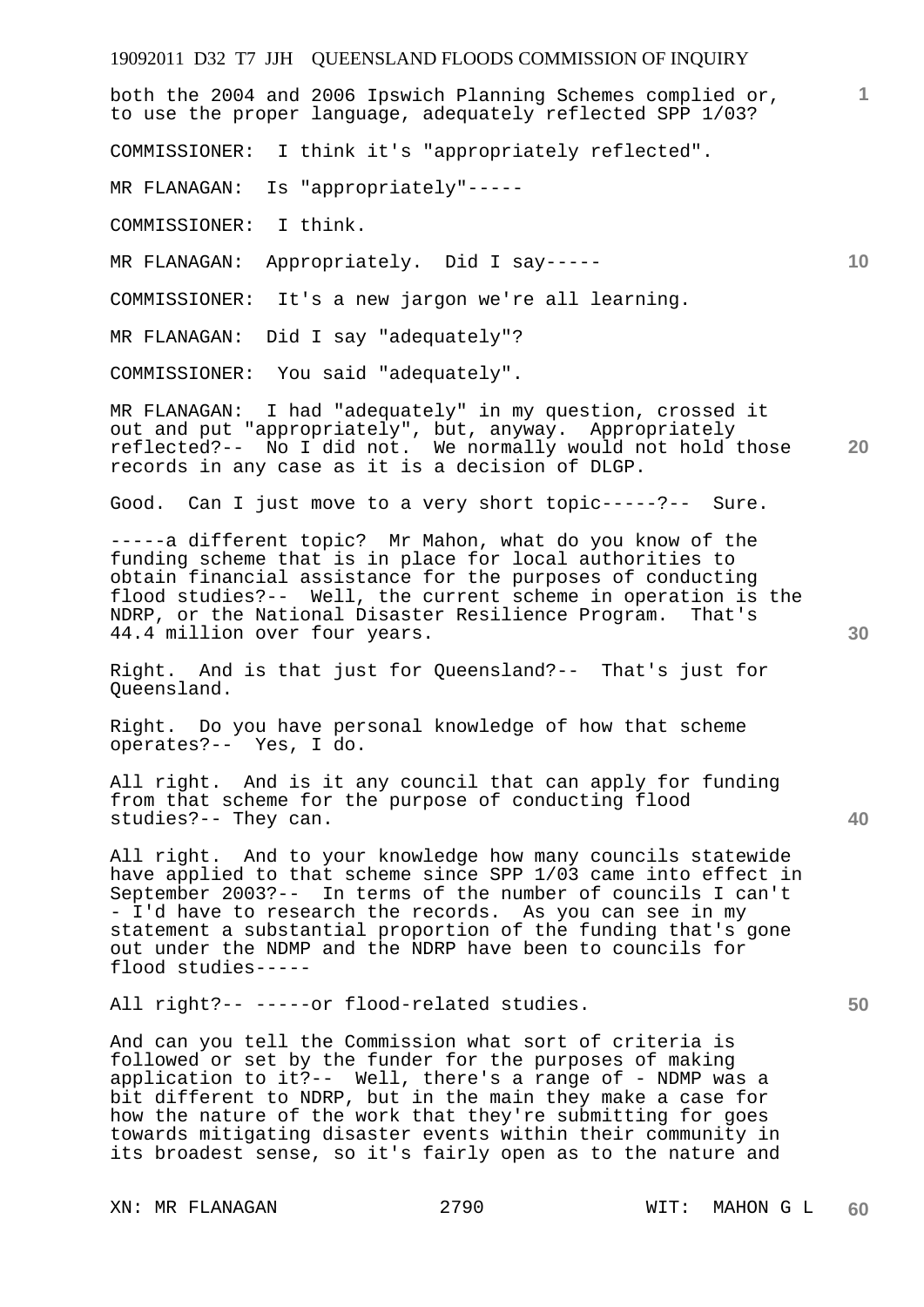**1** type and scale of submissions they can make and it's weighted against mitigation value for those respective councils.

All right. Thank you. Thank you, Commissioner.

MS McLEOD: No questions, thank you.

COMMISSIONER: Mr MacSporran.

**10**  MR MacSPORRAN: We have nothing, thank you, Commissioner.

COMMISSIONER: Ms Wilson.

MS WILSON: No re-examination, Madam Commissioner. May, however, Mr Mahon be stood down? He may be required to give further evidence later in these hearings.

COMMISSIONER: All right. Mr Mahon, you are stood down on that basis then, thank you.

WITNESS STOOD DOWN

MS WILSON: Madam Commissioner, I call Anthony Leighton.

**30** 

**20**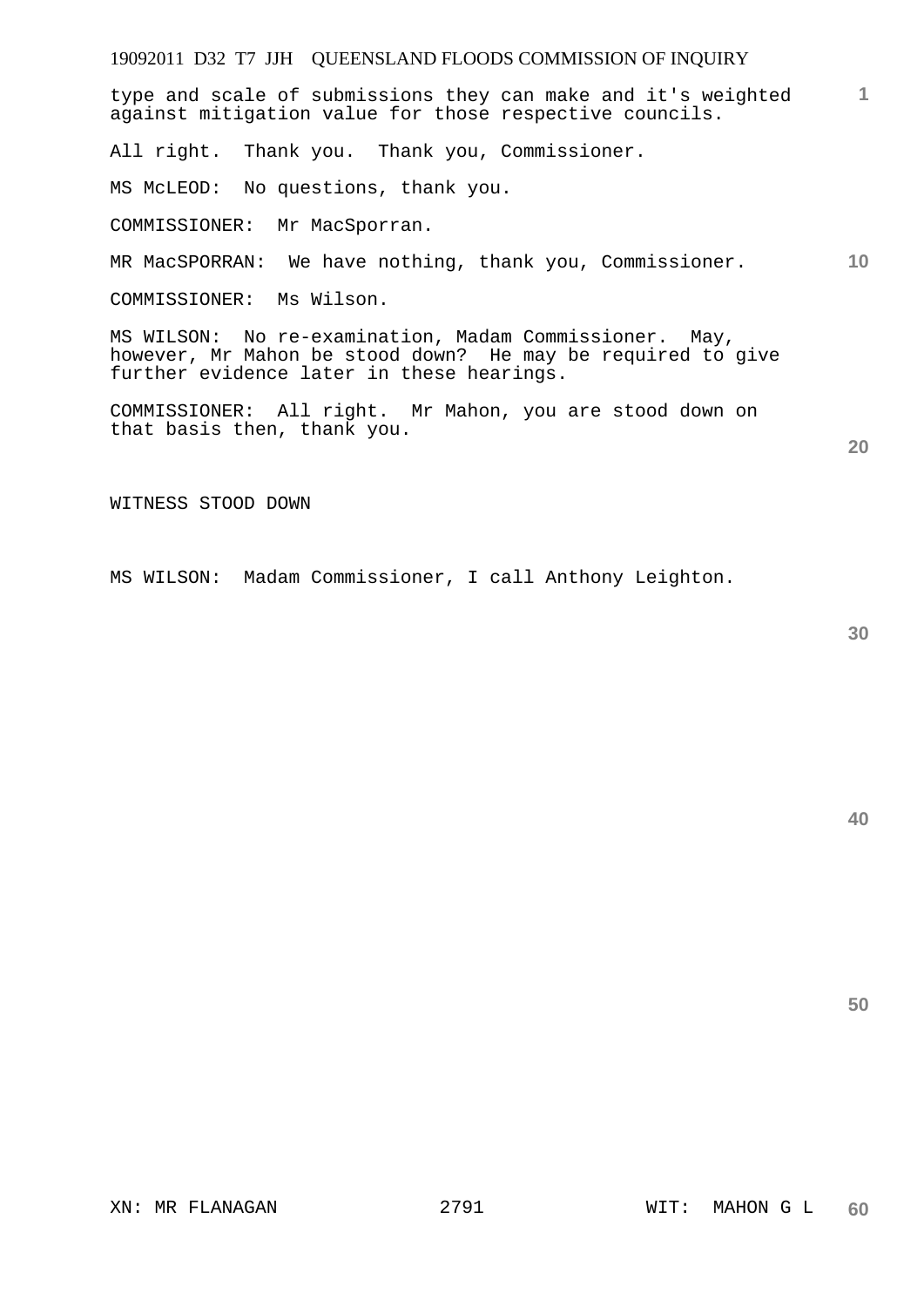| 19092011 D32 T7 JJH QUEENSLAND FLOODS COMMISSION OF INQUIRY                                                                                                                                                            |      |      |              |    |
|------------------------------------------------------------------------------------------------------------------------------------------------------------------------------------------------------------------------|------|------|--------------|----|
| ANTHONY CHARLES LEIGHTON, SWORN AND EXAMINED:                                                                                                                                                                          |      |      |              | 1. |
|                                                                                                                                                                                                                        |      |      |              |    |
| COMMISSIONER: Take a seat, Mr Leighton?-- Stand or -                                                                                                                                                                   |      |      |              |    |
| Yes.                                                                                                                                                                                                                   |      |      |              |    |
| MS WILSON: Is your full name Anthony Charles Leighton?--<br>Yes.                                                                                                                                                       |      |      |              | 10 |
| And you reside at Allard Close, Bellbowrie?-- Yes.                                                                                                                                                                     |      |      |              |    |
| And you've provided and signed a statement to the Queensland<br>Floods Commission of Inquiry?-- Yes.                                                                                                                   |      |      |              |    |
| Can you have a look at this document, please? Attached to<br>that statement is some exhibits. Some attachments?-- Yep.                                                                                                 |      |      |              |    |
| Is that your statement?-- Yep.                                                                                                                                                                                         |      |      |              | 20 |
| Madam Commissioner, I tender that document.                                                                                                                                                                            |      |      |              |    |
| COMMISSIONER: Exhibit 537.                                                                                                                                                                                             |      |      |              |    |
|                                                                                                                                                                                                                        |      |      |              |    |
| ADMITTED AND MARKED "EXHIBIT 537"                                                                                                                                                                                      |      |      |              |    |
|                                                                                                                                                                                                                        |      |      |              | 30 |
| MS WILSON: Now, you've got a document in front of you and<br>I'll refer you to some matters in that statement. You live at<br>24 Allard Close, Bellbowrie?-- That's correct.                                           |      |      |              |    |
| And this is three houses on a subdivision sharing a<br>driveway?-- Yes.                                                                                                                                                |      |      |              |    |
| The Brisbane River runs about 500 metres to the east?-- Yes.                                                                                                                                                           |      |      |              | 40 |
| And you are separated from the river by what used to be the<br>Moggill Golf Course?-- Yes.                                                                                                                             |      |      |              |    |
| Now, you have used a service called NearMap to identify your<br>place during the floods?-- Yes.                                                                                                                        |      |      |              |    |
| And I think you'll find that at the end of your statement.<br>Could you go to that document, please? And it will come up on<br>the screen as well. I was wondering if the associate could<br>turn that exhibit around. |      |      |              | 50 |
| WITNESS: That's actually the Queensland-----                                                                                                                                                                           |      |      |              |    |
| MS WILSON: Is that-----?-- -----Reconstruction Authority<br>website. That's not actually the NearMap.                                                                                                                  |      |      |              |    |
| Okay. So that one's come from the Queensland Reconstruction<br>Authority?-- Yes. Yeah, that's a different-----                                                                                                         |      |      |              |    |
| XN: MS WILSON                                                                                                                                                                                                          | 2792 | WIT: | LEIGHTON A C | 60 |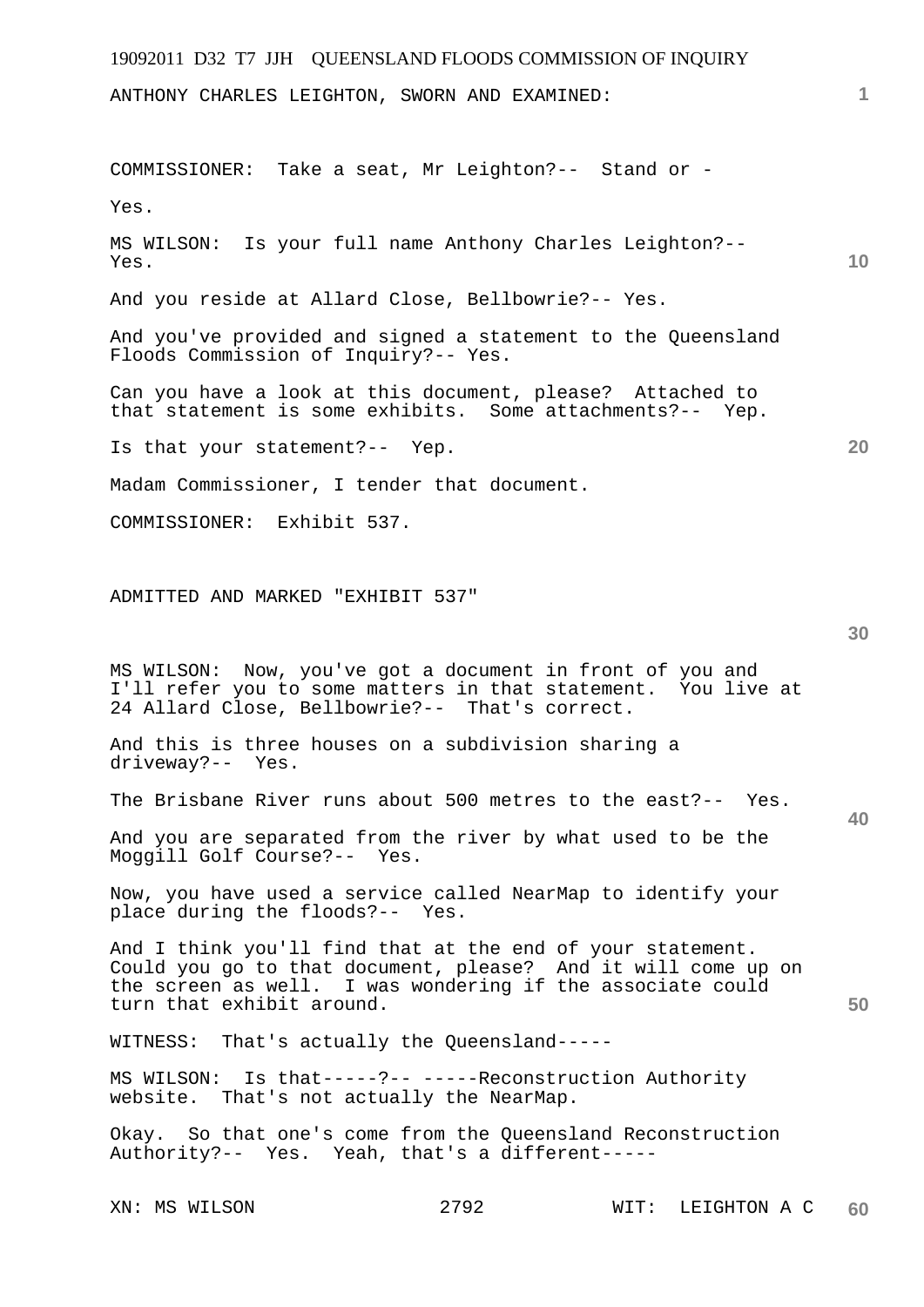# 19092011 D32 T7 JJH QUEENSLAND FLOODS COMMISSION OF INQUIRY XN: MS WILSON 2793 WIT: LEIGHTON A C **1 10 20 30 40 50 60**  Now, can you see your house on this photograph-----?-- Yes. -----with an overlay of water?-- Yes. And can you identify that for us all? You can see that - if we can just zoom in a bit more? And one more?-- My house is the middle house near the centre of the screen there. Okay. What we see is we see a line of houses in the middle of that water, effectively; is that the case?-- Yes. And you're referring to the middle of that line as your house?-- Yes. Okay. Now, Allard Close, that's the street that you live on?-- Yes. Can you tell me where Allard Close is in relation to this-----?-- Allard - Allard Close is the street that's running up towards the top left-hand corner and if it was extended through - it's hidden by the driveway, but if it was extended through it would hit the top house of those three houses in a line there. The top house which is below - under water?-- Yes. Okay. So Allard - the street that you live on, which you live - your residential address is-----?-- Yes. -----is the top - the top street running in an east-west direction?-- Yes. Now, you share a driveway?-- Those three houses do, yes. And they share the driveway that comes off Allard Close?-- Yes. Now, you purchased your home from previous owners?-- Yes. And you purchased this house in April of 2008?-- Yes. Now, when you purchased this home you - were you aware where this - where your house sat in relation to Q100?-- I was somewhere roughly became aware that we were very low in relation to a flood----- Did you do - did you do any checks in relation to-----?-- No. -----determining that?-- No. When did you do checks in relation to where your house sat in relation to Q100?-- I didn't. I didn't. I became aware through - I'm not exactly sure where I became aware, at how low we were. Okay. So where does your house sit? Can you tell us where does your house sit in relation to Q100?-- I believe our house has been - well, it's built up - there's a lot of fill,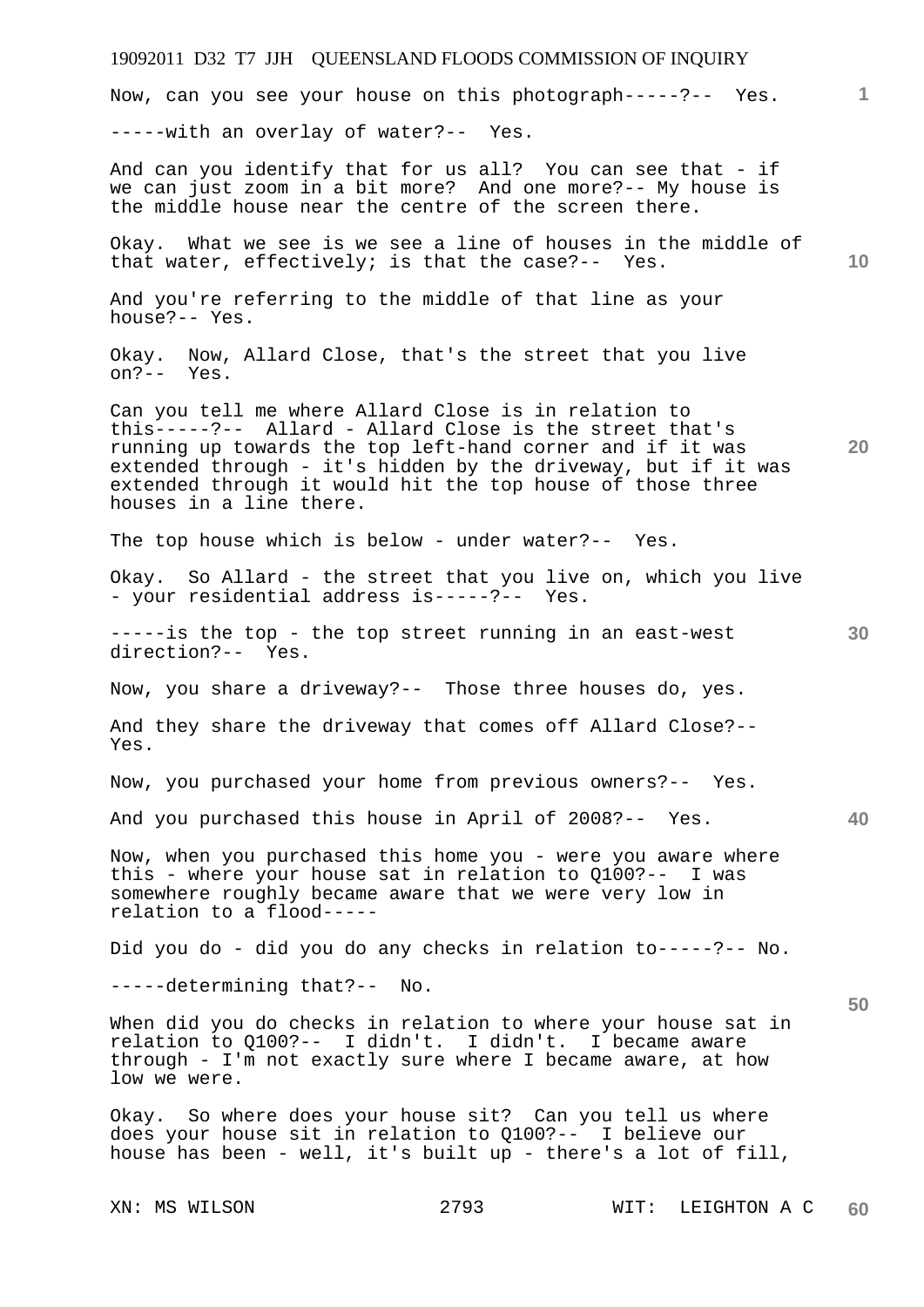**1 10 20**  Okay?-- It came within about, I would say, 6 millimetres of 30 **40 50**  that - the third house there would have 20 foot of fill to get it up to what I would assume would be a minimum level and my house is also on fill----- Okay. When you say "third house" where-----?-- The top house----- Okay, when we're looking at-----?-- -----the top house of those three----- -----the top of that picture-----?-- Yes-----  $---or$  the bottom of that picture? $---the$  top photo's  $$ yes, the top. The northernmost house there----- Yes?-- -----would have over probably 25 foot of fill to get it up to a building pad which  $I$  would assume would be the minimum building level, and our house is within 30 ml of that house. Of the three houses that are situated at Allard Close where you, did any flood during the 2010/2011 floods?-- Yes. Which ones did?-- The one that's under water there. Okay. And any other ones? Did - I'm not too sure whether this shows the height of the flood or not?-- There - I think there was 98 houses in Bellbowrie that flooded but out of those three no. my carpet. Okay. Now, in 2008 you were informed by the Brisbane City Council that the land to the rear of your property was the site of a proposed estate?-- Yes. Okay. Now, when you're talking about that can you indicate to us on this map, showing us on this map - on this photograph where - what you're referring to of the proposed estate?-- Okay. All that land between my house and the river - the river's to the north of us, it's to the south of us and it's to the east of us. Yes?-- Now, basically the land to the west - to the east, sorry, of my house has got a proposed residential subdivision there. Okay. COMMISSIONER: Do we have a laser pointer any more or has it gone? MS WILSON: Oh, I was - thought that might not have made it over. WITNESS: Sorry, guys.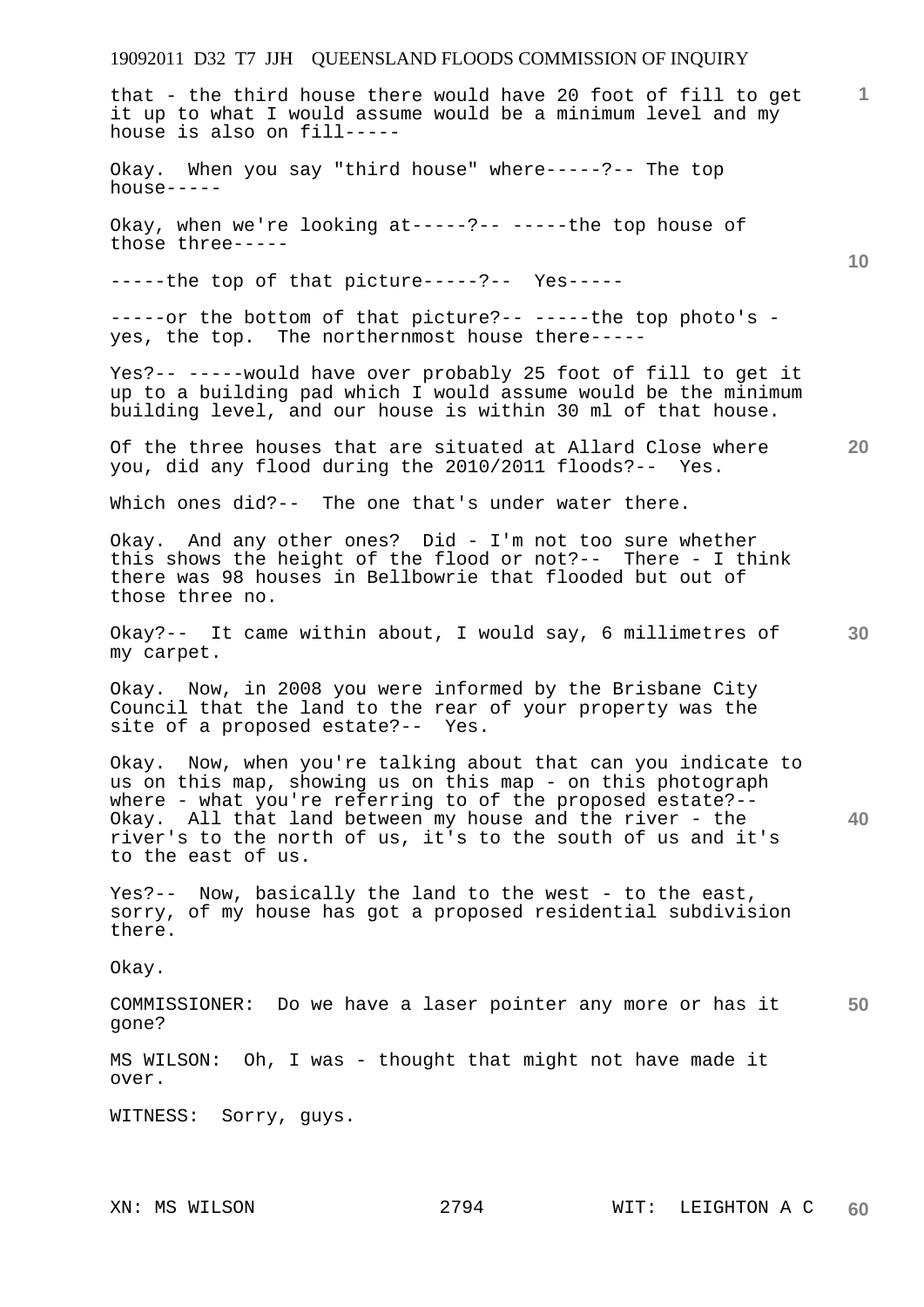MS WILSON: So can you indicate to us with that laser pointer?-- Yes. Can't see it. That - that's my house there.

Yes?-- And all this land here has a proposed residential subdivision up against it.

Okay?-- All that - there's the whole lot there.

And is that where the Moggill Golf Club used to be?-- The golf course, yeah.

Okay. Now, you have some concerns about having a development there?-- I have enormous concerns about a development going there.

And those concerns are in relation to effecting evacuation routes for yourself-----?-- Yes.

-----and your neighbours?-- Yes, yes, yes.

Well, let's tell us - tell us what happened during the floods this year?-- Okay. Well, from - we woke up Tuesday morning and couldn't get out to our suburban street. Some - Monday night sometime our access was cut so-----

Okay. Let's take it one step at a time?-- Yes.

On the 10th, which is the Monday?-- Yes.

Okay. The driveway flooded, you say, to about one metre in depth, which meant that you couldn't evacuate by vehicle?-- On - on the - it was overnight Monday night that happened.

Okay?-- We woke up Tuesday morning and we couldn't get out.

Now-----?-- Couldn't get our vehicles out. Couldn't get out of our gear out.

**40**  Has that ever happened before where your driveway was flooded where you couldn't evacuate the house by vehicle?-- Not while I've lived there. It - I'd say it would have happened in the previous floods in '74 and that but not - not since I've lived there. That's never gone under water.

Okay. On the 11th you state that the two neighbours' houses and your houses were an island, effectively, and we can see that-----?-- Yes-----

-----here?-- -----yes, yes, yes.

The neighbours evacuated, how did they do that?-- Which neighbours?

The neighbours that evacuated on the 11th?-- With me?

No?-- Two neighbours evacuated together and a young mum, who had two young girls, we got her out Tuesday morning.

**20** 

**50** 

**10**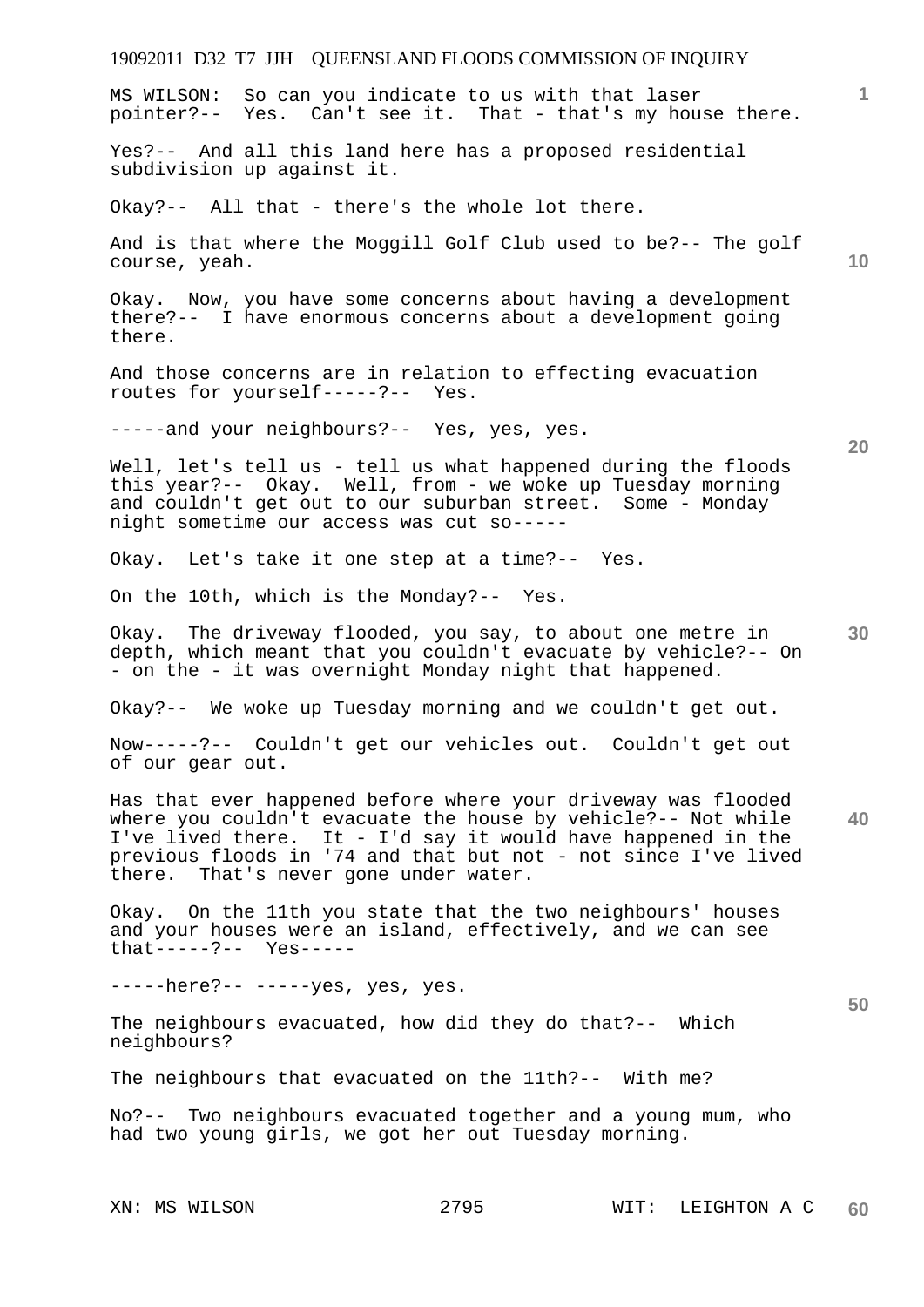Okay. And how did you do that?-- We carried the children and her across our flooded driveway which was - it was only about that deep.

Okay. And that is to the left of where you have identified your house to be; is that the case?-- Yes. To - to that street there, which is Allard Close, which is our street, down through the water at the bottom there and up to that driveway and out.

Okay?-- They could still use the road then.

Now, on the 12th the Brisbane River broke its banks?-- Yeah. Well, it sort of broke its banks very early there because that gully is so deep. It's not like it's above the top of - like, it was coming up, you know, so where its banks is - you know, I don't know, it just kept coming up.

And on the 12th you evacuated?-- If - the Wednesday morning?

**20** 

**30** 

**40** 

**10** 

Yes?-- Yes. Yes.

And perhaps if the associate could just - just pan out a bit so that we can see where you evacuated from. How you evacuated?-- Okay. We - we evacuated from - from there up there's a very narrow ridge of high ground, straight up we we - straight up to the - there's a little rise there and then we went down here and the SES evacuated us across that expanse of water there, because they couldn't get to our front street because that's like camel humps and they couldn't get the boat anywhere near us at the front because our street's undulating so they couldn't even get there so they said can we make our way up that ridge to the bush and they will pick us up at that expanse of water over there.

When the SES came to assist you how did they get you across, how-----?-- By boat.

Now, you've also attached some photos to your statement. Can we have a look at those, please? The first photo is taken before the floods? Have you got two photos in this-----?-- Yeah. There are only two there?

Yep?-- Yes. Yeah that would - yes, yes, that would have been Monday, maybe. Maybe Monday/Tuesday, something like that. That's - that's a lot - that's the river coming up a lot higher than it - it's never been there before, so I knew it was a - a serious flood when this photo was taken.

**50**  Okay. So that was on the Monday?-- Or the Tuesday. I'm not sure.

Or the Tuesday. And the next photograph?-- Okay, that's that's the same gully full with water. That's what was presented between us and our front street. I thought it was like 80 metres across but I've since measured it on NearMap and it's more like 150 from our - from our garage to our front street. And that to me was what was between us and safety.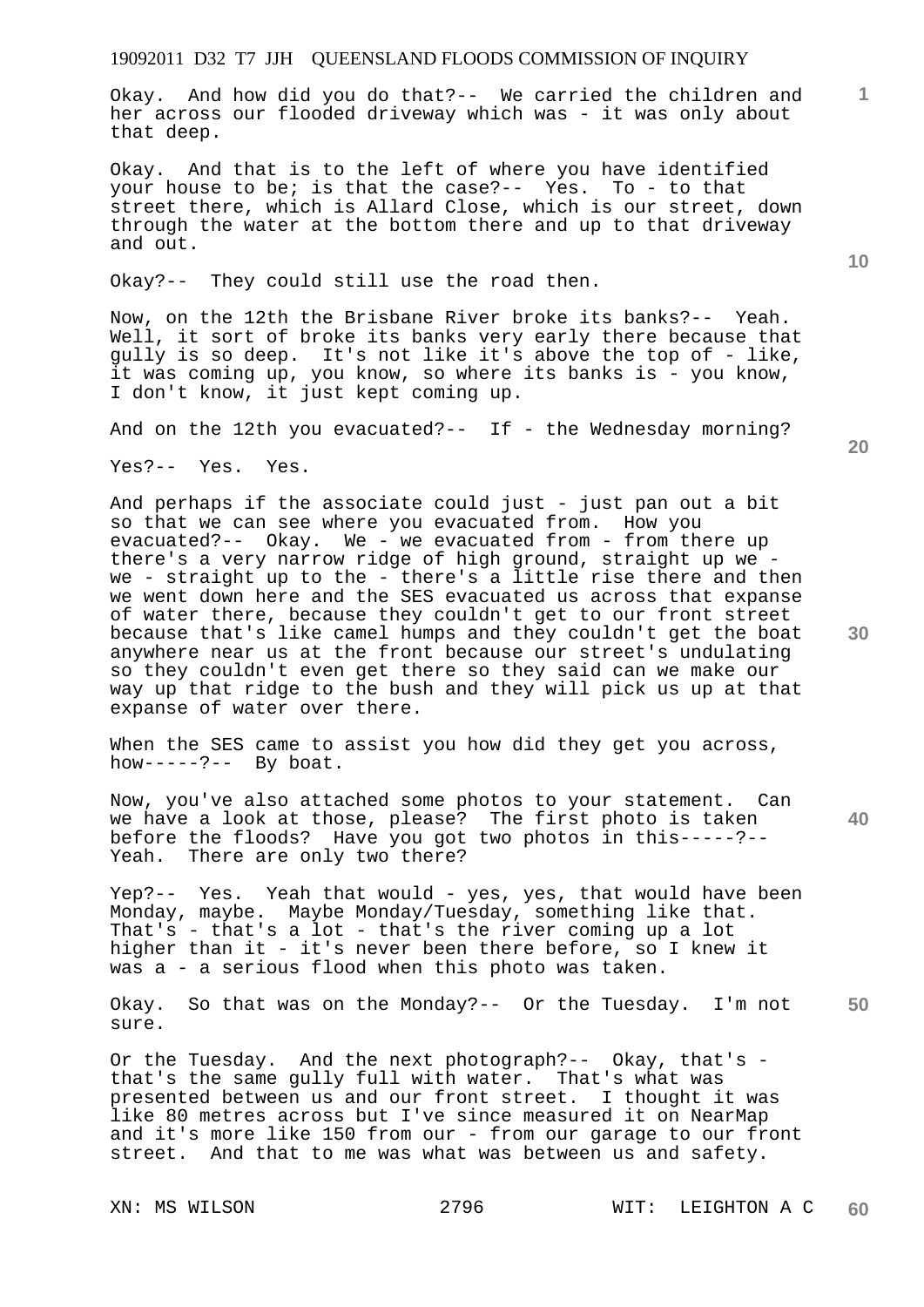| 19092011 D32 T7 JJH QUEENSLAND FLOODS COMMISSION OF INQUIRY                                                                                                                                                                      |      |                   |              |
|----------------------------------------------------------------------------------------------------------------------------------------------------------------------------------------------------------------------------------|------|-------------------|--------------|
| Okay. And is there any other photos? No. I did have a lot<br>more but-----                                                                                                                                                       |      |                   | $\mathbf{1}$ |
| Thank you, Mr Leighton, I have no further questions.                                                                                                                                                                             |      |                   |              |
| COMMISSIONER: Do you have any questions, Mr MacSporran?                                                                                                                                                                          |      |                   |              |
| MR MacSPORRAN: Just briefly, thank you, Commissioner.<br>Mr Leighton, you made a submission to the Inquiry, this<br>Inquiry?-- Yes.                                                                                              |      |                   | 10           |
| And then you followed that up with an e-mail to the Minister<br>for Local Government and Planning?-- Yes.                                                                                                                        |      |                   |              |
| And that was on the 16th of August, I think?-- Yeah, I'll<br>take your word for that.                                                                                                                                            |      |                   |              |
| Reasonably recently. Did you receive a letter in reply to<br>your e-mail?-- No. Only an acknowledgment that I'd sent one.                                                                                                        |      |                   | 20           |
| Okay. When you say "an acknowledgment", was it just a<br>-----?-- From The Honourable Paul Lucas, yes, on a very<br>official letterhead, just a one-page letter saying that he's<br>addressing the issue.                        |      |                   |              |
| Okay. Did he go on to indicate that - what was happening, the<br>State Government was reviewing the Local Neighbourhood Plan?--<br>No.                                                                                           |      |                   | 30           |
| Didn't go through the process with you in the letter?-- No.<br>I don't believe so. I would stand corrected there. It was<br>just a simple I took it as an acknowledgment letter.                                                 |      |                   |              |
| Yes?-- Is all I - he's received what - and he's working on<br>something and he'll get back to me-----                                                                                                                            |      |                   |              |
| Okay?-- -----is how $I - is - that's just how it fell into my$<br>consciousness.                                                                                                                                                 |      |                   | 40           |
| All right. I won't take it any further then, thank you.                                                                                                                                                                          |      |                   |              |
| COMMISSIONER: Mr Dunning.                                                                                                                                                                                                        |      |                   |              |
| MR DUNNING: Thank you, Commissioner. Mr Leighton, my name's<br>Dunning. I appear on behalf of the Brisbane City Council.<br>You've had opportunity to read your statement, obviously,<br>before you gave evidence today?-- Yeah. |      |                   | 50           |
| Okay. Just a couple of things I wanted to touch on with you.<br>You make some fairly forthright criticisms of the council in<br>the statement, don't you?-- Yeah. Yes, I would - yeah, I'd<br>agree with that.                   |      |                   |              |
| XN: MR MacSPORRAN                                                                                                                                                                                                                | 2797 | WIT: LEIGHTON A C |              |

XN: MR DUNNING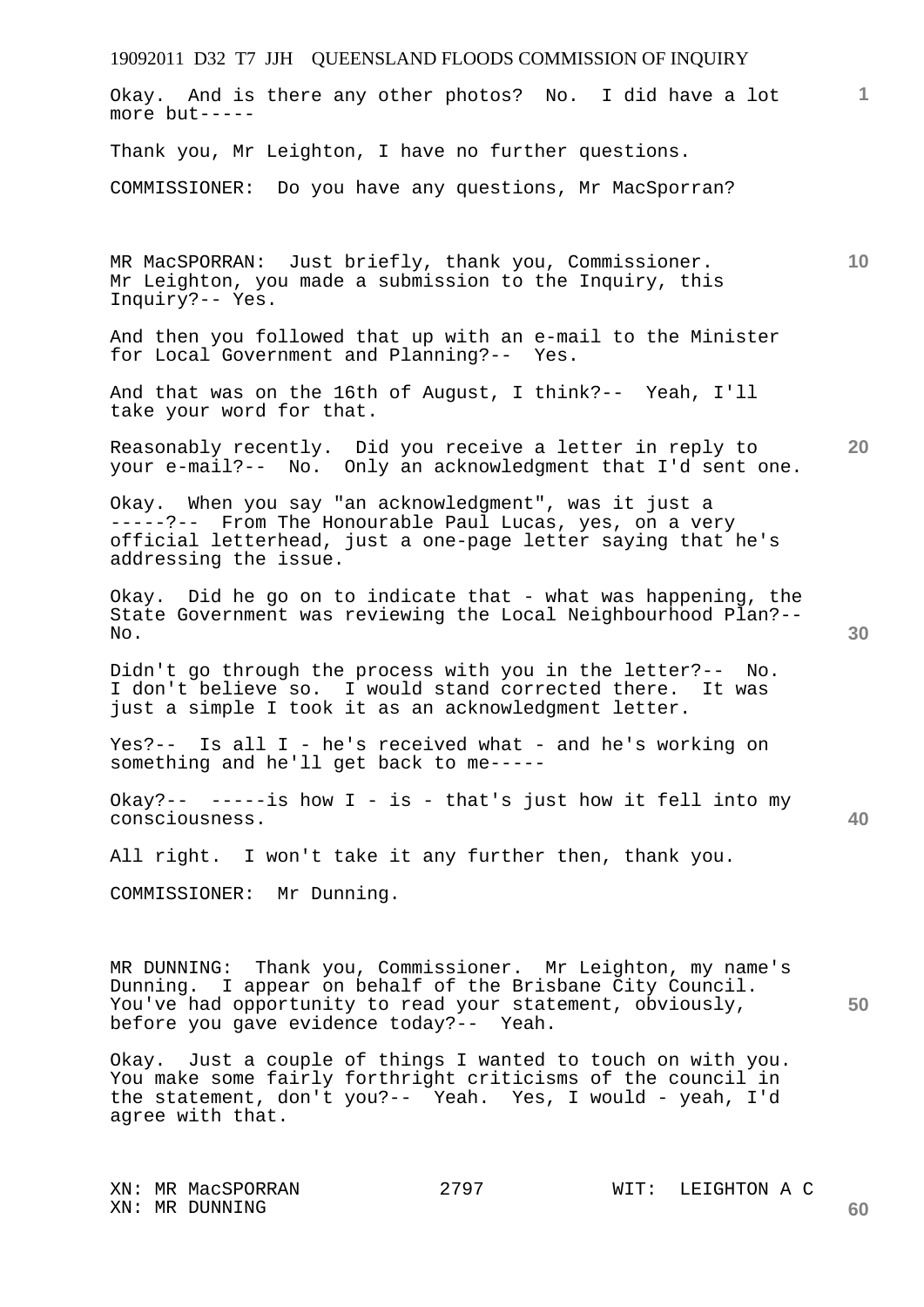Okay. Now, it's the case, is it not, from - that when you bought your property you had a solicitor act for you in conveyance?-- Yes.

That's a "yes"?-- Yes.

Okay. And you were aware that - this is in 2008 when you purchased it, that the house was built up on a peninsula, I think is the expression you come to use; correct?-- Yes.

And you would have seen that from when you went to look at it before you bought it?-- Yes, yeah.

Okay. And you knew that the driveway fell away sharply from the house?-- Yes.

And the driveway was about level with the river?-- Oh, no. I wasn't aware of the flooding issues when I bought it, I just thought it was a nice hilly high block with a steep driveway and I wasn't fully conscious of all the - what I have been since I've become conscious as to what, you know, flooding issues can arise.

Well, if you just bear with me as we go to the questions. You did appreciate that it was right on the Q100 level at the time you bought it? That is, the floor - that is the house itself?-- Not really. I'm - you know, I'm not-----

Well, what we-----?-- I thought it - I did - I did think it would be low. I thought it would be relatively low.

Okay-----?-- And that's fair.

-----all right. Well, perhaps we can agree on this: at the time you buy, at the time you decide to buy, you have - you have assessed that it is low to the river?-- Yes.

Okay, thank you?-- Yes.

**40**  But by September - by September/November, say, 2009, so the following year, you're much better informed, aren't you?-- Yes.

Okay. And by that stage at the latest you in fact know that the house is built at the lowest allowable level with regard to the Q100; correct?-- I became flood literate over a lot of research I was doing over the development behind me-----

**50**  All right?-- -----and I was thinking, "What can arise? What can't arise?" And I can't ever remember someone ever telling me I'm at the Q100 level-----

Certainly?-- -----I've just assumed that, I would say. Dare I say it.

Certainly. Might Mr Leighton please see his statement, Commissioner, and the exhibits to it? You've got your statement-----?-- Yes.

**10** 

**1**

**30**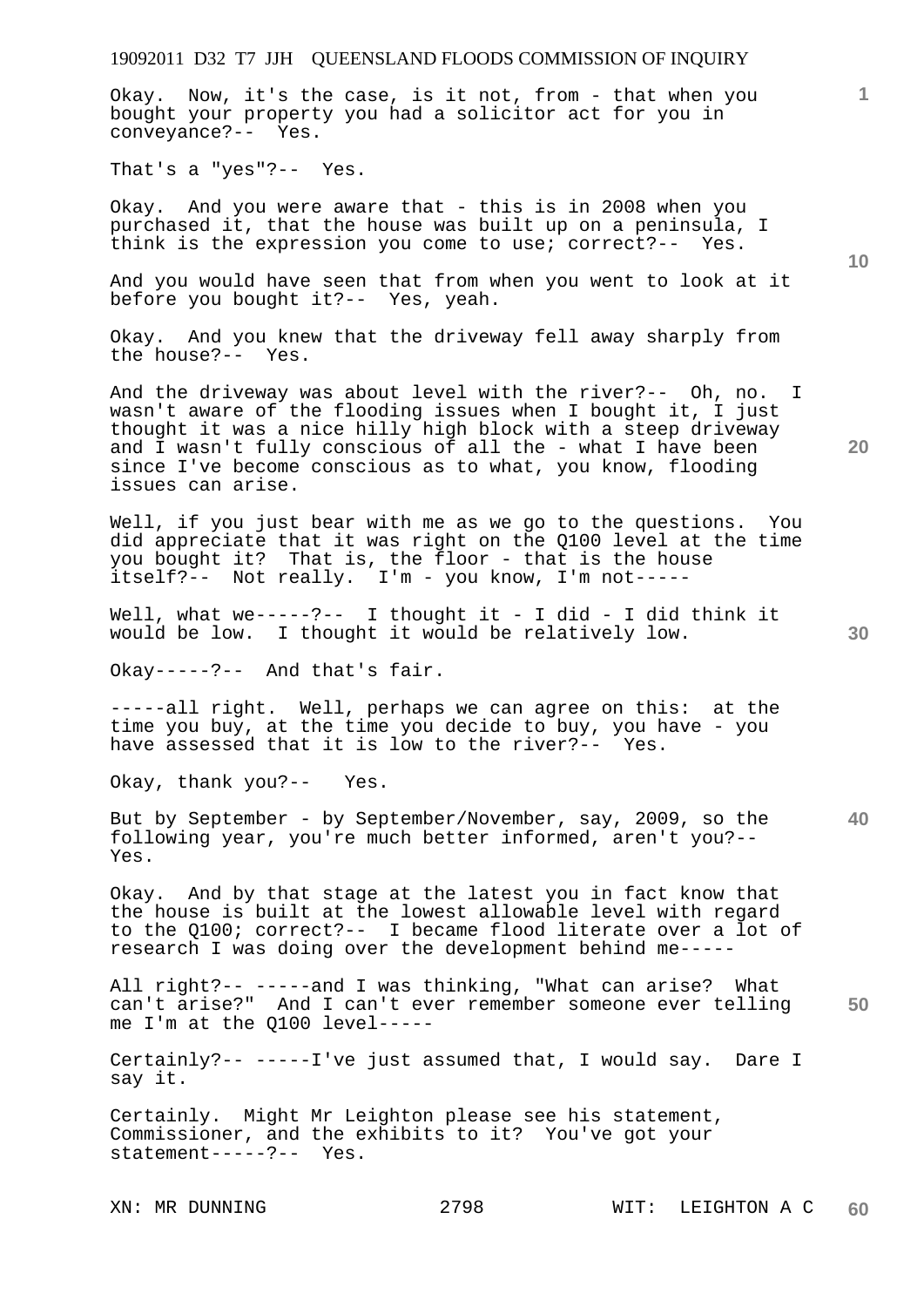All right. Can you go-----?-- Somewhere here.

Can you go, please, to the first attachment to that statement? And if you go to about the sixth last page, can you see a letter that you write to the then Lord Mayor of Brisbane on the 28th of September 2009?-- Yep. Yep.

**1**

**50**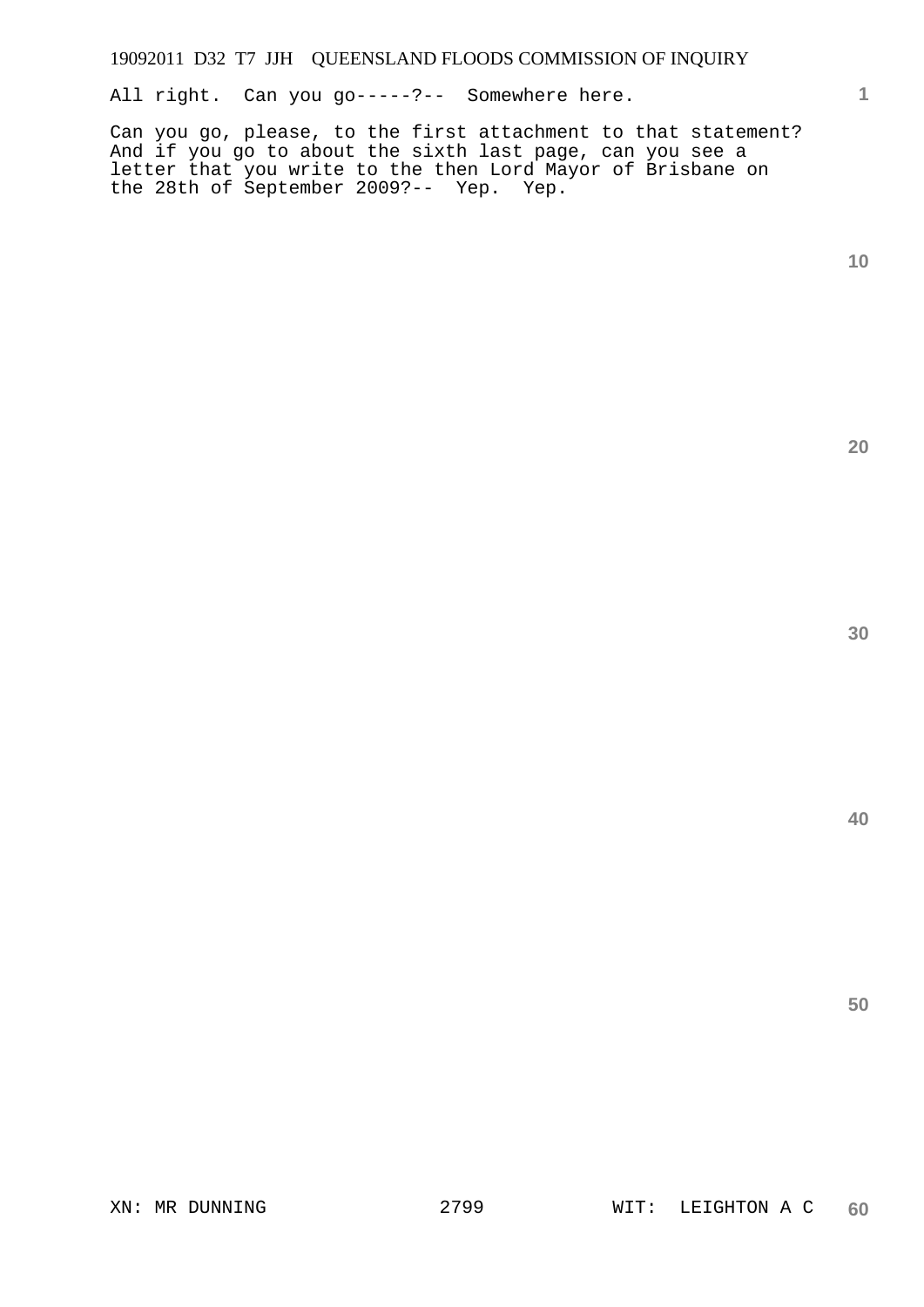Can you see that?-- Yep.

All right. Can you you go, please, to the top of the second page, and you will see there that you write to the Lord Mayor in September of 2009, "Our house is built at the lowest allowable level with regards to the one in 100 year flood event. It is located on an artificial peninsular created by cut and fill.", and it then it goes on to deal with the impeding your access issue, which I am going to come back to in a moment. Then can I ask you, please, to have a look at the first page of attachment 2 to your statement, and you will see there you write a similar letter to the Chief Executive Officer of the Brisbane City Council on the 30th of November 2009. Do you see that?-- Yes.

Okay. If we go to the second page of that - sorry, if we go to the third page, you will see at the top of that page, "Our single storey house is built on an artificial peninsular built up by fill to the lowest allowable level in regards to a one in 100 year flood event. Our driveway is a full 10 metres lower still.", and then in the next paragraph, "As our driveway is almost level", I think we can take "of" to mean "with the river", "which is in very close proximity and crosses the enormous guilty which runs parallel." Do you see that?-- Yep.

Now, I think what you and I can agree with is that by September through to November 2009 you were aware of these things: you were aware that your house was constructed on an artificial peninsula; agree?-- Yes.

That the single storey dwelling was right on the Q100 line?-- Well, I don't say the Q100 line there, because I - still then that is all - it's a one in 100 year flood event and I've - I'm not sure if that is even the correct statement.

Well, let me help you a bit?-- I thought it was, however.  $I - you know, I-----$ 

Yes. Why don't we go down, and have you still got the third page of your second attachment open, so that's your letter to The Chief Executive Officer? If you go to the fourth paragraph on that page, second sentence, "Periodically this river does flood above the Q100 level."?-- Yep.

You will agree with me a fair supposition that what you're referring when you talk about a one in 100 year event is the Q100 level?-- I thought they were the same thing.

**50**  All right. What you appreciated when you were writing to Brisbane City Council at the end of 2009 is that your house is built right at the level of a significant flood event, can we agree on that?-- I haven't had the levels - that's just what I believe.

That's what you wrote as well?-- Yes, yes.

That's what you believed in 2009?-- Yes.

**10** 

**1**

**20**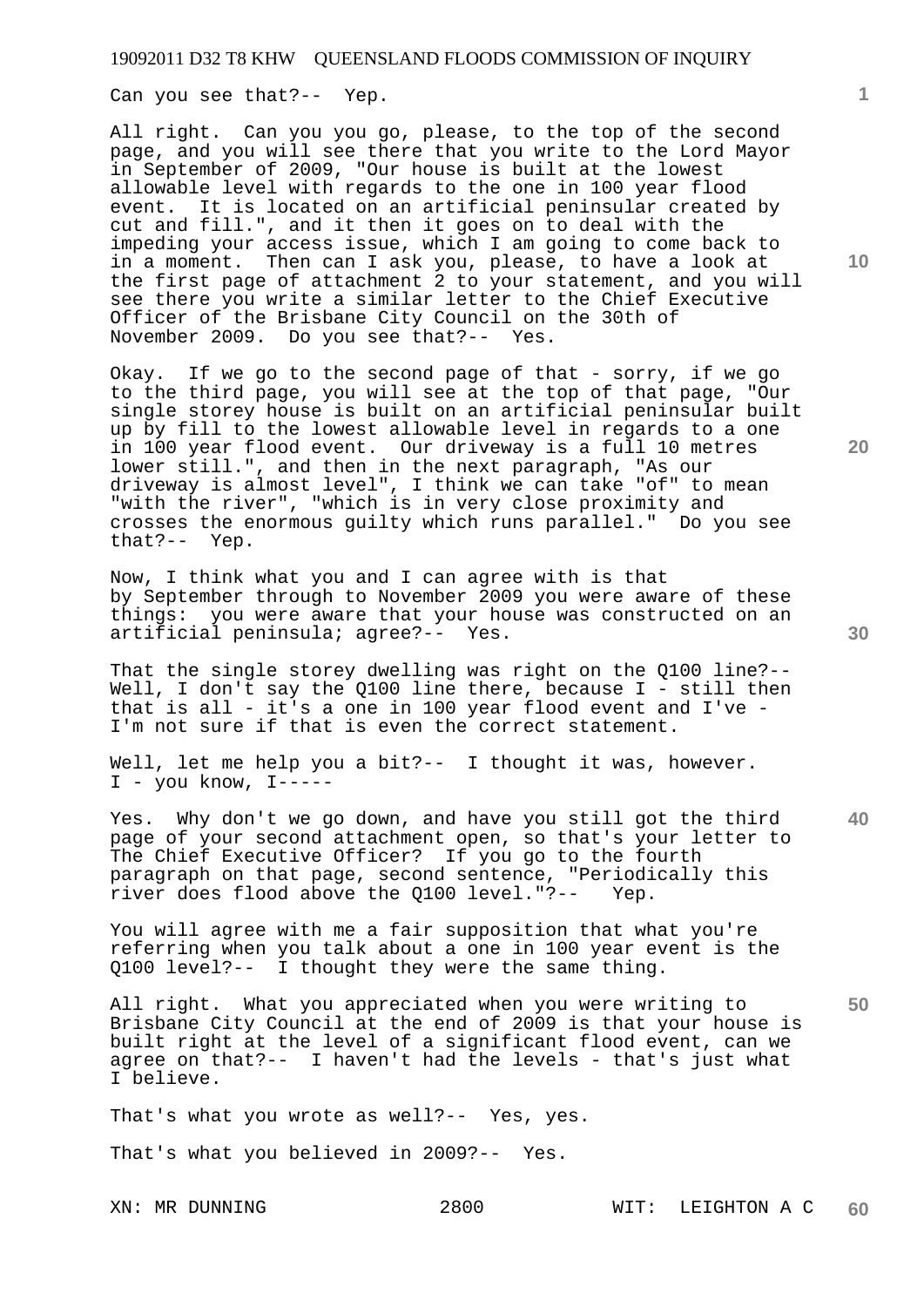Thank you. And you also appreciated that the driveway from your house to the road was considerably lower than the house itself; agreed?-- Yes.

Yes?-- Yes.

And also at the end of 2009 you knew that it was about the level of the river; agreed?-- Yes, it - yeah, it's a few metres above, but, yes.

And you also knew that it was in close proximity to the river?-- Yes.

All right. You also knew by the end of 2009 at the latest that in the event of any sort of flood event in Brisbane, that house would become isolated because the driveway would become flooded?-- Yes.

**20**  Okay. Thank you. Now, you have expressed concern to council regarding a development application in relation to land behind your property; agree?-- Yes.

And you corresponded extensively with the Brisbane City Council regarding it; agree?-- Multiple times.

Yes?-- Yes.

To the Lord Mayor; agree?-- Yes.

To your local counsellor; agreed?-- Yes.

To the relevant officer within the Brisbane City Council who's been handling any planning application?-- Yes.

You yourself have some familiarity with the planning and approval process, don't you?-- Now I do, yes. I have been educated.

**40**  But even as at 2009 you had some considerable understanding of the process?-- Only through my correspondance with regarding that application. That's what opened my eyes up to the scenario we could find ourselves in. Before that I had didn't even enter my head.

Now, you know from that that council is not responsible for the making of the application, don't you? You know that's a private developer who's doing it?-- Yes, yes, I think that. I don't know that.

And you know that counsel is bound to consider an application that's made to it, don't you?-- No. that's made to it, don't you?--

All right. You know it's bound to consider the interests of other persons like yourself?-- From my experience I don't think my interests were even looked into at all of - I have had a stonewall of silence with regards to my concerns about preflood - about getting out of that place.

**1**

**10** 

**30**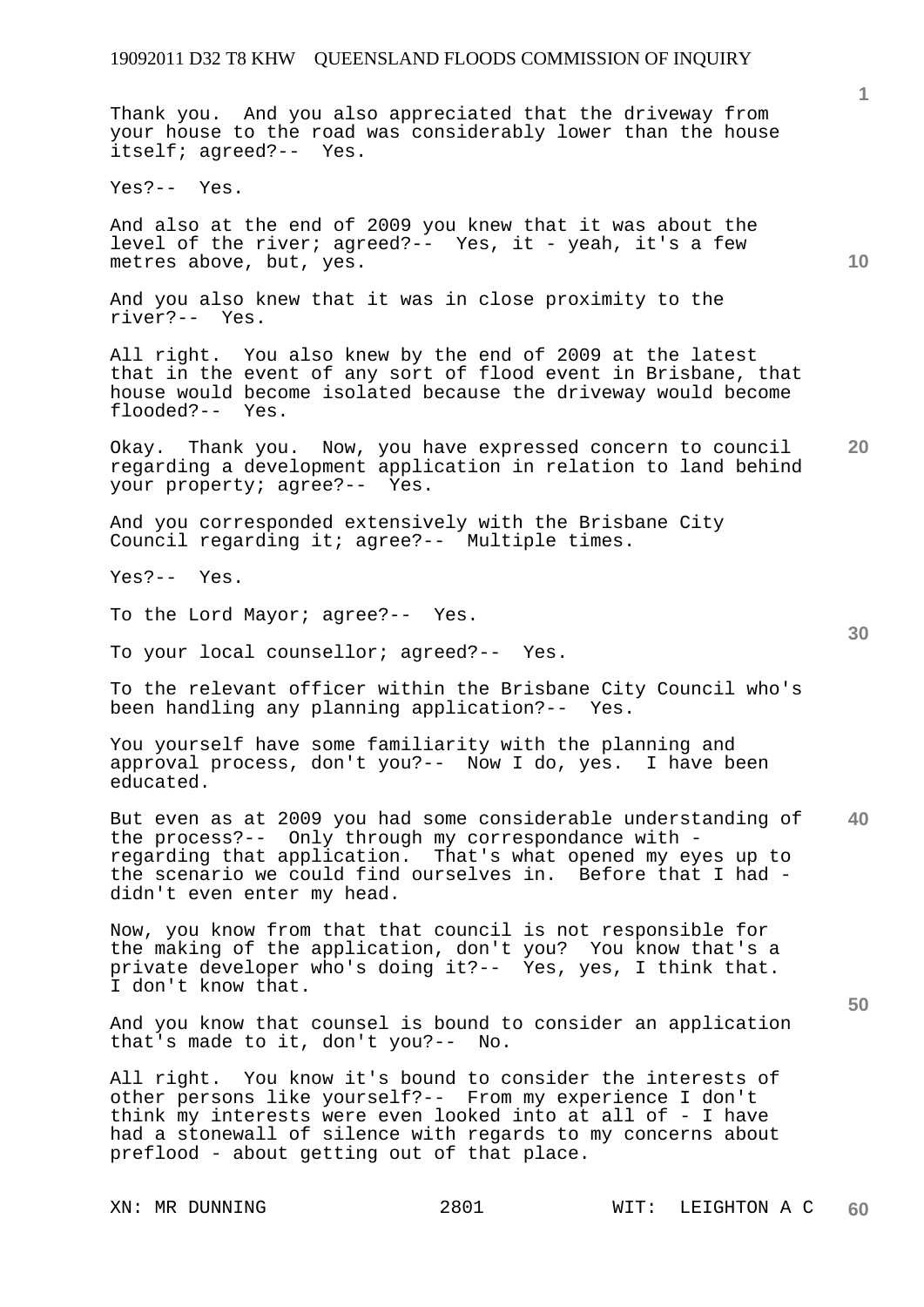All right. So, you say council's had no regard at all to the concerns that you expressed prior to the flood?-- Very little that would put me at peace, and to then - actions speak a lot louder than words and never was that developer made to remove those lots that are - block our only escape route.

But you know for a fact that no approval has been given, don't you?-- I saw somewhere where council said preliminary approval has been granted.

All right. I will take you to something in correspondance in a moment. It's fair to say that your criticisms in relation to the development are summarised on page 4 to your letter to the Lord Mayor on the 29th of September 2009? So that's in the first bundle, it's about the third last page?-- Will that come up on the screen?

Yes, it will do. It should be page 4 of that document. Is this attachment number 1 to that? I don't think that's - it should be page number 4 of the 28 September letter. Now, that's, in fact, the complaints you make about the proposed development, the reason you didn't want it to proceed, at least in the form proposed?-- That - yeah, was - I have since learned a lot more. That was just my first foray into this whole development education, you know, I have learned a lot more since then.

Your complaints haven't changed? Essentially it's the loss of your views. That's a complaint you have got?-- That's lifestyle is a complaint.

Right. A loss of amenity of your rural lifestyle?-- That's yeah, that's the complaint.

That's your first complaint. Your second complaint is impeding your exit in the event of a major flood; correct?-- This is to the Lord Mayor. I thought - this isn't my objection application to the development.

No, no, but this summarises your complaint?-- Oh - this is - I - this has only got four items. There was 10 in my objection to the development, so this is very preliminary and - it was shot from the hip pretty much, just to - I didn't know who to write to. I didn't even know how the process worked, I just thought if I write to the Lord Mayor something may happen.

Well, if you go to attachment 2 then, you will see those 10 items that you are presumably referring to. Now, you will see they get back really to these things, don't they, the impact on lifestyle, the difficulties of or the fact that it might impede your evacuation route, that not sufficient is being extracted from the developer by the proposal, and the ruling out in the future of the East-West Bridge, essentially your complaint summarised to those four things, don't they?-- No, no, no, not even close.

**1**

**10** 

**20** 

**40**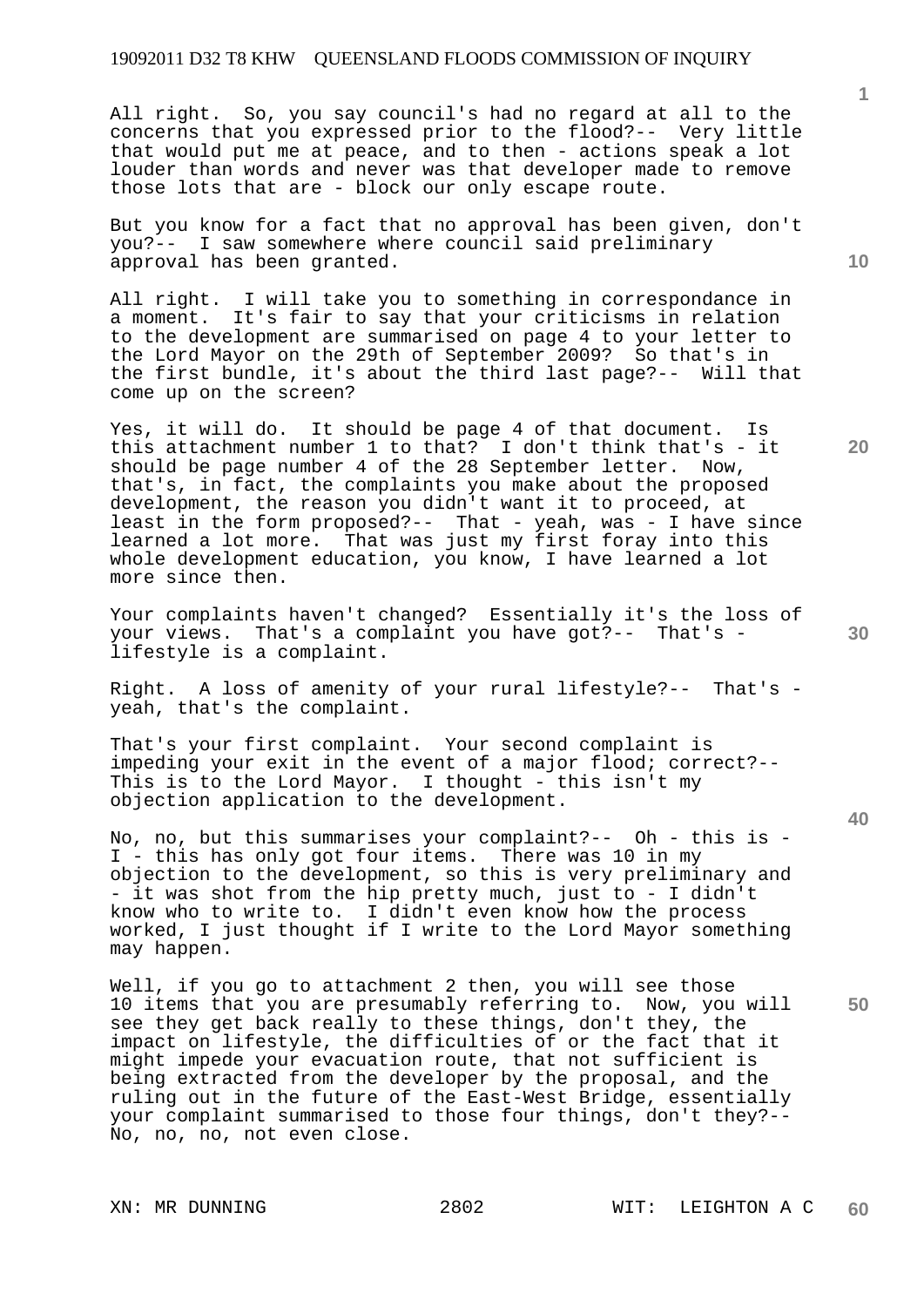Then you say there are 10 things set out there, but they're essentially the complaints?-- Yeah, I have subsequently got other concerns as well, but they were at the time when I objected to the development there, they were the 10 that I came up with.

So, that's at the 30th of November 2009 you set out those 10 concerns about the development?-- Yep.

Right. Can I then take you, please, to a letter that's contained within annexure 2 to your affidavit - to your statement, and it's a letter of the Brisbane City Council of 11 February 2010 to the developer. So, your concerns are set out at the end of November 2009, and early in 2010 the Brisbane City Council write to the developer about the proposal development and can I take you to what that letter says? In the second paragraph on the first page, "The proposed development is not supported in its current form." You saw this letter roughly at about the time it was sent, didn't you?-- Roughly about what time, sorry?

The time it was sent, didn't you?-- Yeah, yeah, we - I would check the website every week or so.

So, you you knew in February 2010 that council were not supporting the application in its proposed form, didn't you?-- I - I am not sure how to answer that, because I - I assumed the issues in the letter are the only issues that would have to be reconciled for it to be assumed, and I can never remember them addressing my issue of getting my family out of there.

All right. Well, let me speed this up. I am just going to take you to passages of this letter and I just want you to confirm that you knew these things in about February of 2010. So, you knew that the council had written to the developer saying that the proposed development was not supported in the current form?-- I knew - I read this letter.

**40**  Yes. And consequently you knew that they had written to the developer in terms of the next sentence saying that there were a number of key issues that needed to be addressed and resolved before the proposal could be favourably considered?-- Yes.

All right?-- Yes. So - like - I have read the letter, I have read the letter, that's all I can saying.

**50**  Well, I want to - given the strength of criticisms made of the council in it, I want to take you to each of the salient parts of the letter-----?-- Yes.

-----that are completely inconsistent with your statement?-- All right.

You knew that the council had written to the developer in February of 2010 saying that the - as we see in the following paragraph, that the revised plans had not shown any

**10**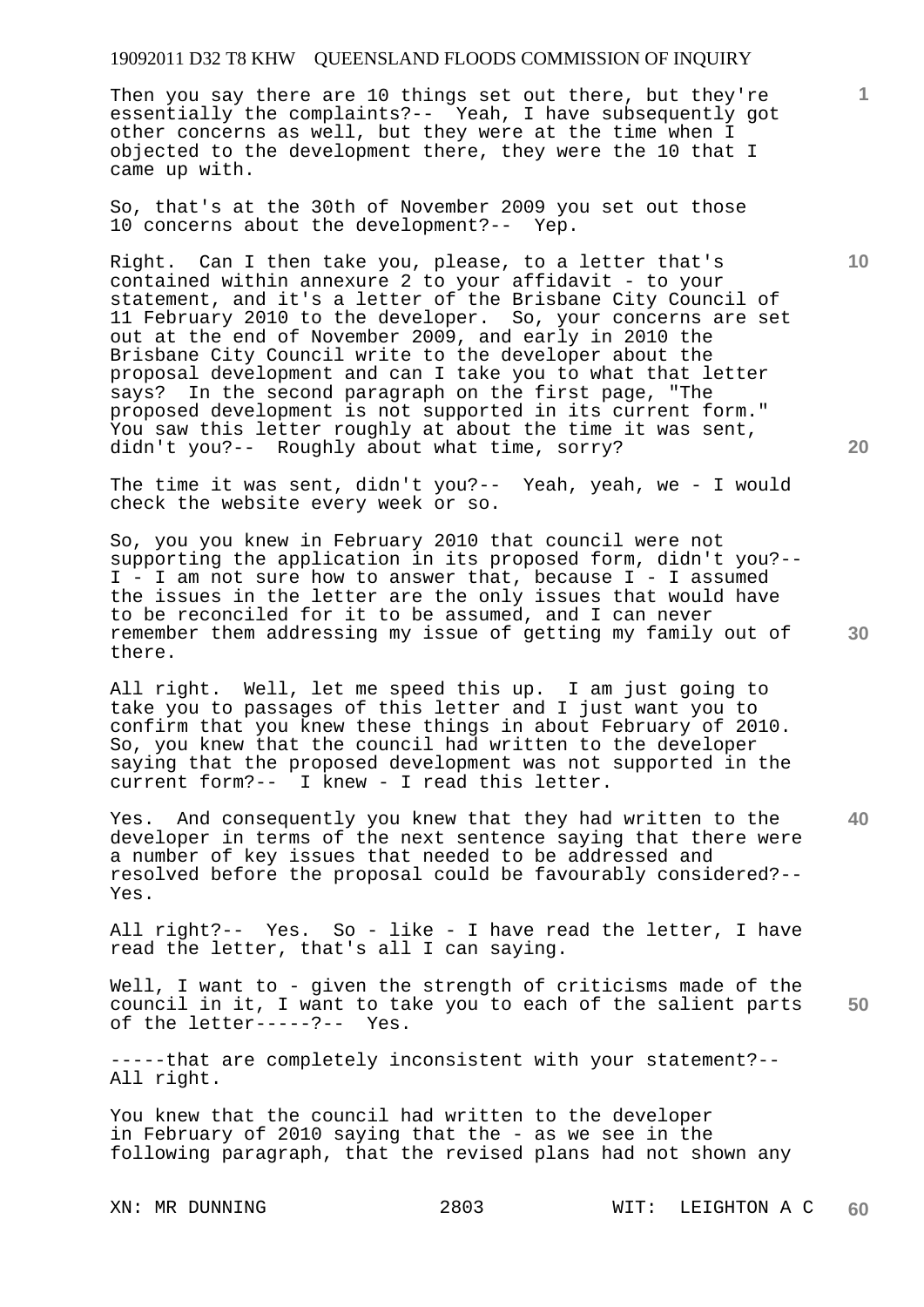major modifications and that that had to happen before the proposal could be favourably considered. You knew council had written to the developer in those terms?-- Is that a question? Did-----

Yes, it is?-- I - my concern is that the council does there's obviously meetings-----

No, I would be grateful if you attend to my question. You knew that the council had written to the developer in February of 2010 saying, as they say in third paragraph, that they'd reviewed revised plans, they didn't show any major modifications from the original layout, that council's information request has not been adequately addressed, and that until those thing happened it could not be favourably considered?-- My major concern about getting-----

Would you attend to that question? You knew that, didn't you, you knew council had written in those terms?-- If I have to tell the whole truth, the truth is I understood - council have never acknowledged getting my family out of there is even an issue, ever, and that issue was not addressed in any of these letters and it's just silent on them and there's a lot of issues raised, so I'm assuming that if the council adhere - if a developer does what council asks in those letters, things will be okay. Saying it's not approved and then saying there may be a random thing come - that we are not addressing in this letter would be unfair to everyone.

I will come to how council have proposed to deal with the issue of evacuation, but the fact is you knew in February of 2010 that council had written to the developer saying that the revised plans did not attend the modifications that they required; agree?-- No, I don't know about those words of "modification so require".

Well, anyway, you have had a chance to respond to it. Can we go to the next paragraph?-- Yes.

**40**  You knew in February of 2010 that council had written to the developer saying that one of the key issues was lot layout and density, didn't you?-- Yes.

And density was one of your principal complaints; correct?-- I'm not sure about that.

Okay. You knew in February of 2010 that council had written to the developer saying that one of the key issues was parkland and, in particular, a river corridor in the central parkland?-- River corridor along the river, not in the central parkland.

No, but you knew in February of 2010 the council had written to the developer saying one of the key issues it had to address was parkland areas and, in particular, the river corridor in central park?-- That's right, the parkland was too big for council, the council suggested to the developer that the developer look at opportunities to fill in the

**10** 

**1**

**30** 

**50**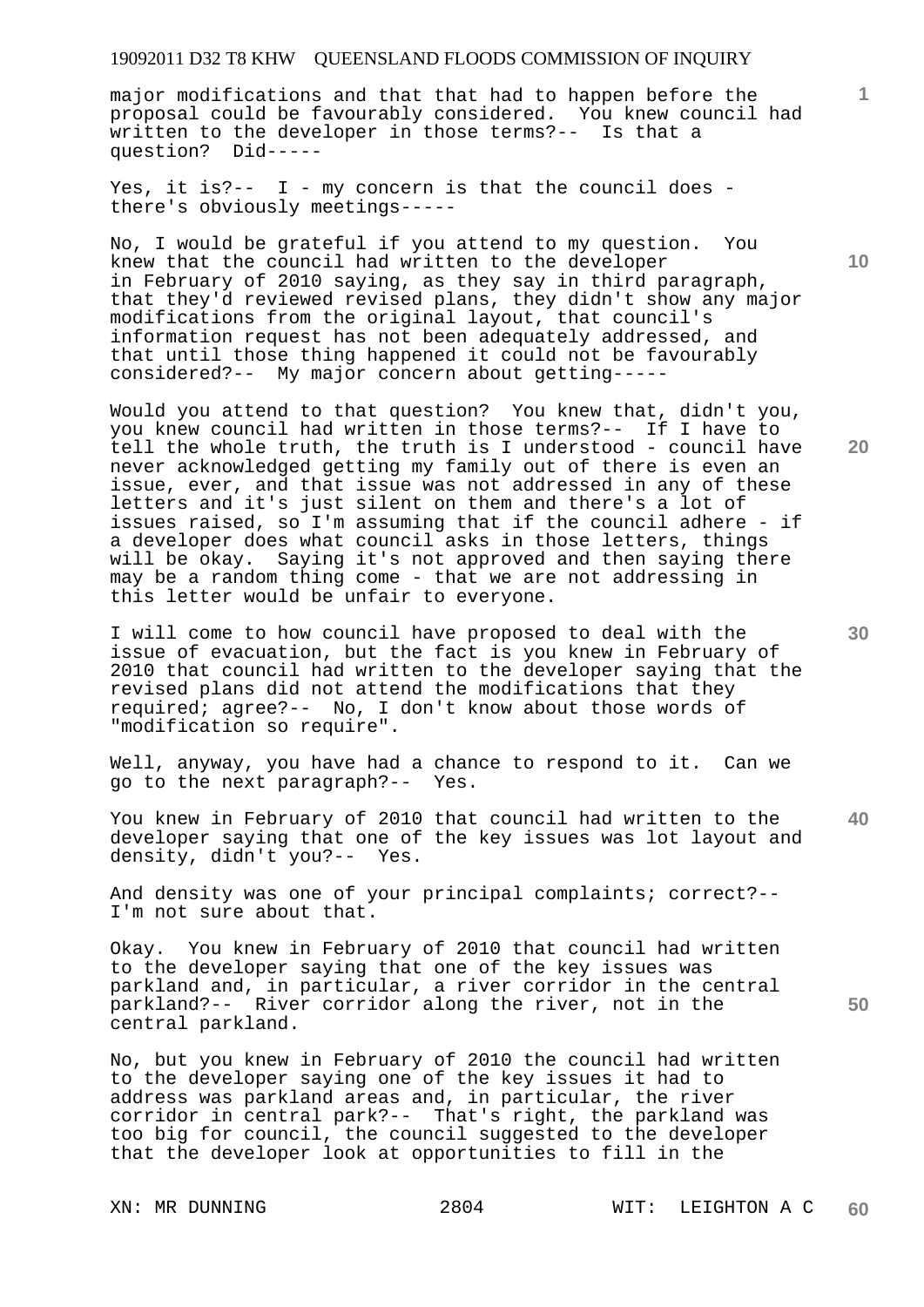waterway, which is where the Brisbane River nearly cuts straight across there, and in response to that the developer went back to council with a revised layout showing a massive infill of a waterway on that site with lots sitting on it.

Anyway, returning to my question, you knew that council said one of the key issues required addressing was parkland areas; correct?-- Sorry, I missed that.

You knew that one of the key issues council identified in February of 2010 was parkland issues; agree?-- Council said parkland was too big for them.

And-----?-- And I sat in on meetings and heard a council representative say they don't want to maintain that much park space.

And parkland was one of your complaints, wasn't it?-- I wanted more parkland.

Well, that's a yes, I take it, to my question, parkland was one of your complaints?-- Yes.

All right. Let's go top the next one, setback from the Brisbane River. That was another of your complaints, wasn't it?-- Same - it's-----

No, no?-- That's where I wanted the parkland.

Setback from the Brisbane River was one of your complaints; agree?-- About - yes.

Okay. Thank you. And you knew that in February of 2010 council took that issue up with the developer as one of the key issues that it was required to address?-- I'm not sure exactly what council took up with the developer. What appeared on the website wasn't the - you know, there was obviously meetings and that sort of thing, I'm not exactly sure what was being discussed there.

Now, stormwater and flooding was another of the issues that was of concern to you, wasn't it?-- Yes.

All right. And you knew in February of 2010 that that was also an issue that council had identified to the developer as a key issue that it hadn't satisfactorily identified?-- I'm not an expert in that - you know, I-----

And another of your complaints was the use of cut and fill or earthworks; agree?-- Yes, yes.

And you also knew in February of 2010 that that was an issue council identified to the developer as a key issue that it was required to address?-- Council suggested the developer fill in a lot of that land, went back to them, to opportunities to fill in the waterway.

All right?-- They said it's generally not supported but in

**20** 

**10** 

**40** 

**50**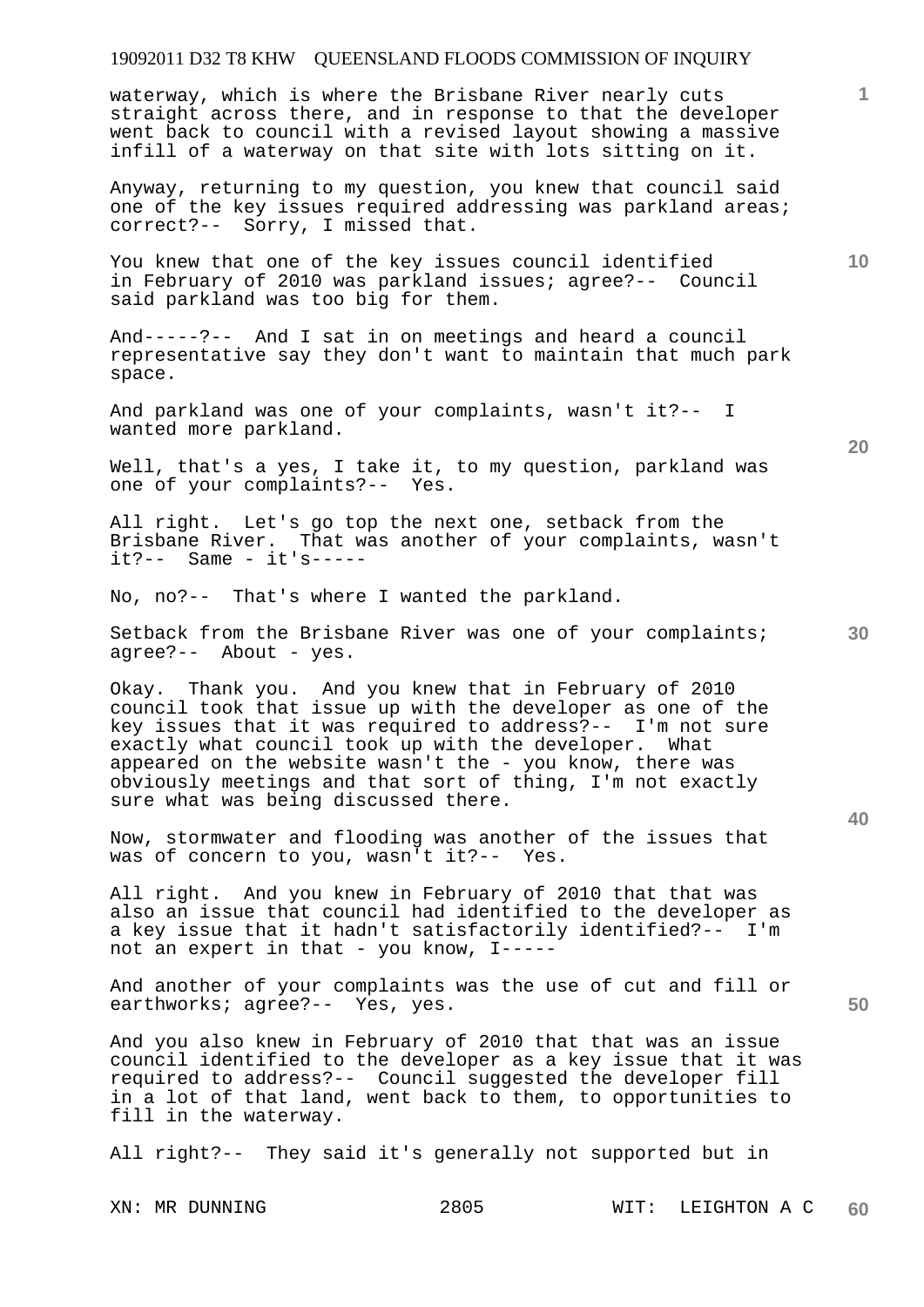this instance we suggest you look at opportunities to fill that waterway in, and to me that's like tipping a wheelbarrow full of dirt into a bucket - into a bathtub full of water.

Well, Mr Leighton, the fact is that your essential concerns that you'd expressed at end of 2009 find expression, I suggest to you, in the letter that council sent early in 2010 to the developer telling them it has to address before it can be favourably considered?-- I cannot find anywhere where council have even raised those multiple family safety issues. If they did it in work - mouth to mouth meetings with the developer, maybe, but those lots that will block our route were never, ever removed from multiple - Lord - Campbell Newman himself came out at one of the very early incarnations of this development and those lots were removed, bang, gone. Subsequently they have been put back there and despite my protestations, knowing that it was entrap multiple families, actions speak a lot louder than words, I have never seen it in words that they want it removed and I have never seen a lot layout that removes them.

Could I ask you, please, to go to - still in attachment 2 - to an e-mail trail - probably the easiest way to describe it is it's about 14 pages from the back of attachment 2, it's an e-mail from yourself to Councillor de Wit or the to is pullenvale.ward. It is actually dated 13 September 2004. That's obviously an error. Now, that's, in fact, a response to an e-mail from Councillor de Wit we can see on the next page of 4 October 2010. Now, what we see there in those bullet points that Councillor de Wit sets out are exactly the issues that were of concern to you?-- No.

So, you say those issues weren't of concern to you?-- They're not exactly - you said they're exactly, I don't know anything about retaining walls and I don't know anything about hydraulic assessments.

All right?-- And I-----

**40**  Well, can I suggest to you that Councillor de Wit wrote to you and indicated that the - informed you that was - there was nothing she or anybody else could do until public notification signs had been erected, that you should take some comfort from the fact that council's initial assessment had been to determine the application was impact assessable generally inappropriate, so council were offering no support to it, and then she outlines the reasons why consistent with your concerns?-- Council approved that development in principle.

No, council you know for a fact have never approved the development principle?-- In writing council have gone to the developer and said they support it in principle, very early on in the process.

All right. Well, can you take us to the document that says that?-- I won't be able to, but it's certainly - it's certainly on the Public Scrutiny Council website.

**10** 

**1**

**20**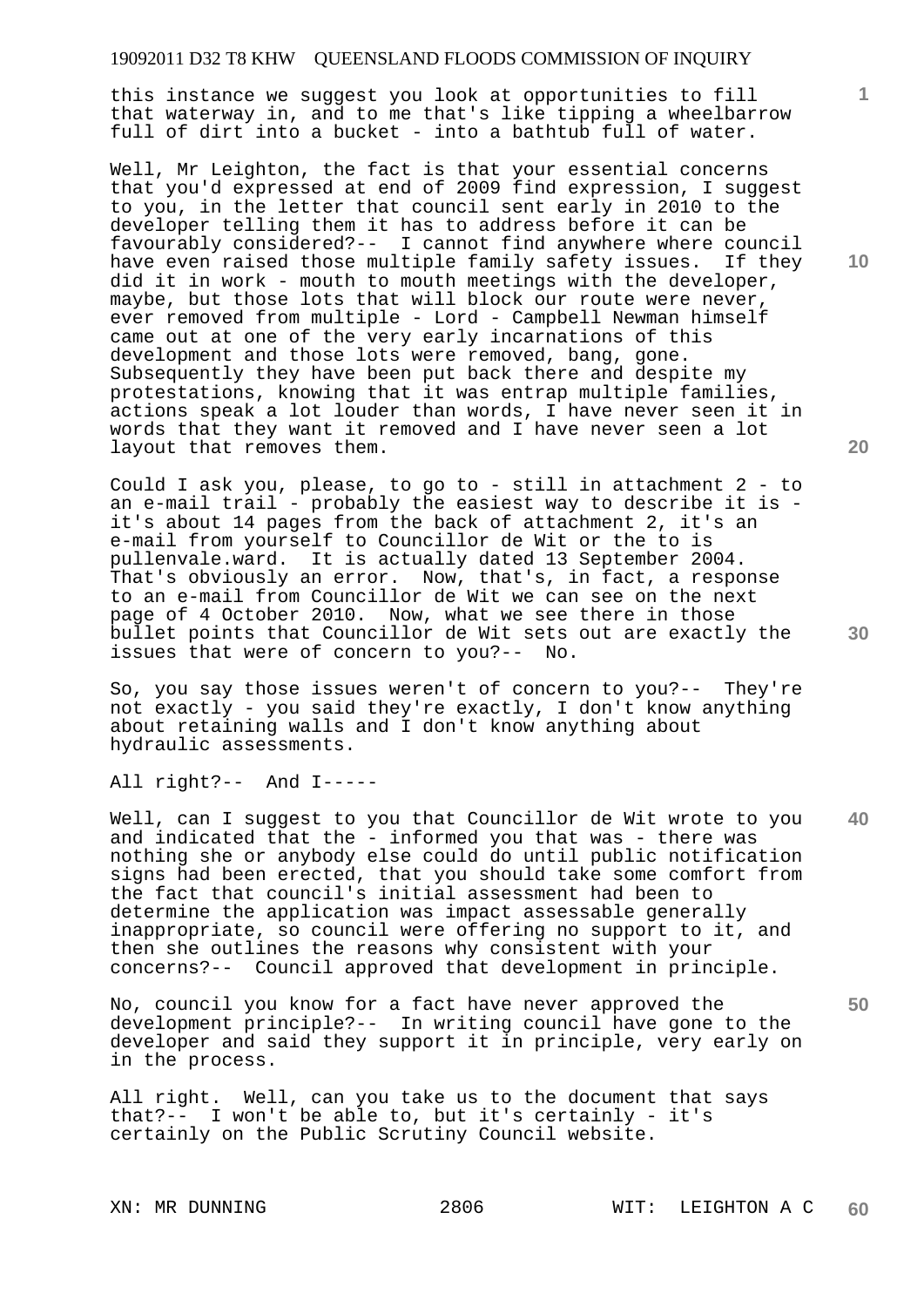Can you just take me to the document that says it?-- I haven't got that here, I'm sorry.

Now, council has proposed a method of dealing with your concerns about escape from your premises but one that you are unhappy with; that's correct, isn't it ?-- That's right.

So, it's not as though your concerns regarding the ability to escape uphill from your house has not been a matter that council has considered, it's that one of the proposals they put forward to deal with is one that you don't like?-- That was within the last two weeks.

Well, can I ask you, please, to go to annexure 2 again and go to about 10 pages from the back and you will see an e-mail of 29 September 2010. If you want to see the context go to the page over and you will see your e-mail of 4 October 2010 to Meaghan Bourke from the Brisbane City Council and you're dealing with your concerns about evacuation; agree? Do you remember that?-- Yes.

Then if we go to the response - sorry, if we go to - it's a little hard to follow the-----?-- I can tell you what happened there if you like.

But, in any event, the proposal council give as one of the alternatives to address that is set out in the e-mail of 29 September from Susan Lawrence?-- Now, I could never, ever - that e-mail was not to me, that was to one of my neighbours who forwarded it to me, but council have never, ever proposed that to me at all.

Certainly, but by - it did come into your possession, you are familiar with the proposal, but you don't like that proposal, do you?-- I've - I would - I would prefer nothing there, I would prefer a straight route to the top of that hill.

Yes?-- But that - that e-mail is what my neighbour told me that someone in council who I don't even know if they have got any power or if - if they're an admin person who assessing -  $I$ don't, I have no idea. She forwarded that to me and I said - I flicked to it council and I said, "Here's one proposal.", but - you know.

It would be fair to say it addresses your evacuation concerns but it does not address your lifestyle or view concerns?-- I would be happy after the flood to accept that to get out of there, get my family out of there. It was not a very nice place to be.

Speaking of that, as I understand from your statement, in that period up to the 10th of January 2011 you were anxious about the rainfall?-- Yes.

And as we see from paragraph 7 of your statement that by the 10th of January you say you were concerned that the Wivenhoe Dam operators had not released sufficient water from the dam?-- Yes.

**10** 

**1**

**40**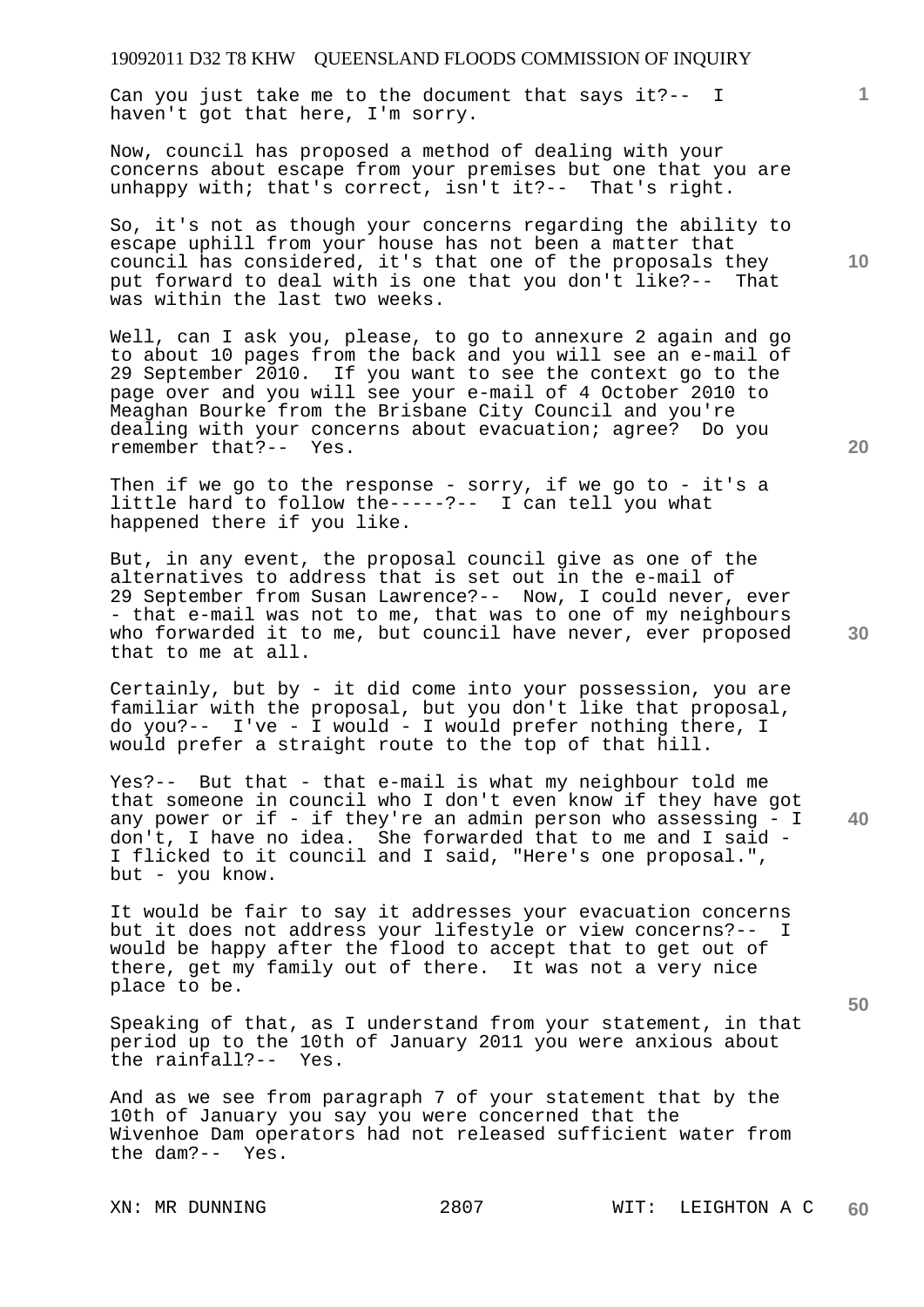All right. So, by the 10th of January you know there's a lot of rain; agreed?-- Yes.

You formed the view that the dam operators are not doing a satisfactory job, in your opinion?-- Yeah, to my shooting from the hip thinking, yes.

You know you're in a house that's right on the Q100 line?-- Yes.

And you know that it's easily isolated?-- Yes.

And notwithstanding your concerns about how the dam operators were operating the dam, you continued to stay there?-- I went and bought a generator-----

All right?-- -----on that Monday.

You will agree-----?-- I left work to go and purchase a generator and all flood equipment and lights and all that stuff because I knew.

You will agree that an alternative, knowing all of those thing you knew by the 10th of January, was to have made a timely evacuation from the house that you knew would become isolated?-- It may - I didn't know it would be become isolated, I - I erred on the side of caution buying a generator. I thought it may, I didn't really know what was going to happen, and there was a long way for the water to come up before we got into trouble.

Well, no, you felt confident to put in a statement to the Commission critical of the Brisbane City Council, critical of dam operators, saying that you knew your house was easily flooded, and you were concerned about how the dam was being operated. You knew you had the alternative of an orderly evacuation in circumstances where on your evidence, no-one else's, your evidence, isolation of your house was inevitable, and you chose not to do it. That's the reality of it?-- I didn't know isolation of my house was inevitable. No, I didn't.

Thank you. Thank you, Commissioner.

MR FLANAGAN: No questions.

MS McLEOD: No questions, thank you.

COMMISSIONER: Ms Wilson?

MS WILSON: No questions. May Mr Leighton be excused?

COMMISSIONER: Thanks, Mr Leighton. You are excused?-- Thank you.

**1**

**10** 

**20** 

**50**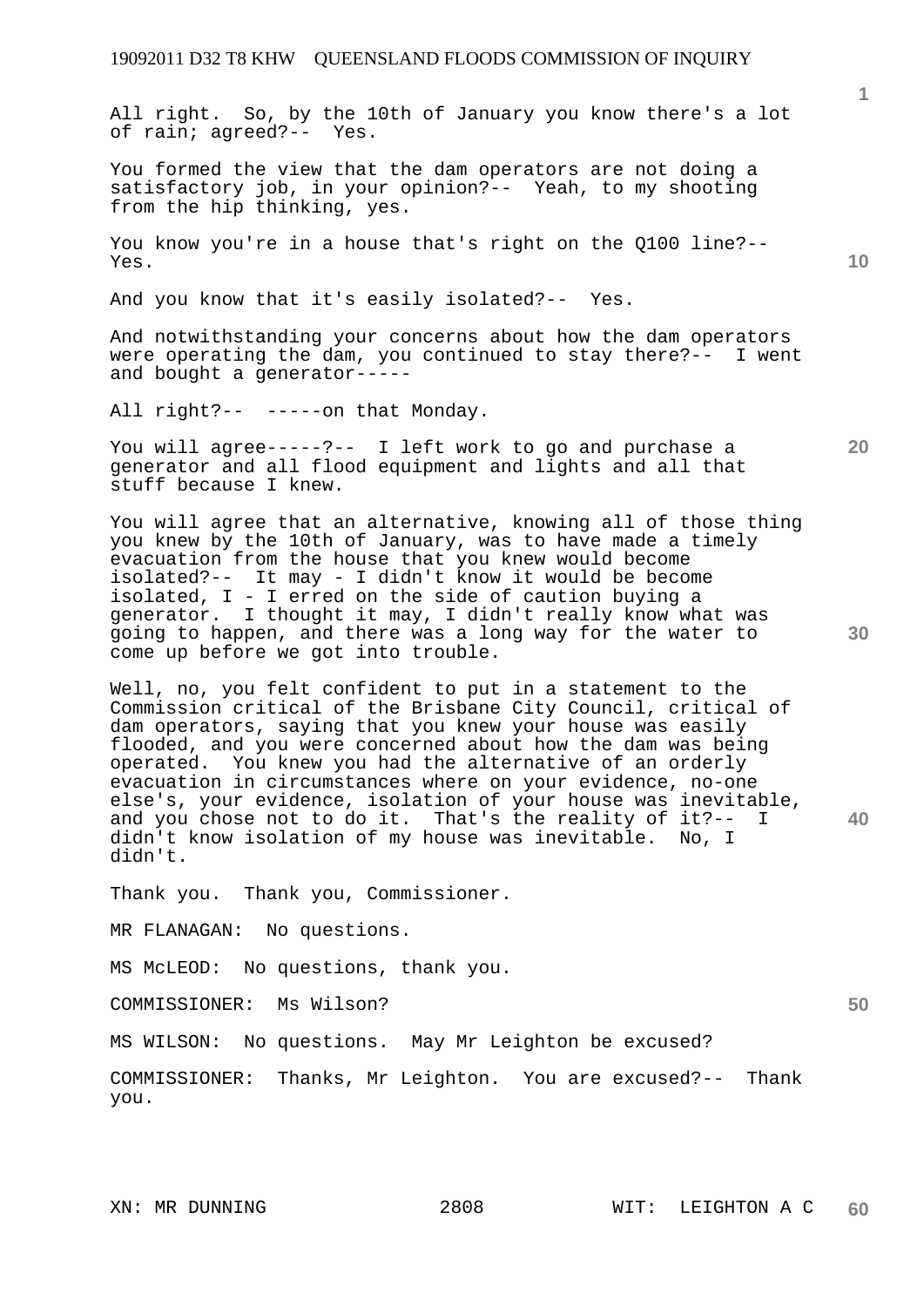WITNESS EXCUSED

MR CALLAGHAN: I call Brendan Nelson.

BRENDAN JOHN NELSON, SWORN AND EXAMINED:

MR CALLAGHAN: Could you tell the Commission your full name and occupation, please?-- Brendan John Nelson, and my occupation is town planner.

And you are the general manager, Land Use Planning in the Queensland Reconstruction Authority; is that correct?-- That's correct.

**20** 

**1**

**10** 

**40**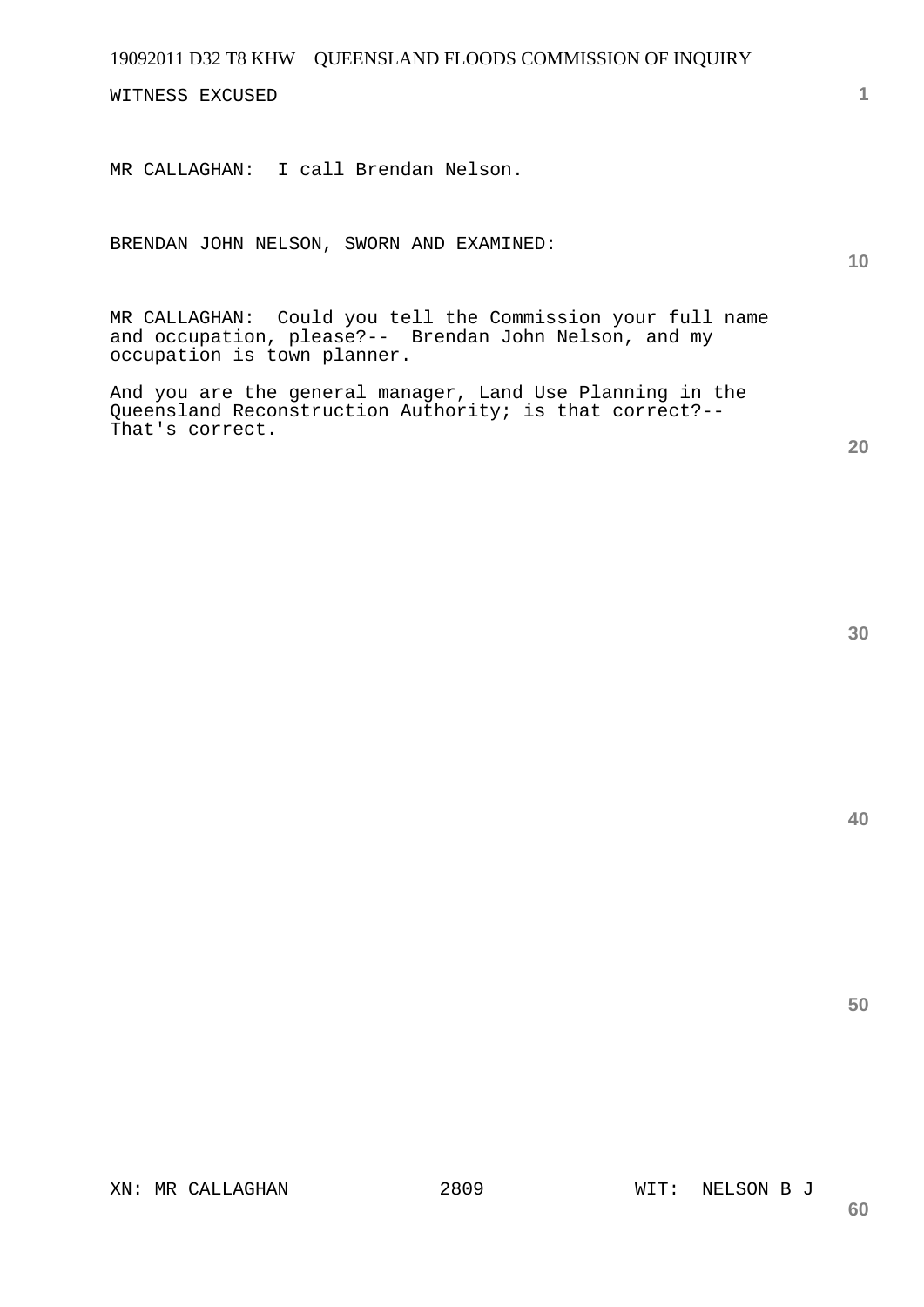19092011 D32 T9 KAJ QUEENSLAND FLOODS COMMISSION OF INQUIRY XN: MR CALLAGHAN 2810 WIT: NELSON B J **1 10 20 30 40 50 60**  Mr Nelson, you have prepared a statement for the purposes of the Commission?-- Yes, I have. A copy of that's being shown to you now?-- That's correct. Now before I tender that, is it the case that in respect of the exhibit, or attachment BJN 13, you've made some corrections?-- That's correct. And you've prepared a substitution for that exhibit; is that correct?-- That's correct. All right. So I might swap that over and make copies available and tender the statement and exhibits. COMMISSIONER: Exhibit 538. ADMITTED AND MARKED "EXHIBIT 538" MR CALLAGHAN: Just to explain, perhaps, for those who are getting a copy now, you'd originally said that there were some 127 planning schemes in Queensland; is that right?-- Correct. In fact, there are 124?-- Correct. There was some double counting of Tiaro, Gold Coast and Beaudesert; is that correct?-- That's correct. But subject to that qualification there's no major change?-- Some minor alteration to some of the statistics, but the overall intent is the same. Has that affected some of the percentage figures that you expressed in a very small way?-- That's correct. All right. It's just the covering document of BJN 13 is what's been amended; is that correct?-- That's correct. The attachment is still the same. All right. Now we're aware that on Saturday the Premier announced the guideline entitled Planning For a Stronger More Resilient Flood Plains; is that correct?-- That's correct. That guideline is, in fact, annexure BJN 10 to your statement?-- That is correct. It's also, for the record, now part of exhibit 531. The guideline aims to provide interim flood maps to councils who currently have no flood mapping in their local planning scheme; is that correct?-- That's the objective. And there are, as you've said in your statement, many of them?-- Yes.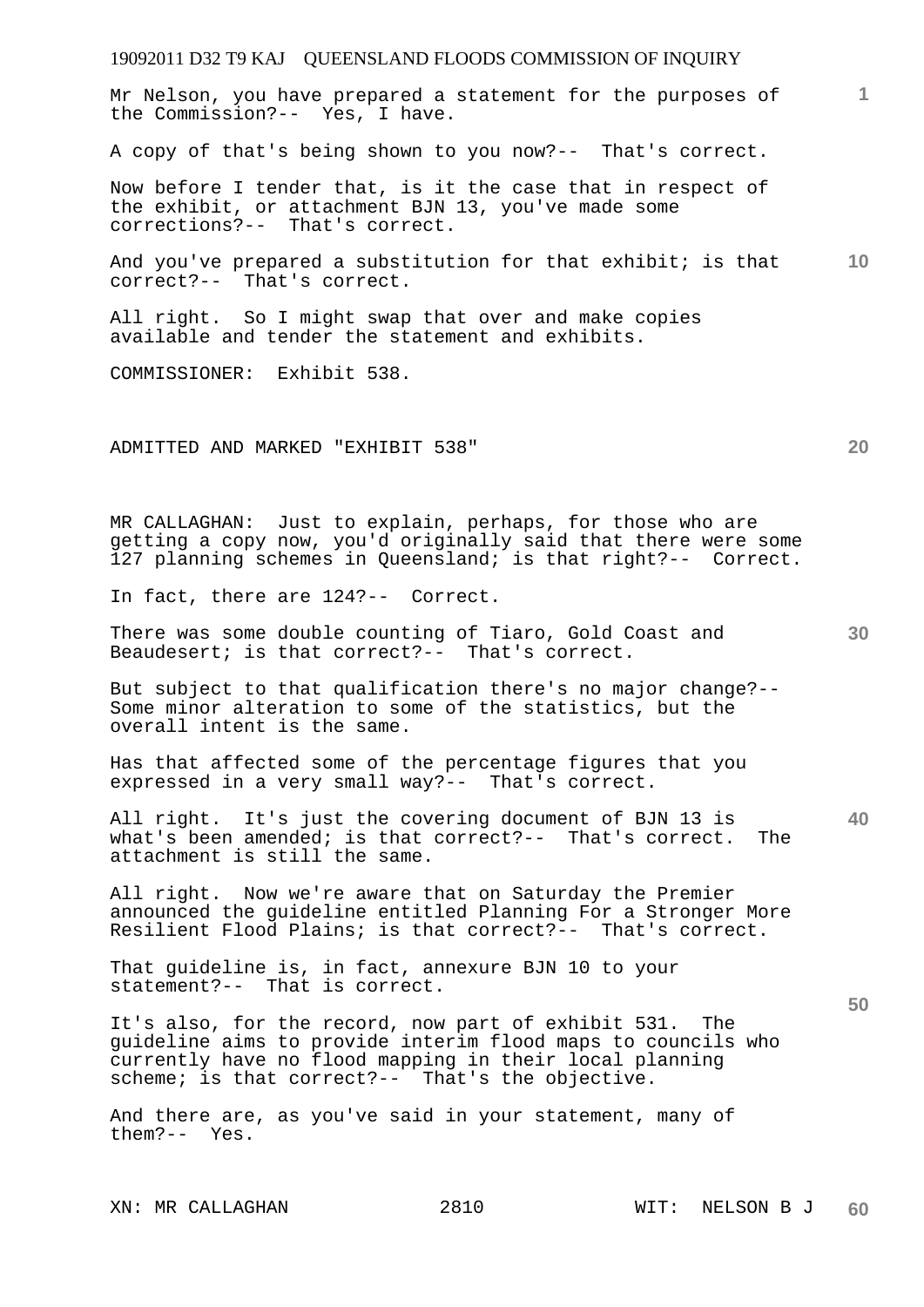I don't know whether that which you've amended changes the actual numbers or just the percentages, but in paragraph 146 of your statement you say that 63 per cent of local government planning schemes did not contain flood mapping, I take it that's still more or less the right percentage?-- Yes, it is. I think the updated figure is 64 per cent.

All right. Can I take you to the guideline itself and first on pages six and seven the guideline sets out an overall approach to flood plain management; is that correct?-- Yes, it does.

We see at the top of page seven that the objectives of flood plain management are to limit to acceptable levels the effect of flooding; is that right?-- That's right.

And what we're talking about here when we're talking about acceptable levels, we're talking about a risk management approach; aren't we?-- That's correct.

And a very useful tool to deploy in risk management is the one that you've included on page 7, that's the table at the bottom left-hand corner of the page with a set of statistics there?-- Yes, that's correct.

And there's an explanation as to the concept of annual exceedance probability in the box on the right-hand corner there marked with the information symbol in the red circle?-- Yes.

And I should point out that that is some, or that you've used throughout the document some key information drawn from the extremely helpful document prepared by the panel convened by the chief scientist Geoff Garrett; is that correct?-- Yes, that's correct.

Now one thing we do learn and to which I've already referred this morning from that table is that one way of expressing the probabilities of the one in 100 flood is that it has a 50 per cent chance of occurring in any 70 year period, that's as demonstrated on that table there; is that right?-- That's right.

Okay. Pages 12 and 13 deal with the implementation of the guideline?-- They do.

And one step in the implementation process is for the Planning Minister to make a temporary State Planning Policy?-- That is one of the initiatives, yes.

All right. It's intended to be made after the public consultation period on the quideline has-----?-- Yes. consultation period on the guideline has-----?--

-----expired in November?-- Well, the timing of the making of that is such that it can occur at any point. We would expect that making to occur at any point between now and November. It is under consideration by the Planning Minister at the present point in time.

XN: MR CALLAGHAN 2811 WIT: NELSON B J

**30** 

**20** 

**1**

**10** 

**50**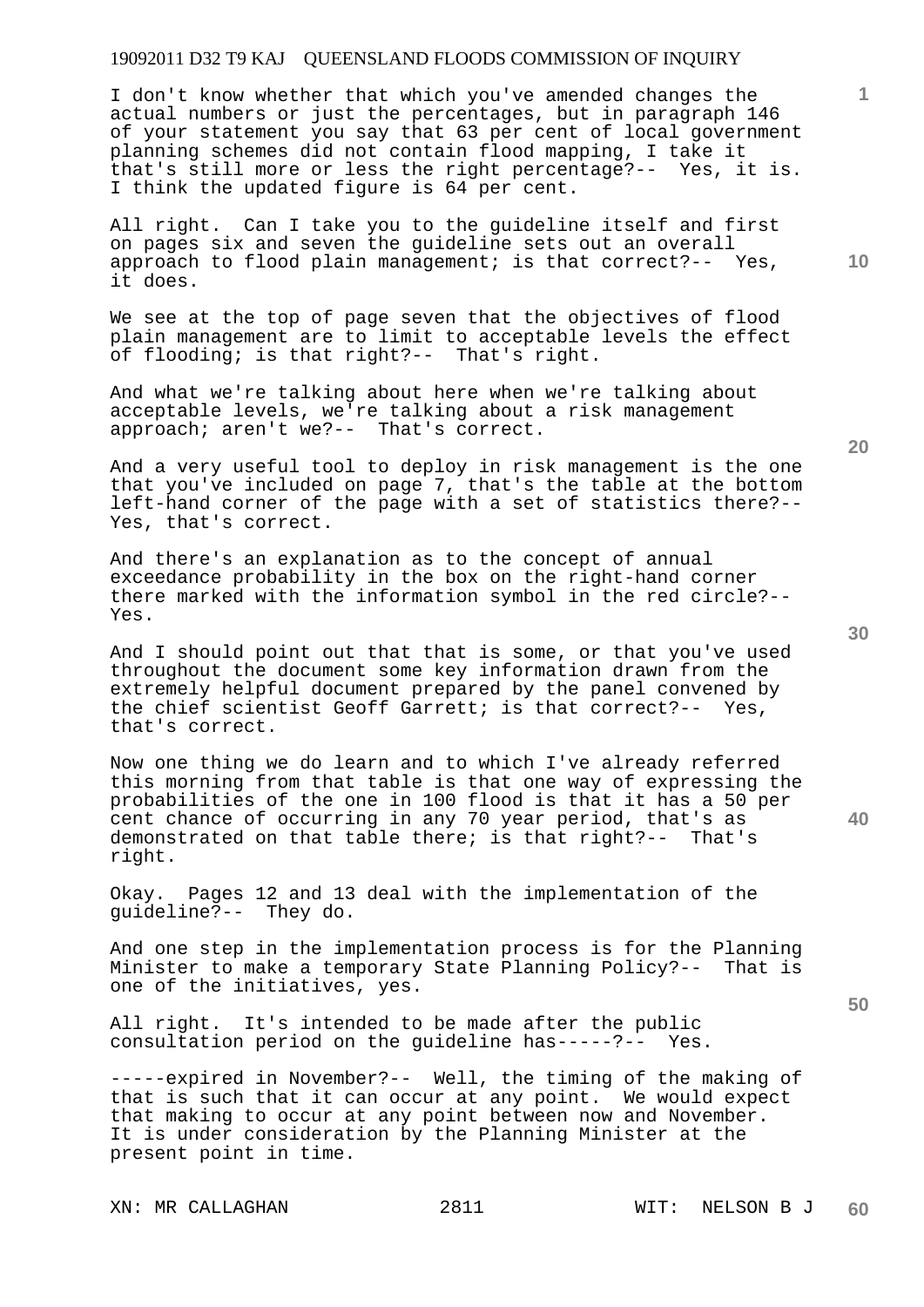I see. The public consultation period for the guideline goes until the 11th of November though; doesn't it?-- It does, that's for the guideline.

All right. Well, is there a date by which it is hoped that the temporary State Planning Policy will have been made then?-- It is hoped that the temporary State Planning Policy would be in effect before the conclusion of the consultation period on the guideline.

I see. All right. Pages 16 and 17 deal with the process by which local councils might incorporate the interim flood plain mapping into their local planning schemes?-- Yes, they do.

And we see that part 2 of the guideline is planned to deal with a flood study template and standard planning scheme provisions; is that right?-- That is correct.

Can you just elaborate a bit more on what part 2 is expected to cover?-- The expectation is that we will provide a flood study template for use by councils or in a broader sense within regions for the preparation of flood studies so that we can achieve a degree of consistency across the state. The second part of the part 2 is proposed to effectively create a standardised approach for the implementation of those flood studies into the new generation planning schemes. At the present point in time under the Sustainable Planning Act councils are, a lot of councils, most councils indeed are already looking at their new planning schemes, and we see this as an opportunity to actually start embedding the flood studies and some of the findings from those flood studies into planning schemes, into the new generation planning schemes.

All right. When's part 2 expected to be finished?-- We're expecting to have that completed in November of this year.

I see. All right. Tell me, in paragraph 93 - do you have your statement there, paragraph 93?-- Yes, I do.

You say that you are partnered with the Department of Local Government and Planning, Department of Environment and Resource Management and Department of Community Safety. Can you tell me with whom in the Department of Local Government and Planning you were liaising?-- We were liaising with the planning and policy area. We were also liaising with the planning services area. The planning and policy area looks specifically at new policies and the State Planning Instruments Program. The planning services area considers the workability of documents.

All right. What about the government planner, Mr White, was there any reason why you wouldn't have drawn on his expertise?-- Mr White is responsible for both of those two areas and I did liaise with Mr White.

When did you do that?-- I don't have the dates in front of me, but in the development of the documents I met with

XN: MR CALLAGHAN 2812 WIT: NELSON B J

**1**

**20** 

**30** 

**40**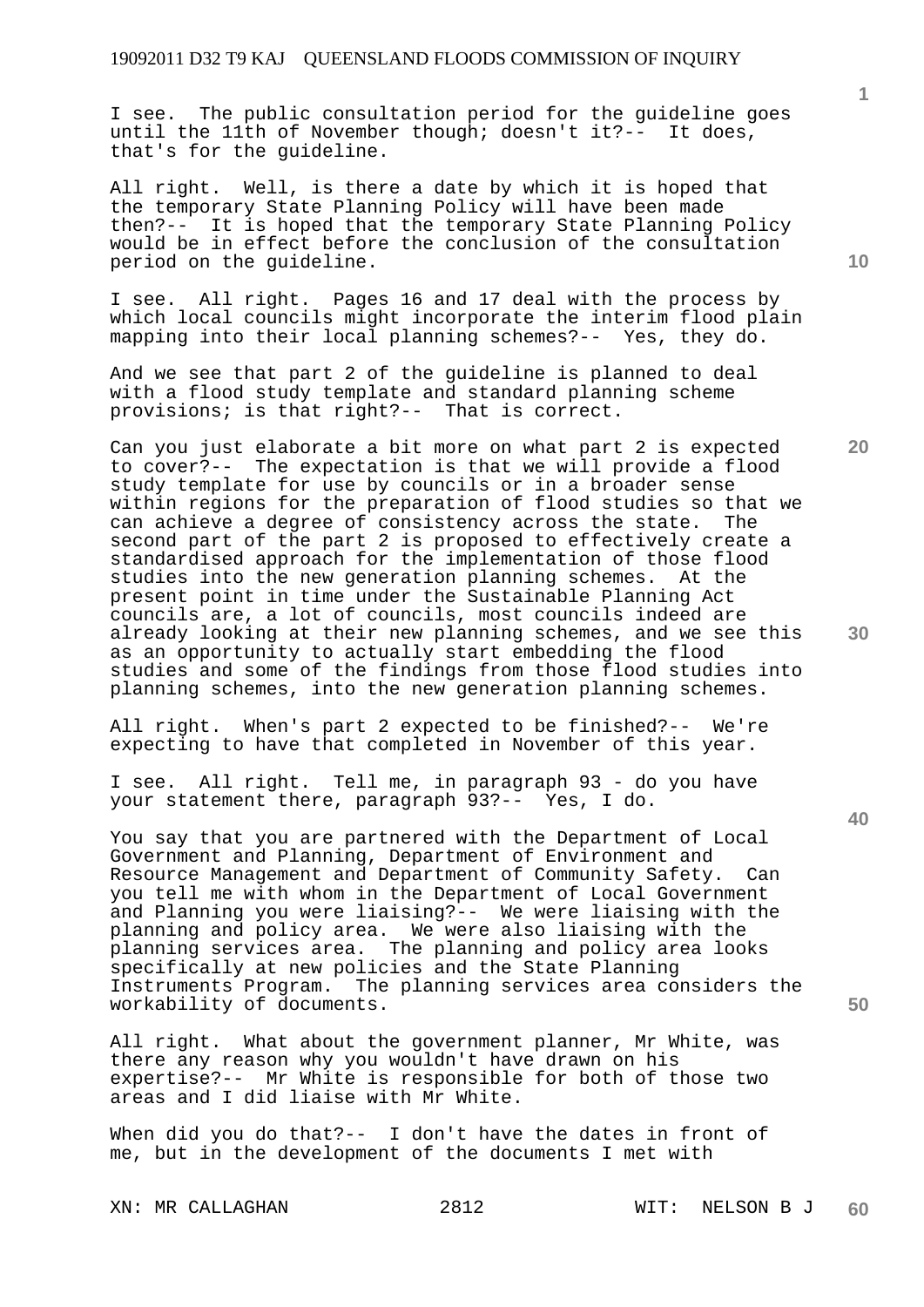Mr White, Mr Papageorgiou and with the staff from the planning services area to discuss this initiative.

All right. So the full nature of the initiative was discussed with him?-- He was aware of it, perhaps not in full detail, but we certainly kept Mr White and the team from the Department of Local Government and Planning informed of what we were doing.

All right. It might have just been the finished product that he only saw on Friday would; would that be right?-- That's correct.

I see. All right. What were the roles played by then the other government departments, DERM and DCS?-- Department of Environment and Resource Management were effectively contractors to the authority to provide the mapping product which is, has been completed for the sub-basins. We've been working very closely with the spatial services area within DERM to produce those maps and they have provided us with between 25 and 30 cartographers to complete the exercise. In relation to the Department of Community Safety, we have met with officers from the Department of Community Safety on a couple of occasions to run them through what we were proposing as part of the guidelines.

So it was more keeping them informed than drawing information from them?-- It was. We also did ask them for general feedback acknowledging that the guideline did progress between initial discussions and when it was finalised.

All right. Well, there are certain policy positions which underpin this guideline and the draft temporary State Planning Policy, they're probably so elementary or extremely elementary to you, but, firstly, there's the proposition that you need maps for this sort of thing?-- That would be our view, yes.

Okay. Well, was it your view that, or was it your decision, the QRA decision that that was the way it should proceed?-- The authority when we - as a part of the reconstruction program a major element is building in resilience into the new, into communities. As part of that consideration we looked at what we could do to facilitate that higher level of resilience. So, yes, as part of that we undertook an assessment of how we could support local governments with this particular initiative.

Yes, I understand. I was really getting down to the basic methodology, though. Who actually decided it was, the proposition that it was maps that was needed?-- Well, it's more than just maps.

I understand that?-- That was decided by the authority. So by myself through recommendation to my CEO.

Right. And then the question arose as to what should be depicted on the maps, again, is that your decision?-- It was - yes, it was.

XN: MR CALLAGHAN 2813 WIT: NELSON B J

**20** 

**10** 

**1**

**40**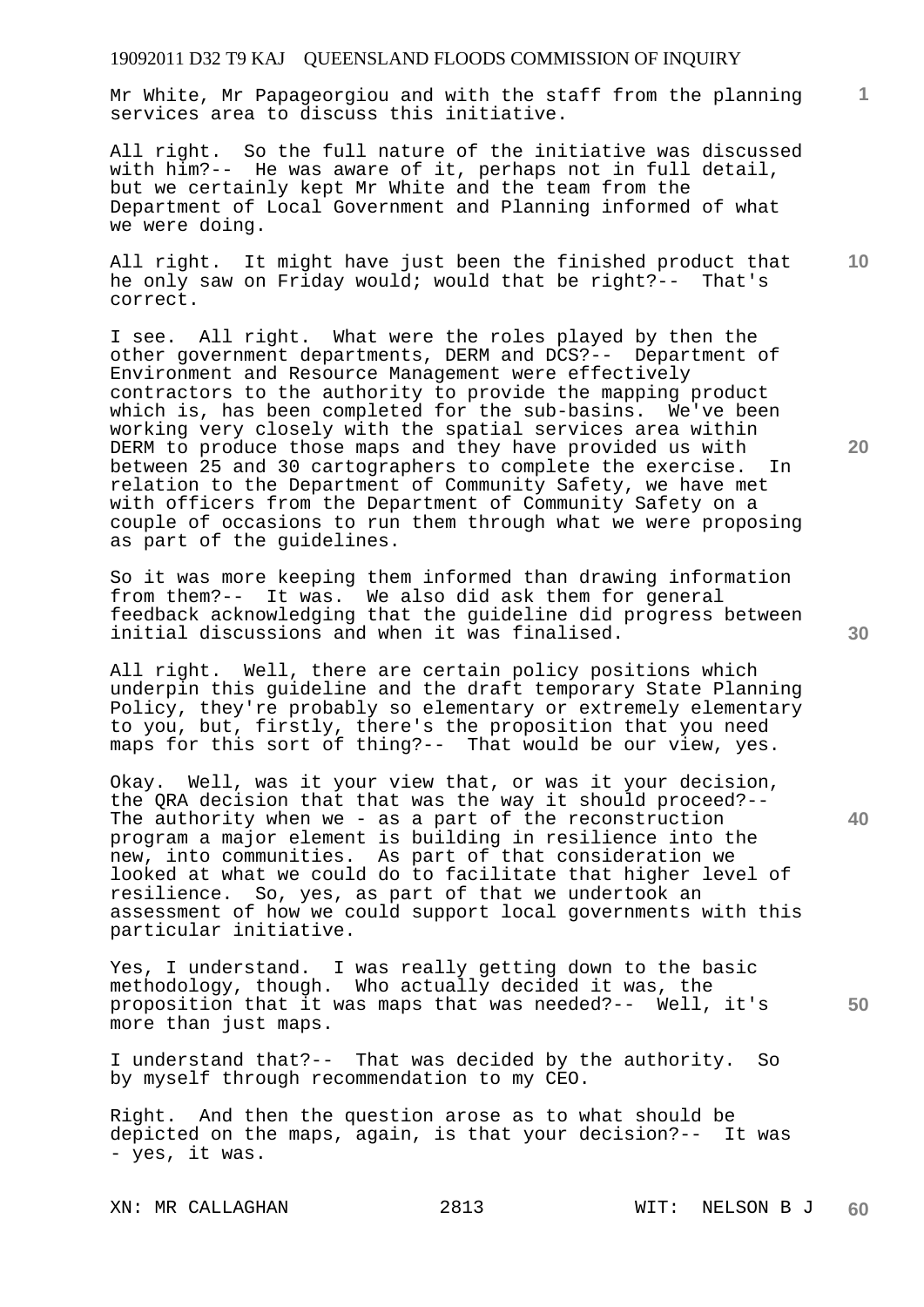Okay. All right, we might come back to that. Now as we've said when we were looking at the amended exhibit, you did a review of all 124 local planning schemes in Queensland to see how they reflected the State Planning Policy?-- Yes, we did.

And I've referred to your statement and to the exhibit, but as a broad proposition, or there's three broad propositions I'd suggest to you in terms of flood mapping. First of all there was a lack of mapping?-- Yes, I would agree with that.

There were inconsistent approaches across the state?-- Yes, I would agree with that.

And there was a difficulty identified for councils having the time and resources to obtain flood mapping?-- Yes.

And just on the question of consistency, can I take you to BJN 13. Now the copy that's on the screen will probably be the old one but I don't think it's going to affect the point that I want to make which is by reference to page 14. This really just demonstrates the point that you've identified about the inconsistency in approach across the state; is that right?-- Yes, it does.

Although I should probably just get you to agree, if we look at the second bar in that graph, there's the 32, it may still be 32, it was 34, local authorities using Q100; is that right?-- That's correct.

But the fact that a local authority is not contained in that number doesn't mean that they weren't using Q100 for some purpose because as you look down the page others were using a combination of methods which included Q100?-- I would agree with that. I think there was about another 30 on top of that who were using Q100 in some form.

All right, thank you. Now if I can take you back to your statement and to paragraph 99, you identify there the information from which the new maps were derived. Can we go through it and can you identify the source of the information in each case?-- I can outline to the best of my ability the source, noting that this was work which we commissioned the Department of Environment and Resource Management to complete.

Even if they're the source-----?-- Yes.

-----you can just tell us that?-- The drainage location information was sourced from the Department of Environment and Resource Management. The contour information was again sourced from DERM, noting that they have arrangements in place with for Geoscience Australia in relation to some of the imagery. The satellite imagery, Landsat 5 is through arrangements, again, it's through DERM but they arranged to get it from a United States source, I understand. The interpreted or actual flood information from the 10/11 events was sourced from DERM soon after the events where there was aerial photography available. The staff at DERM captured that

**10** 

**1**

**40** 

**50**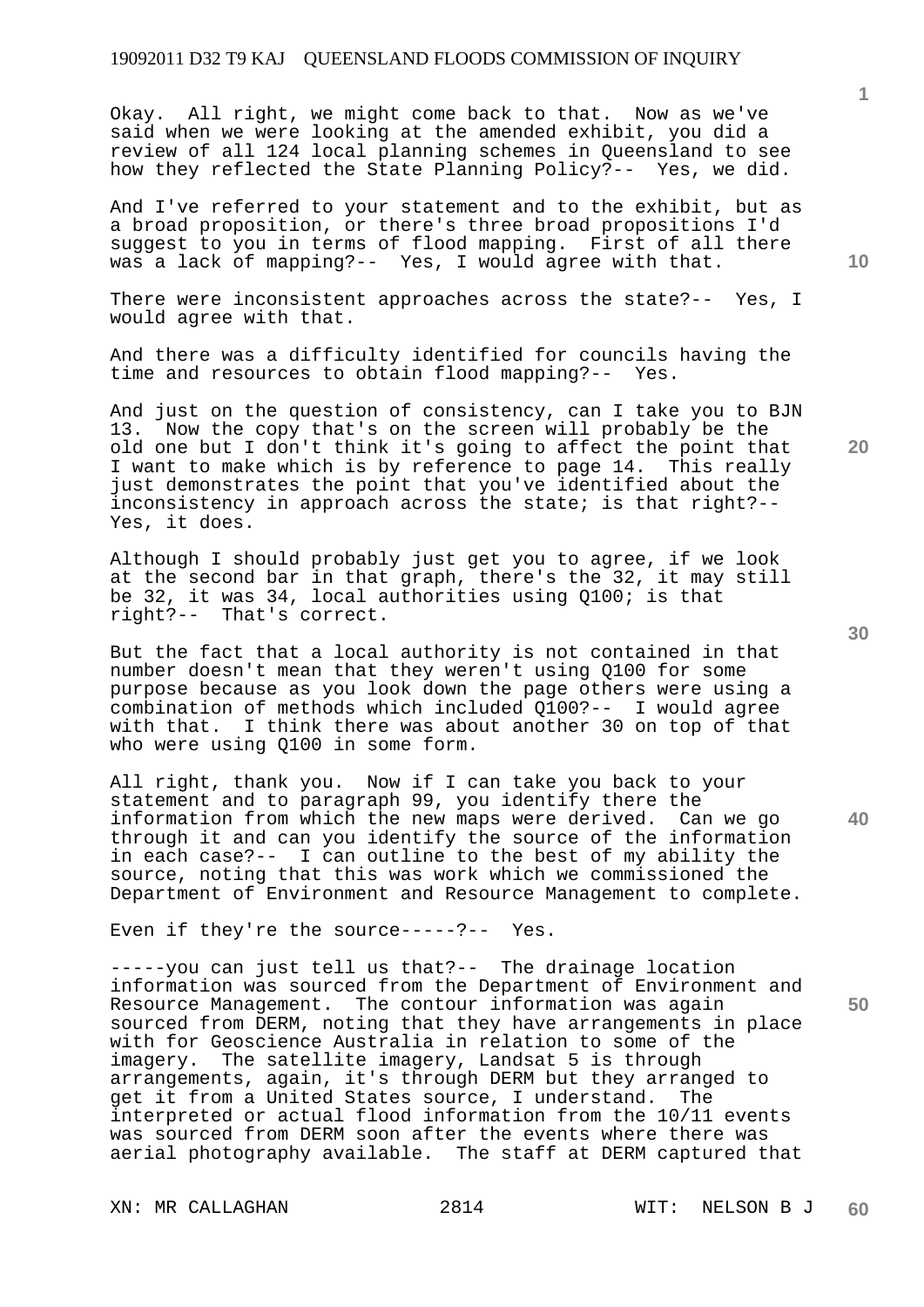information. The determine gauging station information again is available from DERM and the vegetation, preclear vegetation mapping of the land zone 3 and 1 and the SALI Soil limitation was also a collation of data from DERM.

In relation to the gauging station information, can you tell us whether that was obtained for years other than the wet season just past?-- The consideration, as I understand, was from all information that was available on those gauging stations.

All recorded gauging station information as far back as-----?-- As I understand that. That would need to be confirmed.

All right. Can you tell us something more about soil mapping and as to how that is carried out?-- Well, I can tell you that the source of the information comes from DERM and I can tell you that the focus is to, in terms of page 10 of attachment 10 of my statement which outlines the context of land zone 1, land zone 3 and the SALI Soil limitation mapping, I can't go into specific detail about how that was collated and that would need to be something that was provided from DERM, but I can say that it was information which was collated which shows some evidence of previous - of water flow events.

All right. Going back over what period; do you know?-- Well, from geological time.

Yeah?-- So that's based on the soil characteristics that are there. We know that gauging station information in this country is only about 100 years old in sort of the maximum example, but we know that obviously over time flooding has been occurring for a much longer period than that. So the soils information is, in fact, a very good source of identifying previous flooding events.

All right. Does it tell us anything about frequency of flooding?-- No, it doesn't.

Or length of time since last inundation?-- No, it doesn't.

Or depth of flooding?-- No, it doesn't.

Okay. Can I take you to paragraph 98 of your statement and can you just help me out with this. You say there are certain principles used in the development of the data set used for the mapping. Does that mean principles applied in choosing the data relating to the subject matter in paragraph 99 or what does that mean?-- Yes, it does. The approach taken was - previously with flood mapping they have been very discrete individual examples and the approach that we were looking at taking was a statewide approach. So in terms of being able to achieve that we need to make sure that the data was suitable at a statewide scale. It was something that was consistent between sub-basins and was repeatable over each of those basins and if questions were asked we would be able to provide the evidence and justification for how that overlay area was

**10** 

**20** 

**1**

**30** 

**40**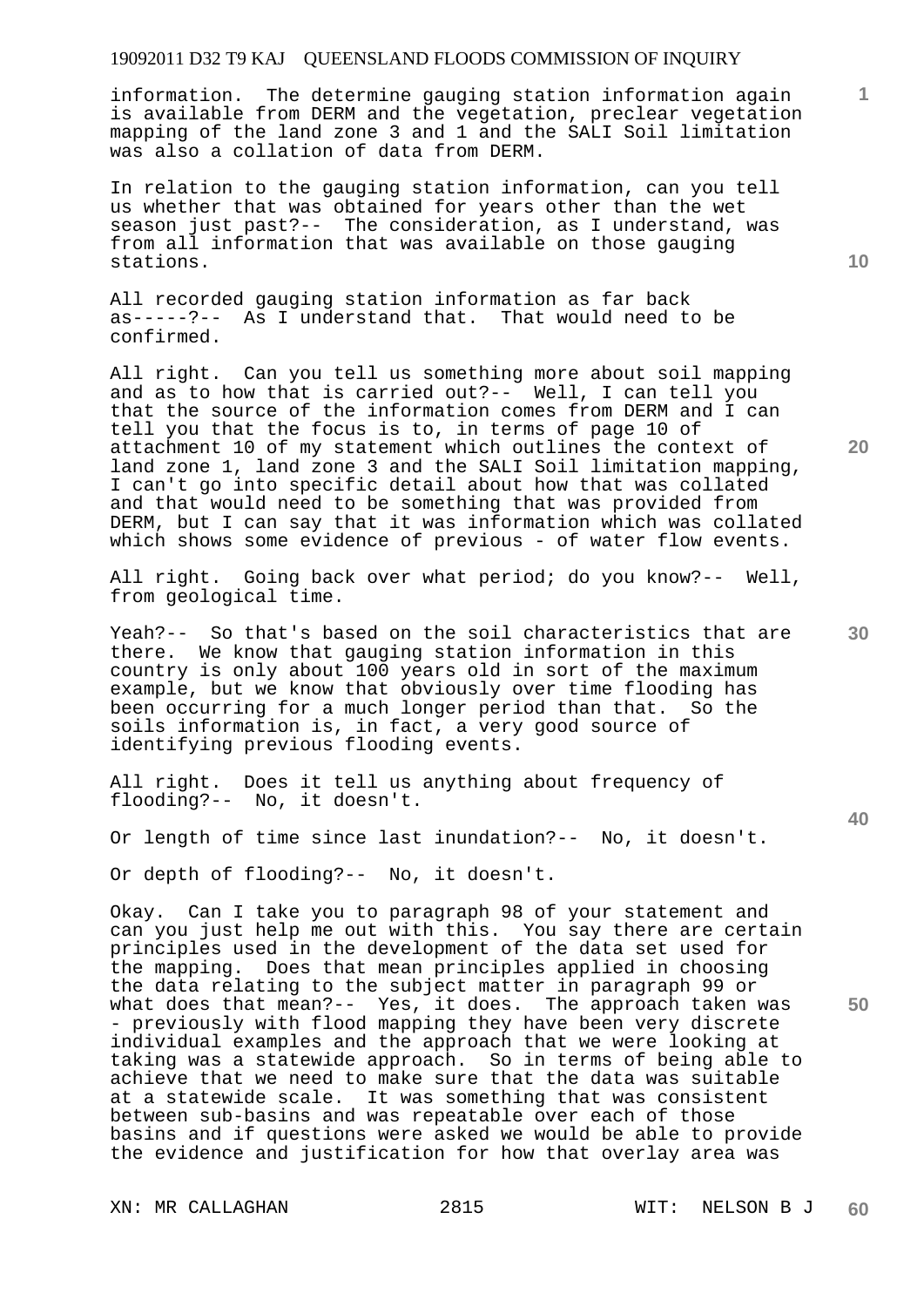established.

So what did that lead you to then? What sorts of things did that lead you to include in the data set using that criteria?-- The data set in paragraph 99 of my statement.

They are all the things that can be or are suitable for adopting a statewide approach, is that-----?-- In this first instance we would say that is the current data set that is available-----

Yep?-- -----for the production, yes, on a statewide basis.

Okay. And by B, a consistent approach, is that another, or how is that different from A?-- Well, consistent between sub-basin to sub-basin. So you can obviously adopt information across the state and it could be different between sub-basins and what we were seeking to have here is making sure that there was a degree of consistency across the state.

All right. Is that different from A?-- Well, A talks about the suitability for a statewide, so it's probably the same thing.

C. Repealable if more accurate data is available in the future. Is that applicable to, or is that - are there some things to which that would not be applicable?-- We would think that in the future certainly what's proposed at the present point in time is that there would be - councils will receive this information and be able to review it locally based on the best available information they have. So over time if there is further and better information that becomes available, then we would certainly like to make sure that's reflected. One such data set might be the contour information and a digital elevation model across the state. At the present point in time that is captured at 10 metre intervals and any engineer, not that I am one, but any engineer would tell you that if you were doing a flood study or hydrological study you need contours a little better than that.

Right?-- So the expectation over time is that that data will, would certainly be improved, and certainly relationships, taking a partnership approach of this with Geoscience Australia, the hope would be that a higher level of resolution of contour mapping would be provided.

Okay. Well, let's look at some of the maps themselves. Can I show you, first of all, one that has just been printed off the QRA's website, it's the interim flood plain map for Bundaberg. You have that - I'm just waiting for that to come up on the screen. Thank you. Now there's what appears to be a yellow area that's shaded in this map of Bundaberg, is that the interim, or the flood plain as worked out by the QRA?-- It is.

And the blue area is the extent of inundation during the 2010/11 flood; is that correct?-- I believe so.

XN: MR CALLAGHAN 2816 WIT: NELSON B J

**10** 

**1**

**20** 

**30** 

**40**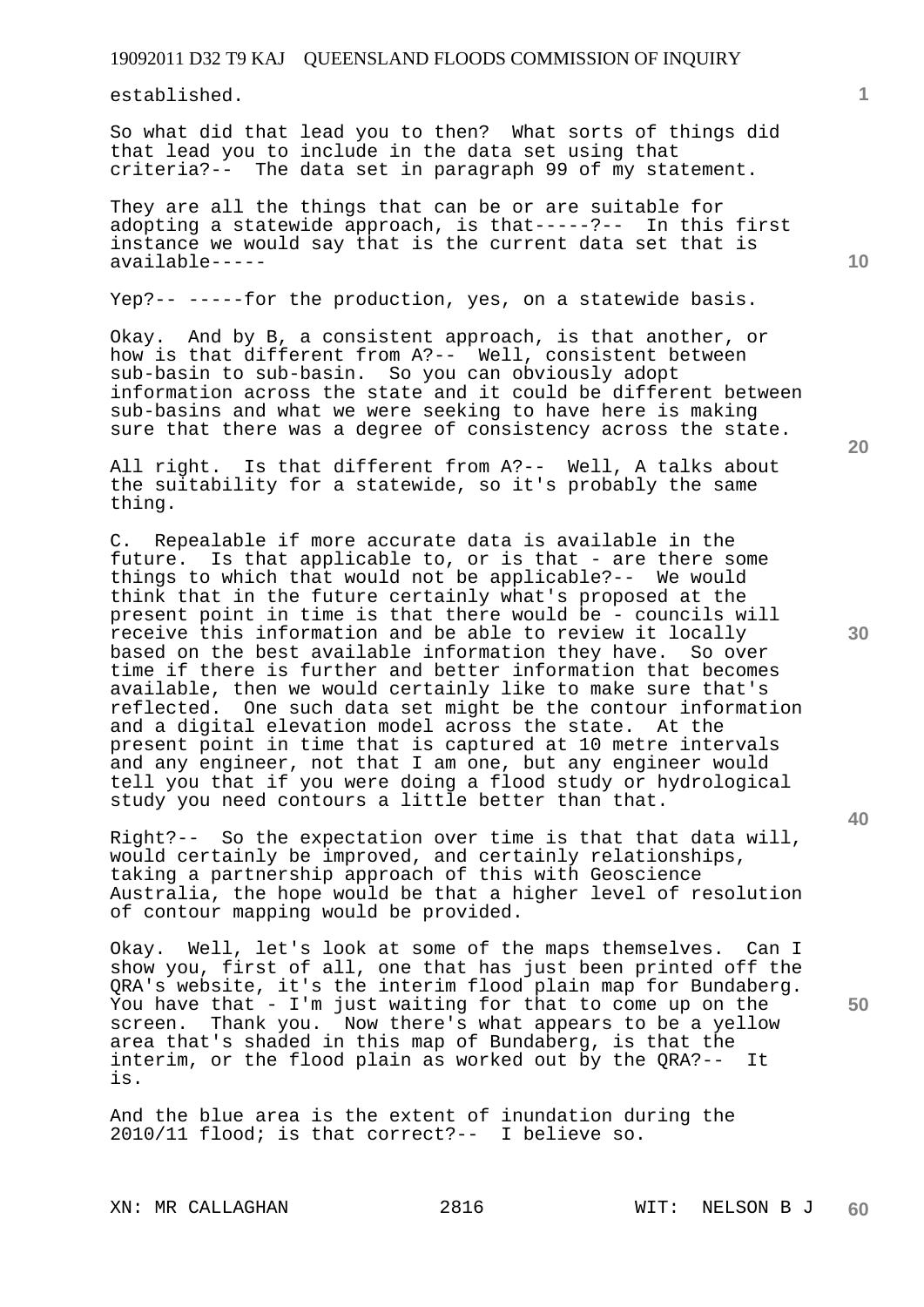All right. Well, going back to the yellow area then, can you just tell us how that was actually worked out?-- The overlay of data on the data sets which were in the, I think, previous section or paragraph 99 of my statement, were assembled and in a GIS format-----

GIS?-- Geographical Information Systems, it's an on-line tool that's used for mapping purposes. That data set was, it was overlaid and there was a visual interpretation by all, of all of those data sets by a cartographer from DERM to form the interim line, noting that it is a dotted line and noting that it will be subject to review by the local government.

Sure. Just going back to how it's actually determined, though, is there a formula, or can we look at those criteria in paragraph 99 and work out how much of any one of those is reflected in what the finished product became?-- I can't answer that. I wasn't personally involved in preparing the overlay, that would be something that a DERM rep would need to answer.

All right. So you don't know, for example, whether it's something in the nature of that geological information that we were talking about earlier that accounts for most of or even all of the delineation of the flood plain?-- What I can tell you is relying on information from DERM, is that they would identify the sub-basin by displaying the sub-basin boundary. They would then overlay the ordered drainage of the flood plain and then they would overlay the pre-cleared vegetation mapping of land zone 3, land zone 1 and the SALI Soil flooding. They would then analyse the drainage lines within the sub-basin to determine the drainage lines that are relevant. At a minimum the ordered drainage lines with 1 and 2 are excluded. So the areas at the very start at the top end of the catchment, a lot of the dry creeks and gullies are not included unless there are known events to have occurred in those locations. And then having determined where that mapping takes you, the overlay of ten metre contours is provided, the gauging station data at that point, and then the actual events in 2010 and 11. Using those data sets, they are then able to do a visual interpretation of each one of those lines to delineate the extent of the assessment area.

All right. Well, after all that, you get that area that's shaded in yellow, but do we know anything about the extent of a flood, or a putative flood in such an area in terms of annual exceedance probability or annual recurrence interval?-- No, we don't, and that certainly wasn't the intention of this area.

Right. Okay. Let's look at another one for Emerald - I'm sorry, I'll tender that map of Bundaberg.

COMMISSIONER: Exhibit 539.

ADMITTED AND MARKED "EXHIBIT 539"

XN: MR CALLAGHAN 2817 WIT: NELSON B J

**10** 

**1**

**20** 

**40** 

**30**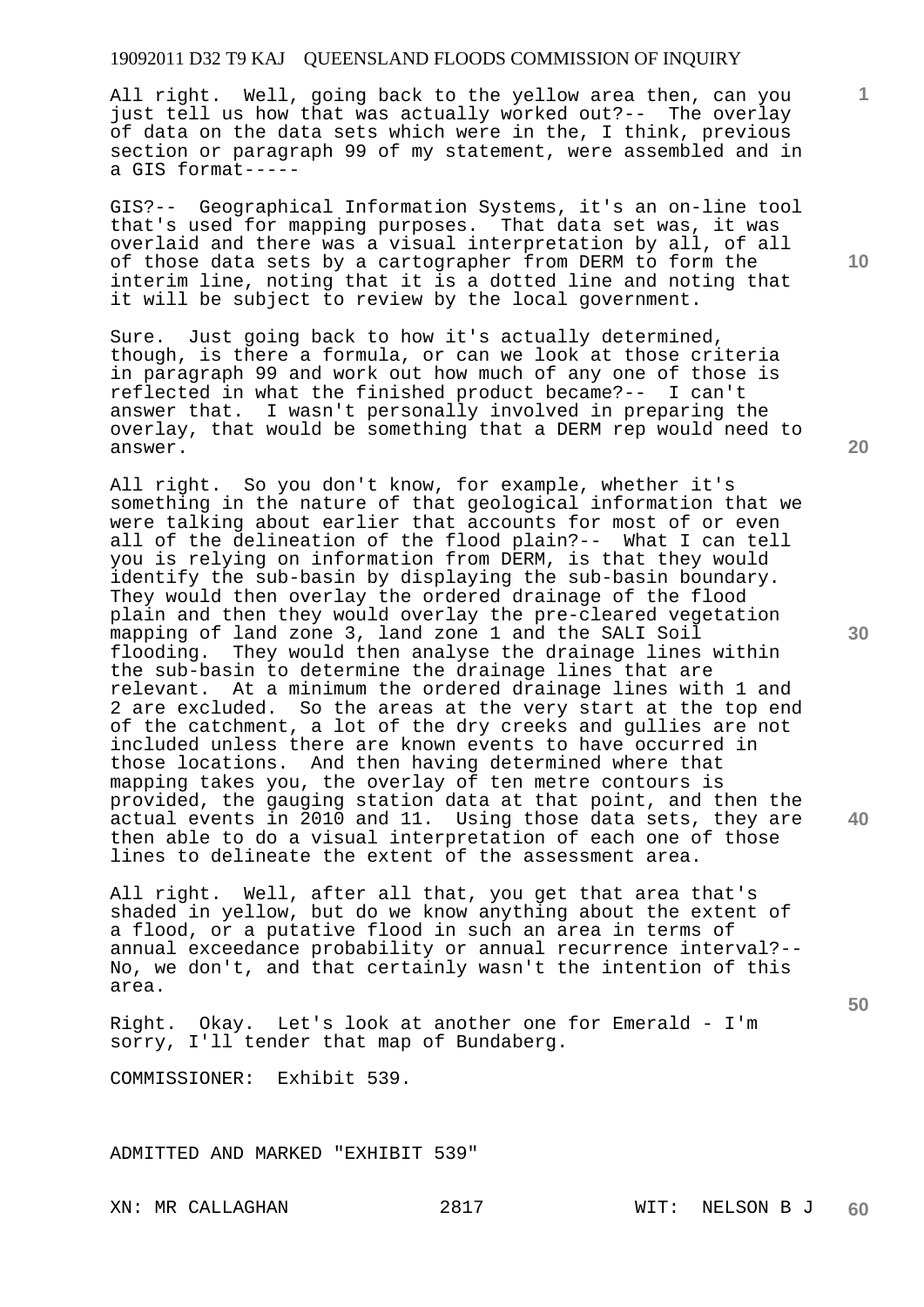MR CALLAGHAN: The yellow area here covers almost the entire area of the town of Emerald; is that correct?-- Yes, it does.

And, again, the lighter blueish area is the depiction of the 2010/11 flood event; is that right?-- Yes, it is.

**10**  Okay. Again, you don't know anything in this case about the AEP or the ARI of the yellow area?-- No, it's not the intention of this overlay.

**30** 

**20** 

**1**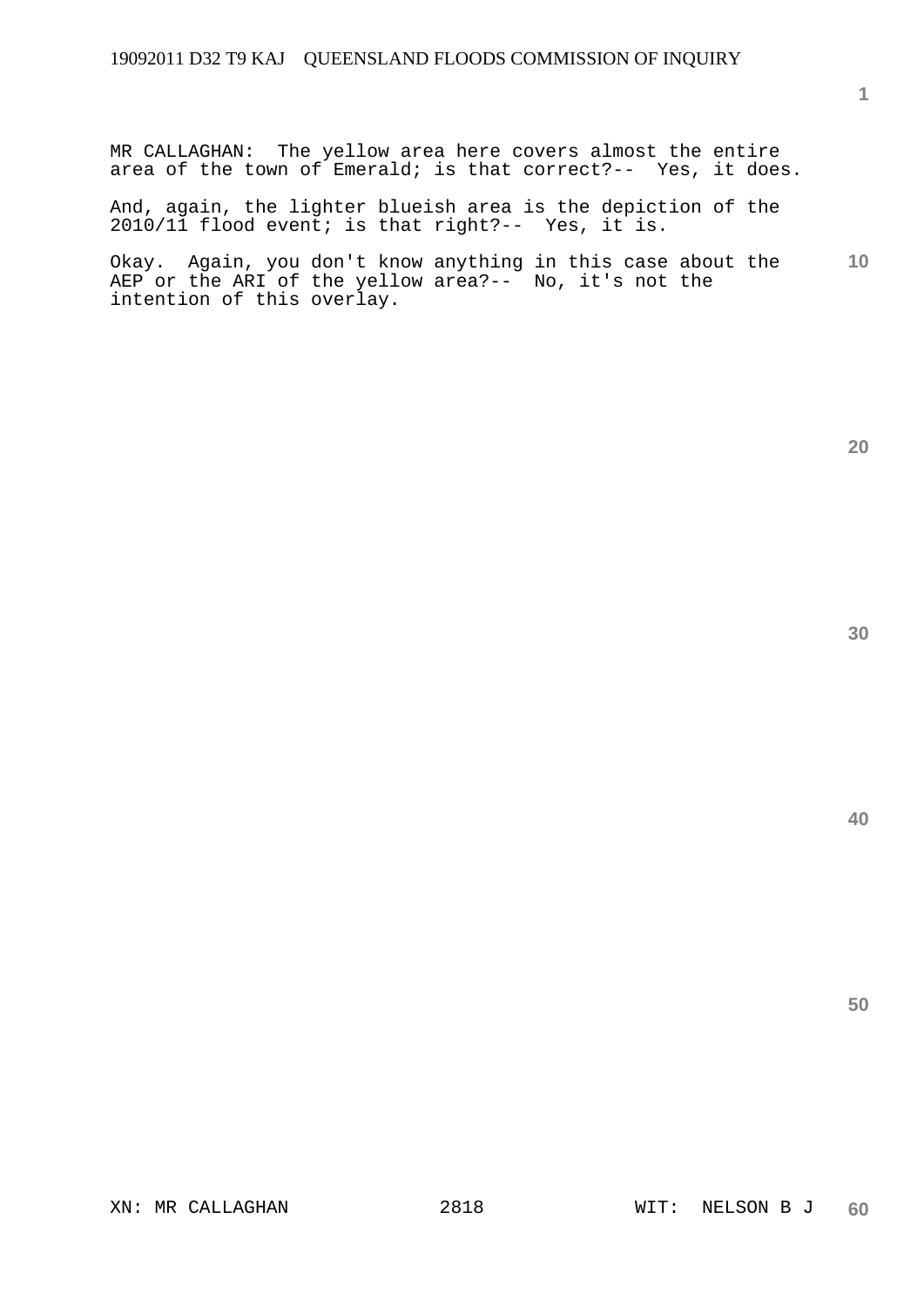No, okay. I'll just show you one more and that's of Goondiwindi. I'll tender the map of Emerald.

COMMISSIONER: Exhibit 540.

ADMITTED AND MARKED "EXHIBIT 540"

MR CALLAGHAN: Once again we have the situation where in this case I think the entire town of Goondiwindi is shaded with yellow. We can see the depiction of the 2010/11 event there, and there's a question which presents because it's all on the 2010/11 event is for the most part on one side of the river so the question is whether the levee bank was taken into account in any way in determining the interim floodplain area?-- I'm not aware of whether it was or it wasn't in the case of Goondiwindi.

Okay. The question that I have, I suppose, is for, say, a local authority in Goondiwindi what use do they make of a map like that?-- For a council, particularly a number of the western councils who currently have no mapping in their planning scheme, this gives them the ability to at least ask the question if a development application is proposed in their local government area. It gives them some provisions, a model code and some mapping. What it also does is it's - we - in terms of providing this information to the councils is that if they have higher order map that they've developed through flood studies or flood modelling it gives them the ability to refine this mapping, and so what we've identified is that this is very helpful for councils who are at level zero with no mapping. Those council with some level of mapping this may not be as helpful as it is in some of those others.

Sorry, just explain to me, I'm sorry, how this map is very helpful to a local authority in Goondiwindi?-- Well, prior to - and not being a geologist or a soil scientist but with the data sets that we have collated it has shown us that at some point in the past this area has formed part of a floodplain. Now, with - through the - through the provision of perhaps mitigation strategies like levees and other such structures it may well be that that has been contained. Those considerations we would be looking to the council, through this process that we're going through now, of clarifying that in each of these localities.

But you say it might prompt them to ask questions in response to a development application. What questions could usefully be asked on the basis of a map like this? Which basically shows that the whole - the whole town is on a floodplain?-- In the case of Goondiwindi I'm not familiar precisely with their planning scheme and I would have to refer to that but what I can say is that if for those councils, and there are a

XN: MR CALLAGHAN 2819 WIT: NELSON B J

**10** 

**1**

**20** 



**40**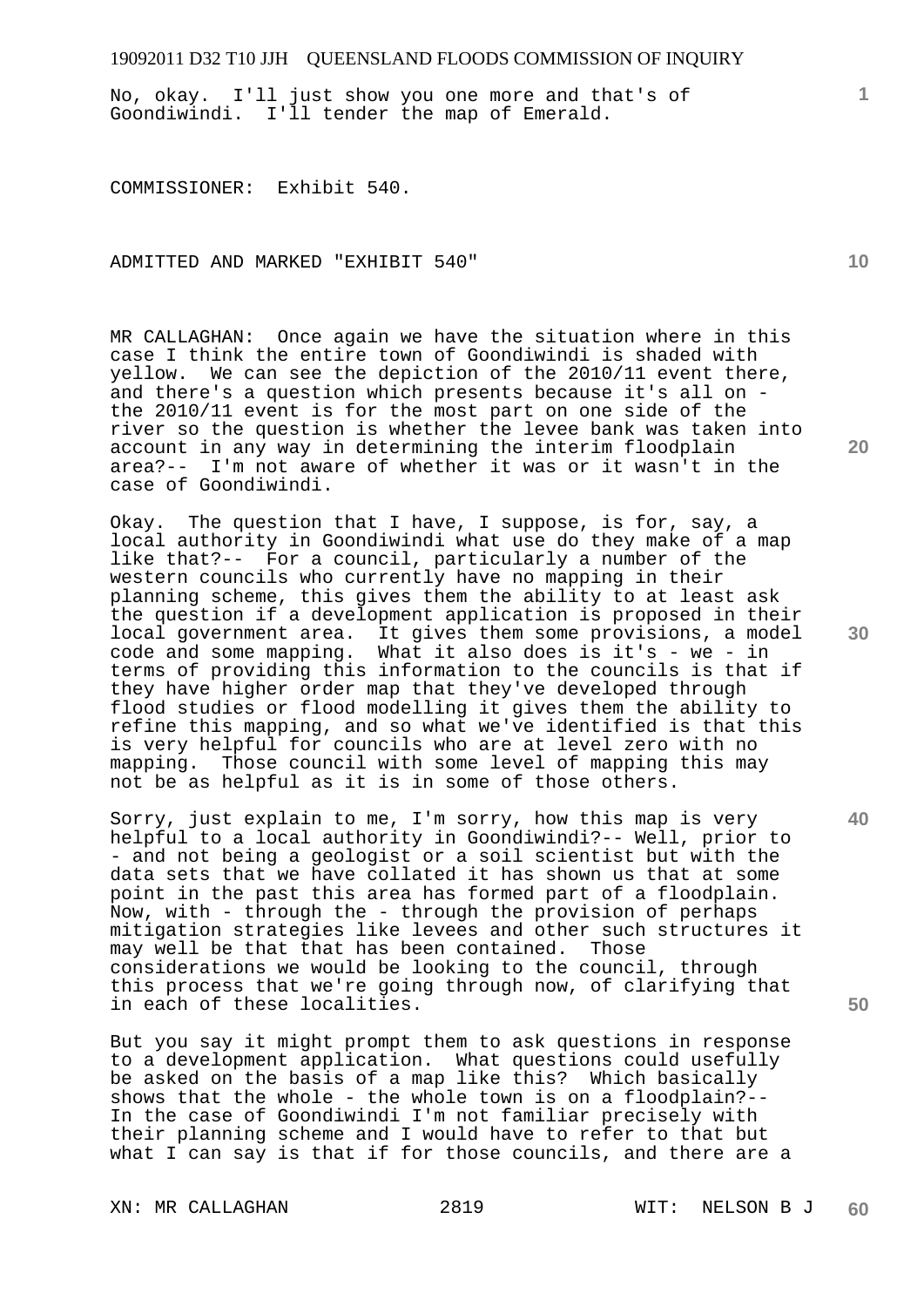large majority of western councils where there are no provisions and there is no mapping, that if there is development proposed that they can at least ask the question of a developer about the particular site to - that warrants further investigation.

I'm just struggling to formulate what that question might be in a case where a map shows the entire town on a - on a floodplain?-- The consideration might be that the proponent demonstrates that the block that they are proposing development on is not flood constraint.

All right. So that would be incumbent upon anyone making any application in Goondiwindi, is that-----?-- Only if the council adopts this mapping and adopts the code. We're not saying this is a mandatory requirement for every council.

No, but you are - you're encouraging them to adopt it, and especially if they don't have one, aren't you?-- Well, we are encouraging them to adopt it, or at least consider it, and refine the area that's been identified based on local knowledge.

And you are particularly encouraging local authorities who might lack their own resources to - "low-growth councils", I think is the phrase that you use in the guideline; is that right?-- It is.

And at page 3 of the guideline you say that this provides low-growth councils with a workable product?-- It does.

And I'm just again still struggling with the notion of how this is workable or what work you can do with a map like that?-- Well, when we provide it to the councils and they undertake the local review and the consideration of the mapping and both the code they will determine whether or not it's useful for them or not. Certainly the information that we have and the overlay that we've looked at in a number of locations demonstrate that this will be helpful for those councils.

What's depicted here is not even what we've heard described as the "probable maximum flood", is it?-- No it's not, that would require further studies.

And a probable maximum flood, as its name suggests, at least reflects some degree of probability?-- It should be the absolute extent of flooding.

Yeah. What, one end of the scale of applicable probabilities?-- That's correct.

Somewhere else along that scale are things like the ARI or AEP probabilities. That's so, isn't it?-- That's correct.

If these maps don't reflect the AEP or ARI of the yellow area, and I think you've made the point that wasn't their purpose-----?-- That's correct.

XN: MR CALLAGHAN 2820 WIT: NELSON B J

**60** 

**10** 

**1**

**20** 

**30**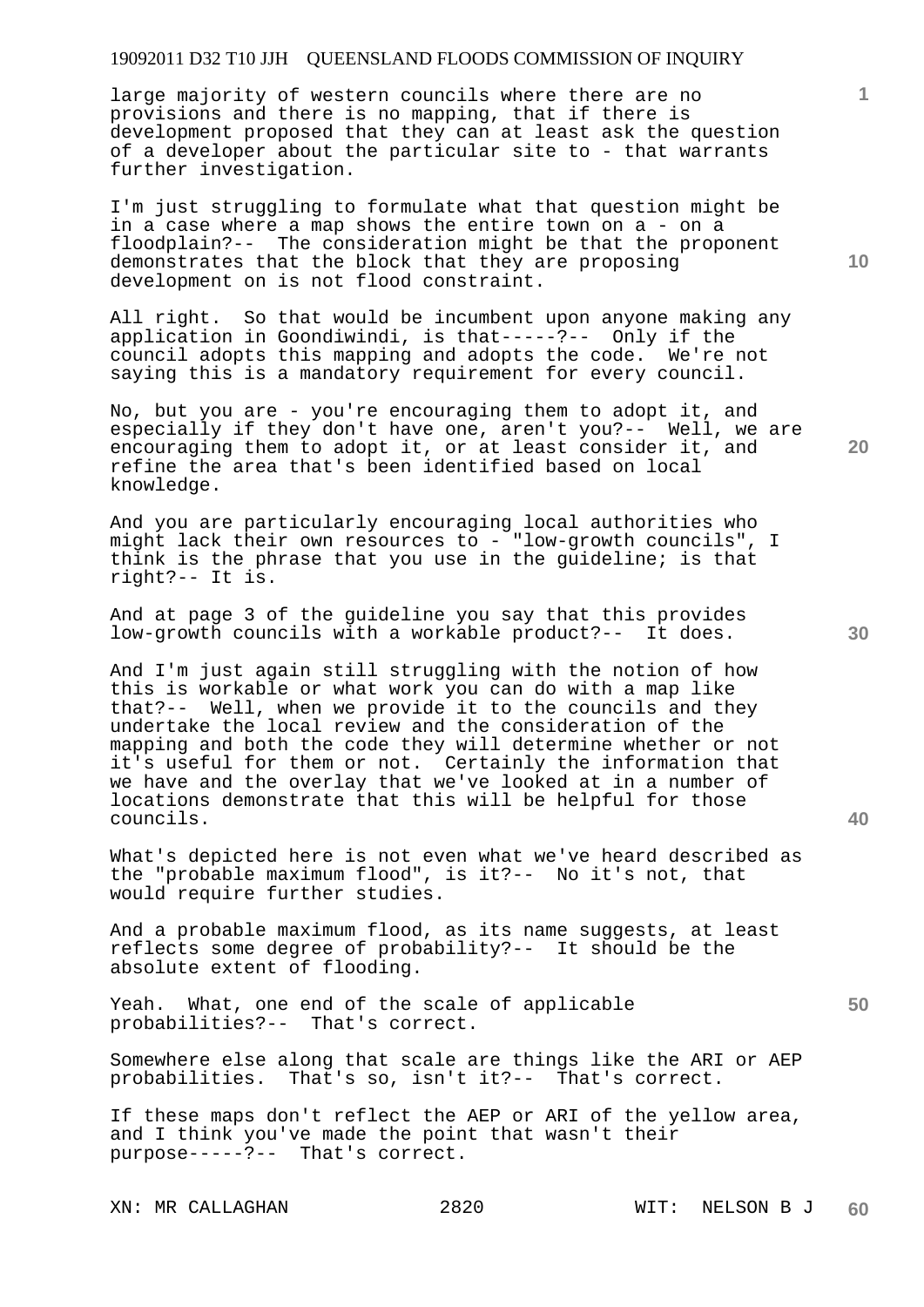-----but if they don't then they say nothing at all about the probable chance of inundation, do they?-- They don't - they don't comment on the probable chance, that is correct.

Yeah. Is there a danger in the case of somewhere like Bundaberg where there's a correlation between the yellow area and the blue area that without knowing or without demonstrating anything about the ARI or AEP or Q100 that you might actually be increasing the flood risk?-- I'm not sure I understand your question.

Well, the map doesn't show anything about risk, does it?-- No it doesn't.

It just shows that there has been some inundation at some stage in the yellow area?-- That's - that's correct.

And it shows where the last flood went to?-- The blue overlay does show the last flood, yes.

Yeah. But without knowing the ARI for either it provides absolutely no clue as to the risks involved or the probability of a flood like that and unless you have compared that to the defined flood event or the ARI for the particular area then you might be actually depicting a line which is below the Q100, mightn't you?-- What we-----

Q50, or whatever - whatever they're applying there?-- We what we have said is this is an interim line that will be subject to local review. So if the council has further and better information regarding the probability of a line for its local government area then we would expect to see that reflected and updated on this line.

And that's up to the local council to do that, I take it?-- It is.

**40**  All right. Was it ever considered to use as an interim measure something like a highest recorded flood plus freeboard?-- We considered highest recorded flood, but noting my comments earlier that flooding in this State and in fact this country has only been for about the last 100 years, and in some places much less than that, we felt that considering the other elements that I've outlined this afternoon were more appropriate.

Accepting what you say about that, these maps might be nothing more than a reflection of the last million years, though, mightn't they, or longer?-- Well, they're not linked to a specific point in time, they are linked to evidence of previous events.

And if those events were events disclosed by geological evidence which, as you've said, might have occurred back as far as - or long before recorded history, then we could be learning no more from, say, this map of Goondiwindi than that it might have been inundated once a million years ago; is that right?-- We would expect the council to be able to discount

**20** 

**10** 

**50**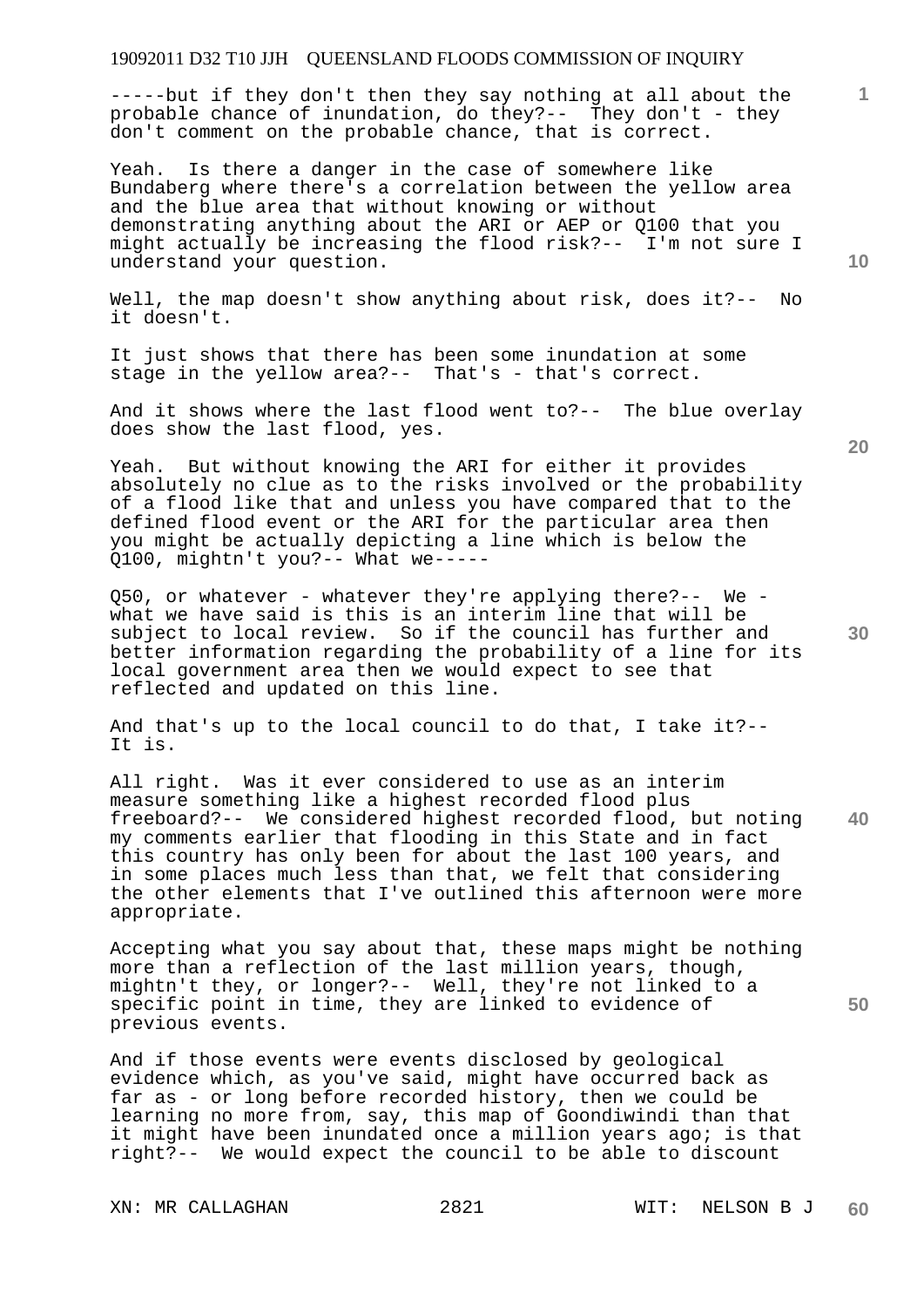| 19092011 D32 T10 JJH QUEENSLAND FLOODS COMMISSION OF INQUIRY                                                                                                                                                                                   |                 |
|------------------------------------------------------------------------------------------------------------------------------------------------------------------------------------------------------------------------------------------------|-----------------|
| the issue of flooding if that was in fact the case in the<br>consideration of any development proposal.                                                                                                                                        | $\mathbf{1}$    |
| Well how do they do that? What - this is-----?-- What-----                                                                                                                                                                                     |                 |
| I'm sorry. I mean I'm sorry, you finish?-- What I would say<br>is, exactly the same way that they would do it now. This at<br>least points them to the fact that they should consider this<br>particular aspect.                               | 10 <sup>°</sup> |
| But isn't the problem that they're not doing it now? Isn't<br>that why this whole project was undertaken?-- I'm wouldn't<br>say they're not doing it, we are simply highlighting that this<br>is an area that should be definitely considered. |                 |
| Well, there's a number that aren't doing it ?-- Well, I don't<br>- I can't say that.                                                                                                                                                           |                 |
| Okay. I thought that was what the point of your review was?--<br>The audit outlined the scheme provisions, that doesn't<br>necessarily mean that a planner who is trained doesn't<br>consider the issue of constraints.                        | 20              |
| Oh, I follow. All right. That might be so but there's a<br>degree of speculation in that, isn't there?-- There is.                                                                                                                             |                 |
| All right.                                                                                                                                                                                                                                     |                 |
| I don't think you've tendered that Goondiwindi<br>COMMISSIONER:<br>map.                                                                                                                                                                        | 30              |
| MR CALLAGHAN: I'm sorry.                                                                                                                                                                                                                       |                 |
| That's Exhibit 541.<br>COMMISSIONER:                                                                                                                                                                                                           |                 |
| ADMITTED AND MARKED "EXHIBIT 541"                                                                                                                                                                                                              | 40              |
| MR CALLAGHAN: I mean, if we just go back to the guideline to<br>page 9. There are maturity levels of flood mapping modelled<br>in figure three; is that correct?-- That's correct.                                                             |                 |

Level zero as having no flood mapping and level one is including the interim floodplain maps of the kind we've been examining?-- That's correct.

**50**  So the proposition is that having the QRA map is better than having no flood map at all; is that right?-- I would agree with that.

And that's irrespective of whether the QRA map actually is a meaningful document in so far as any local council is concerned?-- Yes.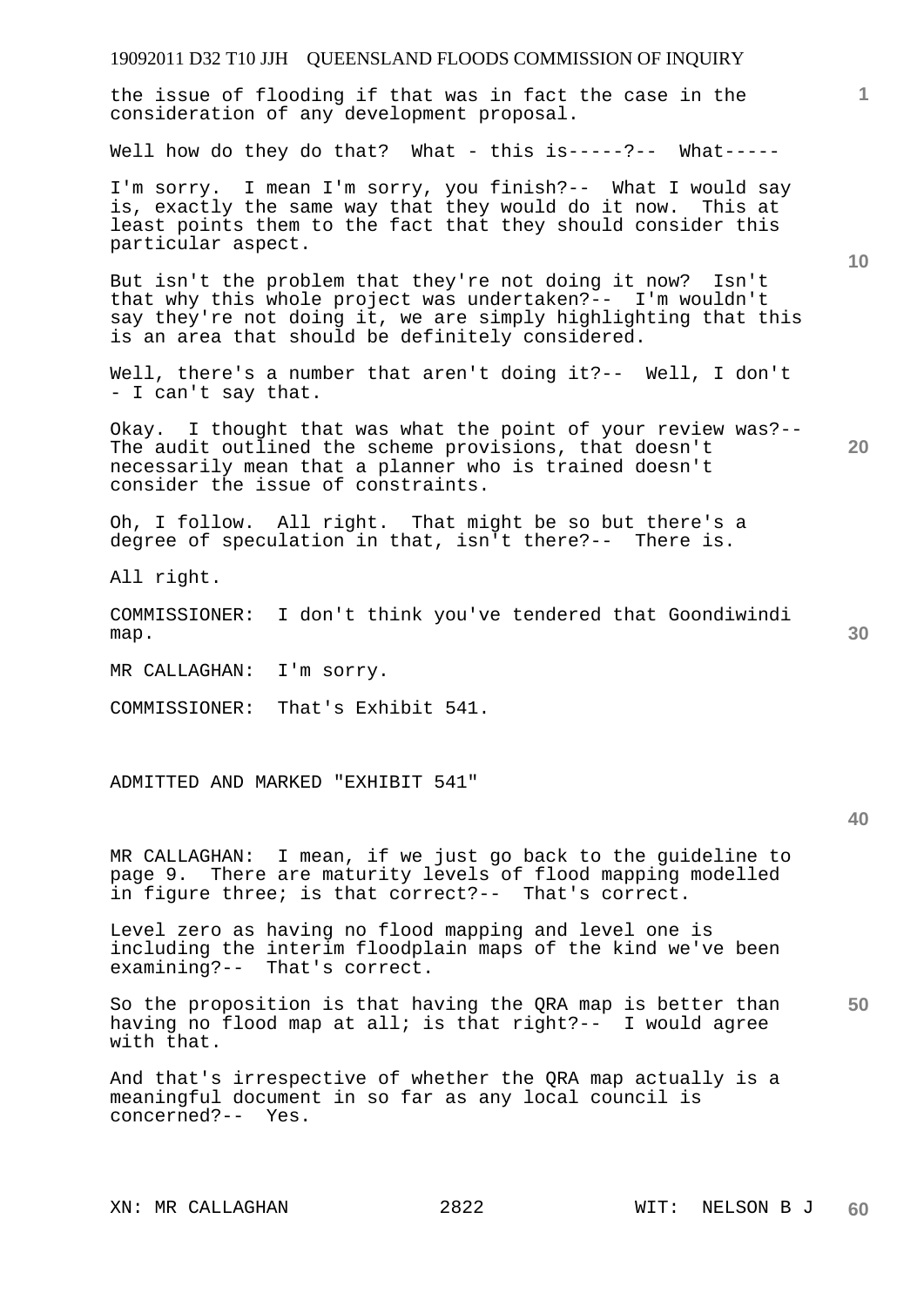All right. Did the QRA consult with local councils about this process?-- The QRA has been out and spoken with a number of councils. I think in the order of 15 or 16 councils are aware of this project. And I should say the LGAQ, the Local Government Association of Queensland, is also aware.

All right. Okay. Can I ask - I mean, you've agreed these maps show nothing about probabilities. Was - was that approach considered using an area defined by a particular AEP or ARI?-- It was considered to look at how we might best achieve that across the whole State. That would take a considerable period of time. Noting my comments earlier that a number of councils are currently in the process of planning their new planning schemes. We saw this very much as an interim measure to support those councils who haven't quite yet developed their new planning scheme as an interim step.

Okay. Were the - was there any match-up done as between the interim maps and any existing flood maps or models-----?--  $N_{\Omega}$ .

-----or this just overrides all of those?-- No, it certainly doesn't override it because it's an interim area and the intention is very much that this will be provided to every council, both in hard copy and electronic format, and that we though that there is a lot of - there has been a lot of flood studies undertaken by councils across Queensland over a considerable period of time, but the visibility of some of those studies is not easily seen. So by providing this information to the councils we see this as very much a tool where they can refine the line based on information that they might have in their possession.

Is there any - do you hold any height of flood information for that yellow area in these districts?-- The only height that we have relates to the gauging stations.

Which has been factored into the equation, if you like?-- Yes.

Okay. Well, it's not - I think you've agreed already, not discernible by reference to any of the maps?-- In hard copy maps it is actually located on the very first map, the location of all of the gauging stations-----

Yes?-- -----and the gauging station reference point, which would then avail the council of the opportunity of sourcing the highest recorded information at that point.

Right. And then using that for further study, I suppose?-- Using it for further study, or, indeed, perhaps setting an interim level for that particular part of their local government area.

All right. It would seem, I'd suggest, that in some cases at least there would be a need for councils to invest a considerable amount of time and resources in order to render some of these maps into a meaningful tool; would you agree with that?-- No I wouldn't.

XN: MR CALLAGHAN 2823 WIT: NELSON B J

**20** 

**40** 

**50** 

**10**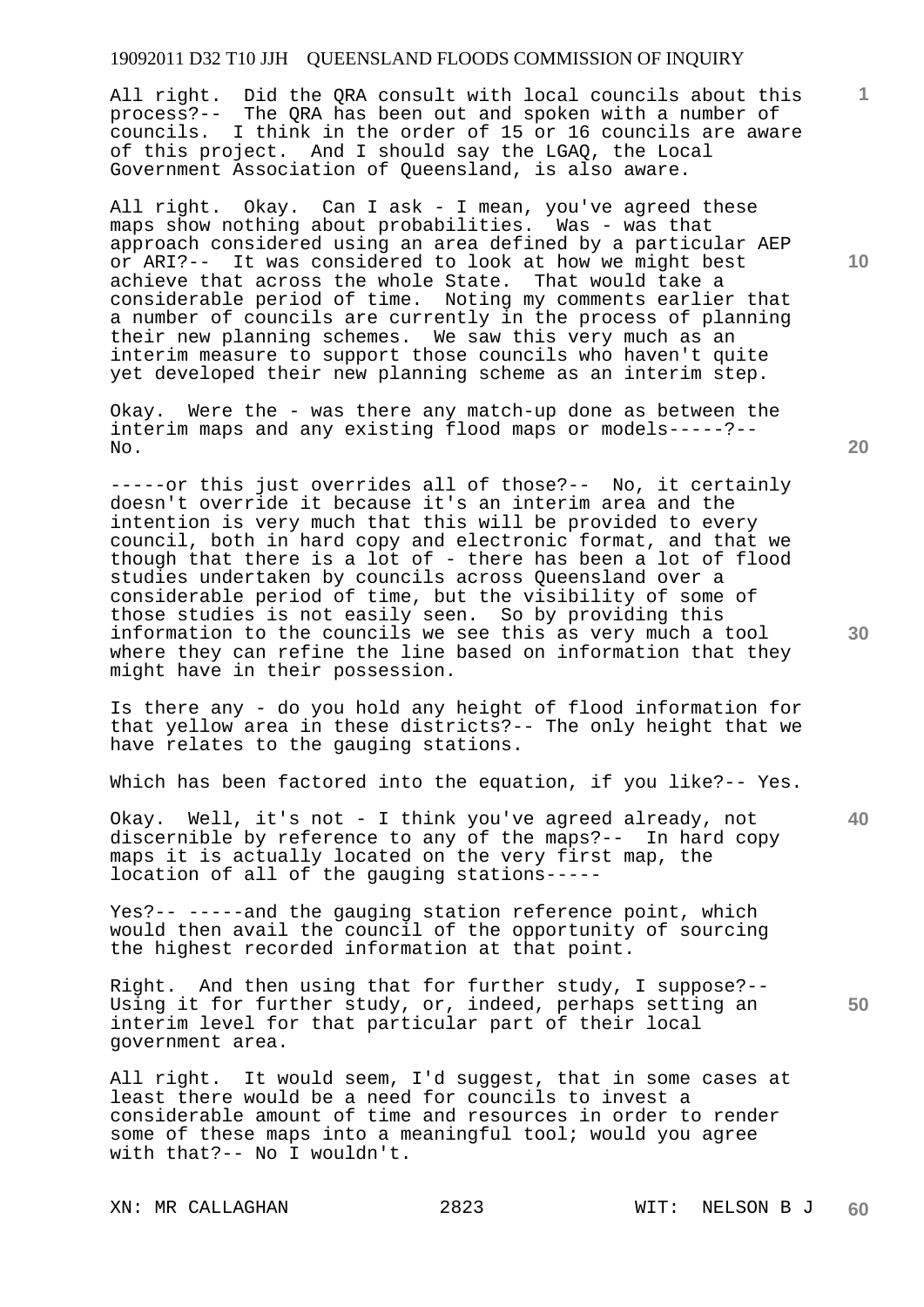Well, we'll go back to Goondiwindi. The map, I think you've agreed, just shows what the people of Goondiwindi already know, which is where it got to at the beginning of the year, and the fact that at some stage in all of time the whole place has been under water. Is there not a fair bit that has to be done on top of that before you can make meaningful planning decisions?-- I understand that there has been a degree of work done by Goondiwindi and I also understand that it's part of the same sub-basin, which is part of the problem of the past, is that looking from local government to local government there's not a correlation between catchments and local government boundaries, so I understand there has been a fair degree of work done in Moree Plains Shire Council in New South Wales, so collectively there is quite a body of work which I understand is - has been done in this area and will inform the review of this interim line.

Right. Well, you don't even need the interim line for that work to be meaningful though, do you, because the interim line's not going to tell you anything?-- It may not for the Township of Goondiwindi but where the extent of those flood studies that have been completed finish this in fact provides a conduit to connect all of those areas where flood studies may have been completed previously. The missing gaps, if you like.

All right. I might turn to some other aspects of your statement. You have referred to the situation in Grantham?-- Yes, I have.

Is it fair to say that the reconstruction of Grantham has been one of the Authority's main priorities since its establishment?-- It has been.

And a large portion of your statement addresses the creation, operation and effect of the Grantham Development Scheme?-- It does.

**40**  And is that the key planning instrument guiding the rebuilding of Grantham?-- Yes, it is.

**30** 

**50** 

**1**

**10**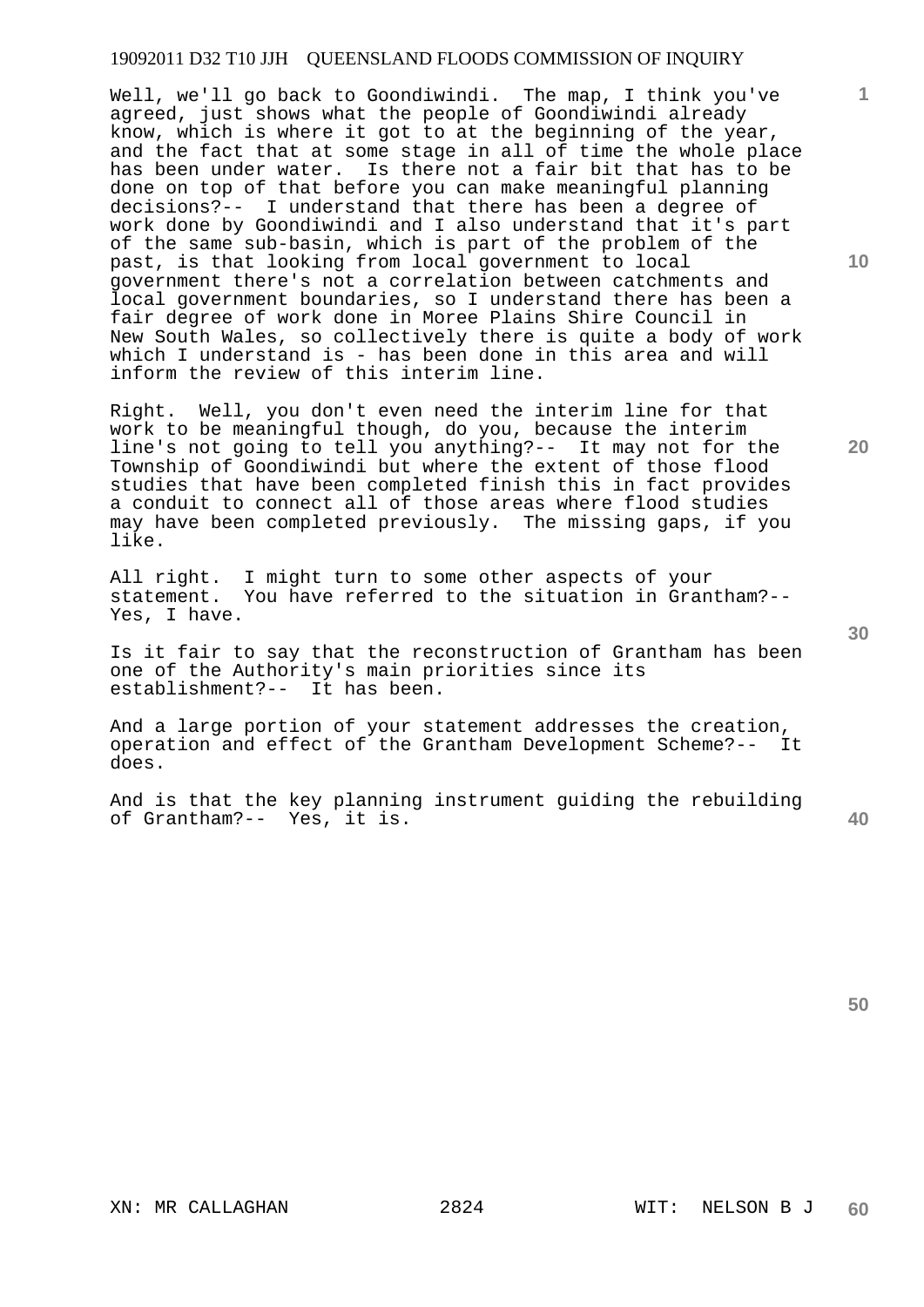And the development scheme facilitates the implementation of the council's land swap program?-- Yes, and their master plan for the greater Grantham township.

What outcomes are expected by the end of the year for Grantham residents who have volunteered to participate in the land swap program?-- The expectation is that the first stage of the area - that the council subdivision will be complete and that homes will be constructed by those residents wishing to build immediately in that area. I'm aware that a temporary crossing of the railway line has recently been completed by the Department of Transport and Main Roads and we will shortly see a number of homes that are still engineeringly sound relocated across the railway line and on to some of those newer blocks.

All right. Can I ask you about the review of rivers that you talk about, I think in paragraph 125, where you speak about drainage divisions, basins and subbasins. It might be helpful if you just gave us a brief explanation of those concepts?-- In planning speak we often talk about a line of sight from the very highest order all the way down to the local, and in this particular regard we felt it was appropriate to actually go back and look at the highest order of streams and rivers and catchments in Australia all the way down to the local. So, in Australia there are 12 drainage divisions nationally. Of those 12, there are parts of five which exist within Queensland. Now, within those five drainage divisions there are a number of river basins. In fact, I think nationally there's about 245 or 246. We have about 75 of those in Queensland. At the next level down, a number of rivers make up a basin, and so in terms of the number of subbasins, we would say there are 128 within Queensland. So, we have looked at that across the State to try and look at how best to manage flood plains and management - the flood plain management issues within them.

And you go on in paragraph 126 to identify the fact that none of the boundaries of the drainage divisions or basins or subbasins correlate with local government area boundaries?-- That's correct.

And what do you see as the issues which are raised by that?-- I think there's an expectation that flood studies are done by local governments. That obviously creates with it some challenges if there are areas of a subbasin which are external to their local government area. So, that would be the first issue that I would note in relation to that.

Well, we might go from there back to the guideline and to page 8 of the guideline where you talk about flood management strategies, and at page 8 the guideline says that, "The best management of flood plains would be done at the subbasin level. The traditional method of local government planning should be reconsidered." How in practice would that be implemented?-- Through part 2 of our guideline, we would envisage outlining a model how that may be achieved. In a very preliminary sense, our belief is that at a regional planning level that is something that can be achieved. There

**10** 

**1**

**30** 

**20**